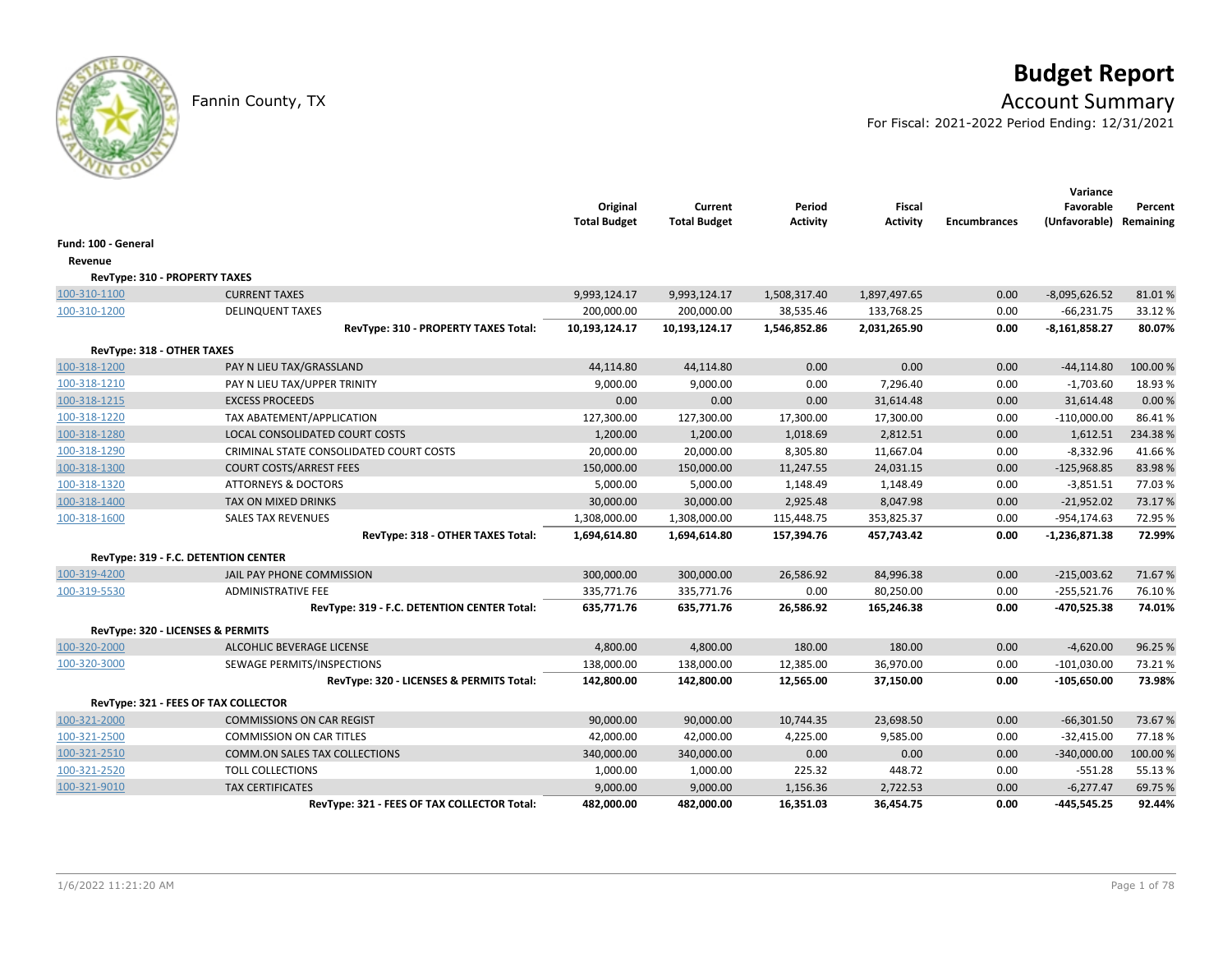|                                    |                                            | Original<br><b>Total Budget</b> | Current<br><b>Total Budget</b> | Period<br><b>Activity</b> | <b>Fiscal</b><br><b>Activity</b> | <b>Encumbrances</b> | Variance<br>Favorable<br>(Unfavorable) Remaining | Percent  |
|------------------------------------|--------------------------------------------|---------------------------------|--------------------------------|---------------------------|----------------------------------|---------------------|--------------------------------------------------|----------|
| RevType: 330 - GRANTS              |                                            |                                 |                                |                           |                                  |                     |                                                  |          |
| 100-330-4370                       | <b>INDIGENT DEFENSE GRANT</b>              | 30,195.00                       | 30,195.00                      | 0.00                      | 10,063.75                        | 0.00                | $-20,131.25$                                     | 66.67%   |
| 100-330-5590                       | <b>TEXAS VINE PROGRAM</b>                  | 13,900.00                       | 13,900.00                      | 0.00                      | 4,642.78                         | 0.00                | $-9,257.22$                                      | 66.60%   |
|                                    | RevType: 330 - GRANTS Total:               | 44,095.00                       | 44,095.00                      | 0.00                      | 14,706.53                        | 0.00                | $-29,388.47$                                     | 66.65%   |
| RevType: 340 - FEES OF OFFICE      |                                            |                                 |                                |                           |                                  |                     |                                                  |          |
| 100-340-1350                       | <b>FAMILY PROTECTION FEE</b>               | 1,800.00                        | 1,800.00                       | 120.00                    | 435.00                           | 0.00                | $-1,365.00$                                      | 75.83%   |
| 100-340-4000                       | <b>COUNTY JUDGE FEES</b>                   | 200.00                          | 200.00                         | 82.00                     | 82.00                            | 0.00                | $-118.00$                                        | 59.00 %  |
| 100-340-4030                       | <b>COUNTY CLERK FEES</b>                   | 225,000.00                      | 225,000.00                     | 26,993.11                 | 27,043.11                        | 0.00                | $-197,956.89$                                    | 87.98%   |
| 100-340-4500                       | <b>DISTRICT CLERK FEES</b>                 | 65,000.00                       | 65,000.00                      | 3,017.85                  | 18,636.93                        | 0.00                | $-46,363.07$                                     | 71.33%   |
| 100-340-4550                       | J. P. #1 FEES                              | 15,000.00                       | 15,000.00                      | 0.00                      | 0.00                             | 0.00                | $-15,000.00$                                     | 100.00%  |
| 100-340-4560                       | J. P. #2 FEES                              | 4,000.00                        | 4,000.00                       | 0.00                      | 0.00                             | 0.00                | $-4,000.00$                                      | 100.00%  |
| 100-340-4570                       | J. P. #3 FEES                              | 6,500.00                        | 6,500.00                       | 2,397.26                  | 2,397.26                         | 0.00                | $-4,102.74$                                      | 63.12%   |
| 100-340-4750                       | <b>DISTRICT ATTORNEY FEES</b>              | 3,000.00                        | 3,000.00                       | 457.98                    | 479.95                           | 0.00                | $-2,520.05$                                      | 84.00%   |
| 100-340-4800                       | <b>BOND APPLICATION FEE</b>                | 500.00                          | 500.00                         | 0.00                      | 0.00                             | 0.00                | $-500.00$                                        | 100.00%  |
| 100-340-4840                       | <b>ELECTION REIMBURSEMENTS</b>             | 7,000.00                        | 7,000.00                       | 0.00                      | 0.00                             | 0.00                | $-7,000.00$                                      | 100.00 % |
| 100-340-5510                       | <b>CONSTABLE PCT. 1 FEES</b>               | 10,000.00                       | 10,000.00                      | 145.00                    | 215.00                           | 0.00                | $-9,785.00$                                      | 97.85%   |
| 100-340-5520                       | <b>CONSTABLE PCT. 2 FEES</b>               | 2,000.00                        | 2,000.00                       | 300.00                    | 300.00                           | 0.00                | $-1,700.00$                                      | 85.00%   |
| 100-340-5530                       | <b>CONSTABLE PCT. 3 FEES</b>               | 3,000.00                        | 3,000.00                       | 600.00                    | 900.00                           | 0.00                | $-2,100.00$                                      | 70.00 %  |
| 100-340-5600                       | SHERIFF FEES                               | 30,000.00                       | 30,000.00                      | 2,322.51                  | 3,685.95                         | 0.00                | $-26,314.05$                                     | 87.71%   |
| 100-340-5730                       | <b>BOND SUPERVISION FEES</b>               | 108,000.00                      | 108,000.00                     | 7,796.00                  | 25,030.00                        | 0.00                | $-82,970.00$                                     | 76.82%   |
| 100-340-6000                       | D.C.6TH COURT OF APPEALS FEE               | 1,500.00                        | 1,500.00                       | 100.00                    | 410.00                           | 0.00                | $-1,090.00$                                      | 72.67%   |
| 100-340-6010                       | <b>C.C.6TH COURT OF APPEALS FEE</b>        | 500.00                          | 500.00                         | 80.00                     | 80.00                            | 0.00                | $-420.00$                                        | 84.00%   |
| 100-340-6520                       | <b>SUBDIVISION FEES</b>                    | 8,000.00                        | 8,000.00                       | 250.00                    | 1,270.00                         | 0.00                | $-6,730.00$                                      | 84.13%   |
| 100-340-6530                       | ZONING APPLICATION FEES                    | 1,000.00                        | 1,000.00                       | 1,200.00                  | 1,550.00                         | 0.00                | 550.00                                           | 155.00%  |
| 100-340-6540                       | <b>DEVELOPMENT PERMIT</b>                  | 0.00                            | 0.00                           | 120.00                    | 510.00                           | 0.00                | 510.00                                           | 0.00%    |
| 100-340-6550                       | <b>BUILDING PERMITS</b>                    | 2,000.00                        | 2,000.00                       | 450.00                    | 1,350.00                         | 0.00                | $-650.00$                                        | 32.50%   |
|                                    | RevType: 340 - FEES OF OFFICE Total:       | 494,000.00                      | 494,000.00                     | 46,431.71                 | 84,375.20                        | 0.00                | -409,624.80                                      | 82.92%   |
|                                    |                                            |                                 |                                |                           |                                  |                     |                                                  |          |
| RevType: 350 - FINES               |                                            |                                 |                                |                           |                                  |                     |                                                  |          |
| 100-350-4550                       | J. P. #1 FINES                             | 3,000.00                        | 3,000.00                       | 0.00                      | 0.00                             | 0.00                | $-3,000.00$                                      | 100.00 % |
| 100-350-4560                       | J. P. #2 FINES                             | 500.00                          | 500.00                         | 0.00                      | 0.00                             | 0.00                | $-500.00$                                        | 100.00%  |
| 100-350-4570                       | J. P. #3 FINES                             | 1,000.00                        | 1,000.00                       | 708.49                    | 708.49                           | 0.00                | $-291.51$                                        | 29.15 %  |
|                                    | RevType: 350 - FINES Total:                | 4,500.00                        | 4,500.00                       | 708.49                    | 708.49                           | 0.00                | $-3,791.51$                                      | 84.26%   |
| RevType: 352 - FINES & FORFEITURES |                                            |                                 |                                |                           |                                  |                     |                                                  |          |
| 100-352-1000                       | <b>SURETY BAIL BOND FEE</b>                | 500.00                          | 500.00                         | 0.00                      | 0.00                             | 0.00                | $-500.00$                                        | 100.00 % |
| 100-352-2010                       | <b>BOND FORFEITURES</b>                    | 5,000.00                        | 5,000.00                       | 10.00                     | 10.00                            | 0.00                | $-4,990.00$                                      | 99.80%   |
|                                    | RevType: 352 - FINES & FORFEITURES Total:  | 5,500.00                        | 5,500.00                       | 10.00                     | 10.00                            | 0.00                | $-5,490.00$                                      | 99.82%   |
| RevType: 360 - INTEREST EARNINGS   |                                            |                                 |                                |                           |                                  |                     |                                                  |          |
| 100-360-1000                       | <b>INTEREST EARNINGS</b>                   | 500.00                          | 500.00                         | 3.74                      | 334.74                           | 0.00                | $-165.26$                                        | 33.05 %  |
| 100-360-1100                       | <b>INTEREST EARNINGS BUSINESS MONEY FU</b> | 300.00                          | 300.00                         | 0.00                      | 11.92                            | 0.00                | $-288.08$                                        | 96.03%   |
|                                    | RevType: 360 - INTEREST EARNINGS Total:    | 800.00                          | 800.00                         | 3.74                      | 346.66                           | 0.00                | $-453.34$                                        | 56.67%   |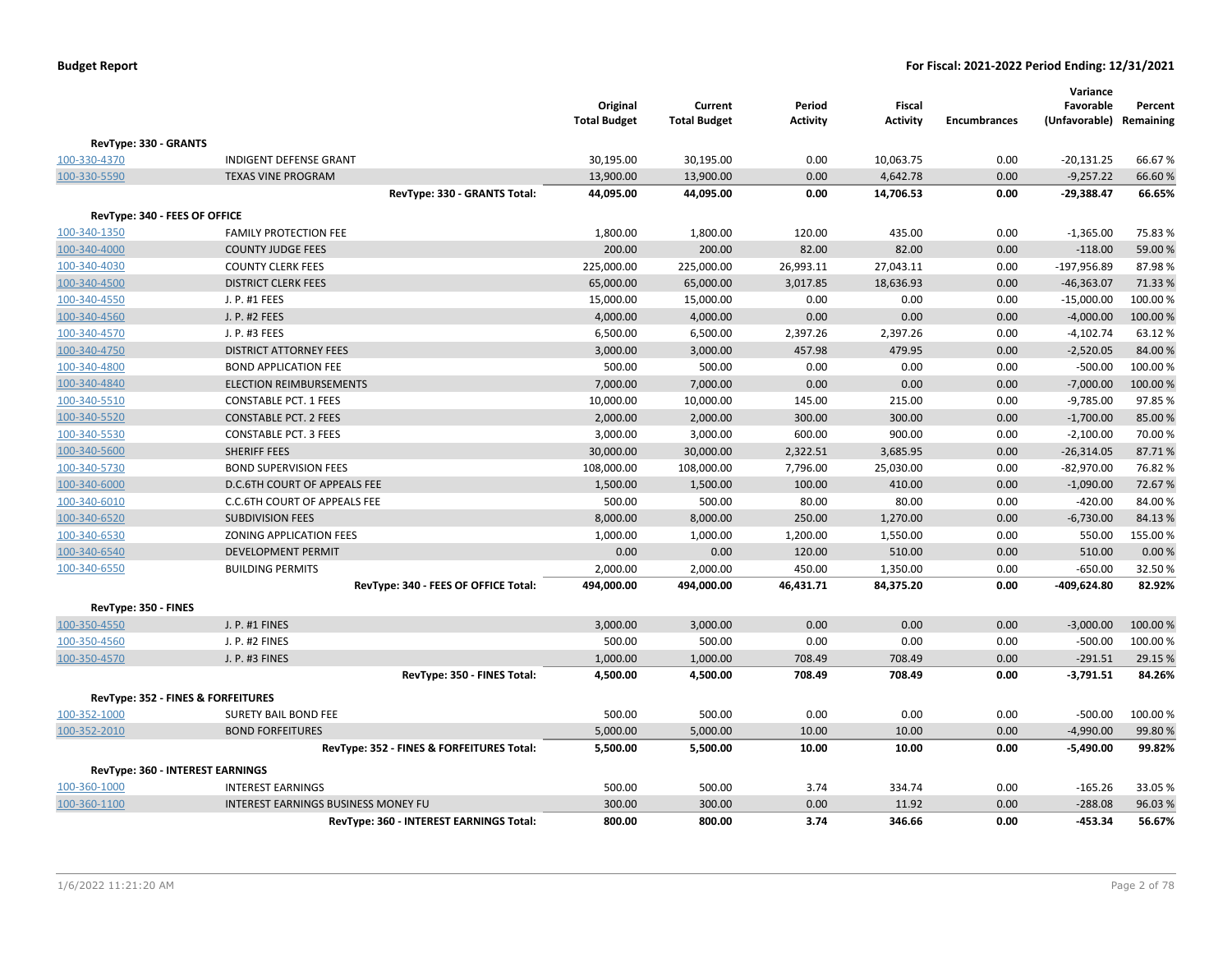|                                |                                                    | Original<br><b>Total Budget</b> | Current<br><b>Total Budget</b> | Period<br><b>Activity</b> | <b>Fiscal</b><br><b>Activity</b> | <b>Encumbrances</b> | Variance<br>Favorable<br>(Unfavorable) Remaining | Percent  |
|--------------------------------|----------------------------------------------------|---------------------------------|--------------------------------|---------------------------|----------------------------------|---------------------|--------------------------------------------------|----------|
|                                | RevType: 364 - SALE OF ASSETS LAND/BUILDING        |                                 |                                |                           |                                  |                     |                                                  |          |
| 100-364-1630                   | <b>SALE OF EQUIPMENT</b>                           | 5,000.00                        | 5,000.00                       | 0.00                      | 0.00                             | 0.00                | $-5,000.00$                                      | 100.00 % |
|                                | RevType: 364 - SALE OF ASSETS LAND/BUILDING Total: | 5,000.00                        | 5,000.00                       | 0.00                      | 0.00                             | 0.00                | $-5,000.00$                                      | 100.00%  |
| RevType: 370 - MISCELLANEOUS   |                                                    |                                 |                                |                           |                                  |                     |                                                  |          |
| 100-370-1000                   | <b>KFYN-RADIO TOWER RENT</b>                       | 11,750.00                       | 11,750.00                      | 0.00                      | 800.00                           | 0.00                | $-10,950.00$                                     | 93.19%   |
| 100-370-1120                   | <b>TOBACCO SETTLEMENT</b>                          | 19,000.00                       | 19,000.00                      | 0.00                      | 0.00                             | 0.00                | $-19,000.00$                                     | 100.00%  |
| 100-370-1150                   | <b>RENT- VERIZON TOWER</b>                         | 12,700.00                       | 12,700.00                      | 1,064.61                  | 3,193.83                         | 0.00                | $-9,506.17$                                      | 74.85%   |
| 100-370-1200                   | <b>CONTRIBUTION IHC TRUST</b>                      | 17,000.00                       | 17,000.00                      | 0.00                      | 0.00                             | 0.00                | $-17,000.00$                                     | 100.00%  |
| 100-370-1300                   | <b>REFUNDS &amp; MISCELLANEOUS</b>                 | 17,000.00                       | 17,000.00                      | 0.00                      | 981.07                           | 0.00                | $-16,018.93$                                     | 94.23%   |
| 100-370-1301                   | <b>IHC REIMBURSEMENTS</b>                          | 0.00                            | 0.00                           | 0.00                      | 409.20                           | 0.00                | 409.20                                           | 0.00%    |
| 100-370-1350                   | <b>HEALTH INS. SURPLUS DISTRIBUTION</b>            | 4,000.00                        | 4,000.00                       | 0.00                      | 0.00                             | 0.00                | $-4,000.00$                                      | 100.00%  |
| 100-370-1390                   | <b>STATE JUROR REIMB.FEE</b>                       | 4,000.00                        | 4,000.00                       | 1,598.00                  | 1,598.00                         | 0.00                | $-2,402.00$                                      | 60.05%   |
| 100-370-1420                   | <b>CULVERT PERMITTING PROCESS</b>                  | 1,500.00                        | 1,500.00                       | 40.00                     | 110.00                           | 0.00                | $-1,390.00$                                      | 92.67%   |
|                                | D.A.SALARY REIMB.                                  |                                 |                                | 0.00                      | 0.00                             | 0.00                |                                                  | 100.00%  |
| 100-370-1430                   | UTILITIES REIMBURSEMENT                            | 27,500.00                       | 27,500.00                      | 955.60                    | 3,035.14                         | 0.00                | $-27,500.00$<br>$-10,964.86$                     | 78.32 %  |
| 100-370-1470<br>100-370-1510   | ASST. DA LONGEVITY PAY                             | 14,000.00                       | 14,000.00                      | 0.00                      |                                  | 0.00                | $-3,200.00$                                      | 72.73%   |
|                                | <b>COURT REPORTER SERVICE FEE</b>                  | 4,400.00                        | 4,400.00                       | 565.29                    | 1,200.00<br>1,495.29             | 0.00                |                                                  | 72.81%   |
| 100-370-1620                   | CO CT AT LAW SUPPLEMENT                            | 5,500.00                        | 5,500.00<br>84,000.00          |                           | 21,000.00                        | 0.00                | $-4,004.71$<br>$-63,000.00$                      | 75.00 %  |
| 100-370-4100                   |                                                    | 84,000.00                       |                                | 21,000.00                 |                                  |                     |                                                  |          |
| 100-370-4170                   | <b>EMS ALLOCATION</b>                              | 570,000.00                      | 570,000.00                     | 0.00                      | 570,000.00                       | 0.00                | 0.00                                             | 0.00%    |
| 100-370-4320                   | PROCEEDS OF SALE OF LIVESTOCK                      | 252.49                          | 252.49                         | 0.00                      | 781.33                           | 0.00                | 528.84                                           | 309.45 % |
| 100-370-4530                   | REIMB.CEC ODYSSEY SAAS                             | 29,154.15                       | 29,154.15                      | 0.00                      | 0.00                             | 0.00                | $-29,154.15$                                     | 100.00%  |
| 100-370-5620                   | STATE REIMB.OFFENDER TRANSPORT                     | 10,000.00                       | 10,000.00                      | 0.00                      | 859.50                           | 0.00                | $-9,140.50$                                      | 91.41%   |
|                                | RevType: 370 - MISCELLANEOUS Total:                | 831,756.64                      | 831,756.64                     | 25,223.50                 | 605,463.36                       | 0.00                | -226,293.28                                      | 27.21%   |
|                                | <b>Revenue Total:</b>                              | 14,533,962.37                   | 14,533,962.37                  | 1,832,128.01              | 3,433,470.69                     | 0.00                | $-11,100,491.68$                                 | 76.38%   |
| <b>Expense</b>                 |                                                    |                                 |                                |                           |                                  |                     |                                                  |          |
| Department: 400 - County Judge |                                                    |                                 |                                |                           |                                  |                     |                                                  |          |
| 100-400-1010                   | SALARY ELECTED OFFICIAL                            | 71,854.92                       | 71,854.92                      | 5,322.58                  | 18,629.03                        | 0.00                | 53,225.89                                        | 74.07%   |
| 100-400-1050                   | <b>SALARY SECRETARY</b>                            | 32,966.53                       | 32,966.53                      | 2,441.98                  | 8,546.89                         | 0.00                | 24,419.64                                        | 74.07%   |
| 100-400-2010                   | SOCIAL SECURITY TAXES                              | 6,908.13                        | 6,908.13                       | 516.74                    | 1,791.54                         | 0.00                | 5,116.59                                         | 74.07%   |
| 100-400-2020                   | <b>GROUP HEALTH INSURANCE</b>                      | 13,646.64                       | 13,646.64                      | 1,137.22                  | 3,411.66                         | 0.00                | 10,234.98                                        | 75.00 %  |
| 100-400-2030                   | RETIREMENT                                         | 13,359.43                       | 13,359.43                      | 986.10                    | 3,418.74                         | 0.00                | 9,940.69                                         | 74.41%   |
| 100-400-2040                   | <b>WORKERS' COMPENSATION</b>                       | 356.55                          | 356.55                         | 140.24                    | 140.24                           | 0.00                | 216.31                                           | 60.67%   |
| 100-400-2050                   | <b>MEDICARE TAX</b>                                | 1,615.61                        | 1,615.61                       | 120.84                    | 418.95                           | 0.00                | 1,196.66                                         | 74.07%   |
| 100-400-2250                   | TRAVEL ALLOWANCE                                   | 4,200.00                        | 4,200.00                       | 350.00                    | 1,050.00                         | 0.00                | 3,150.00                                         | 75.00 %  |
| 100-400-3100                   | <b>OFFICE SUPPLIES</b>                             | 800.00                          | 800.00                         | 0.00                      | 133.09                           | 0.00                | 666.91                                           | 83.36%   |
| 100-400-3110                   | POSTAGE                                            | 100.00                          | 100.00                         | 0.00                      | 0.00                             | 0.00                | 100.00                                           | 100.00%  |
| 100-400-4270                   | OUT OF COUNTY TRAVEL/TRAINING                      | 5,500.00                        | 5,500.00                       | 107.68                    | 1,422.59                         | 0.00                | 4,077.41                                         | 74.13%   |
| 100-400-4350                   | PRINTING                                           | 200.00                          | 200.00                         | 0.00                      | 0.00                             | 0.00                | 200.00                                           | 100.00 % |
| 100-400-4680                   | <b>JUVENILE BOARD SALARY</b>                       | 2,400.00                        | 2,400.00                       | 200.00                    | 600.00                           | 0.00                | 1,800.00                                         | 75.00 %  |
| 100-400-4810                   | <b>DUES</b>                                        | 335.00                          | 335.00                         | 0.00                      | 0.00                             | 0.00                | 335.00                                           | 100.00%  |
| 100-400-5720                   | <b>OFFICE EQUIPMENT</b>                            | 200.00                          | 200.00                         | 0.00                      | 0.00                             | 0.00                | 200.00                                           | 100.00 % |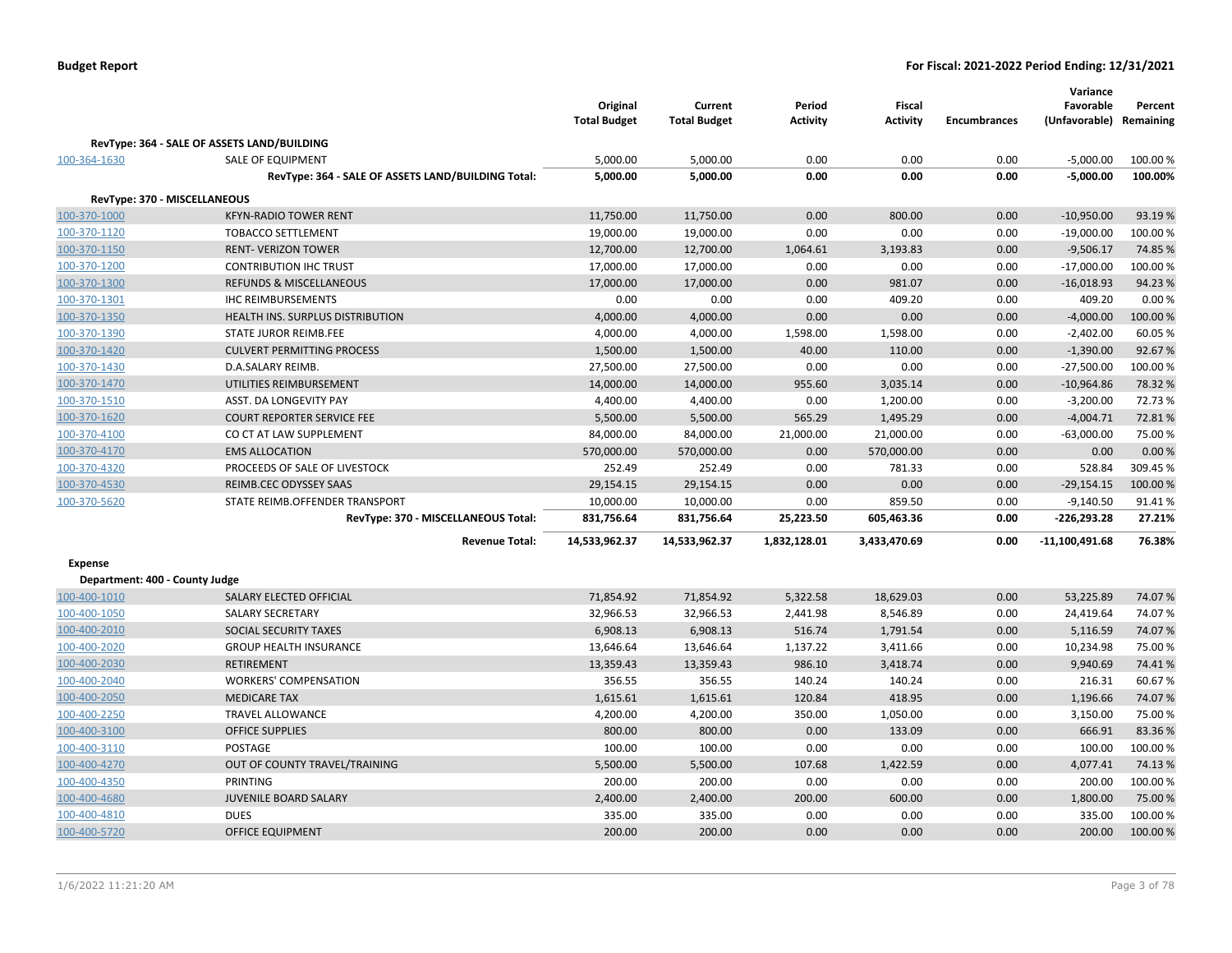|  | <b>Budget Report</b> |
|--|----------------------|
|--|----------------------|

|                                   |                              |                                          | Original<br><b>Total Budget</b> | Current<br><b>Total Budget</b> | Period<br><b>Activity</b> | <b>Fiscal</b><br><b>Activity</b> | <b>Encumbrances</b> | Variance<br>Favorable<br>(Unfavorable) | Percent<br>Remaining |
|-----------------------------------|------------------------------|------------------------------------------|---------------------------------|--------------------------------|---------------------------|----------------------------------|---------------------|----------------------------------------|----------------------|
| 100-400-5900                      | <b>BOOKS</b>                 |                                          | 100.00                          | 100.00                         | 0.00                      | 0.00                             | 0.00                | 100.00                                 | 100.00 %             |
|                                   |                              | Department: 400 - County Judge Total:    | 154,542.81                      | 154,542.81                     | 11,323.38                 | 39,562.73                        | 0.00                | 114,980.08                             | 74.40%               |
| Department: 401 - 911 Coordinator |                              |                                          |                                 |                                |                           |                                  |                     |                                        |                      |
| 100-401-4030                      | <b>TCOG RURAL ADDRESSING</b> |                                          | 23,000.00                       | 23,000.00                      | 23,000.00                 | 23,000.00                        | 0.00                | 0.00                                   | 0.00%                |
|                                   |                              | Department: 401 - 911 Coordinator Total: | 23,000.00                       | 23,000.00                      | 23,000.00                 | 23,000.00                        | 0.00                | 0.00                                   | 0.00%                |
| Department: 403 - County Clerk    |                              |                                          |                                 |                                |                           |                                  |                     |                                        |                      |
| 100-403-1010                      | SALARY ELECTED OFFICIAL      |                                          | 62,848.43                       | 62,848.43                      | 4,614.24                  | 16,149.84                        | 0.00                | 46,698.59                              | 74.30%               |
| 100-403-1030                      | SALALRY CHIEF DEPUTY         |                                          | 33,126.16                       | 33,126.16                      | 2,453.79                  | 8,588.25                         | 0.00                | 24,537.91                              | 74.07%               |
| 100-403-1040                      | <b>SALARY DEPUTIES</b>       |                                          | 177,674.32                      | 177,674.32                     | 10,805.59                 | 39,505.67                        | 0.00                | 138,168.65                             | 77.77%               |
| 100-403-1070                      | <b>SALARY PART-TIME</b>      |                                          | 0.00                            | 0.00                           | 0.00                      | 1,044.00                         | 0.00                | $-1,044.00$                            | 0.00%                |
| 100-403-2010                      | SOCIAL SECURITY TAXES        |                                          | 16,966.23                       | 16,966.23                      | 1,065.25                  | 3,915.75                         | 0.00                | 13,050.48                              | 76.92%               |
| 100-403-2020                      |                              | <b>GROUP HEALTH INSURANCE</b>            | 106,204.16                      | 106,204.16                     | 7,760.06                  | 24,388.76                        | 0.00                | 81,815.40                              | 77.04 %              |
| 100-403-2030                      | RETIREMENT                   |                                          | 32,810.50                       | 32,810.50                      | 2,119.79                  | 7,743.06                         | 0.00                | 25,067.44                              | 76.40%               |
| 100-403-2040                      |                              | <b>WORKERS COMPENSATION</b>              | 875.68                          | 875.68                         | 330.46                    | 330.46                           | 0.00                | 545.22                                 | 62.26%               |
| 100-403-2050                      | <b>MEDICARE TAX</b>          |                                          | 3,967.91                        | 3,967.91                       | 249.12                    | 915.76                           | 0.00                | 3,052.15                               | 76.92%               |
| 100-403-3100                      | <b>OFFICE SUPPLIES</b>       |                                          | 5,000.00                        | 5,000.00                       | 1,415.20                  | 2,701.10                         | 35.00               | 2,263.90                               | 45.28%               |
| 100-403-3110                      | <b>POSTAGE</b>               |                                          | 1,500.00                        | 1,500.00                       | 59.53                     | 181.04                           | 0.00                | 1,318.96                               | 87.93%               |
| 100-403-4270                      |                              | OUT OF COUNTY TRAVEL/TRAINING            | 4,000.00                        | 4,000.00                       | 200.00                    | 600.00                           | 0.00                | 3,400.00                               | 85.00 %              |
| 100-403-4350                      | PRINTING                     |                                          | 1,500.00                        | 1,500.00                       | 0.00                      | 0.00                             | 0.00                | 1,500.00                               | 100.00%              |
| 100-403-4800                      | <b>BOND</b>                  |                                          | 158.00                          | 158.00                         | 0.00                      | 0.00                             | 0.00                | 158.00                                 | 100.00 %             |
| 100-403-4810                      | <b>DUES</b>                  |                                          | 175.00                          | 175.00                         | 0.00                      | 0.00                             | 0.00                | 175.00                                 | 100.00%              |
| 100-403-5720                      | <b>OFFICE EQUIPMENT</b>      |                                          | 300.00                          | 300.00                         | 0.00                      | 0.00                             | 0.00                | 300.00                                 | 100.00%              |
|                                   |                              | Department: 403 - County Clerk Total:    | 447,106.39                      | 447,106.39                     | 31,073.03                 | 106,063.69                       | 35.00               | 341,007.70                             | 76.27%               |
| Department: 404 - Election        |                              |                                          |                                 |                                |                           |                                  |                     |                                        |                      |
| 100-404-1090                      |                              | SALARY-ELECTION WORKERS                  | 18,000.00                       | 18,000.00                      | 0.00                      | 7,823.75                         | 0.00                | 10,176.25                              | 56.53%               |
| 100-404-2010                      | SOCIAL SECURITY TAXES        |                                          | 625.00                          | 625.00                         | 0.00                      | 1.95                             | 0.00                | 623.05                                 | 99.69%               |
| 100-404-2030                      | <b>RETIREMENT</b>            |                                          | 0.00                            | 0.00                           | 0.00                      | 3.74                             | 0.00                | $-3.74$                                | 0.00%                |
| 100-404-2050                      | <b>MEDICARE TAX</b>          |                                          | 175.00                          | 175.00                         | 0.00                      | 0.46                             | 0.00                | 174.54                                 | 99.74 %              |
| 100-404-3100                      | <b>ELECTION SUPPLIES</b>     |                                          | 7,000.00                        | 7,000.00                       | 0.00                      | 2,173.18                         | 3,897.00            | 929.82                                 | 13.28%               |
| 100-404-3110                      | <b>POSTAGE</b>               |                                          | 8,500.00                        | 8,500.00                       | 6,352.05                  | 6,539.24                         | 0.00                | 1,960.76                               | 23.07%               |
| 100-404-4200                      | <b>TELEPHONE</b>             |                                          | 0.00                            | 600.00                         | 30.22                     | 68.22                            | 0.00                | 531.78                                 | 88.63%               |
| <b>Budget Adjustments</b>         |                              |                                          |                                 |                                |                           |                                  |                     |                                        |                      |
| <b>Number</b>                     | Date                         | <b>Description</b>                       | Adjustment                      |                                |                           |                                  |                     |                                        |                      |
| BA0000110                         | 11/10/2021                   | Moving money from cell phone to telepho  | 600.00                          |                                |                           |                                  |                     |                                        |                      |
| 100-404-4210                      | <b>ELECTION INTERNET</b>     |                                          | 1,370.00                        | 1,370.00                       | 113.97                    | 341.91                           | 0.00                | 1,028.09                               | 75.04 %              |
| 100-404-4230                      | CELL PHONE ALLOWANCE         |                                          | 600.00                          | 0.00                           | 0.00                      | 0.00                             | 0.00                | 0.00                                   | 0.00%                |
| <b>Budget Adjustments</b>         |                              |                                          |                                 |                                |                           |                                  |                     |                                        |                      |
| <b>Number</b>                     | Date                         | <b>Description</b>                       | Adjustment                      |                                |                           |                                  |                     |                                        |                      |
| BA0000110                         | 11/10/2021                   | Moving money from cell phone to telepho  | $-600.00$                       |                                |                           |                                  |                     |                                        |                      |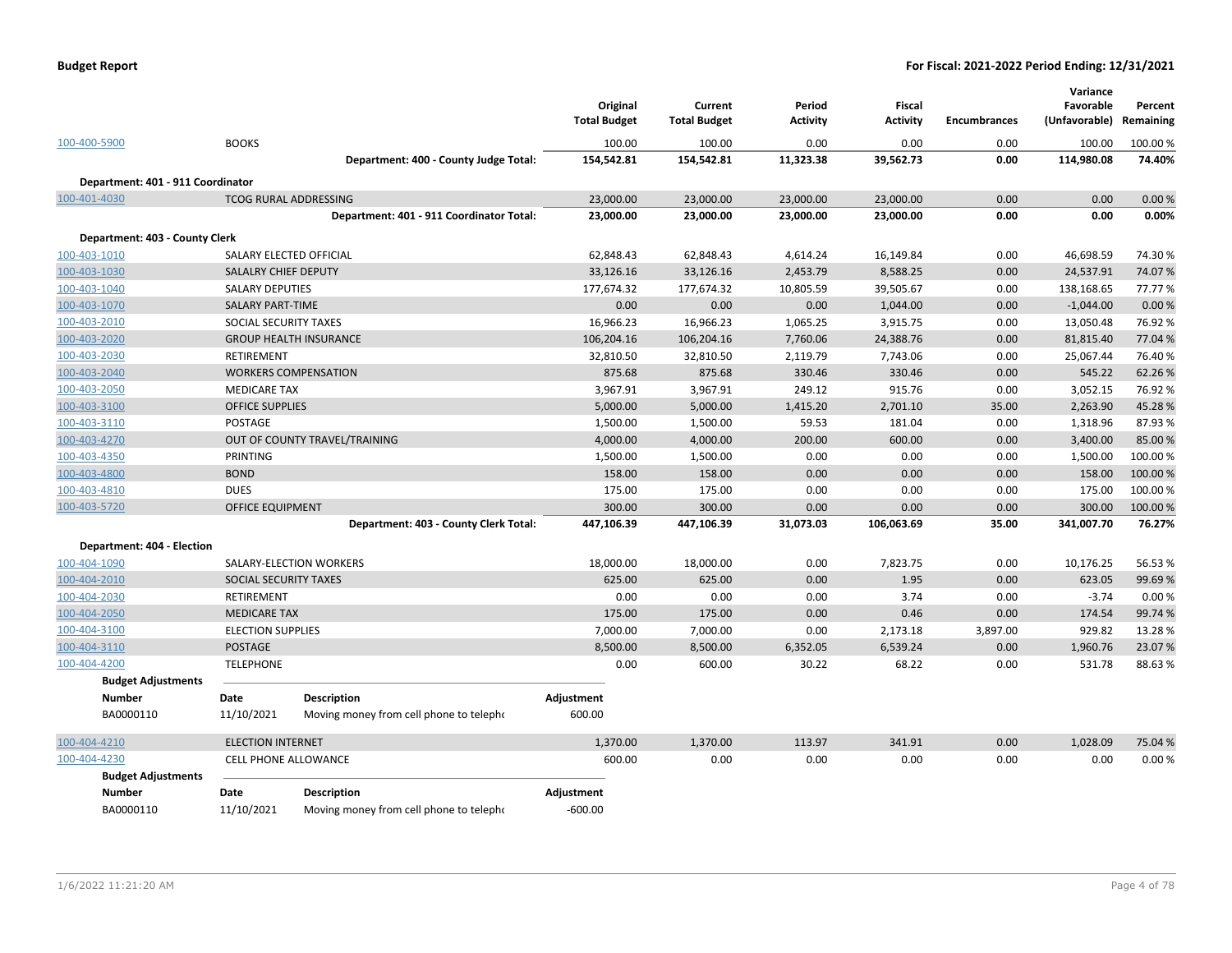|              |                                                    | Original<br><b>Total Budget</b> | Current<br><b>Total Budget</b> | Period<br><b>Activity</b> | Fiscal<br><b>Activity</b> | <b>Encumbrances</b> | Variance<br>Favorable<br>(Unfavorable) Remaining | Percent   |
|--------------|----------------------------------------------------|---------------------------------|--------------------------------|---------------------------|---------------------------|---------------------|--------------------------------------------------|-----------|
| 100-404-4270 | ELECTION TRAVEL/TRAINING                           | 2,500.00                        | 2,500.00                       | 189.09                    | 516.64                    | 0.00                | 1,983.36                                         | 79.33 %   |
| 100-404-4300 | <b>BIDS AND NOTICES</b>                            | 600.00                          | 600.00                         | 0.00                      | 159.20                    | 0.00                | 440.80                                           | 73.47%    |
| 100-404-4420 | PROFESSIONAL SERVICE/TRANSLATOR                    | 300.00                          | 300.00                         | 0.00                      | 0.00                      | 0.00                | 300.00                                           | 100.00%   |
| 100-404-4810 | <b>DUES</b>                                        | 300.00                          | 300.00                         | 0.00                      | 0.00                      | 0.00                | 300.00                                           | 100.00%   |
| 100-404-4830 | <b>VOTER REGISTRATION</b>                          | 2,000.00                        | 2,000.00                       | 0.00                      | 0.00                      | 0.00                | 2,000.00                                         | 100.00 %  |
| 100-404-4850 | ELECTION MAINT. AGREEMENT                          | 18,125.00                       | 18,125.00                      | 0.00                      | 23,561.00                 | 0.00                | $-5,436.00$                                      | $-29.99%$ |
| 100-404-4890 | <b>LOCAL FUNDING 123</b>                           | 96,088.00                       | 96,088.00                      | 0.00                      | 0.00                      | 0.00                | 96,088.00                                        | 100.00%   |
| 100-404-5730 | <b>ELECTION EQUIPMENT</b>                          | 1,960.00                        | 1,960.00                       | 0.00                      | 0.00                      | 0.00                | 1,960.00                                         | 100.00%   |
|              | Department: 404 - Election Total:                  | 158,143.00                      | 158,143.00                     | 6,685.33                  | 41,189.29                 | 3,897.00            | 113,056.71                                       | 71.49%    |
|              | Department: 405 - Veterans' Service Officer        |                                 |                                |                           |                           |                     |                                                  |           |
| 100-405-1020 | SALARY VETERANS' SERVICE OFFICER                   | 43,186.71                       | 43,186.71                      | 3,199.02                  | 11,196.57                 | 0.00                | 31,990.14                                        | 74.07%    |
| 100-405-2010 | SOCIAL SECURITY TAXES                              | 2,677.57                        | 2,677.57                       | 195.30                    | 685.07                    | 0.00                | 1,992.50                                         | 74.41%    |
| 100-405-2020 | <b>GROUP HEALTH INSURANCE</b>                      | 13,302.96                       | 13,302.96                      | 1,108.58                  | 3,325.74                  | 0.00                | 9,977.22                                         | 75.00 %   |
| 100-405-2030 | <b>RETIREMENT</b>                                  | 5,199.68                        | 5,199.68                       | 379.40                    | 1,327.90                  | 0.00                | 3,871.78                                         | 74.46%    |
| 100-405-2040 | <b>WORKERS' COMPENSATION</b>                       | 138.20                          | 138.20                         | 54.23                     | 54.23                     | 0.00                | 83.97                                            | 60.76%    |
| 100-405-2050 | <b>MEDICARE TAX</b>                                | 626.21                          | 626.21                         | 45.68                     | 160.23                    | 0.00                | 465.98                                           | 74.41%    |
| 100-405-3100 | <b>OFFICE SUPPLIES</b>                             | 150.00                          | 150.00                         | 112.73                    | 112.73                    | 0.00                | 37.27                                            | 24.85 %   |
| 100-405-3110 | POSTAGE                                            | 50.00                           | 50.00                          | 0.00                      | 0.00                      | 0.00                | 50.00                                            | 100.00%   |
| 100-405-4210 | <b>INTERNET</b>                                    | 480.00                          | 480.00                         | 37.99                     | 76.04                     | 0.00                | 403.96                                           | 84.16%    |
| 100-405-4270 | OUT OF COUNTY TRAVEL/TRAINING                      | 1,250.00                        | 1,250.00                       | 0.00                      | 0.00                      | 0.00                | 1,250.00                                         | 100.00%   |
| 100-405-5720 | <b>OFFICE EQUIPMENT</b>                            | 200.00                          | 200.00                         | 0.00                      | 0.00                      | 0.00                | 200.00                                           | 100.00%   |
|              | Department: 405 - Veterans' Service Officer Total: | 67,261.33                       | 67,261.33                      | 5,132.93                  | 16,938.51                 | 0.00                | 50,322.82                                        | 74.82%    |
|              | Department: 406 - Emergency Management             |                                 |                                |                           |                           |                     |                                                  |           |
| 100-406-1020 | SALARY-EMERGENCY MANAGEMENT COORDINATOR            | 35,535.83                       | 35,535.83                      | 2,632.28                  | 9,212.99                  | 0.00                | 26,322.84                                        | 74.07%    |
| 100-406-1070 | <b>SALARY PART-TIME</b>                            | 18,792.00                       | 18,792.00                      | 984.00                    | 3,000.00                  | 0.00                | 15,792.00                                        | 84.04 %   |
| 100-406-2010 | SOCIAL SECURITY TAXES                              | 3,368.33                        | 3,368.33                       | 224.21                    | 757.20                    | 0.00                | 2,611.13                                         | 77.52 %   |
| 100-406-2020 | <b>GROUP HEALTH INSURANCE</b>                      | 13,302.96                       | 13,302.96                      | 1,108.58                  | 3,325.74                  | 0.00                | 9,977.22                                         | 75.00 %   |
| 100-406-2030 | <b>RETIREMENT</b>                                  | 6,513.91                        | 6,513.91                       | 428.88                    | 1,448.46                  | 0.00                | 5,065.45                                         | 77.76%    |
| 100-406-2040 | <b>WORKERS' COMPENSATION</b>                       | 173.85                          | 173.85                         | 68.22                     | 68.22                     | 0.00                | 105.63                                           | 60.76%    |
| 100-406-2050 | <b>MEDICARE TAX</b>                                | 787.75                          | 787.75                         | 52.43                     | 177.06                    | 0.00                | 610.69                                           | 77.52 %   |
| 100-406-3100 | <b>OFFICE SUPPLIES</b>                             | 200.00                          | 200.00                         | 0.00                      | 69.97                     | 23.00               | 107.03                                           | 53.52 %   |
| 100-406-3300 | AUTO EXPENSE-GAS & OIL                             | 1,500.00                        | 1,500.00                       | 107.02                    | 289.57                    | 0.00                | 1,210.43                                         | 80.70%    |
| 100-406-4200 | SATELLITE TELEPHONE                                | 176.00                          | 176.00                         | 0.00                      | 0.00                      | 0.00                | 176.00                                           | 100.00%   |
| 100-406-4210 | <b>EMERGENCY INTERNET</b>                          | 480.00                          | 480.00                         | 37.99                     | 113.97                    | 0.00                | 366.03                                           | 76.26%    |
| 100-406-4270 | OUT OF COUNTY TRAVEL/TRAINING                      | 1,000.00                        | 1,000.00                       | 0.00                      | 0.00                      | 0.00                | 1,000.00                                         | 100.00%   |
| 100-406-4503 | FIRE EXTINGUISHER INSPECTION                       | 306.00                          | 306.00                         | 0.00                      | 0.00                      | 0.00                | 306.00                                           | 100.00%   |
| 100-406-4530 | <b>R&amp;M EQUIPMENT</b>                           | 200.00                          | 200.00                         | 0.00                      | 0.00                      | 0.00                | 200.00                                           | 100.00%   |
| 100-406-4540 | <b>R&amp;M AUTO</b>                                | 200.00                          | 200.00                         | 0.00                      | 0.00                      | 0.00                | 200.00                                           | 100.00%   |
| 100-406-4870 | TRAILER/AUTO INSURANCE                             | 650.00                          | 650.00                         | 0.00                      | 517.00                    | 0.00                | 133.00                                           | 20.46 %   |
| 100-406-4890 | CODE RED EARLY WARNING SYSTEM                      | 14,277.82                       | 14,277.82                      | 0.00                      | 14,277.82                 | 0.00                | 0.00                                             | 0.00%     |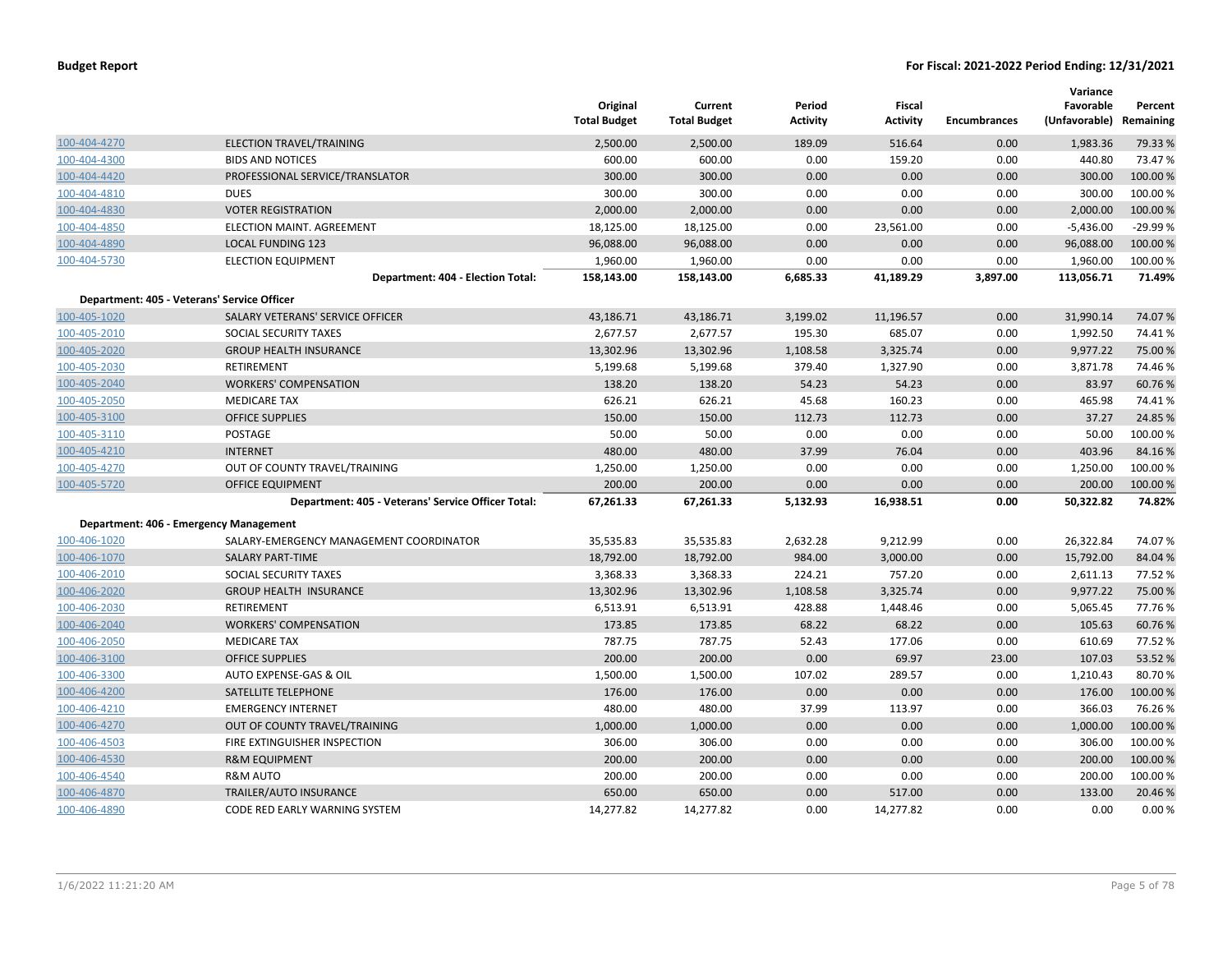|                                       |                                |                                               | Original<br><b>Total Budget</b> | Current<br><b>Total Budget</b> | Period<br><b>Activity</b> | <b>Fiscal</b><br><b>Activity</b> | <b>Encumbrances</b> | Variance<br>Favorable<br>(Unfavorable) | Percent<br>Remaining |
|---------------------------------------|--------------------------------|-----------------------------------------------|---------------------------------|--------------------------------|---------------------------|----------------------------------|---------------------|----------------------------------------|----------------------|
| 100-406-4900                          |                                | 911 RADIO TOWER BUILDING                      | 200.00                          | 200.00                         | 0.00                      | 0.00                             | 0.00                | 200.00                                 | 100.00 %             |
|                                       |                                | Department: 406 - Emergency Management Total: | 97,664.45                       | 97,664.45                      | 5,643.61                  | 33,258.00                        | 23.00               | 64,383.45                              | 65.92%               |
| Department: 409 - Non-Departmental    |                                |                                               |                                 |                                |                           |                                  |                     |                                        |                      |
| 100-409-2040                          | <b>WORKERS' COMPENSATION</b>   |                                               | 1,000.00                        | 1,000.00                       | 515.36                    | 515.36                           | 0.00                | 484.64                                 | 48.46%               |
| 100-409-2060                          | UNEMPLOYMENT EXPENSE           |                                               | 7,500.00                        | 7,500.00                       | 0.00                      | 0.00                             | 0.00                | 7,500.00                               | 100.00%              |
| 100-409-3990                          | <b>CLAIMS SETTLEMENTS</b>      |                                               | 5,000.00                        | 5,000.00                       | 0.00                      | 105.00                           | 0.00                | 4,895.00                               | 97.90%               |
| 100-409-4000                          | <b>LEGAL FEES</b>              |                                               | 13,000.00                       | 13,000.00                      | 7,500.00                  | 7,500.00                         | 0.00                | 5,500.00                               | 42.31%               |
| 100-409-4010                          | <b>AUDIT EXPENSE</b>           |                                               | 45,000.00                       | 45,000.00                      | 0.00                      | 0.00                             | 0.00                | 45,000.00                              | 100.00%              |
| 100-409-4040                          | 911 EMERGENCY SERVICE          |                                               | 8,917.00                        | 8,917.00                       | 0.00                      | 2,229.25                         | 0.00                | 6,687.75                               | 75.00 %              |
| 100-409-4055                          | PILT SCHOOL DISTRICTS          |                                               | 25,192.00                       | 25,192.00                      | 0.00                      | 0.00                             | 0.00                | 25,192.00                              | 100.00%              |
| 100-409-4060                          | <b>TAX APPRAISAL DISTRICT</b>  |                                               | 546,802.62                      | 546,802.62                     | 0.00                      | 162,523.73                       | 0.00                | 384,278.89                             | 70.28%               |
| 100-409-4260                          | PROFESSIONAL FEES              |                                               | 20,000.00                       | 20,000.00                      | 0.00                      | 0.00                             | 0.00                | 20,000.00                              | 100.00%              |
| 100-409-4300                          | <b>BIDS &amp; NOTICES</b>      |                                               | 1,500.00                        | 1,500.00                       | 154.86                    | 775.16                           | 0.00                | 724.84                                 | 48.32%               |
| 100-409-4500                          | R & M BUILDING                 |                                               | 0.00                            | 5,000.00                       | 0.00                      | 0.00                             | 0.00                | 5,000.00                               | 100.00%              |
| <b>Budget Adjustments</b>             |                                |                                               |                                 |                                |                           |                                  |                     |                                        |                      |
| <b>Number</b>                         | Date                           | <b>Description</b>                            | Adjustment                      |                                |                           |                                  |                     |                                        |                      |
| BA0000114                             | 12/22/2021                     | Contingency to Non departmental               | 5,000.00                        |                                |                           |                                  |                     |                                        |                      |
| 100-409-4502                          | <b>LAWN MAINTENANCE</b>        |                                               | 9,230.00                        | 9,230.00                       | 0.00                      | 0.00                             | 0.00                | 9,230.00                               | 100.00%              |
| 100-409-4810                          | <b>DUES</b>                    |                                               | 9,000.00                        | 9,000.00                       | 285.00                    | 3,203.53                         | 0.00                | 5,796.47                               | 64.41%               |
| 100-409-4830                          | PUBLIC OFFICIALS INS.          |                                               | 16,000.00                       | 16,000.00                      | 0.00                      | 13,635.00                        | 0.00                | 2,365.00                               | 14.78%               |
| 100-409-4840                          |                                | <b>GENERAL LIABILITY INSURANCE</b>            | 7,500.00                        | 7,500.00                       | 0.00                      | 7,005.00                         | 0.00                | 495.00                                 | 6.60%                |
| 100-409-4850                          | <b>WATER SUPPLY AGENCY</b>     |                                               | 1,700.00                        | 1,700.00                       | 0.00                      | 0.00                             | 0.00                | 1,700.00                               | 100.00%              |
| 100-409-4890                          | <b>COURT COSTS/ARREST FEES</b> |                                               | 180,000.00                      | 180,000.00                     | 122.61                    | 259.86                           | 0.00                | 179,740.14                             | 99.86%               |
| 100-409-4920                          |                                | 6TH COURT OF APPEALS FEE                      | 2,500.00                        | 2,500.00                       | 0.00                      | 0.00                             | 0.00                | 2,500.00                               | 100.00 %             |
| 100-409-4940                          |                                | TCEQ PERMITS ENVIRONMENTAL DEV                | 3,000.00                        | 3,000.00                       | 0.00                      | 0.00                             | 0.00                | 3,000.00                               | 100.00%              |
| 100-409-4990                          | <b>BANK SERVICE FEES</b>       |                                               | 8,775.00                        | 8,775.00                       | 700.00                    | 2,100.00                         | 0.00                | 6,675.00                               | 76.07%               |
|                                       |                                | Department: 409 - Non-Departmental Total:     | 911,616.62                      | 916,616.62                     | 9,277.83                  | 199,851.89                       | 0.00                | 716,764.73                             | 78.20%               |
| Department: 410 - County Court at Law |                                |                                               |                                 |                                |                           |                                  |                     |                                        |                      |
| 100-410-1010                          | SALARY ELECTED OFFICIAL        |                                               | 173,423.08                      | 173,423.08                     | 12,846.16                 | 44,961.56                        | 0.00                | 128,461.52                             | 74.07%               |
| 100-410-1030                          |                                | SALARY COURT COORDINATOR                      | 35,039.62                       | 35,039.62                      | 2,595.52                  | 9,084.34                         | 0.00                | 25,955.28                              | 74.07%               |
| 100-410-1100                          | SALARY COURT REPORTER          |                                               | 71,664.23                       | 71,664.23                      | 5,308.46                  | 18,579.61                        | 0.00                | 53,084.62                              | 74.07%               |
| 100-410-1300                          | <b>BAILIFF</b>                 |                                               | 43,713.48                       | 43,713.48                      | 3,238.03                  | 11,333.12                        | 0.00                | 32,380.36                              | 74.07%               |
| 100-410-2010                          | SOCIAL SECURITY TAXES          |                                               | 19,507.71                       | 19,507.71                      | 653.54                    | 3,405.60                         | 0.00                | 16,102.11                              | 82.54%               |
| 100-410-2020                          |                                | <b>GROUP HEALTH INSURANCE</b>                 | 46,560.36                       | 46,560.36                      | 3,913.61                  | 11,740.85                        | 0.00                | 34,819.51                              | 74.78%               |
| 100-410-2030                          | RETIREMENT                     |                                               | 39,116.22                       | 39,116.22                      | 2,868.70                  | 10,028.62                        | 0.00                | 29,087.60                              | 74.36%               |
| 100-410-2040                          | <b>WORKERS COMPENSATION</b>    |                                               | 1,043.97                        | 1,043.97                       | 409.79                    | 409.79                           | 0.00                | 634.18                                 | 60.75 %              |
| 100-410-2050                          | <b>MEDICARE TAX</b>            |                                               | 4,730.49                        | 4,730.49                       | 344.01                    | 1,208.05                         | 0.00                | 3,522.44                               | 74.46%               |
| 100-410-3190                          | <b>JURY EXPENSE</b>            |                                               | 1,200.00                        | 1,200.00                       | 0.00                      | 410.00                           | 0.00                | 790.00                                 | 65.83%               |
| 100-410-4240                          | <b>INDIGENT ATTORNEY FEES</b>  |                                               | 55,000.00                       | 55,000.00                      | 2,700.00                  | 14,975.00                        | 0.00                | 40,025.00                              | 72.77%               |
| 100-410-4250                          | PROFESSIONAL SERVICES          |                                               | 1,200.00                        | 1,200.00                       | 150.00                    | 845.00                           | 0.00                | 355.00                                 | 29.58%               |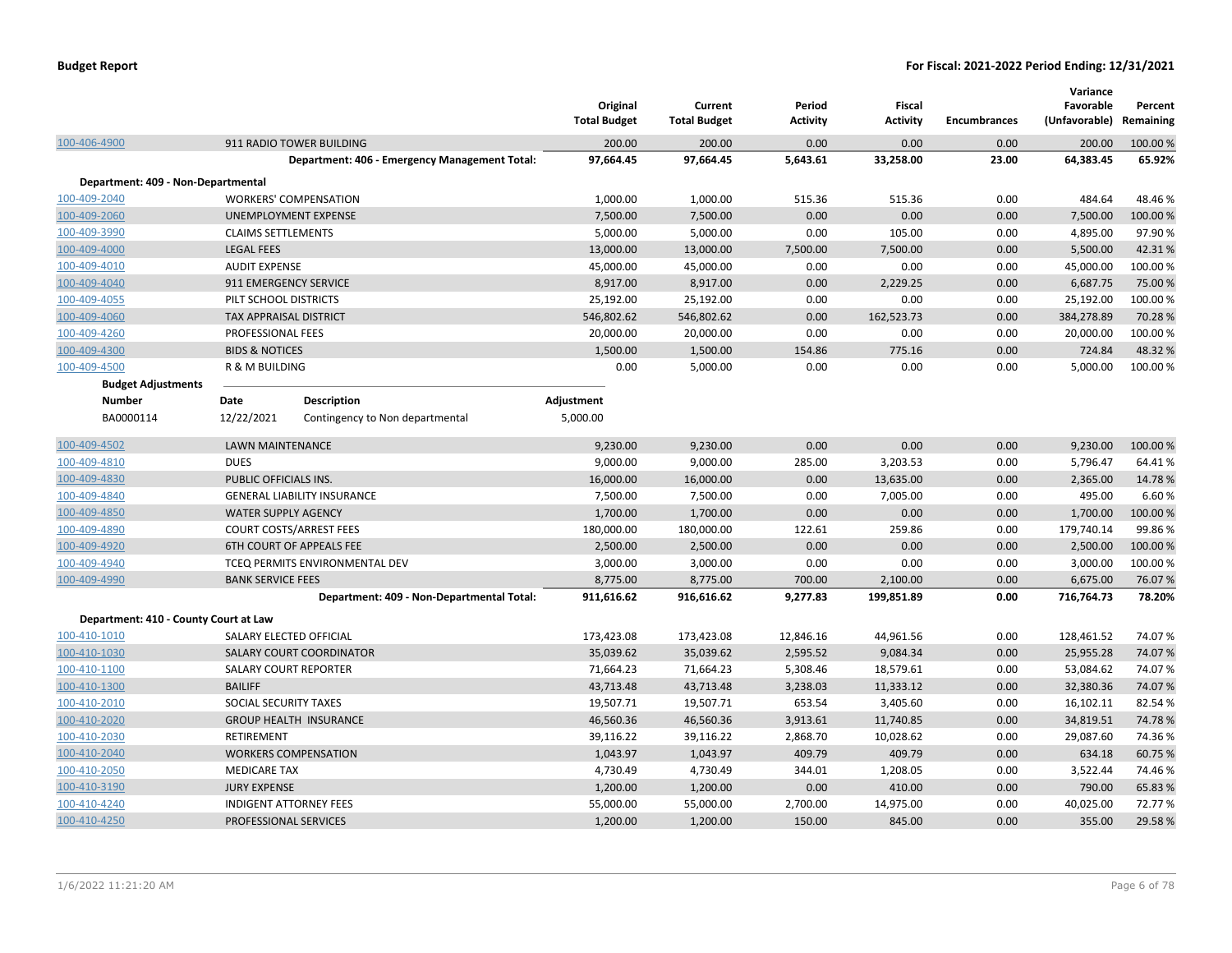|              |                                                       | Original<br><b>Total Budget</b> | Current<br><b>Total Budget</b> | Period<br><b>Activity</b> | Fiscal<br><b>Activity</b> | <b>Encumbrances</b> | Variance<br>Favorable<br>(Unfavorable) Remaining | Percent  |
|--------------|-------------------------------------------------------|---------------------------------|--------------------------------|---------------------------|---------------------------|---------------------|--------------------------------------------------|----------|
| 100-410-4350 | PRINTING                                              | 150.00                          | 150.00                         | 0.00                      | 0.00                      | 0.00                | 150.00                                           | 100.00 % |
| 100-410-4380 | <b>COURT REPORTER EXPENSE</b>                         | 2,500.00                        | 2,500.00                       | 0.00                      | 350.00                    | 0.00                | 2,150.00                                         | 86.00 %  |
| 100-410-4390 | <b>WITNESS EXPENSE</b>                                | 500.00                          | 500.00                         | 0.00                      | 0.00                      | 0.00                | 500.00                                           | 100.00%  |
| 100-410-4530 | <b>COMPUTER SOFTWARE</b>                              | 3,000.00                        | 3,000.00                       | 0.00                      | 512.50                    | 0.00                | 2,487.50                                         | 82.92 %  |
| 100-410-4670 | <b>VISITING JUDGE</b>                                 | 1,200.00                        | 1,200.00                       | 0.00                      | 0.00                      | 0.00                | 1,200.00                                         | 100.00%  |
| 100-410-4680 | JUVENILE BOARD SALARY                                 | 2,400.00                        | 2,400.00                       | 200.00                    | 600.00                    | 0.00                | 1,800.00                                         | 75.00 %  |
|              | Department: 410 - County Court at Law Total:          | 501,949.16                      | 501,949.16                     | 35,227.82                 | 128,444.04                | 0.00                | 373,505.12                                       | 74.41%   |
|              | Department: 425 - Court Administration                |                                 |                                |                           |                           |                     |                                                  |          |
| 100-425-3110 | <b>JURY POSTAGE</b>                                   | 2,800.00                        | 2,800.00                       | 404.39                    | 1,008.06                  | 0.00                | 1,791.94                                         | 64.00%   |
| 100-425-3140 | PETIT JURY EXPENSE                                    | 20,000.00                       | 20,000.00                      | 1,680.00                  | 5,472.68                  | 0.00                | 14,527.32                                        | 72.64%   |
| 100-425-3180 | J.P. JURY EXPENSE                                     | 600.00                          | 600.00                         | 0.00                      | 0.00                      | 0.00                | 600.00                                           | 100.00 % |
| 100-425-4220 | REGIONAL INDIGENT DEFENSE PROGRAM                     | 14,461.00                       | 14,461.00                      | 0.00                      | 14,461.00                 | 0.00                | 0.00                                             | 0.00%    |
| 100-425-4350 | PRINTING-DISTRICT COURT JUROR CARDS                   | 1,200.00                        | 1,200.00                       | 0.00                      | 102.06                    | 0.00                | 1,097.94                                         | 91.50%   |
| 100-425-4650 | PHYSICAL EVID. ANALYSES                               | 500.00                          | 500.00                         | 0.00                      | 0.00                      | 0.00                | 500.00                                           | 100.00%  |
| 100-425-4660 | <b>AUTOPSIES</b>                                      | 50,000.00                       | 50,000.00                      | 8,597.25                  | 14,449.75                 | 0.00                | 35,550.25                                        | 71.10%   |
|              | Department: 425 - Court Administration Total:         | 89,561.00                       | 89,561.00                      | 10,681.64                 | 35,493.55                 | 0.00                | 54,067.45                                        | 60.37%   |
|              | Department: 435 - 336th District Court Administration |                                 |                                |                           |                           |                     |                                                  |          |
| 100-435-1030 | SALARY COURT COORDINATOR                              | 40,616.90                       | 40,616.90                      | 3,008.66                  | 10,530.30                 | 0.00                | 30,086.60                                        | 74.07%   |
| 100-435-1100 | <b>SALARY COURT REPORTER</b>                          | 101,211.23                      | 101,211.23                     | 7,208.04                  | 25,950.88                 | 0.00                | 75,260.35                                        | 74.36%   |
| 100-435-1300 | <b>BAILIFF</b>                                        | 44,706.80                       | 44,706.80                      | 3,311.61                  | 11,590.66                 | 0.00                | 33,116.14                                        | 74.07%   |
| 100-435-2010 | <b>SOCIAL SECURITY</b>                                | 11,788.37                       | 11,788.37                      | 881.13                    | 3,157.43                  | 0.00                | 8,630.94                                         | 73.22 %  |
| 100-435-2020 | <b>GROUP HEALTH INSURANCE</b>                         | 39,808.88                       | 39,808.88                      | 3,325.74                  | 9,977.22                  | 0.00                | 29,831.66                                        | 74.94 %  |
| 100-435-2030 | RETIREMENT                                            | 22,797.18                       | 22,797.18                      | 1,640.03                  | 5,808.04                  | 0.00                | 16,989.14                                        | 74.52%   |
| 100-435-2040 | <b>WORKERS COMPENSATION</b>                           | 596.91                          | 596.91                         | 234.24                    | 234.24                    | 0.00                | 362.67                                           | 60.76%   |
| 100-435-2050 | <b>MEDICARE TAX</b>                                   | 2,756.96                        | 2,756.96                       | 206.07                    | 738.43                    | 0.00                | 2,018.53                                         | 73.22 %  |
| 100-435-3100 | <b>OFFICE SUPPLIES</b>                                | 1,500.00                        | 1,500.00                       | 154.51                    | 485.08                    | $-75.38$            | 1,090.30                                         | 72.69%   |
| 100-435-3110 | POSTAGE                                               | 1,000.00                        | 1,000.00                       | 245.06                    | 528.61                    | 0.00                | 471.39                                           | 47.14%   |
| 100-435-3120 | <b>DISTRICT JURY SUPPLIES</b>                         | 1,200.00                        | 1,200.00                       | 89.64                     | 151.65                    | 27.56               | 1,020.79                                         | 85.07 %  |
| 100-435-3520 | <b>GPS/SCRAM MONITORS</b>                             | 1,500.00                        | 1,500.00                       | 0.00                      | 0.00                      | 0.00                | 1,500.00                                         | 100.00%  |
| 100-435-3950 | <b>BAILIFF UNIFORMS</b>                               | 400.00                          | 400.00                         | 0.00                      | 0.00                      | 0.00                | 400.00                                           | 100.00 % |
| 100-435-4270 | OUT OF CO TRAVEL/TRAINING                             | 6,000.00                        | 6,000.00                       | 0.00                      | 0.00                      | 0.00                | 6,000.00                                         | 100.00%  |
| 100-435-4320 | <b>ATTORNEY FEES JUVENILE</b>                         | 20,000.00                       | 20,000.00                      | 0.00                      | 0.00                      | 0.00                | 20,000.00                                        | 100.00 % |
| 100-435-4340 | APPEAL COURT TRANSCRIPTS                              | 20,000.00                       | 20,000.00                      | 0.00                      | 429.00                    | 0.00                | 19,571.00                                        | 97.86%   |
| 100-435-4350 | ATTORNEYS FEES APPEALS CT                             | 15,000.00                       | 15,000.00                      | 0.00                      | 0.00                      | 0.00                | 15,000.00                                        | 100.00 % |
| 100-435-4360 | ATTORNEY FEES- CPS CASES                              | 375,000.00                      | 375,000.00                     | 15,451.00                 | 16,303.00                 | 0.00                | 358,697.00                                       | 95.65 %  |
| 100-435-4370 | <b>ATTORNEY FEES</b>                                  | 275,000.00                      | 275,000.00                     | 9,834.40                  | 16,023.00                 | 0.00                | 258,977.00                                       | 94.17%   |
| 100-435-4380 | <b>COURT REPORTER EXPENSE</b>                         | 7,500.00                        | 7,500.00                       | 566.30                    | 1,967.80                  | 0.00                | 5,532.20                                         | 73.76%   |
| 100-435-4390 | <b>INVESTIGATOR EXPENSE</b>                           | 5,000.00                        | 5,000.00                       | 1,338.75                  | 1,338.75                  | 0.00                | 3,661.25                                         | 73.23 %  |
| 100-435-4391 | PROFESSIONAL SERVICES                                 | 25,000.00                       | 25,000.00                      | 1,298.25                  | 4,873.25                  | 0.00                | 20,126.75                                        | 80.51%   |
| 100-435-4530 | <b>COMPUTER SOFTWARE</b>                              | 3,000.00                        | 3,000.00                       | 0.00                      | 538.12                    | 0.00                | 2,461.88                                         | 82.06%   |
| 100-435-4670 | <b>VISITING JUDGE</b>                                 | 5,000.00                        | 5,000.00                       | 0.00                      | 0.00                      | 0.00                | 5,000.00                                         | 100.00%  |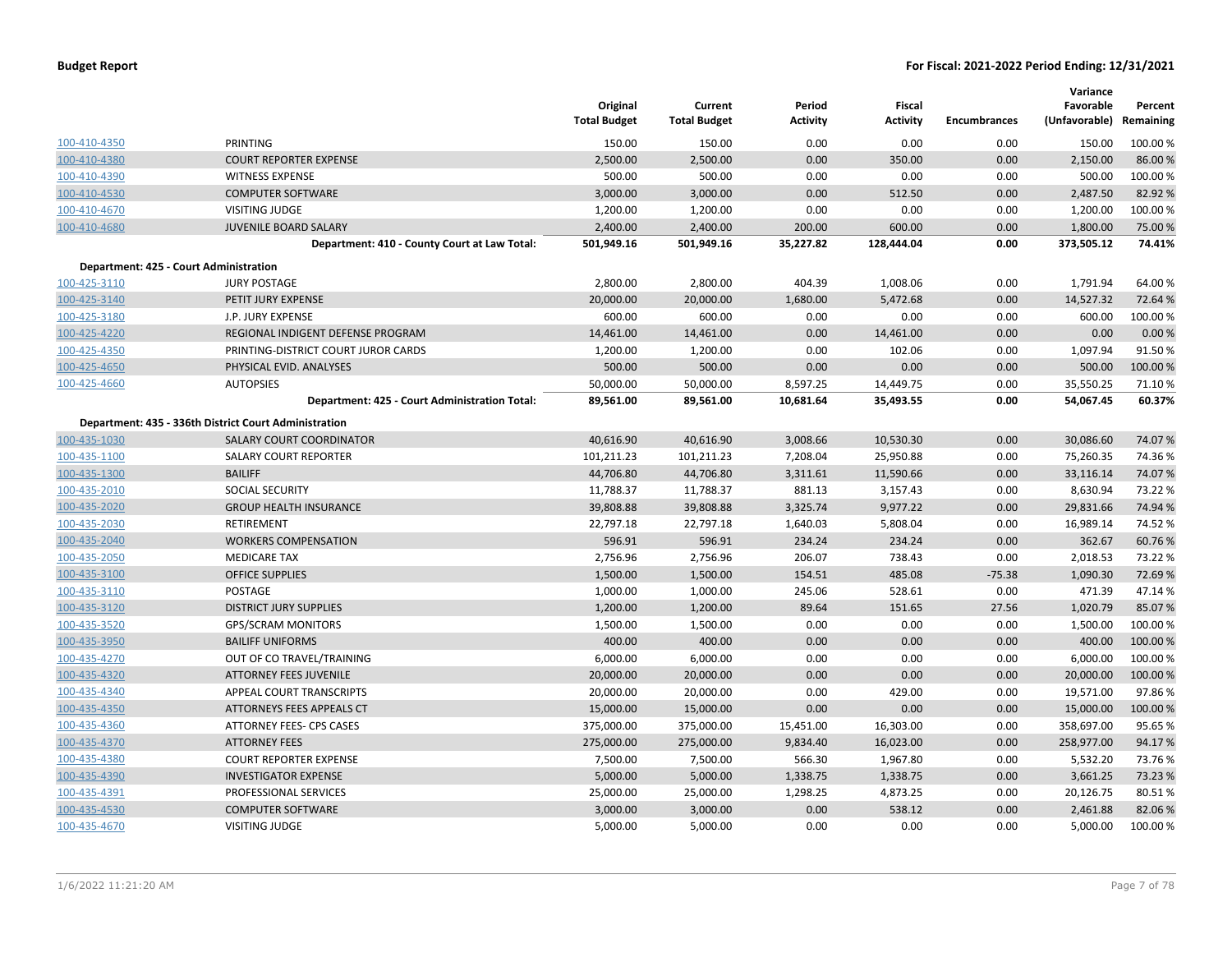|                                  |                                                              | Original<br><b>Total Budget</b> | Current<br><b>Total Budget</b> | Period<br><b>Activity</b> | Fiscal<br><b>Activity</b> | <b>Encumbrances</b> | Variance<br>Favorable<br>(Unfavorable) | Percent<br>Remaining |
|----------------------------------|--------------------------------------------------------------|---------------------------------|--------------------------------|---------------------------|---------------------------|---------------------|----------------------------------------|----------------------|
| 100-435-4680                     | JUVENILE BOARD SALARY                                        | 3,600.00                        | 3,600.00                       | 300.00                    | 900.00                    | 0.00                | 2,700.00                               | 75.00 %              |
| 100-435-4810                     | <b>DUES</b>                                                  | 600.00                          | 600.00                         | 0.00                      | 0.00                      | 0.00                | 600.00                                 | 100.00%              |
| 100-435-5720                     | OFFICE EQUIPMENT                                             | 200.00                          | 200.00                         | 0.00                      | 79.98                     | 0.00                | 120.02                                 | 60.01%               |
| 100-435-5900                     | <b>DISTRICT JUDGE BOOKS</b>                                  | 500.00                          | 500.00                         | 0.00                      | 0.00                      | 0.00                | 500.00                                 | 100.00%              |
|                                  | Department: 435 - 336th District Court Administration Total: | 1,031,283.23                    | 1,031,283.23                   | 49,093.43                 | 111,605.44                | $-47.82$            | 919,725.61                             | 89.18%               |
| Department: 450 - District Clerk |                                                              |                                 |                                |                           |                           |                     |                                        |                      |
| 100-450-1010                     | SALARY ELECTED OFFICIAL                                      | 62,848.43                       | 62,848.43                      | 4,655.44                  | 16,294.04                 | 0.00                | 46,554.39                              | 74.07%               |
| 100-450-1030                     | SALARY CHIEF DEPUTY                                          | 43,946.78                       | 43,946.78                      | 3,255.31                  | 11,393.62                 | 0.00                | 32,553.16                              | 74.07%               |
| 100-450-1040                     | <b>SALARIES DEPUTIES</b>                                     | 177,476.87                      | 177,476.87                     | 13,686.34                 | 47,902.13                 | 0.00                | 129,574.74                             | 73.01%               |
| 100-450-1070                     | SALARY PART-TIME                                             | 18,792.00                       | 18,792.00                      | 1,392.00                  | 4,872.00                  | 0.00                | 13,920.00                              | 74.07%               |
| 100-450-2010                     | <b>SOCIAL SECURITY TAXES</b>                                 | 19,168.89                       | 19,168.89                      | 1,337.72                  | 4,721.98                  | 0.00                | 14,446.91                              | 75.37%               |
| 100-450-2020                     | <b>GROUP HEALTH INSURANCE</b>                                | 106,423.68                      | 106,423.68                     | 8,677.50                  | 26,032.50                 | 0.00                | 80,391.18                              | 75.54 %              |
| 100-450-2030                     | <b>RETIREMENT</b>                                            | 37,070.16                       | 37,070.16                      | 2,726.50                  | 9,542.75                  | 0.00                | 27,527.41                              | 74.26%               |
| 100-450-2040                     | <b>WORKERS COMPENSATION</b>                                  | 989.36                          | 989.36                         | 389.73                    | 389.73                    | 0.00                | 599.63                                 | 60.61%               |
| 100-450-2050                     | <b>MEDICARE TAX</b>                                          | 4,483.05                        | 4,483.05                       | 312.86                    | 1,104.35                  | 0.00                | 3,378.70                               | 75.37%               |
| 100-450-3100                     | <b>OFFICE SUPPLIES</b>                                       | 3,500.00                        | 3,500.00                       | 43.31                     | 378.26                    | 142.67              | 2,979.07                               | 85.12%               |
| 100-450-3110                     | <b>POSTAGE</b>                                               | 2,500.00                        | 2,500.00                       | 214.86                    | 496.83                    | 0.00                | 2,003.17                               | 80.13%               |
| 100-450-4270                     | OUT OF COUNTY TRAVEL/TRAINING                                | 4,000.00                        | 4,000.00                       | 0.00                      | 60.00                     | 0.00                | 3,940.00                               | 98.50%               |
| 100-450-4350                     | <b>PRINTING</b>                                              | 250.00                          | 250.00                         | 0.00                      | 0.00                      | 0.00                | 250.00                                 | 100.00 %             |
| 100-450-4800                     | <b>BONDS</b>                                                 | 140.00                          | 140.00                         | 0.00                      | 0.00                      | 0.00                | 140.00                                 | 100.00%              |
| 100-450-4810                     | <b>DUES</b>                                                  | 175.00                          | 175.00                         | 175.00                    | 175.00                    | 0.00                | 0.00                                   | 0.00%                |
| 100-450-5720                     | <b>OFFICE EQUIPMENT</b>                                      | 200.00                          | 200.00                         | 0.00                      | 0.00                      | 0.00                | 200.00                                 | 100.00%              |
|                                  | Department: 450 - District Clerk Total:                      | 481,964.22                      | 481,964.22                     | 36,866.57                 | 123,363.19                | 142.67              | 358,458.36                             | 74.37%               |
|                                  | Department: 455 - Justice of the Peace Pct. 1                |                                 |                                |                           |                           |                     |                                        |                      |
| 100-455-1010                     | SALARY ELECTED OFFICIAL                                      | 48,136.36                       | 48,136.36                      | 3,565.66                  | 12,479.81                 | 0.00                | 35,656.55                              | 74.07%               |
| 100-455-1030                     | SALARY CHIEF DEPUTY                                          | 42,714.17                       | 42,714.17                      | 3,164.02                  | 11,074.07                 | 0.00                | 31,640.10                              | 74.07%               |
| 100-455-1040                     | <b>SALARY DEPUTY</b>                                         | 30,121.57                       | 30,121.57                      | 2,231.22                  | 7,809.28                  | 0.00                | 22,312.29                              | 74.07%               |
| 100-455-2010                     | SOCIAL SECURITY TAXES                                        | 7,474.46                        | 7,474.46                       | 561.92                    | 1,963.55                  | 0.00                | 5,510.91                               | 73.73 %              |
| 100-455-2020                     | <b>GROUP HEALTH INSURANCE</b>                                | 39,908.88                       | 39,908.88                      | 2,219.70                  | 6,659.10                  | 0.00                | 33,249.78                              | 83.31%               |
| 100-455-2030                     | RETIREMENT                                                   | 14,792.31                       | 14,792.31                      | 1,086.48                  | 3,790.82                  | 0.00                | 11,001.49                              | 74.37%               |
| 100-455-2040                     | <b>WORKERS' COMPENSATION</b>                                 | 387.11                          | 387.11                         | 155.04                    | 155.04                    | 0.00                | 232.07                                 | 59.95 %              |
| 100-455-2050                     | <b>MEDICARE TAX</b>                                          | 1,788.90                        | 1,788.90                       | 131.42                    | 459.23                    | 0.00                | 1,329.67                               | 74.33 %              |
| 100-455-2250                     | <b>TRAVEL ALLOWANCE</b>                                      | 2,400.00                        | 2,400.00                       | 200.00                    | 600.00                    | 0.00                | 1,800.00                               | 75.00 %              |
| 100-455-3100                     | <b>OFFICE SUPPLIES</b>                                       | 700.00                          | 700.00                         | 0.00                      | 196.39                    | 0.00                | 503.61                                 | 71.94 %              |
| 100-455-3110                     | POSTAGE                                                      | 400.00                          | 400.00                         | 22.15                     | 66.57                     | 0.00                | 333.43                                 | 83.36%               |
| 100-455-4270                     | OUT OF COUNTY TRAVEL/TRAINING                                | 3,000.00                        | 3,000.00                       | 260.00                    | 260.00                    | 0.00                | 2,740.00                               | 91.33%               |
| 100-455-4350                     | <b>PRINTING</b>                                              | 300.00                          | 300.00                         | 0.00                      | 0.00                      | 0.00                | 300.00                                 | 100.00 %             |
| 100-455-4800                     | <b>BOND</b>                                                  | 165.00                          | 165.00                         | 0.00                      | 0.00                      | 0.00                | 165.00                                 | 100.00 %             |
| 100-455-4810                     | <b>DUES</b>                                                  | 60.00                           | 60.00                          | 0.00                      | 0.00                      | 0.00                | 60.00                                  | 100.00%              |
| 100-455-5720                     | <b>OFFICE EQUIPMENT</b>                                      | 200.00                          | 200.00                         | 0.00                      | 13.71                     | 0.00                | 186.29                                 | 93.15%               |
|                                  | Department: 455 - Justice of the Peace Pct. 1 Total:         | 192,548.76                      | 192,548.76                     | 13,597.61                 | 45,527.57                 | 0.00                | 147,021.19                             | 76.36%               |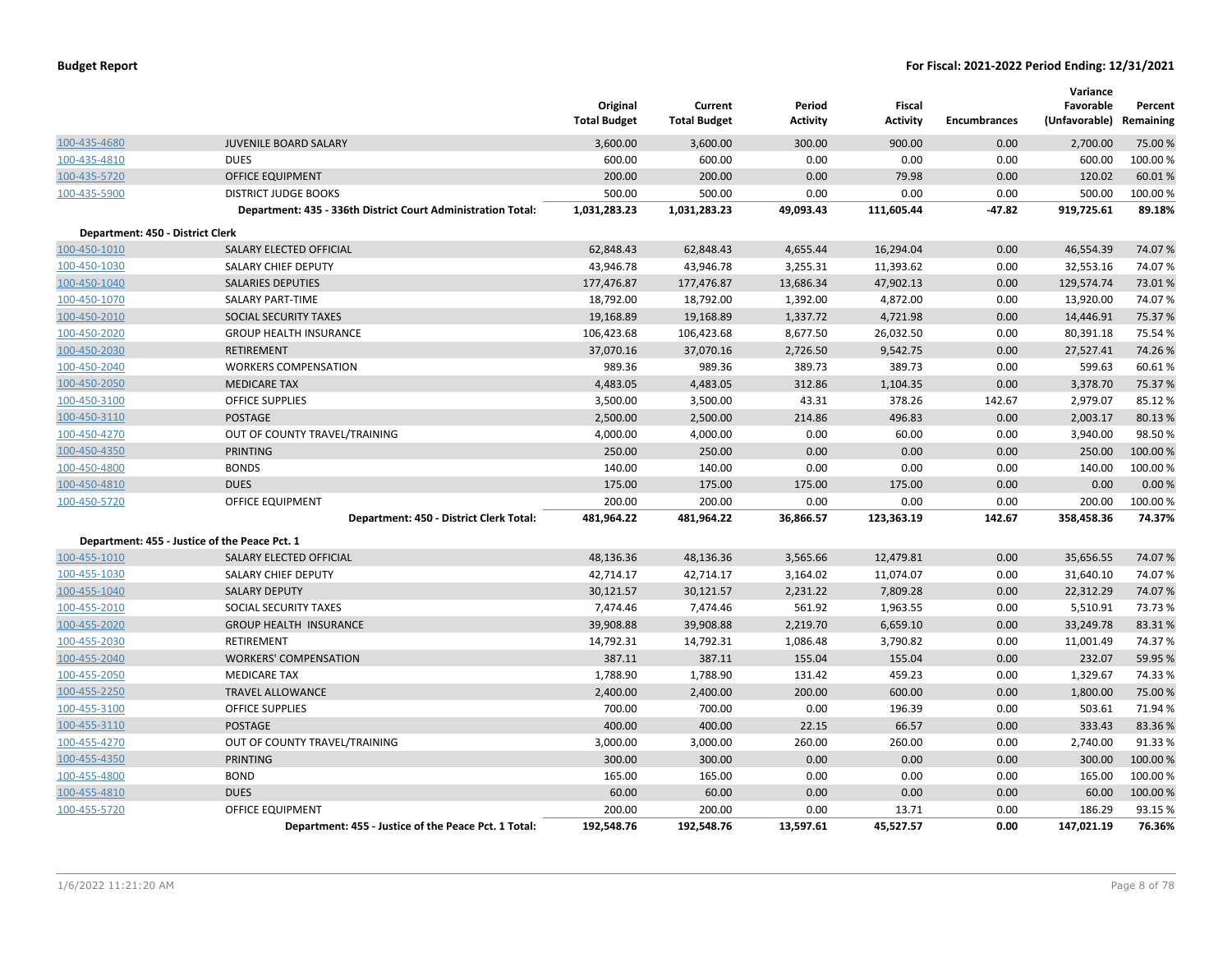|                                                      | Original<br><b>Total Budget</b>                              | Current<br><b>Total Budget</b> | Period<br><b>Activity</b> | <b>Fiscal</b><br><b>Activity</b> | <b>Encumbrances</b> | Variance<br>Favorable | Percent<br>Remaining      |
|------------------------------------------------------|--------------------------------------------------------------|--------------------------------|---------------------------|----------------------------------|---------------------|-----------------------|---------------------------|
| Department: 456 - Justice of the Peace Pct. 2        |                                                              |                                |                           |                                  |                     |                       |                           |
| SALARY ELECTED OFFICIAL                              | 48,136.36                                                    | 48,136.36                      | 3,565.66                  | 12,479.81                        | 0.00                | 35,656.55             | 74.07%                    |
| SALARY CHIEF DEPUTY                                  | 43,945.29                                                    | 43,945.29                      | 3,255.20                  | 11,393.21                        | 0.00                | 32,552.08             | 74.07%                    |
| SOCIAL SECURITY TAXES                                | 5,857.86                                                     | 5,857.86                       | 435.30                    | 1,517.35                         | 0.00                | 4,340.51              | 74.10%                    |
| <b>GROUP HEALTH INSURANCE</b>                        | 26,605.92                                                    | 26,605.92                      | 2,215.26                  | 6,645.78                         | 0.00                | 19,960.14             | 75.02 %                   |
| <b>RETIREMENT</b>                                    | 11,328.35                                                    | 11,328.35                      | 832.66                    | 2,902.45                         | 0.00                | 8,425.90              | 74.38%                    |
| <b>WORKERS' COMPENSATION</b>                         | 294.66                                                       | 294.66                         | 118.76                    | 118.76                           | 0.00                | 175.90                | 59.70%                    |
| <b>MEDICARE TAX</b>                                  | 1,369.98                                                     | 1,369.98                       | 101.80                    | 354.85                           | 0.00                | 1,015.13              | 74.10%                    |
| <b>TRAVEL ALLOWANCE</b>                              | 2,400.00                                                     | 2,400.00                       | 200.00                    | 600.00                           | 0.00                | 1,800.00              | 75.00 %                   |
| <b>OFFICE SUPPLIES</b>                               | 600.00                                                       | 600.00                         | 223.15                    | 306.16                           | 0.00                | 293.84                | 48.97%                    |
| POSTAGE                                              | 300.00                                                       | 300.00                         | 0.00                      | 0.00                             | 0.00                | 300.00                | 100.00%                   |
| <b>INTERNET</b>                                      | 1,000.00                                                     | 1,000.00                       | 81.95                     | 245.85                           | 0.00                | 754.15                | 75.42 %                   |
| OUT OF COUNTY TRAVEL/TRAINING                        | 2,000.00                                                     | 2,000.00                       | 575.00                    | 575.00                           | 0.00                | 1,425.00              | 71.25 %                   |
| <b>PRINTING</b>                                      | 200.00                                                       | 200.00                         | 0.00                      | 0.00                             | 0.00                | 200.00                | 100.00%                   |
| <b>OFFICE RENTAL</b>                                 | 4,200.00                                                     | 4,200.00                       | 350.00                    | 1,050.00                         | 0.00                | 3,150.00              | 75.00 %                   |
| <b>BOND</b>                                          | 204.00                                                       | 204.00                         | 100.00                    | 100.00                           | 0.00                | 104.00                | 50.98%                    |
| <b>DUES</b>                                          | 95.00                                                        | 95.00                          | 95.00                     | 95.00                            | 0.00                | 0.00                  | 0.00%                     |
| <b>OFFICE EQUIPMENT</b>                              | 200.00                                                       | 200.00                         | 0.00                      | 0.00                             | 0.00                | 200.00                | 100.00%                   |
| Department: 456 - Justice of the Peace Pct. 2 Total: | 148,737.42                                                   | 148,737.42                     | 12,149.74                 | 38,384.22                        | 0.00                | 110,353.20            | 74.19%                    |
| Department: 457 - Justice of the Peace Pct. 3        |                                                              |                                |                           |                                  |                     |                       |                           |
| SALARY ELECTED OFFICIAL                              | 48,136.36                                                    |                                |                           | 12,479.81                        | 0.00                | 35,656.55             | 74.07%                    |
| SALARY CHIEF DEPUTY                                  | 30,505.43                                                    | 30,505.43                      | 2,259.66                  | 7,908.81                         | 0.00                | 22,596.62             | 74.07%                    |
| SOCIAL SECURITY TAXES                                | 5,024.59                                                     | 5,024.59                       | 373.58                    | 1,301.33                         | 0.00                | 3,723.26              | 74.10%                    |
| <b>GROUP HEALTH INSURANCE</b>                        | 26,605.92                                                    | 26,605.92                      | 2,217.16                  | 6,651.48                         | 0.00                | 19,954.44             | 75.00 %                   |
| RETIREMENT                                           | 9,716.91                                                     | 9,716.91                       | 714.60                    | 2,489.24                         | 0.00                | 7,227.67              | 74.38%                    |
| <b>WORKERS' COMPENSATION</b>                         | 251.65                                                       | 251.65                         | 101.88                    | 101.88                           | 0.00                | 149.77                | 59.52 %                   |
| <b>MEDICARE TAX</b>                                  | 1,175.11                                                     | 1,175.11                       | 87.36                     | 304.31                           | 0.00                | 870.80                | 74.10%                    |
| <b>TRAVEL ALLOWANCE</b>                              | 2,400.00                                                     | 2,400.00                       | 200.00                    | 600.00                           | 0.00                | 1,800.00              | 75.00 %                   |
| <b>OFFICE SUPPLIES</b>                               | 500.00                                                       | 500.00                         | 0.00                      | 0.00                             | 0.00                | 500.00                | 100.00%                   |
| <b>POSTAGE</b>                                       | 350.00                                                       | 350.00                         | 0.00                      | 0.00                             | 0.00                | 350.00                | 100.00%                   |
| <b>INTERNET</b>                                      | 456.00                                                       | 456.00                         | 37.99                     | 113.97                           | 0.00                | 342.03                | 75.01%                    |
| OUT OF COUNTY TRAVEL/TRAINING                        | 1,500.00                                                     | 1,500.00                       | 0.00                      | 0.00                             | 0.00                | 1,500.00              | 100.00%                   |
| PRINTING                                             | 250.00                                                       | 250.00                         | 0.00                      | 0.00                             | 0.00                | 250.00                | 100.00%                   |
| <b>BOND</b>                                          | 50.00                                                        | 50.00                          | 0.00                      | 0.00                             | 0.00                | 50.00                 | 100.00%                   |
| <b>DUES</b>                                          | 60.00                                                        | 60.00                          | 60.00                     | 60.00                            | 0.00                | 0.00                  | 0.00%                     |
| <b>OFFICE EQUIPMENT</b>                              | 200.00                                                       | 200.00                         | 0.00                      | 0.00                             | 0.00                | 200.00                | 100.00 %                  |
| Department: 457 - Justice of the Peace Pct. 3 Total: | 127,181.97                                                   | 127,181.97                     | 9,617.89                  | 32,010.83                        | 0.00                | 95,171.14             | 74.83%                    |
|                                                      |                                                              |                                |                           |                                  |                     |                       |                           |
|                                                      |                                                              |                                |                           |                                  |                     |                       | 72.85%                    |
| DA SALARY REIMB. GC CH 46                            | 27,500.00                                                    | 27,500.00                      | 1,996.14                  | 6,986.49                         | 0.00                | 20,513.51             | 74.59%                    |
| SALARY ASSISTANT D.A.                                | 332,926.47                                                   | 332,926.47                     | 24,661.22                 | 86,314.26                        | 0.00                | 246,612.21            | 74.07%                    |
|                                                      | Department: 475 - District Attorney<br>DA. SALARY SUPPLEMENT | 11,000.00                      | 48,136.36<br>11,000.00    | 3,565.66<br>853.34               | 2,986.69            | 0.00                  | (Unfavorable)<br>8,013.31 |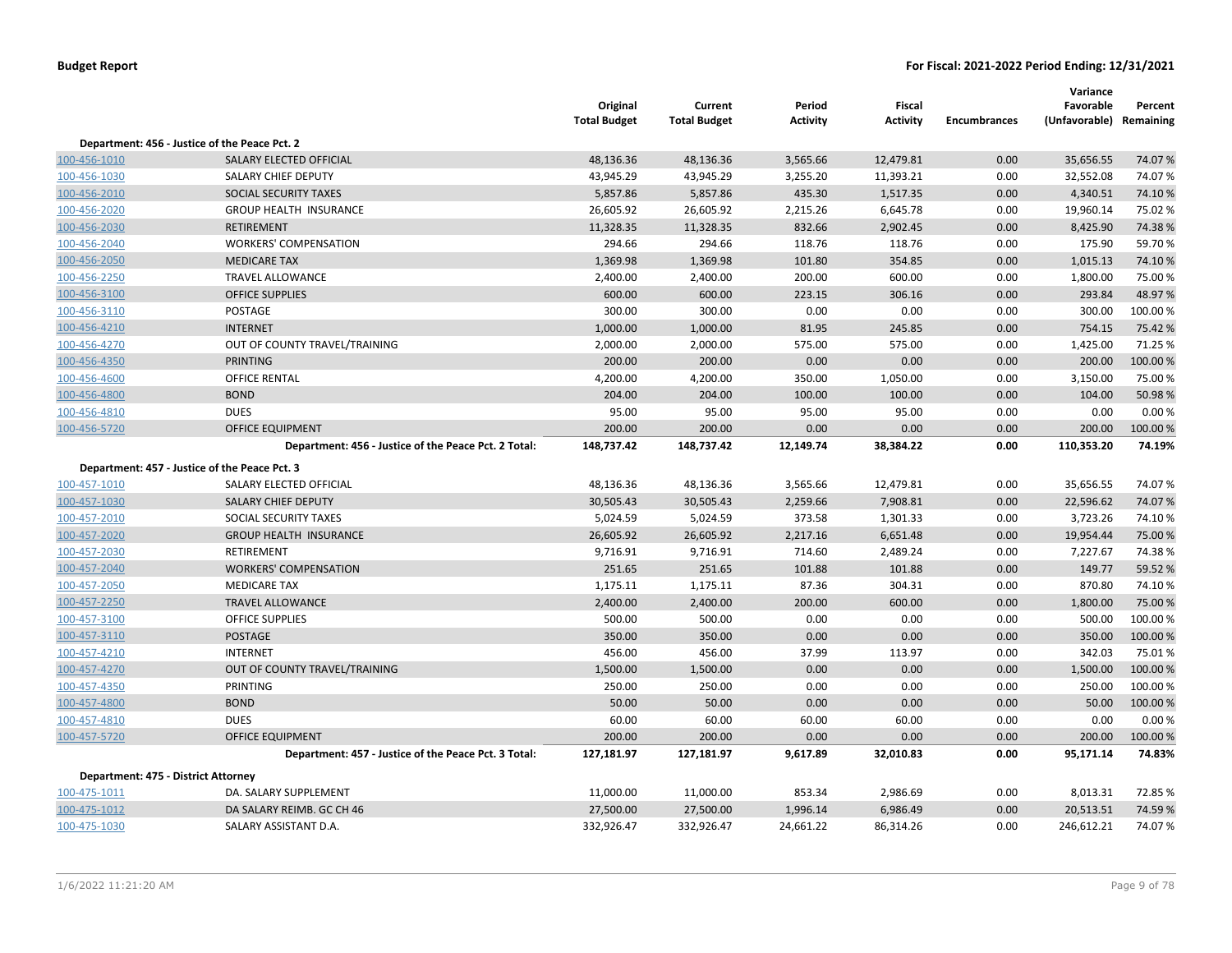|                                  |                                            | Original<br><b>Total Budget</b> | Current<br><b>Total Budget</b> | Period<br>Activity | Fiscal<br><b>Activity</b> | <b>Encumbrances</b> | Variance<br>Favorable<br>(Unfavorable) | Percent<br>Remaining |
|----------------------------------|--------------------------------------------|---------------------------------|--------------------------------|--------------------|---------------------------|---------------------|----------------------------------------|----------------------|
| 100-475-1031                     | <b>INVESTIGATOR</b>                        | 66,277.35                       | 66,277.35                      | 4,950.29           | 17,326.01                 | 0.00                | 48,951.34                              | 73.86%               |
| 100-475-1032                     | ASST. DA LONGEVITY PAY                     | 2,590.00                        | 2,590.00                       | 200.00             | 600.00                    | 0.00                | 1,990.00                               | 76.83%               |
| 100-475-1050                     | SALARIES SECRETARIES                       | 197,306.64                      | 197,306.64                     | 14,452.58          | 50,258.62                 | 0.00                | 147,048.02                             | 74.53 %              |
| 100-475-1051                     | <b>DISCOVERY CLERK</b>                     | 40,357.87                       | 40,357.87                      | 2,989.46           | 10,463.13                 | 0.00                | 29,894.74                              | 74.07%               |
| 100-475-2010                     | SOCIAL SECURITY TAXES                      | 42,220.04                       | 42,220.04                      | 3,024.65           | 10,600.64                 | 0.00                | 31,619.40                              | 74.89%               |
| 100-475-2020                     | <b>GROUP HEALTH INSURANCE</b>              | 146,332.56                      | 146,332.56                     | 12,194.38          | 36,583.14                 | 0.00                | 109,749.42                             | 75.00 %              |
| 100-475-2030                     | <b>RETIREMENT</b>                          | 80,711.66                       | 80,711.66                      | 5,972.45           | 20,838.00                 | 0.00                | 59,873.66                              | 74.18%               |
| 100-475-2040                     | <b>WORKERS' COMPENSATION</b>               | 1,421.01                        | 1,421.01                       | 1,127.09           | 1,127.09                  | 0.00                | 293.92                                 | 20.68%               |
| 100-475-2050                     | <b>MEDICARE TAX</b>                        | 9,874.04                        | 9,874.04                       | 707.38             | 2,479.14                  | 0.00                | 7,394.90                               | 74.89%               |
| 100-475-2250                     | TRAVEL ALLOWANCE                           | 3,060.00                        | 3,060.00                       | 255.00             | 765.00                    | 0.00                | 2,295.00                               | 75.00 %              |
| 100-475-3100                     | <b>OFFICE SUPPLIES</b>                     | 8,500.00                        | 8,500.00                       | 1,301.16           | 2,832.28                  | 0.00                | 5,667.72                               | 66.68%               |
| 100-475-3110                     | POSTAGE                                    | 1,400.00                        | 1,400.00                       | 155.40             | 343.60                    | 0.00                | 1,056.40                               | 75.46 %              |
| 100-475-3130                     | <b>GRAND JURY EXPENSE</b>                  | 4,000.00                        | 4,000.00                       | 797.00             | 1,467.47                  | 0.00                | 2,532.53                               | 63.31%               |
| 100-475-3150                     | <b>COPIER EXPENSE</b>                      | 1,400.00                        | 1,400.00                       | 106.54             | 314.94                    | 0.00                | 1,085.06                               | 77.50%               |
| 100-475-4270                     | OUT OF COUNTY TRAVEL/TRAINING              | 7,500.00                        | 7,500.00                       | 624.25             | 1,361.21                  | 0.00                | 6,138.79                               | 81.85 %              |
| 100-475-4350                     | PRINTING                                   | 500.00                          | 500.00                         | 0.00               | 105.15                    | 0.00                | 394.85                                 | 78.97%               |
| 100-475-4380                     | CT.REPORTER-TRANSCRIPTS                    | 2,500.00                        | 2,500.00                       | 132.00             | 269.50                    | 0.00                | 2,230.50                               | 89.22 %              |
| 100-475-4390                     | <b>WITNESS EXPENSE</b>                     | 1,500.00                        | 1,500.00                       | 0.00               | 0.00                      | 0.00                | 1,500.00                               | 100.00%              |
| 100-475-4650                     | PHYS.EVIDENCE ANALYSIS                     | 2,000.00                        | 2,000.00                       | 0.00               | 0.00                      | 0.00                | 2,000.00                               | 100.00 %             |
| 100-475-4800                     | <b>BOND</b>                                | 373.00                          | 373.00                         | 0.00               | 0.00                      | 0.00                | 373.00                                 | 100.00%              |
| 100-475-4810                     | <b>DUES</b>                                | 3,500.00                        | 3,500.00                       | 225.00             | 350.00                    | 0.00                | 3,150.00                               | 90.00 %              |
| 100-475-5720                     | OFFICE EQUIPMENT                           | 200.00                          | 200.00                         | 0.00               | 0.00                      | 0.00                | 200.00                                 | 100.00 %             |
| 100-475-5740                     | <b>TECHNOLOGY</b>                          | 200.00                          | 200.00                         | 0.00               | 0.00                      | 0.00                | 200.00                                 | 100.00%              |
| 100-475-5900                     | <b>BOOKS</b>                               | 750.00                          | 750.00                         | 185.00             | 952.00                    | 0.00                | $-202.00$                              | $-26.93%$            |
| 100-475-5910                     | <b>ONLINE RESEARCH</b>                     | 9,060.00                        | 9,060.00                       | 774.99             | 1,531.36                  | 0.00                | 7,528.64                               | 83.10%               |
|                                  | Department: 475 - District Attorney Total: | 1,004,960.64                    | 1,004,960.64                   | 77,685.32          | 256,855.72                | 0.00                | 748,104.92                             | 74.44%               |
| Department: 495 - County Auditor |                                            |                                 |                                |                    |                           |                     |                                        |                      |
| 100-495-1020                     | SALARY APPOINTED OFFICIAL                  | 78,914.48                       | 78,914.48                      | 5,845.52           | 20,459.32                 | 0.00                | 58,455.16                              | 74.07%               |
| 100-495-1030                     | SALARIES ASSISTANTS                        | 163,730.11                      | 163,730.11                     | 12,128.15          | 42,448.54                 | 0.00                | 121,281.57                             | 74.07%               |
| 100-495-2010                     | SOCIAL SECURITY TAXES                      | 15,043.96                       | 15,043.96                      | 923.00             | 3,259.48                  | 0.00                | 11,784.48                              | 78.33 %              |
| 100-495-2020                     | <b>GROUP HEALTH INSURANCE</b>              | 53,211.84                       | 53,211.84                      | 4,434.32           | 13,302.96                 | 0.00                | 39,908.88                              | 75.00 %              |
| 100-495-2030                     | <b>RETIREMENT</b>                          | 29,093.09                       | 29,093.09                      | 2,131.70           | 7,460.95                  | 0.00                | 21,632.14                              | 74.35 %              |
| 100-495-2040                     | <b>WORKERS COMPENSATION</b>                | 776.46                          | 776.46                         | 304.70             | 304.70                    | 0.00                | 471.76                                 | 60.76%               |
| 100-495-2050                     | <b>MEDICARE TAX</b>                        | 3,518.35                        | 3,518.35                       | 215.90             | 762.41                    | 0.00                | 2,755.94                               | 78.33 %              |
| 100-495-3100                     | <b>OFFICE SUPPLIES</b>                     | 700.00                          | 700.00                         | 0.00               | 2.70                      | 0.00                | 697.30                                 | 99.61%               |
| 100-495-4270                     | OUT OF COUNTY TRAVEL/TRAINING              | 4,000.00                        | 4,000.00                       | 0.00               | 1,123.60                  | 0.00                | 2,876.40                               | 71.91%               |
| 100-495-4350                     | <b>PRINTING</b>                            | 100.00                          | 100.00                         | 0.00               | 0.00                      | 0.00                | 100.00                                 | 100.00 %             |
| 100-495-4800                     | <b>BOND</b>                                | 236.00                          | 236.00                         | 0.00               | 0.00                      | 0.00                | 236.00                                 | 100.00%              |
| 100-495-4810                     | <b>DUES</b>                                | 590.00                          | 590.00                         | 0.00               | 0.00                      | 0.00                | 590.00                                 | 100.00%              |
| 100-495-5720                     | <b>OFFICE EQUIPMENT</b>                    | 200.00                          | 200.00                         | 0.00               | 0.00                      | 0.00                | 200.00                                 | 100.00%              |
|                                  | Department: 495 - County Auditor Total:    | 350,114.29                      | 350,114.29                     | 25,983.29          | 89,124.66                 | 0.00                | 260,989.63                             | 74.54%               |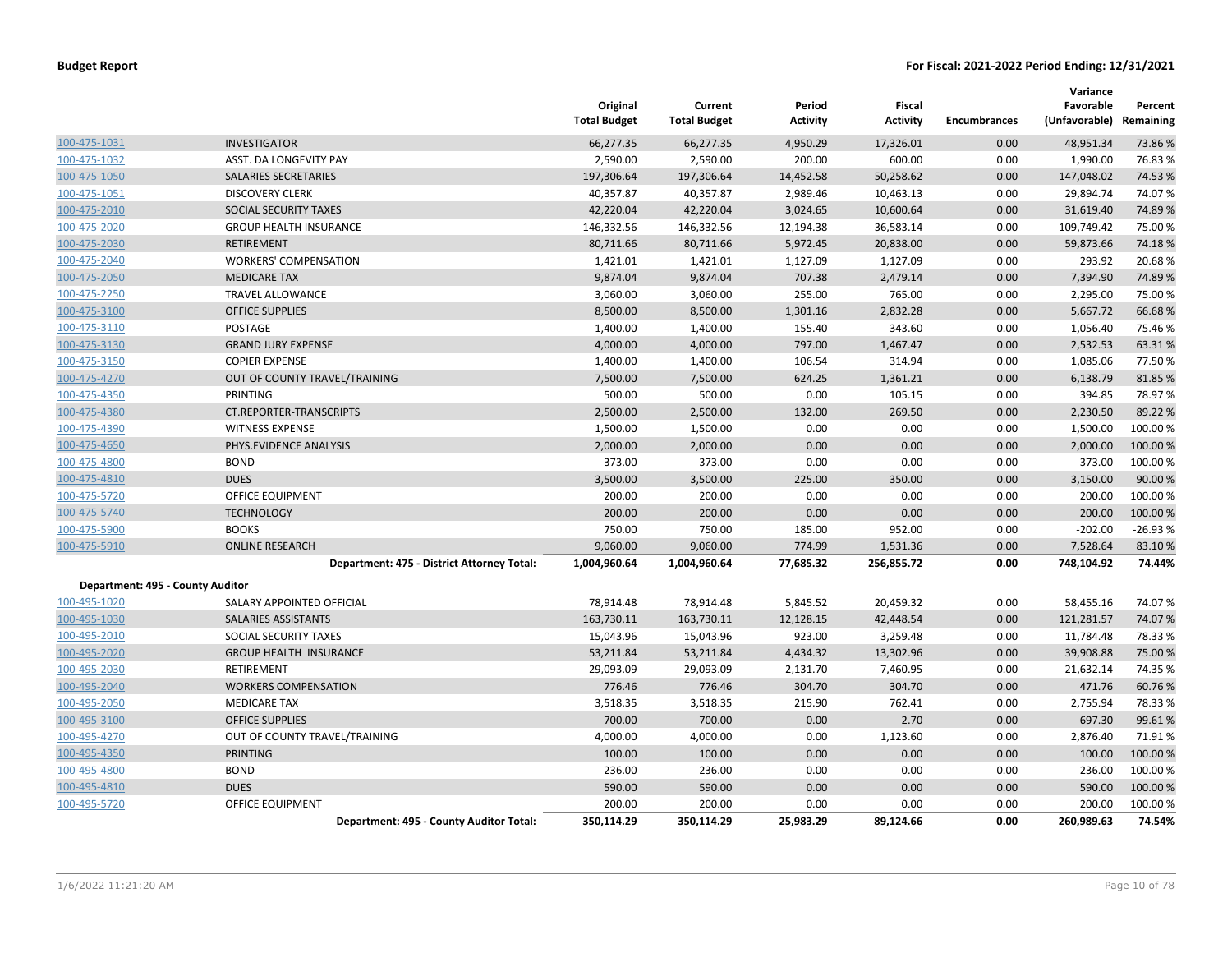|                                    |                                            | Original<br><b>Total Budget</b> | Current<br><b>Total Budget</b> | Period<br><b>Activity</b> | Fiscal<br><b>Activity</b> | <b>Encumbrances</b> | Variance<br>Favorable<br>(Unfavorable) Remaining | Percent  |
|------------------------------------|--------------------------------------------|---------------------------------|--------------------------------|---------------------------|---------------------------|---------------------|--------------------------------------------------|----------|
|                                    | Department: 496 - County Purchasing        |                                 |                                |                           |                           |                     |                                                  |          |
| 100-496-1020                       | SALARY PURCHASING AGENT                    | 56,962.11                       | 56,962.11                      | 4,219.42                  | 14,767.97                 | 0.00                | 42,194.14                                        | 74.07%   |
| 100-496-1071                       | PART-TIME FACILITIES COORD.                | 27,000.00                       | 27,000.00                      | 1,960.00                  | 2,930.00                  | 0.00                | 24,070.00                                        | 89.15%   |
| 100-496-2010                       | SOCIAL SECURITY TAXES                      | 5,205.65                        | 5,205.65                       | 379.10                    | 1,083.19                  | 0.00                | 4,122.46                                         | 79.19%   |
| 100-496-2020                       | <b>GROUP HEALTH INSURANCE</b>              | 13,302.96                       | 13,302.96                      | 1,108.58                  | 3,325.74                  | 0.00                | 9,977.22                                         | 75.00 %  |
| 100-496-2030                       | <b>RETIREMENT</b>                          | 10,067.06                       | 10,067.06                      | 732.87                    | 2,098.96                  | 0.00                | 7,968.10                                         | 79.15 %  |
| 100-496-2040                       | <b>WORKERS' COMPENSATION</b>               | 268.68                          | 268.68                         | 71.53                     | 71.53                     | 0.00                | 197.15                                           | 73.38%   |
| 100-496-2050                       | <b>MEDICARE TAX</b>                        | 1,217.45                        | 1,217.45                       | 88.67                     | 253.34                    | 0.00                | 964.11                                           | 79.19%   |
| 100-496-2251                       | <b>FACILITIES COORD TRAVEL</b>             | 0.00                            | 0.00                           | 90.94                     | 90.94                     | 0.00                | $-90.94$                                         | 0.00%    |
| 100-496-3100                       | <b>OFFICE SUPPLIES</b>                     | 250.00                          | 250.00                         | 0.00                      | 0.00                      | 0.00                | 250.00                                           | 100.00%  |
| 100-496-4270                       | OUT OF COUNTY TRAVEL/TRAINING              | 2,400.00                        | 2,400.00                       | 0.00                      | 0.00                      | 0.00                | 2,400.00                                         | 100.00%  |
| 100-496-4350                       | <b>PRINTING</b>                            | 35.00                           | 35.00                          | 0.00                      | 0.00                      | 0.00                | 35.00                                            | 100.00%  |
| 100-496-4810                       | <b>DUES</b>                                | 450.00                          | 450.00                         | 75.00                     | 75.00                     | 0.00                | 375.00                                           | 83.33%   |
| 100-496-5720                       | <b>OFFICE EQUIPMENT</b>                    | 200.00                          | 200.00                         | 0.00                      | 0.00                      | 0.00                | 200.00                                           | 100.00 % |
|                                    | Department: 496 - County Purchasing Total: | 117,358.91                      | 117,358.91                     | 8,726.11                  | 24,696.67                 | 0.00                | 92,662.24                                        | 78.96%   |
| Department: 497 - County Treasurer |                                            |                                 |                                |                           |                           |                     |                                                  |          |
| 100-497-1010                       | SALARY ELECTED OFFICIAL                    | 62,848.43                       | 62,848.43                      | 4,655.44                  | 16,294.04                 | 0.00                | 46,554.39                                        | 74.07%   |
| 100-497-2010                       | SOCIAL SECURITY TAXES                      | 3,895.60                        | 3,895.60                       | 225.68                    | 821.88                    | 0.00                | 3,073.72                                         | 78.90%   |
| 100-497-2020                       | <b>GROUP HEALTH INSURANCE</b>              | 13,302.96                       | 13,302.96                      | 1,107.70                  | 3,323.10                  | 0.00                | 9,979.86                                         | 75.02%   |
| 100-497-2030                       | <b>RETIREMENT</b>                          | 7,533.58                        | 7,533.58                       | 552.14                    | 1,932.49                  | 0.00                | 5,601.09                                         | 74.35 %  |
| 100-497-2040                       | <b>WORKERS' COMPENSATION</b>               | 201.06                          | 201.06                         | 78.90                     | 78.90                     | 0.00                | 122.16                                           | 60.76%   |
| 100-497-2050                       | <b>MEDICARE TAX</b>                        | 911.07                          | 911.07                         | 52.78                     | 192.21                    | 0.00                | 718.86                                           | 78.90%   |
| 100-497-3100                       | <b>OFFICE SUPPLIES</b>                     | 300.00                          | 300.00                         | 0.00                      | 0.00                      | 0.00                | 300.00                                           | 100.00%  |
| 100-497-4270                       | OUT OF COUNTY TRAVEL/TRAINING              | 1,500.00                        | 1,500.00                       | 0.00                      | 0.00                      | 0.00                | 1,500.00                                         | 100.00 % |
| 100-497-4350                       | PRINTING                                   | 60.00                           | 60.00                          | 0.00                      | 0.00                      | 0.00                | 60.00                                            | 100.00%  |
| 100-497-4520                       | <b>R&amp;M EQUIPMENT</b>                   | 50.00                           | 50.00                          | 0.00                      | 0.00                      | 0.00                | 50.00                                            | 100.00%  |
| 100-497-4810                       | <b>DUES</b>                                | 200.00                          | 200.00                         | 0.00                      | 0.00                      | 0.00                | 200.00                                           | 100.00%  |
|                                    | Department: 497 - County Treasurer Total:  | 90,802.70                       | 90,802.70                      | 6,672.64                  | 22,642.62                 | 0.00                | 68,160.08                                        | 75.06%   |
|                                    | Department: 499 - Tax Assessor Collector   |                                 |                                |                           |                           |                     |                                                  |          |
| 100-499-1010                       | SALARY ELECTED OFFICIAL                    | 62,848.43                       | 62,848.43                      | 4,655.44                  | 16,294.04                 | 0.00                | 46,554.39                                        | 74.07%   |
| 100-499-1030                       | <b>SALARIES CHIEF DEPUTY</b>               | 45,215.17                       | 45,215.17                      | 3,349.27                  | 11,722.45                 | 0.00                | 33,492.72                                        | 74.07%   |
| 100-499-1040                       | <b>SALARIES DEPUTIES</b>                   | 109,556.60                      | 109,556.60                     | 8,115.30                  | 28,403.59                 | 0.00                | 81,153.01                                        | 74.07%   |
| 100-499-2010                       | SOCIAL SECURITY TAXES                      | 13,492.45                       | 13,492.45                      | 965.17                    | 3,390.93                  | 0.00                | 10,101.52                                        | 74.87%   |
| 100-499-2020                       | <b>GROUP HEALTH INSURANCE</b>              | 66,514.80                       | 66,514.80                      | 5,542.90                  | 16,628.70                 | 0.00                | 49,886.10                                        | 75.00 %  |
| 100-499-2030                       | RETIREMENT                                 | 26,092.66                       | 26,092.66                      | 1,911.83                  | 6,691.39                  | 0.00                | 19,401.27                                        | 74.36%   |
| 100-499-2040                       | <b>WORKERS COMPENSATION</b>                | 696.38                          | 696.38                         | 273.28                    | 273.28                    | 0.00                | 423.10                                           | 60.76%   |
| 100-499-2050                       | <b>MEDICARE TAX</b>                        | 3,155.49                        | 3,155.49                       | 225.72                    | 793.02                    | 0.00                | 2,362.47                                         | 74.87%   |
| 100-499-3100                       | <b>OFFICE SUPPLIES</b>                     | 1,200.00                        | 1,200.00                       | 41.18                     | 288.36                    | 66.16               | 845.48                                           | 70.46 %  |
| 100-499-3110                       | POSTAGE                                    | 2,400.00                        | 2,400.00                       | 188.41                    | 375.45                    | 0.00                | 2,024.55                                         | 84.36%   |
| 100-499-3150                       | <b>COPIER EXPENSE</b>                      | 1,200.00                        | 1,200.00                       | 93.84                     | 284.60                    | 0.00                | 915.40                                           | 76.28%   |
| 100-499-4270                       | OUT OF COUNTY TRAVEL/TRAINING              | 4,000.00                        | 4,000.00                       | 721.86                    | 1,668.98                  | 0.00                | 2,331.02                                         | 58.28%   |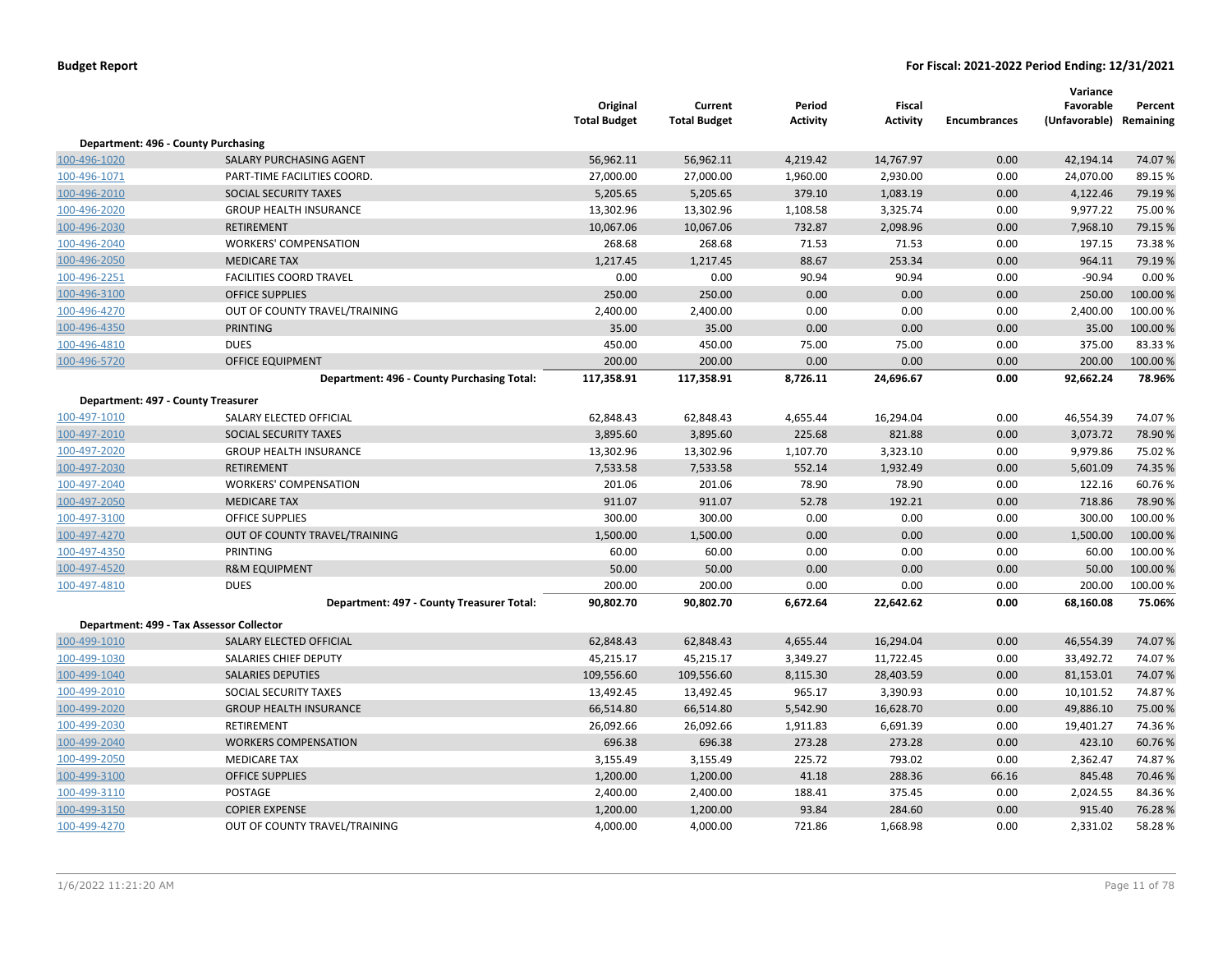|                                     |                           |                                                 | Original<br><b>Total Budget</b> | Current<br><b>Total Budget</b> | Period<br><b>Activity</b> | <b>Fiscal</b><br><b>Activity</b> | <b>Encumbrances</b> | Variance<br>Favorable<br>(Unfavorable) | Percent<br>Remaining |
|-------------------------------------|---------------------------|-------------------------------------------------|---------------------------------|--------------------------------|---------------------------|----------------------------------|---------------------|----------------------------------------|----------------------|
| 100-499-4350                        | <b>PRINTING</b>           |                                                 | 200.00                          | 200.00                         | 0.00                      | 0.00                             | 0.00                | 200.00                                 | 100.00 %             |
| 100-499-4800                        | <b>BOND</b>               |                                                 | 368.00                          | 368.00                         | 0.00                      | 0.00                             | 0.00                | 368.00                                 | 100.00 %             |
| 100-499-4810                        | <b>DUES</b>               |                                                 | 175.00                          | 175.00                         | 0.00                      | 0.00                             | 0.00                | 175.00                                 | 100.00 %             |
| 100-499-5720                        | OFFICE EQUIPMENT          |                                                 | 200.00                          | 200.00                         | 0.00                      | 0.00                             | 0.00                | 200.00                                 | 100.00%              |
|                                     |                           | Department: 499 - Tax Assessor Collector Total: | 337,314.98                      | 337,314.98                     | 26,084.20                 | 86,814.79                        | 66.16               | 250,434.03                             | 74.24%               |
| Department: 503 - Computer/IT Dept. |                           |                                                 |                                 |                                |                           |                                  |                     |                                        |                      |
| 100-503-1020                        | SALARY-TECHNICIAN         |                                                 | 45,797.74                       | 45,797.74                      | 3,392.41                  | 11,873.44                        | 0.00                | 33,924.30                              | 74.07%               |
| 100-503-1070                        |                           | SALARY PART-TIME TECHNICIAN                     | 20,101.64                       | 20,101.64                      | 1,771.88                  | 3,571.88                         | 0.00                | 16,529.76                              | 82.23%               |
| 100-503-2010                        | <b>SOCIAL SECURITY</b>    |                                                 | 4,085.76                        | 4,085.76                       | 184.18                    | 657.71                           | 0.00                | 3,428.05                               | 83.90%               |
| 100-503-2020                        |                           | <b>GROUP HEALTH INSURANCE</b>                   | 13,302.96                       | 13,302.96                      | 1,108.58                  | 3,325.74                         | 0.00                | 9,977.22                               | 75.00 %              |
| 100-503-2030                        | <b>RETIREMENT</b>         |                                                 | 8,000.61                        | 8,000.61                       | 407.08                    | 1,422.41                         | 0.00                | 6,578.20                               | 82.22%               |
| 100-503-2040                        |                           | <b>WORKERS COMPENSATION</b>                     | 210.88                          | 210.88                         | 61.77                     | 61.77                            | 0.00                | 149.11                                 | 70.71%               |
| 100-503-2050                        | <b>MEDICARE TAX</b>       |                                                 | 955.54                          | 955.54                         | 43.08                     | 153.84                           | 0.00                | 801.70                                 | 83.90%               |
| 100-503-2250                        | <b>TRAVEL ALLOWANCE</b>   |                                                 | 828.00                          | 828.00                         | 40.00                     | 120.00                           | 0.00                | 708.00                                 | 85.51%               |
| 100-503-3100                        | <b>OFFICE SUPPLIES</b>    |                                                 | 100.00                          | 100.00                         | 0.00                      | 0.00                             | 0.00                | 100.00                                 | 100.00%              |
| 100-503-4210                        | <b>EMERGENCY INTERNET</b> |                                                 | 455.88                          | 455.88                         | 37.99                     | 121.32                           | 0.00                | 334.56                                 | 73.39%               |
| 100-503-4270                        |                           | OUT OF COUNTY TRAVEL/TRAINING                   | 1,200.00                        | 1,200.00                       | 0.00                      | 0.00                             | 0.00                | 1,200.00                               | 100.00 %             |
| 100-503-4810                        | <b>DUES</b>               |                                                 | 175.00                          | 175.00                         | 0.00                      | 0.00                             | 0.00                | 175.00                                 | 100.00%              |
| 100-503-5720                        | <b>OFFICE EQUIPMENT</b>   |                                                 | 200.00                          | 200.00                         | 0.00                      | 26.98                            | 0.00                | 173.02                                 | 86.51%               |
| 100-503-5740                        |                           | COMPUTER/WEB SOFTWARE                           | 5,000.00                        | 5,000.00                       | 0.00                      | 0.00                             | 0.00                | 5,000.00                               | 100.00%              |
| 100-503-5760                        |                           | <b>COUNTY COMPUTER REPLACEMENT</b>              | 10,000.00                       | 10,000.00                      | 288.44                    | 288.44                           | 0.00                | 9,711.56                               | 97.12%               |
|                                     |                           | Department: 503 - Computer/IT Dept. Total:      | 110,414.01                      | 110,414.01                     | 7,335.41                  | 21,623.53                        | 0.00                | 88,790.48                              | 80.42%               |
| Department: 509 - Contingency       |                           |                                                 |                                 |                                |                           |                                  |                     |                                        |                      |
| 100-509-4750                        | CONTINGENCY               |                                                 | 250,000.00                      | 227,960.00                     | 0.00                      | 0.00                             | 0.00                | 227,960.00                             | 100.00 %             |
| <b>Budget Adjustments</b>           |                           |                                                 |                                 |                                |                           |                                  |                     |                                        |                      |
| <b>Number</b>                       | Date                      | <b>Description</b>                              | Adjustment                      |                                |                           |                                  |                     |                                        |                      |
| BA0000114                           | 12/22/2021                | Contingency to Non departmental                 | $-5,000.00$                     |                                |                           |                                  |                     |                                        |                      |
| BA0000113                           | 12/22/2021                | Transfer from contingency to S Annex R&         | $-17,040.00$                    |                                |                           |                                  |                     |                                        |                      |
|                                     |                           | Department: 509 - Contingency Total:            | 250,000.00                      | 227,960.00                     | 0.00                      | 0.00                             | 0.00                | 227,960.00                             | 100.00%              |
| Department: 510 - Courthouse        |                           |                                                 |                                 |                                |                           |                                  |                     |                                        |                      |
| 100-510-1070                        | <b>SALARY PART-TIME</b>   |                                                 | 18,096.00                       | 18,096.00                      | 0.00                      | 2,641.68                         | 0.00                | 15,454.32                              | 85.40%               |
| 100-510-1150                        | <b>SALARY JANITOR</b>     |                                                 | 43,948.14                       | 43,948.14                      | 0.00                      | 4,597.48                         | 0.00                | 39,350.66                              | 89.54 %              |
| 100-510-2010                        | SOCIAL SECURITY TAXES     |                                                 | 4,233.96                        | 4,233.96                       | 0.00                      | 448.82                           | 0.00                | 3,785.14                               | 89.40%               |
| 100-510-2020                        |                           | <b>GROUP HEALTH INSURANCE</b>                   | 13,302.96                       | 13,302.96                      | 0.00                      | 0.00                             | 0.00                | 13,302.96                              | 100.00%              |
| 100-510-2030                        | <b>RETIREMENT</b>         |                                                 | 7,222.78                        | 7,222.78                       | 0.00                      | 858.58                           | 0.00                | 6,364.20                               | 88.11%               |
| 100-510-2040                        |                           | <b>WORKERS' COMPENSATION</b>                    | 2,114.69                        | 2,114.69                       | 942.51                    | 942.51                           | 0.00                | 1,172.18                               | 55.43 %              |
| 100-510-2050                        | <b>MEDICARE TAX</b>       |                                                 | 832.00                          | 832.00                         | 0.00                      | 104.97                           | 0.00                | 727.03                                 | 87.38%               |
| 100-510-3100                        | <b>OFFICE SUPPLIES</b>    |                                                 | 3,500.00                        | 3,500.00                       | 195.29                    | 452.67                           | 0.00                | 3,047.33                               | 87.07%               |
| 100-510-3110                        | <b>POSTAGE</b>            |                                                 | 5,000.00                        | 5,000.00                       | $-1,056.43$               | $-1,500.31$                      | 0.00                | 6,500.31                               | 130.01%              |
| 100-510-3150                        | <b>COPIER RENTAL</b>      |                                                 | 8,910.00                        | 8,910.00                       | 566.65                    | 1,655.17                         | 0.00                | 7,254.83                               | 81.42%               |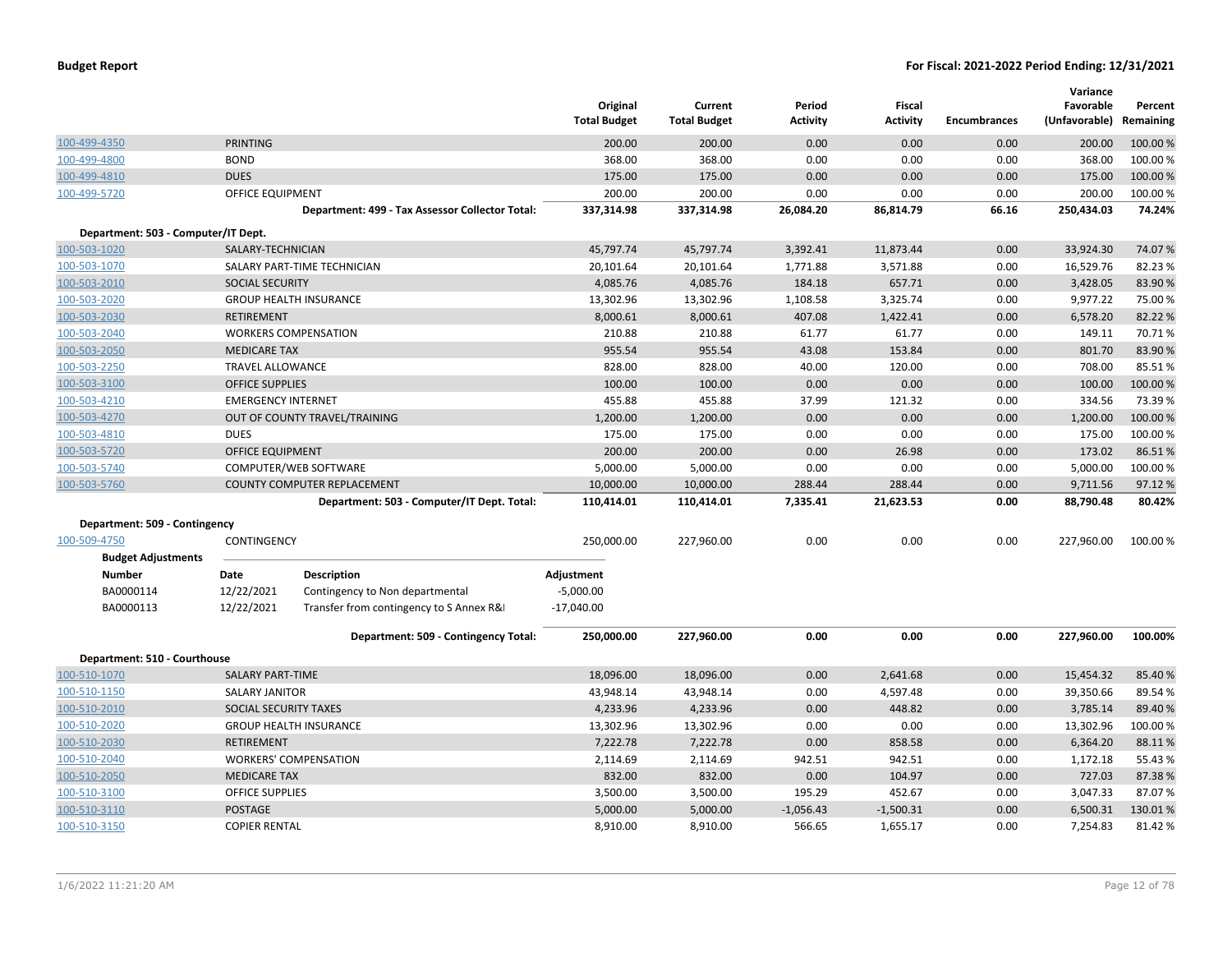|                                                 | Original<br><b>Total Budget</b>                                                                                                                                                                                                                                                                                                                                                                                                                                            | Current<br><b>Total Budget</b>                                                                                                                                                      | Period<br><b>Activity</b>                                                                                                                                                           | Fiscal<br><b>Activity</b>                                                                                                                          | <b>Encumbrances</b>                                                                                                                                    | Variance<br>Favorable<br>(Unfavorable) Remaining                                                                       | Percent                                                                                                                                                     |
|-------------------------------------------------|----------------------------------------------------------------------------------------------------------------------------------------------------------------------------------------------------------------------------------------------------------------------------------------------------------------------------------------------------------------------------------------------------------------------------------------------------------------------------|-------------------------------------------------------------------------------------------------------------------------------------------------------------------------------------|-------------------------------------------------------------------------------------------------------------------------------------------------------------------------------------|----------------------------------------------------------------------------------------------------------------------------------------------------|--------------------------------------------------------------------------------------------------------------------------------------------------------|------------------------------------------------------------------------------------------------------------------------|-------------------------------------------------------------------------------------------------------------------------------------------------------------|
| <b>EMPLOYEE AWARDS BANQUET</b>                  | 2,400.00                                                                                                                                                                                                                                                                                                                                                                                                                                                                   | 2,400.00                                                                                                                                                                            | 3,072.17                                                                                                                                                                            | 3,072.17                                                                                                                                           | 0.00                                                                                                                                                   | $-672.17$                                                                                                              | $-28.01%$                                                                                                                                                   |
| EXPENSE-GAS AND OIL                             | 200.00                                                                                                                                                                                                                                                                                                                                                                                                                                                                     | 200.00                                                                                                                                                                              | 0.00                                                                                                                                                                                | 0.00                                                                                                                                               | 0.00                                                                                                                                                   | 200.00                                                                                                                 | 100.00%                                                                                                                                                     |
| <b>JANITOR SUPPLIES</b>                         | 2,000.00                                                                                                                                                                                                                                                                                                                                                                                                                                                                   | 2,000.00                                                                                                                                                                            | 0.00                                                                                                                                                                                | 0.00                                                                                                                                               | 0.00                                                                                                                                                   | 2,000.00                                                                                                               | 100.00%                                                                                                                                                     |
| <b>CUSTODIAL SERVICES</b>                       | 0.00                                                                                                                                                                                                                                                                                                                                                                                                                                                                       | 0.00                                                                                                                                                                                | 4,300.00                                                                                                                                                                            | 5,470.00                                                                                                                                           | 13,630.00                                                                                                                                              | $-19,100.00$                                                                                                           | 0.00%                                                                                                                                                       |
| <b>TELEPHONE</b>                                | 44,200.00                                                                                                                                                                                                                                                                                                                                                                                                                                                                  | 44,200.00                                                                                                                                                                           | 3,576.75                                                                                                                                                                            | 10,730.25                                                                                                                                          | 0.00                                                                                                                                                   | 33,469.75                                                                                                              | 75.72 %                                                                                                                                                     |
| <b>INTERNET</b>                                 | 10,200.00                                                                                                                                                                                                                                                                                                                                                                                                                                                                  | 10,200.00                                                                                                                                                                           | 1,237.54                                                                                                                                                                            | 1,237.54                                                                                                                                           | 0.00                                                                                                                                                   | 8,962.46                                                                                                               | 87.87%                                                                                                                                                      |
| UTILITIES ELECTRICITY                           | 13,500.00                                                                                                                                                                                                                                                                                                                                                                                                                                                                  | 13,500.00                                                                                                                                                                           | 2,154.85                                                                                                                                                                            | 2,919.56                                                                                                                                           | 0.00                                                                                                                                                   | 10,580.44                                                                                                              | 78.37 %                                                                                                                                                     |
| UTILITIES WATER                                 | 2,394.00                                                                                                                                                                                                                                                                                                                                                                                                                                                                   | 2,394.00                                                                                                                                                                            | 12.51                                                                                                                                                                               | 24.65                                                                                                                                              | 0.00                                                                                                                                                   | 2,369.35                                                                                                               | 98.97%                                                                                                                                                      |
| <b>TRASH PICK-UP</b>                            | 1,050.00                                                                                                                                                                                                                                                                                                                                                                                                                                                                   | 1,050.00                                                                                                                                                                            | 0.00                                                                                                                                                                                | 0.00                                                                                                                                               | 0.00                                                                                                                                                   | 1,050.00                                                                                                               | 100.00 %                                                                                                                                                    |
| ELEVATOR MAINTENANCE CONTR                      | 4,200.00                                                                                                                                                                                                                                                                                                                                                                                                                                                                   | 4,200.00                                                                                                                                                                            | 0.00                                                                                                                                                                                | 0.00                                                                                                                                               | 0.00                                                                                                                                                   | 4,200.00                                                                                                               | 100.00%                                                                                                                                                     |
| <b>R &amp; M BUILDING</b>                       | 1,000.00                                                                                                                                                                                                                                                                                                                                                                                                                                                                   | 1,000.00                                                                                                                                                                            | 0.00                                                                                                                                                                                | 0.00                                                                                                                                               | 0.00                                                                                                                                                   | 1,000.00                                                                                                               | 100.00 %                                                                                                                                                    |
| PEST CONTROL                                    | 150.00                                                                                                                                                                                                                                                                                                                                                                                                                                                                     | 150.00                                                                                                                                                                              | 0.00                                                                                                                                                                                | 0.00                                                                                                                                               | 0.00                                                                                                                                                   | 150.00                                                                                                                 | 100.00 %                                                                                                                                                    |
| <b>COMPUTER SOFTWARE</b>                        | 230,000.00                                                                                                                                                                                                                                                                                                                                                                                                                                                                 | 230,000.00                                                                                                                                                                          | 0.00                                                                                                                                                                                | 71,859.82                                                                                                                                          | 0.00                                                                                                                                                   | 158,140.18                                                                                                             | 68.76%                                                                                                                                                      |
| <b>FIRE INSURANCE</b>                           | 28,500.00                                                                                                                                                                                                                                                                                                                                                                                                                                                                  | 28,500.00                                                                                                                                                                           | 0.00                                                                                                                                                                                | 0.00                                                                                                                                               | 0.00                                                                                                                                                   | 28,500.00                                                                                                              | 100.00%                                                                                                                                                     |
| <b>JANITOR EQUIPMENT</b>                        | 300.00                                                                                                                                                                                                                                                                                                                                                                                                                                                                     | 300.00                                                                                                                                                                              | 0.00                                                                                                                                                                                | 0.00                                                                                                                                               | 0.00                                                                                                                                                   | 300.00                                                                                                                 | 100.00 %                                                                                                                                                    |
| Department: 510 - Courthouse Total:             | 447,254.53                                                                                                                                                                                                                                                                                                                                                                                                                                                                 | 447,254.53                                                                                                                                                                          | 15,001.84                                                                                                                                                                           | 105,515.56                                                                                                                                         | 13,630.00                                                                                                                                              | 328,108.97                                                                                                             | 73.36%                                                                                                                                                      |
|                                                 |                                                                                                                                                                                                                                                                                                                                                                                                                                                                            |                                                                                                                                                                                     |                                                                                                                                                                                     |                                                                                                                                                    |                                                                                                                                                        |                                                                                                                        |                                                                                                                                                             |
|                                                 |                                                                                                                                                                                                                                                                                                                                                                                                                                                                            |                                                                                                                                                                                     |                                                                                                                                                                                     |                                                                                                                                                    |                                                                                                                                                        |                                                                                                                        | 100.00%                                                                                                                                                     |
|                                                 |                                                                                                                                                                                                                                                                                                                                                                                                                                                                            |                                                                                                                                                                                     |                                                                                                                                                                                     |                                                                                                                                                    |                                                                                                                                                        |                                                                                                                        | 42.09%                                                                                                                                                      |
|                                                 |                                                                                                                                                                                                                                                                                                                                                                                                                                                                            |                                                                                                                                                                                     |                                                                                                                                                                                     |                                                                                                                                                    |                                                                                                                                                        |                                                                                                                        | 77.93 %                                                                                                                                                     |
|                                                 |                                                                                                                                                                                                                                                                                                                                                                                                                                                                            |                                                                                                                                                                                     |                                                                                                                                                                                     |                                                                                                                                                    |                                                                                                                                                        |                                                                                                                        | 86.23 %                                                                                                                                                     |
|                                                 |                                                                                                                                                                                                                                                                                                                                                                                                                                                                            |                                                                                                                                                                                     |                                                                                                                                                                                     |                                                                                                                                                    |                                                                                                                                                        |                                                                                                                        | 82.81%                                                                                                                                                      |
|                                                 |                                                                                                                                                                                                                                                                                                                                                                                                                                                                            |                                                                                                                                                                                     |                                                                                                                                                                                     |                                                                                                                                                    |                                                                                                                                                        |                                                                                                                        | 83.79 %                                                                                                                                                     |
|                                                 |                                                                                                                                                                                                                                                                                                                                                                                                                                                                            |                                                                                                                                                                                     |                                                                                                                                                                                     |                                                                                                                                                    |                                                                                                                                                        |                                                                                                                        | 67.70%                                                                                                                                                      |
|                                                 |                                                                                                                                                                                                                                                                                                                                                                                                                                                                            |                                                                                                                                                                                     |                                                                                                                                                                                     |                                                                                                                                                    |                                                                                                                                                        |                                                                                                                        | 75.00 %                                                                                                                                                     |
|                                                 |                                                                                                                                                                                                                                                                                                                                                                                                                                                                            |                                                                                                                                                                                     |                                                                                                                                                                                     |                                                                                                                                                    |                                                                                                                                                        |                                                                                                                        | 100.00%                                                                                                                                                     |
|                                                 |                                                                                                                                                                                                                                                                                                                                                                                                                                                                            |                                                                                                                                                                                     |                                                                                                                                                                                     |                                                                                                                                                    |                                                                                                                                                        |                                                                                                                        | 100.00 %                                                                                                                                                    |
| Department: 511 - County Office Building Total: | 10,615.00                                                                                                                                                                                                                                                                                                                                                                                                                                                                  | 10,615.00                                                                                                                                                                           | 1,102.49                                                                                                                                                                            | 2,309.12                                                                                                                                           | 23.48                                                                                                                                                  | 8,282.40                                                                                                               | 78.03%                                                                                                                                                      |
|                                                 |                                                                                                                                                                                                                                                                                                                                                                                                                                                                            |                                                                                                                                                                                     |                                                                                                                                                                                     |                                                                                                                                                    |                                                                                                                                                        |                                                                                                                        |                                                                                                                                                             |
| UTILITIES ELECTRICITY                           | 720.00                                                                                                                                                                                                                                                                                                                                                                                                                                                                     | 720.00                                                                                                                                                                              | 81.15                                                                                                                                                                               | 246.32                                                                                                                                             | 0.00                                                                                                                                                   | 473.68                                                                                                                 | 65.79%                                                                                                                                                      |
| Department: 512 - Co-Op Office Building Total:  | 720.00                                                                                                                                                                                                                                                                                                                                                                                                                                                                     | 720.00                                                                                                                                                                              | 81.15                                                                                                                                                                               | 246.32                                                                                                                                             | 0.00                                                                                                                                                   | 473.68                                                                                                                 | 65.79%                                                                                                                                                      |
|                                                 |                                                                                                                                                                                                                                                                                                                                                                                                                                                                            |                                                                                                                                                                                     |                                                                                                                                                                                     |                                                                                                                                                    |                                                                                                                                                        |                                                                                                                        |                                                                                                                                                             |
| POSTAGE                                         | 2,000.00                                                                                                                                                                                                                                                                                                                                                                                                                                                                   | 2,000.00                                                                                                                                                                            | $-517.07$                                                                                                                                                                           | $-942.64$                                                                                                                                          | 0.00                                                                                                                                                   | 2,942.64                                                                                                               | 147.13%                                                                                                                                                     |
| <b>COPIER RENTAL</b>                            |                                                                                                                                                                                                                                                                                                                                                                                                                                                                            |                                                                                                                                                                                     |                                                                                                                                                                                     |                                                                                                                                                    |                                                                                                                                                        |                                                                                                                        | 77.99%                                                                                                                                                      |
|                                                 |                                                                                                                                                                                                                                                                                                                                                                                                                                                                            |                                                                                                                                                                                     |                                                                                                                                                                                     |                                                                                                                                                    |                                                                                                                                                        |                                                                                                                        | 43.73 %                                                                                                                                                     |
|                                                 |                                                                                                                                                                                                                                                                                                                                                                                                                                                                            |                                                                                                                                                                                     |                                                                                                                                                                                     |                                                                                                                                                    |                                                                                                                                                        |                                                                                                                        | 78.96%                                                                                                                                                      |
|                                                 |                                                                                                                                                                                                                                                                                                                                                                                                                                                                            |                                                                                                                                                                                     |                                                                                                                                                                                     |                                                                                                                                                    |                                                                                                                                                        |                                                                                                                        | 75.31%                                                                                                                                                      |
|                                                 |                                                                                                                                                                                                                                                                                                                                                                                                                                                                            |                                                                                                                                                                                     |                                                                                                                                                                                     |                                                                                                                                                    |                                                                                                                                                        |                                                                                                                        | 74.23%                                                                                                                                                      |
| <b>UTILITIES WATER</b>                          |                                                                                                                                                                                                                                                                                                                                                                                                                                                                            |                                                                                                                                                                                     |                                                                                                                                                                                     |                                                                                                                                                    | 0.00                                                                                                                                                   | 864.32                                                                                                                 | 72.03 %                                                                                                                                                     |
| <b>TRASH PICKUP SERVICE</b>                     | 1,050.00                                                                                                                                                                                                                                                                                                                                                                                                                                                                   | 1,050.00                                                                                                                                                                            | 87.56                                                                                                                                                                               | 175.12                                                                                                                                             | 0.00                                                                                                                                                   | 874.88                                                                                                                 | 83.32%                                                                                                                                                      |
| <b>R&amp;M BUILDING</b>                         | 1,000.00                                                                                                                                                                                                                                                                                                                                                                                                                                                                   | 18,040.00                                                                                                                                                                           | 17,191.14                                                                                                                                                                           | 17,330.12                                                                                                                                          | 0.00                                                                                                                                                   | 709.88                                                                                                                 | 3.94 %                                                                                                                                                      |
|                                                 | Department: 511 - County Office Building<br><b>JANITOR TRAVEL</b><br><b>JANITOR SUPPLIES</b><br>UTILITIES ELECTRICITY<br><b>UTILITIES GAS</b><br>UTILITIES WATER<br><b>TRASH PICK-UP SERVICE</b><br>R & M BUILDING<br>PEST CONTROL<br>FIRE EXTINGUISHER INSPECTION<br><b>FIRE INSURANCE</b><br>Department: 512 - Co-Op Office Building<br>Department: 513 - Courthouse South Annex<br><b>JANITOR SUPPLIES</b><br><b>INTERNET</b><br>UTILITIES ELECTRICITY<br>UTILITIES GAS | 180.00<br>1,000.00<br>4,300.00<br>1,000.00<br>1,100.00<br>540.00<br>1,000.00<br>268.00<br>75.00<br>1,152.00<br>1,500.00<br>1,400.00<br>3,300.00<br>5,600.00<br>1,300.00<br>1,200.00 | 180.00<br>1,000.00<br>4,300.00<br>1,000.00<br>1,100.00<br>540.00<br>1,000.00<br>268.00<br>75.00<br>1,152.00<br>1,500.00<br>1,400.00<br>3,300.00<br>5,600.00<br>1,300.00<br>1,200.00 | 0.00<br>413.81<br>298.76<br>74.25<br>75.59<br>43.78<br>129.30<br>67.00<br>0.00<br>0.00<br>119.51<br>519.84<br>231.43<br>418.43<br>151.30<br>184.88 | 0.00<br>555.63<br>949.05<br>137.70<br>189.13<br>87.56<br>323.05<br>67.00<br>0.00<br>0.00<br>330.20<br>764.34<br>694.29<br>1,382.79<br>335.01<br>335.68 | 0.00<br>23.48<br>0.00<br>0.00<br>0.00<br>0.00<br>0.00<br>0.00<br>0.00<br>0.00<br>0.00<br>23.48<br>0.00<br>0.00<br>0.00 | 180.00<br>420.89<br>3,350.95<br>862.30<br>910.87<br>452.44<br>676.95<br>201.00<br>75.00<br>1,152.00<br>1,169.80<br>612.18<br>2,605.71<br>4,217.21<br>964.99 |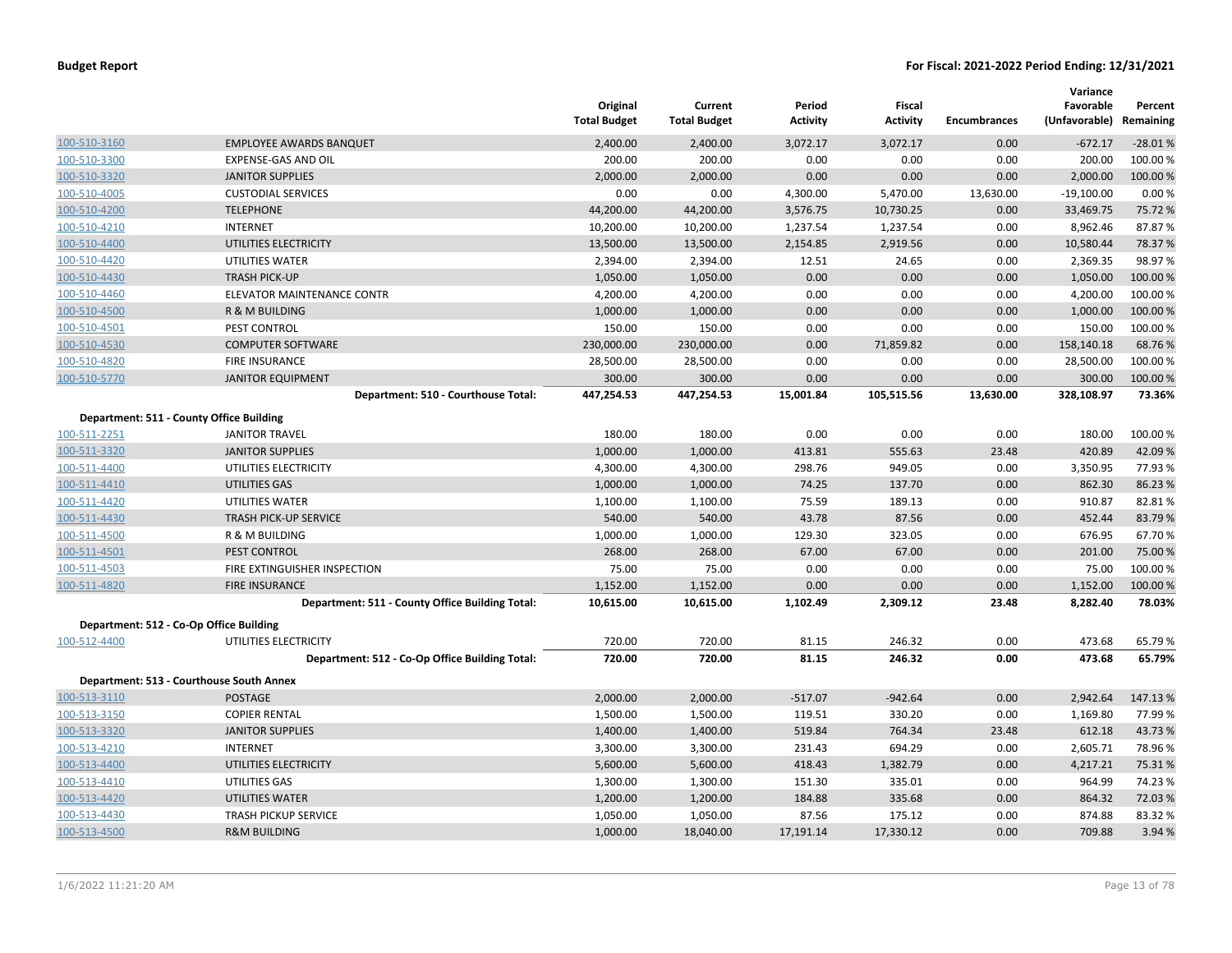|                                               |                             |                                                      | Original<br><b>Total Budget</b> | Current<br><b>Total Budget</b> | Period<br><b>Activity</b> | <b>Fiscal</b><br><b>Activity</b> | <b>Encumbrances</b> | Variance<br>Favorable<br>(Unfavorable) Remaining | Percent   |
|-----------------------------------------------|-----------------------------|------------------------------------------------------|---------------------------------|--------------------------------|---------------------------|----------------------------------|---------------------|--------------------------------------------------|-----------|
| <b>Budget Adjustments</b><br><b>Number</b>    | Date                        | <b>Description</b>                                   | Adjustment                      |                                |                           |                                  |                     |                                                  |           |
| BA0000113                                     | 12/22/2021                  | Transfer from contingency to S Annex R&              | 17,040.00                       |                                |                           |                                  |                     |                                                  |           |
|                                               |                             |                                                      |                                 |                                |                           |                                  |                     |                                                  |           |
| 100-513-4501                                  | PEST CONTROL                |                                                      | 380.00                          | 380.00                         | 95.00                     | 95.00                            | 0.00                | 285.00                                           | 75.00 %   |
| 100-513-4503                                  |                             | FIRE EXTINGUISHER INSPECTION                         | 30.00                           | 30.00                          | 0.00                      | 0.00                             | 0.00                | 30.00                                            | 100.00%   |
| 100-513-4820                                  | <b>FIRE INSURANCE</b>       |                                                      | 2,700.00                        | 2,700.00                       | 0.00                      | 0.00                             | 0.00                | 2,700.00                                         | 100.00%   |
|                                               |                             | Department: 513 - Courthouse South Annex Total:      | 21,460.00                       | 38,500.00                      | 18,482.02                 | 20,499.91                        | 23.48               | 17,976.61                                        | 46.69%    |
| Department: 514 - City Hall Annex             |                             |                                                      |                                 |                                |                           |                                  |                     |                                                  |           |
| 100-514-4210                                  | <b>INTERNET</b>             |                                                      | 340.00                          | 340.00                         | 82.69                     | 248.07                           | 0.00                | 91.93                                            | 27.04 %   |
|                                               |                             | Department: 514 - City Hall Annex Total:             | 340.00                          | 340.00                         | 82.69                     | 248.07                           | 0.00                | 91.93                                            | 27.04%    |
| Department: 515 - Windom County Building      |                             |                                                      |                                 |                                |                           |                                  |                     |                                                  |           |
| 100-515-3320                                  | <b>JANITOR SUPPLIES</b>     |                                                      | 1,000.00                        | 1,000.00                       | 0.00                      | 0.00                             | 0.00                | 1,000.00                                         | 100.00 %  |
| 100-515-4210                                  | <b>INTERNET</b>             |                                                      | 565.00                          | 565.00                         | 46.95                     | 140.85                           | 0.00                | 424.15                                           | 75.07%    |
| 100-515-4400                                  | UTILITIES ELECTRICITY       |                                                      | 3,000.00                        | 3,000.00                       | 194.52                    | 797.15                           | 0.00                | 2,202.85                                         | 73.43%    |
| 100-515-4410                                  | <b>UTILITIES GAS</b>        |                                                      | 2,000.00                        | 2,000.00                       | 141.21                    | 334.06                           | 0.00                | 1,665.94                                         | 83.30%    |
| 100-515-4420                                  | UTILITIES WATER             |                                                      | 800.00                          | 800.00                         | 113.00                    | 154.50                           | 0.00                | 645.50                                           | 80.69%    |
| 100-515-4500                                  | <b>R&amp;M BUILDING</b>     |                                                      | 1,000.00                        | 1,000.00                       | 0.00                      | 125.00                           | 0.00                | 875.00                                           | 87.50%    |
| 100-515-4501                                  | PEST CONTROL                |                                                      | 260.00                          | 260.00                         | 0.00                      | 0.00                             | 0.00                | 260.00                                           | 100.00 %  |
| 100-515-4502                                  | LAWN MAINTENANCE            |                                                      | 800.00                          | 800.00                         | 0.00                      | 60.00                            | 0.00                | 740.00                                           | 92.50%    |
| 100-515-4503                                  |                             | FIRE EXTINGUISHER INSPECTION                         | 12.00                           | 12.00                          | 0.00                      | 0.00                             | 0.00                | 12.00                                            | 100.00%   |
| 100-515-4820                                  | <b>FIRE INSURANCE</b>       |                                                      | 2,030.00                        | 2,030.00                       | 0.00                      | 0.00                             | 0.00                | 2,030.00                                         | 100.00 %  |
|                                               |                             | Department: 515 - Windom County Building Total:      | 11,467.00                       | 11,467.00                      | 495.68                    | 1,611.56                         | 0.00                | 9,855.44                                         | 85.95%    |
| Department: 516 - Agrilife Extension Building |                             |                                                      |                                 |                                |                           |                                  |                     |                                                  |           |
| 100-516-2251                                  | <b>JANITOR TRAVEL</b>       |                                                      | 265.00                          | 265.00                         | 0.00                      | 0.00                             | 0.00                | 265.00                                           | 100.00 %  |
| 100-516-3320                                  | <b>JANITOR SUPPLIES</b>     |                                                      | 500.00                          | 500.00                         | 186.14                    | 186.14                           | 0.00                | 313.86                                           | 62.77%    |
| 100-516-4400                                  | UTILITIES ELECTRICITY       |                                                      | 5,100.00                        | 5,100.00                       | 519.84                    | 1,163.58                         | 0.00                | 3,936.42                                         | 77.18%    |
| 100-516-4420                                  | <b>UTILITIES WATER</b>      |                                                      | 720.00                          | 720.00                         | 63.07                     | 125.63                           | 0.00                | 594.37                                           | 82.55%    |
| 100-516-4500                                  | <b>R&amp;M BUILDING</b>     |                                                      | 500.00                          | 500.00                         | 319.74                    | 319.74                           | 0.00                | 180.26                                           | 36.05%    |
| 100-516-4501                                  | PEST CONTROL                |                                                      | 228.00                          | 228.00                         | 0.00                      | 57.00                            | 0.00                | 171.00                                           | 75.00 %   |
| 100-516-4503                                  |                             | FIRE EXTINGUISHER INSPECTION                         | 12.00                           | 12.00                          | 0.00                      | 0.00                             | 0.00                | 12.00                                            | 100.00 %  |
| 100-516-4820                                  | <b>FIRE INSURANCE</b>       |                                                      | 1,106.00                        | 1,106.00                       | 0.00                      | 0.00                             | 0.00                | 1,106.00                                         | 100.00 %  |
|                                               |                             | Department: 516 - Agrilife Extension Building Total: | 8,431.00                        | 8,431.00                       | 1,088.79                  | 1,852.09                         | 0.00                | 6,578.91                                         | 78.03%    |
| Department: 518 - County Offices Relocation   |                             |                                                      |                                 |                                |                           |                                  |                     |                                                  |           |
| 100-518-3110                                  | POSTAGE                     |                                                      | 350.00                          | 350.00                         | 182.00                    | 182.00                           | 0.00                | 168.00                                           | 48.00%    |
| 100-518-3320                                  | <b>JANITOR SUPPLIES</b>     |                                                      | 1,200.00                        | 1,200.00                       | 63.25                     | 1,434.99                         | 10.54               | $-245.53$                                        | $-20.46%$ |
| 100-518-4210                                  | <b>INTERNET</b>             |                                                      | 9,600.00                        | 9,600.00                       | 1,046.18                  | 3,138.54                         | 0.00                | 6,461.46                                         | 67.31%    |
| 100-518-4400                                  | UTILITIES ELECTRICITY       |                                                      | 22,500.00                       | 22,500.00                      | 1,846.94                  | 5,024.39                         | 0.00                | 17,475.61                                        | 77.67%    |
| 100-518-4410                                  | UTILITIES GAS               |                                                      | 2,500.00                        | 2,500.00                       | 106.33                    | 392.18                           | 0.00                | 2,107.82                                         | 84.31%    |
| 100-518-4420                                  | <b>UTILITIES WATER</b>      |                                                      | 6,000.00                        | 6,000.00                       | 434.26                    | 994.02                           | 0.00                | 5,005.98                                         | 83.43%    |
| 100-518-4430                                  | <b>TRASH PICKUP SERVICE</b> |                                                      | 2,150.00                        | 2,150.00                       | 184.26                    | 368.52                           | 0.00                | 1,781.48                                         | 82.86%    |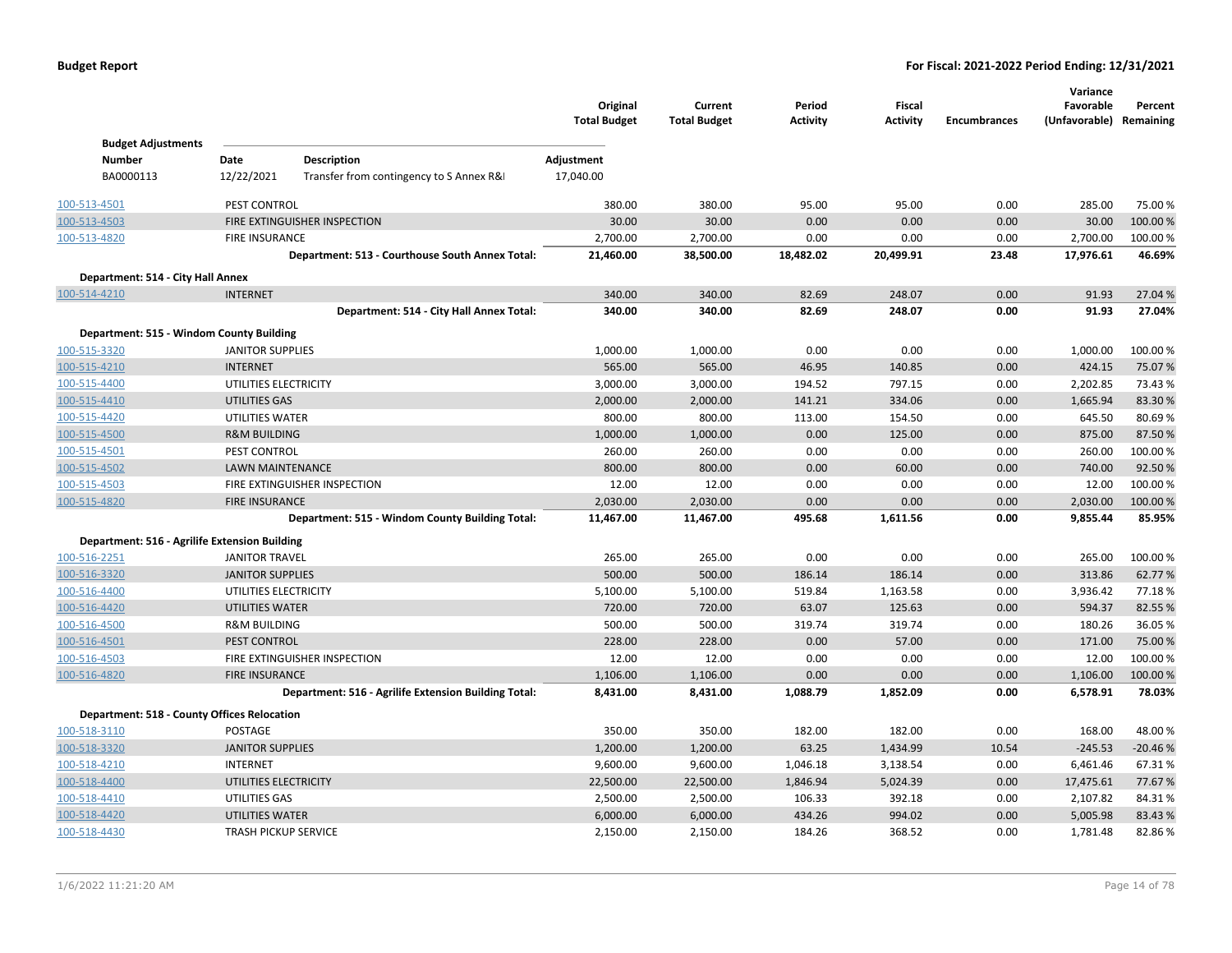|                                          |                                                    | Original<br><b>Total Budget</b> | Current<br><b>Total Budget</b> | Period<br><b>Activity</b> | Fiscal<br><b>Activity</b> | <b>Encumbrances</b> | Variance<br>Favorable<br>(Unfavorable) Remaining | Percent  |
|------------------------------------------|----------------------------------------------------|---------------------------------|--------------------------------|---------------------------|---------------------------|---------------------|--------------------------------------------------|----------|
| 100-518-4500                             | R & M BUILDING                                     | 1,000.00                        | 1,000.00                       | 7.83                      | 293.83                    | 0.00                | 706.17                                           | 70.62 %  |
| 100-518-4501                             | PEST CONTROL                                       | 1,000.00                        | 1,000.00                       | 90.00                     | 610.00                    | 0.00                | 390.00                                           | 39.00 %  |
| 100-518-4503                             | FIRE EXTINGUISHER INSPECTION                       | 36.00                           | 36.00                          | 0.00                      | 0.00                      | 0.00                | 36.00                                            | 100.00 % |
| 100-518-4600                             | <b>MOVING EXPENSES</b>                             | 35,000.00                       | 35,000.00                      | 0.00                      | 33.84                     | 0.00                | 34,966.16                                        | 99.90 %  |
| 100-518-4700                             | <b>OFFICE SPACE LEASE</b>                          | 89,600.00                       | 89,600.00                      | 9,800.00                  | 29,400.00                 | 0.00                | 60,200.00                                        | 67.19%   |
| 100-518-4830                             | <b>ALARM MONITORING</b>                            | 900.00                          | 900.00                         | 0.00                      | 885.60                    | 0.00                | 14.40                                            | 1.60%    |
|                                          | Department: 518 - County Offices Relocation Total: | 171,836.00                      | 171,836.00                     | 13,761.05                 | 42,757.91                 | 10.54               | 129,067.55                                       | 75.11%   |
| Department: 520 - Lake Fannin            |                                                    |                                 |                                |                           |                           |                     |                                                  |          |
| 100-520-4890                             | <b>LOCAL FUNDING</b>                               | 5,000.00                        | 5,000.00                       | 5,000.00                  | 5,000.00                  | 0.00                | 0.00                                             | 0.00%    |
|                                          | Department: 520 - Lake Fannin Total:               | 5,000.00                        | 5,000.00                       | 5,000.00                  | 5,000.00                  | 0.00                | 0.00                                             | 0.00%    |
|                                          | Department: 540 - Ambulance Service                |                                 |                                |                           |                           |                     |                                                  |          |
| 100-540-4170                             | <b>EMS SERVICE</b>                                 | 762,200.00                      | 762,200.00                     | 63,516.67                 | 190,550.01                | 0.00                | 571,649.99                                       | 75.00 %  |
| 100-540-4400                             | UTILITIES ELECTRICITY                              | 6,000.00                        | 6,000.00                       | 344.03                    | 1,154.12                  | 0.00                | 4,845.88                                         | 80.76%   |
|                                          | Department: 540 - Ambulance Service Total:         | 768,200.00                      | 768,200.00                     | 63,860.70                 | 191,704.13                | 0.00                | 576,495.87                                       | 75.05%   |
| <b>Department: 543 - Fire Protection</b> |                                                    |                                 |                                |                           |                           |                     |                                                  |          |
| 100-543-4160                             | FIRE PROTECTION SERVICE                            | 131,320.00                      | 131,320.00                     | 0.00                      | 32,829.94                 | 0.00                | 98,490.06                                        | 75.00 %  |
| 100-543-4220                             | <b>R&amp;M RADIO/TOWER</b>                         | 700.00                          | 700.00                         | 0.00                      | 0.00                      | 0.00                | 700.00                                           | 100.00 % |
|                                          | Department: 543 - Fire Protection Total:           | 132,020.00                      | 132,020.00                     | 0.00                      | 32,829.94                 | 0.00                | 99,190.06                                        | 75.13%   |
| Department: 551 - Constable Pct.1        |                                                    |                                 |                                |                           |                           |                     |                                                  |          |
| 100-551-1010                             | SALARY ELECTED OFFICIAL                            | 36,018.84                       | 36,018.84                      | 2,668.06                  | 9,338.21                  | 0.00                | 26,680.63                                        | 74.07%   |
| 100-551-2010                             | SOCIAL SECURITY TAXES                              | 2,381.97                        | 2,381.97                       | 170.46                    | 594.30                    | 0.00                | 1,787.67                                         | 75.05 %  |
| 100-551-2020                             | <b>GROUP HEALTH INSURANCE</b>                      | 6,651.48                        | 6,651.48                       | 520.71                    | 1,562.11                  | 0.00                | 5,089.37                                         | 76.51%   |
| 100-551-2030                             | <b>RETIREMENT</b>                                  | 4,606.42                        | 4,606.42                       | 340.16                    | 1,178.69                  | 0.00                | 3,427.73                                         | 74.41%   |
| 100-551-2040                             | <b>WORKERS' COMPENSATION</b>                       | 648.34                          | 648.34                         | 408.38                    | 408.38                    | 0.00                | 239.96                                           | 37.01%   |
| 100-551-2050                             | <b>MEDICARE TAX</b>                                | 557.07                          | 557.07                         | 39.87                     | 139.00                    | 0.00                | 418.07                                           | 75.05 %  |
| 100-551-2250                             | <b>TRAVEL ALLOWANCE</b>                            | 2,400.00                        | 2,400.00                       | 200.00                    | 600.00                    | 0.00                | 1,800.00                                         | 75.00 %  |
| 100-551-3100                             | <b>OFFICE SUPPLIES</b>                             | 50.00                           | 50.00                          | 0.00                      | 0.00                      | 0.00                | 50.00                                            | 100.00 % |
| 100-551-3110                             | POSTAGE                                            | 150.00                          | 150.00                         | 2.16                      | 4.35                      | 0.00                | 145.65                                           | 97.10%   |
| 100-551-3300                             | AUTO EXPENSE-GAS AND OIL                           | 1,500.00                        | 1,500.00                       | 0.00                      | 45.75                     | 0.00                | 1,454.25                                         | 96.95 %  |
| 100-551-4220                             | R & M RADIO                                        | 100.00                          | 100.00                         | 0.00                      | 0.00                      | 0.00                | 100.00                                           | 100.00%  |
| 100-551-4350                             | PRINTING                                           | 50.00                           | 50.00                          | 0.00                      | 0.00                      | 0.00                | 50.00                                            | 100.00 % |
| 100-551-4880                             | LAW ENFORCEMENT INSURANCE                          | 500.00                          | 500.00                         | 0.00                      | 468.83                    | 0.00                | 31.17                                            | 6.23 %   |
| 100-551-5910                             | <b>ONLINE RESEARCH</b>                             | 600.00                          | 600.00                         | 50.00                     | 100.00                    | 0.00                | 500.00                                           | 83.33 %  |
|                                          | Department: 551 - Constable Pct.1 Total:           | 56,214.12                       | 56,214.12                      | 4,399.80                  | 14,439.62                 | 0.00                | 41,774.50                                        | 74.31%   |
| Department: 552 - Constable Pct.2        |                                                    |                                 |                                |                           |                           |                     |                                                  |          |
| 100-552-1010                             | SALARY ELECTED OFFICIAL                            | 17,775.99                       | 17,775.99                      | 1,316.74                  | 4,608.59                  | 0.00                | 13,167.40                                        | 74.07%   |
| 100-552-2010                             | SOCIAL SECURITY TAXES                              | 1,250.91                        | 1,250.91                       | 81.64                     | 285.74                    | 0.00                | 965.17                                           | 77.16 %  |
| 100-552-2020                             | <b>GROUP HEALTH INSURANCE</b>                      | 13,302.96                       | 13,302.96                      | 1,108.58                  | 3,325.74                  | 0.00                | 9,977.22                                         | 75.00 %  |
| 100-552-2030                             | <b>RETIREMENT</b>                                  | 2,131.34                        | 2,131.34                       | 156.16                    | 546.56                    | 0.00                | 1,584.78                                         | 74.36%   |
| 100-552-2040                             | <b>WORKERS' COMPENSATION</b>                       | 319.97                          | 319.97                         | 188.50                    | 188.50                    | 0.00                | 131.47                                           | 41.09%   |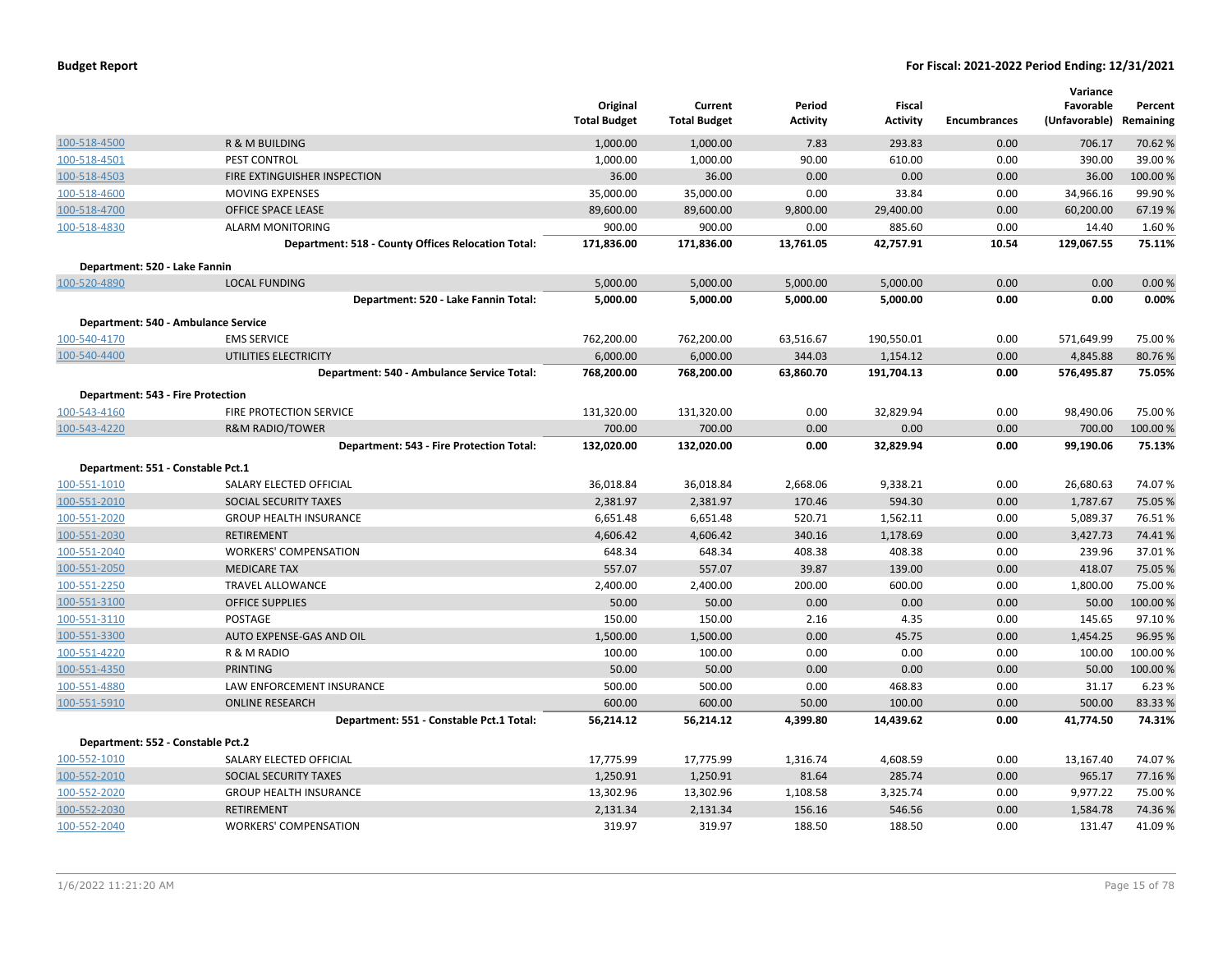|                                          |                                                 | Original<br><b>Total Budget</b> | Current<br><b>Total Budget</b> | Period<br><b>Activity</b> | Fiscal<br><b>Activity</b> | <b>Encumbrances</b> | Variance<br>Favorable<br>(Unfavorable) | Percent<br>Remaining |
|------------------------------------------|-------------------------------------------------|---------------------------------|--------------------------------|---------------------------|---------------------------|---------------------|----------------------------------------|----------------------|
| 100-552-2050                             | <b>MEDICARE TAX</b>                             | 292.55                          | 292.55                         | 19.10                     | 66.85                     | 0.00                | 225.70                                 | 77.15 %              |
| 100-552-3100                             | <b>OFFICE SUPPLIES</b>                          | 50.00                           | 50.00                          | 0.00                      | 0.00                      | 0.00                | 50.00                                  | 100.00%              |
| 100-552-3110                             | <b>POSTAGE</b>                                  | 60.00                           | 60.00                          | 0.00                      | 0.00                      | 0.00                | 60.00                                  | 100.00 %             |
| 100-552-3300                             | AUTO EXPENSE-GAS AND OIL                        | 1,000.00                        | 1,000.00                       | 0.00                      | 0.00                      | 0.00                | 1,000.00                               | 100.00 %             |
| 100-552-4220                             | R & M RADIO                                     | 100.00                          | 100.00                         | 0.00                      | 0.00                      | 0.00                | 100.00                                 | 100.00%              |
| 100-552-4270                             | OUT OF COUNTY TRAVEL/TRAINING                   | 228.00                          | 228.00                         | 0.00                      | 0.00                      | 0.00                | 228.00                                 | 100.00 %             |
| 100-552-4350                             | PRINTING                                        | 50.00                           | 50.00                          | 0.00                      | 0.00                      | 0.00                | 50.00                                  | 100.00%              |
| 100-552-4540                             | R&M AUTO                                        | 1,000.00                        | 1,000.00                       | 0.00                      | 0.00                      | 0.00                | 1,000.00                               | 100.00 %             |
| 100-552-4870                             | <b>AUTOMOBILE INSURANCE</b>                     | 425.00                          | 425.00                         | 0.00                      | 477.00                    | 0.00                | $-52.00$                               | $-12.24%$            |
| 100-552-4880                             | LAW ENFOREMENT INSURANCE                        | 500.00                          | 500.00                         | 0.00                      | 468.83                    | 0.00                | 31.17                                  | 6.23 %               |
|                                          | Department: 552 - Constable Pct.2 Total:        | 38,486.72                       | 38,486.72                      | 2,870.72                  | 9,967.81                  | 0.00                | 28,518.91                              | 74.10%               |
| Department: 553 - Constable Pct.3        |                                                 |                                 |                                |                           |                           |                     |                                        |                      |
| 100-553-1010                             | SALARY ELECTED OFFICIAL                         | 15,863.00                       | 15,863.00                      | 1,175.04                  | 4,112.64                  | 0.00                | 11,750.36                              | 74.07%               |
| 100-553-2010                             | SOCIAL SECURITY TAXES                           | 1,132.31                        | 1,132.31                       | 85.26                     | 292.21                    | 0.00                | 840.10                                 | 74.19%               |
| 100-553-2020                             | <b>GROUP HEALTH INSURANCE</b>                   | 13,302.96                       | 13,302.96                      | 1,108.58                  | 3,325.74                  | 0.00                | 9,977.22                               | 75.00 %              |
| 100-553-2030                             | <b>RETIREMENT</b>                               | 2,189.73                        | 2,189.73                       | 163.08                    | 558.92                    | 0.00                | 1,630.81                               | 74.48%               |
| 100-553-2040                             | <b>WORKERS' COMPENSATION</b>                    | 285.53                          | 285.53                         | 194.64                    | 194.64                    | 0.00                | 90.89                                  | 31.83%               |
| 100-553-2050                             | <b>MEDICARE TAX</b>                             | 264.81                          | 264.81                         | 19.94                     | 68.34                     | 0.00                | 196.47                                 | 74.19%               |
| 100-553-2250                             | <b>TRAVEL ALLOWANCE</b>                         | 2,400.00                        | 2,400.00                       | 200.00                    | 600.00                    | 0.00                | 1,800.00                               | 75.00 %              |
| 100-553-3300                             | AUTO EXPENSE-GAS AND OIL                        | 1,000.00                        | 1,000.00                       | 0.00                      | 0.00                      | 0.00                | 1,000.00                               | 100.00%              |
| 100-553-4210                             | <b>INTERNET</b>                                 | 500.00                          | 500.00                         | 37.99                     | 113.97                    | 0.00                | 386.03                                 | 77.21%               |
| 100-553-4350                             | <b>PRINTING</b>                                 | 50.00                           | 50.00                          | 0.00                      | 0.00                      | 0.00                | 50.00                                  | 100.00%              |
| 100-553-4530                             | <b>COMPUTER SOFTWARE</b>                        | 1,152.00                        | 1,152.00                       | 73.50                     | 73.50                     | 0.00                | 1,078.50                               | 93.62%               |
| 100-553-4810                             | <b>DUES</b>                                     | 60.00                           | 60.00                          | 60.00                     | 60.00                     | 0.00                | 0.00                                   | 0.00%                |
| 100-553-4880                             | <b>LAW ENFORCEMENT INSURANCE</b>                | 500.00                          | 500.00                         | 0.00                      | 468.83                    | 0.00                | 31.17                                  | 6.23 %               |
|                                          | Department: 553 - Constable Pct.3 Total:        | 38,700.34                       | 38,700.34                      | 3,118.03                  | 9,868.79                  | 0.00                | 28,831.55                              | 74.50%               |
| Department: 555 - Animal Control Officer |                                                 |                                 |                                |                           |                           |                     |                                        |                      |
| 100-555-4410                             | ANIMAL CONTROL OFFICER/SERVICES                 | 3,000.00                        | 3,000.00                       | 0.00                      | 0.00                      | 0.00                | 3,000.00                               | 100.00 %             |
|                                          | Department: 555 - Animal Control Officer Total: | 3,000.00                        | 3,000.00                       | 0.00                      | 0.00                      | 0.00                | 3,000.00                               | 100.00%              |
| Department: 559 - Texas VINE Program     |                                                 |                                 |                                |                           |                           |                     |                                        |                      |
| 100-559-4950                             | VINE AUTOMATED VICTIM NOTIF. SERV.              | 18,618.00                       | 18,618.00                      | 4,648.07                  | 4,648.07                  | 0.00                | 13,969.93                              | 75.03 %              |
|                                          | Department: 559 - Texas VINE Program Total:     | 18,618.00                       | 18,618.00                      | 4,648.07                  | 4,648.07                  | 0.00                | 13,969.93                              | 75.03%               |
| Department: 560 - County Sheriff         |                                                 |                                 |                                |                           |                           |                     |                                        |                      |
| 100-560-1010                             | SALARY ELECTED OFFICIAL                         | 64,726.68                       | 64,726.68                      | 4,794.56                  | 16,780.96                 | 0.00                | 47,945.72                              | 74.07%               |
| 100-560-1030                             | SALARY CHIEF DEPUTY                             | 58,333.58                       | 58,333.58                      | 4,321.16                  | 15,124.06                 | 0.00                | 43,209.52                              | 74.07%               |
| 100-560-1040                             | <b>SALARIES DEPUTIES</b>                        | 793,810.78                      | 793,810.78                     | 55,263.71                 | 196,510.93                | 0.00                | 597,299.85                             | 75.24 %              |
| 100-560-1050                             | SALARY ADMINISTRATIVE SECRETARY                 | 36,050.00                       | 36,050.00                      | 2,773.09                  | 9,705.76                  | 0.00                | 26,344.24                              | 73.08%               |
| 100-560-1051                             | SALARY EVIDENCE CLERK                           | 25,670.00                       | 25,670.00                      | 1,901.54                  | 6,655.39                  | 0.00                | 19,014.61                              | 74.07%               |
| 100-560-1070                             | <b>SALARY PART-TIME</b>                         | 37,584.00                       | 37,584.00                      | 0.00                      | 0.00                      | 0.00                | 37,584.00                              | 100.00%              |
| 100-560-1080                             | <b>COMPENSATION/HOLIDAY PAY</b>                 | 80,000.00                       | 80,000.00                      | 1,359.66                  | 7,232.47                  | 0.00                | 72,767.53                              | 90.96%               |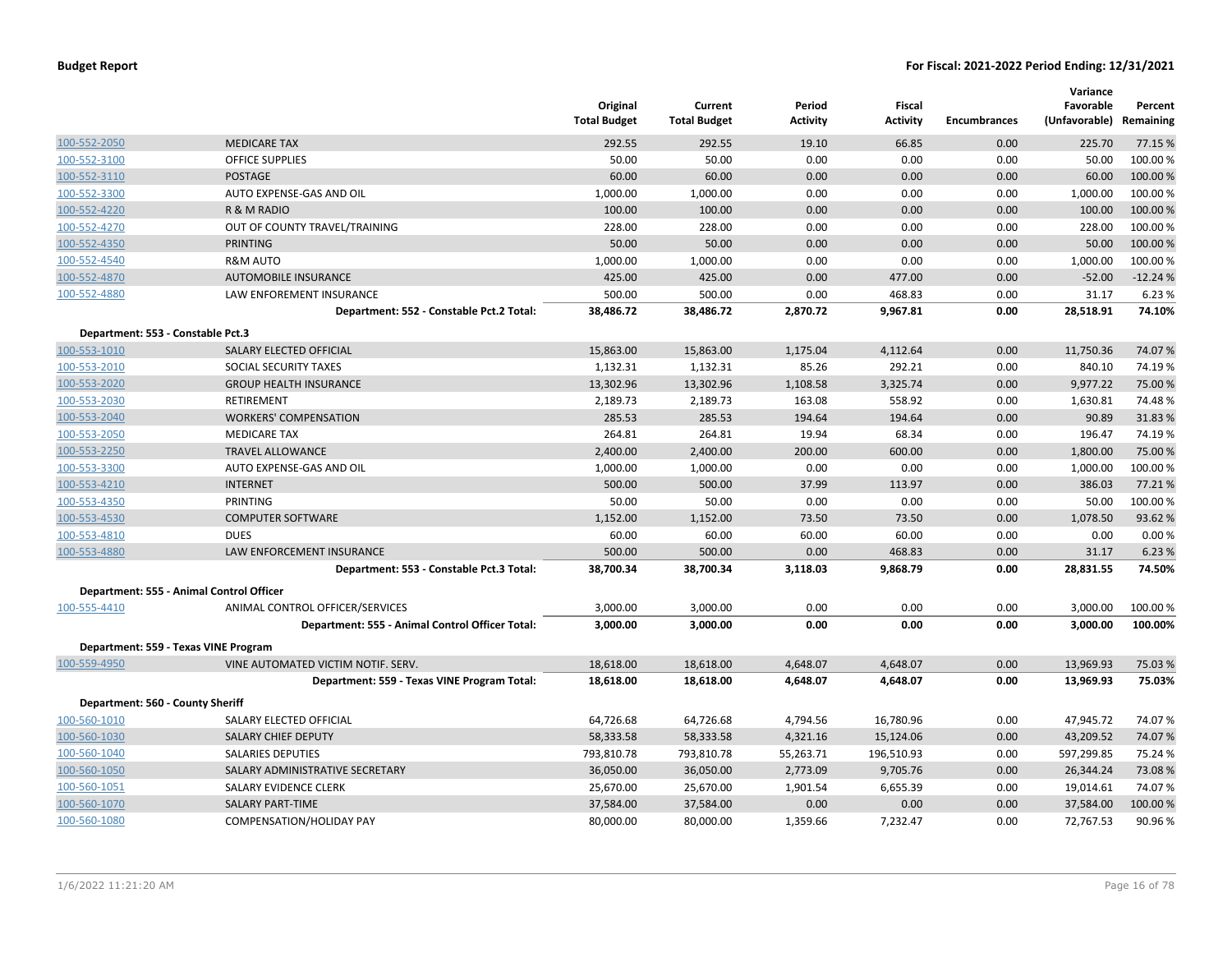|              |                                   | Original<br><b>Total Budget</b> | Current<br><b>Total Budget</b> | Period<br><b>Activity</b> | Fiscal<br><b>Activity</b> | <b>Encumbrances</b> | Variance<br>Favorable<br>(Unfavorable) | Percent<br>Remaining |
|--------------|-----------------------------------|---------------------------------|--------------------------------|---------------------------|---------------------------|---------------------|----------------------------------------|----------------------|
| 100-560-1110 | <b>SALARY LIEUTENANT</b>          | 52,494.23                       | 52,494.23                      | 3,888.45                  | 13,609.57                 | 0.00                | 38,884.66                              | 74.07%               |
| 100-560-1130 | SALARY TRANSPORT OFFICER          | 42,576.92                       | 42,576.92                      | 2,813.02                  | 9,553.47                  | 0.00                | 33,023.45                              | 77.56%               |
| 100-560-1140 | SALARY PROF. STANDARDS OFFICER    | 42,576.92                       | 42,576.92                      | 3,153.84                  | 11,038.43                 | 0.00                | 31,538.49                              | 74.07%               |
| 100-560-1200 | SALARY DISPATCHER                 | 311,265.35                      | 311,265.35                     | 21,109.32                 | 73,229.48                 | 0.00                | 238,035.87                             | 76.47%               |
| 100-560-1503 | <b>CERTIFICATION PAY</b>          | 65,000.00                       | 65,000.00                      | 4,620.00                  | 13,940.00                 | 0.00                | 51,060.00                              | 78.55 %              |
| 100-560-2010 | SOCIAL SECURITY TAXES             | 90,210.39                       | 90,210.39                      | 6,357.88                  | 22,527.76                 | 0.00                | 67,682.63                              | 75.03%               |
| 100-560-2020 | <b>GROUP HEALTH INSURANCE</b>     | 441,155.94                      | 441,155.94                     | 34,431.19                 | 105,657.07                | 0.00                | 335,498.87                             | 76.05 %              |
| 100-560-2030 | <b>RETIREMENT</b>                 | 170,882.30                      | 170,882.30                     | 12,571.35                 | 44,282.86                 | 0.00                | 126,599.44                             | 74.09%               |
| 100-560-2040 | <b>WORKERS' COMPENSATION</b>      | 32,010.14                       | 32,010.14                      | 11,389.77                 | 11,389.77                 | 0.00                | 20,620.37                              | 64.42 %              |
| 100-560-2050 | <b>MEDICARE TAX</b>               | 21,097.59                       | 21,097.59                      | 1,486.93                  | 5,268.60                  | 0.00                | 15,828.99                              | 75.03%               |
| 100-560-2060 | UNEMPLOYMENT EXPENSE              | 5,000.00                        | 5,000.00                       | 0.00                      | 0.00                      | 0.00                | 5,000.00                               | 100.00 %             |
| 100-560-2500 | <b>EMPLOYEE PHYSICALS</b>         | 1,000.00                        | 1,000.00                       | 0.00                      | 0.00                      | 0.00                | 1,000.00                               | 100.00%              |
| 100-560-3100 | <b>OFFICE SUPPLIES</b>            | 8,000.00                        | 8,000.00                       | 876.96                    | 2,244.51                  | 419.99              | 5,335.50                               | 66.69%               |
| 100-560-3110 | POSTAGE                           | 1,700.00                        | 1,700.00                       | 195.03                    | 478.80                    | 0.00                | 1,221.20                               | 71.84%               |
| 100-560-3200 | <b>WEAPONS SUPPLIES</b>           | 4,000.00                        | 4,000.00                       | 799.76                    | 826.82                    | $-799.76$           | 3,972.94                               | 99.32 %              |
| 100-560-3210 | <b>PATROL SUPPLIES</b>            | 3,800.00                        | 3,800.00                       | 157.50                    | 595.69                    | 0.00                | 3,204.31                               | 84.32%               |
| 100-560-3300 | AUTO EXPENSE GAS & OIL            | 70,000.00                       | 70,000.00                      | 7,934.57                  | 14,456.99                 | 0.00                | 55,543.01                              | 79.35 %              |
| 100-560-3320 | SHERIFF JANITOR SUPPLIES          | 1,750.00                        | 1,750.00                       | 0.00                      | 689.20                    | 0.00                | 1,060.80                               | 60.62%               |
| 100-560-3950 | UNIFORMS/OTHER                    | 6,300.00                        | 6,300.00                       | 598.86                    | 2,050.83                  | $-280.99$           | 4,530.16                               | 71.91%               |
| 100-560-4210 | <b>INTERNET SERVICE</b>           | 9,968.00                        | 9,968.00                       | 901.95                    | 2,705.67                  | 0.00                | 7,262.33                               | 72.86%               |
| 100-560-4220 | R & M RADIO                       | 1,000.00                        | 1,000.00                       | 0.00                      | 0.00                      | 0.00                | 1,000.00                               | 100.00%              |
| 100-560-4250 | PROFESSIONAL SERVICES/INTERPRETER | 100.00                          | 100.00                         | 0.00                      | 0.00                      | 0.00                | 100.00                                 | 100.00%              |
| 100-560-4270 | OUT OF COUNTY TRAVEL/TRAINING     | 4,000.00                        | 4,000.00                       | 0.00                      | 0.00                      | 0.00                | 4,000.00                               | 100.00 %             |
| 100-560-4280 | PRISONER TRANSPORT                | 9,000.00                        | 9,000.00                       | 335.10                    | 1,115.44                  | 0.00                | 7,884.56                               | 87.61%               |
| 100-560-4300 | <b>BIDS AND NOTICES</b>           | 500.00                          | 500.00                         | 0.00                      | 104.60                    | 0.00                | 395.40                                 | 79.08%               |
| 100-560-4320 | IMPOUNDMENT OF ESTRAY LIVESTOCK   | 10,000.00                       | 10,000.00                      | 0.00                      | 1,437.50                  | 0.00                | 8,562.50                               | 85.63%               |
| 100-560-4350 | <b>PRINTING</b>                   | 1,000.00                        | 1,000.00                       | 0.00                      | 162.25                    | 0.00                | 837.75                                 | 83.78%               |
| 100-560-4420 | UTILITIES WATER                   | 2,000.00                        | 2,000.00                       | 358.34                    | 730.40                    | 0.00                | 1,269.60                               | 63.48%               |
| 100-560-4430 | SHERIFF TRASH PICKUP              | 1,500.00                        | 1,500.00                       | 120.84                    | 241.68                    | 0.00                | 1,258.32                               | 83.89%               |
| 100-560-4500 | <b>R &amp; M BUILDING</b>         | 5,000.00                        | 5,000.00                       | 0.00                      | 0.00                      | 0.00                | 5,000.00                               | 100.00%              |
| 100-560-4501 | <b>PEST CONTROL</b>               | 320.00                          | 320.00                         | 80.00                     | 80.00                     | 0.00                | 240.00                                 | 75.00 %              |
| 100-560-4503 | FIRE EXTINGUISHER INSPECTION      | 344.00                          | 344.00                         | 0.00                      | 0.00                      | 0.00                | 344.00                                 | 100.00 %             |
| 100-560-4520 | R & M EQUIPMENT                   | 200.00                          | 200.00                         | 0.00                      | 0.00                      | 0.00                | 200.00                                 | 100.00 %             |
| 100-560-4530 | TYLER/CAD MAINTENANCE             | 15,347.62                       | 15,347.62                      | 0.00                      | 0.00                      | 0.00                | 15,347.62                              | 100.00%              |
| 100-560-4540 | R & M AUTOMOBILES                 | 35,000.00                       | 35,000.00                      | 6,536.38                  | 13,901.72                 | 0.00                | 21,098.28                              | 60.28%               |
| 100-560-4800 | <b>BOND</b>                       | 392.00                          | 392.00                         | 0.00                      | 290.00                    | 0.00                | 102.00                                 | 26.02%               |
| 100-560-4820 | <b>FIRE INSURANCE</b>             | 325.00                          | 325.00                         | 0.00                      | 0.00                      | 0.00                | 325.00                                 | 100.00%              |
| 100-560-4830 | <b>ALARM MONITORING</b>           | 299.95                          | 299.95                         | 0.00                      | 0.00                      | 0.00                | 299.95                                 | 100.00%              |
| 100-560-4870 | <b>AUTOMOBILE INSURANCE</b>       | 10,500.00                       | 10,500.00                      | 0.00                      | 12,077.00                 | 0.00                | $-1,577.00$                            | $-15.02%$            |
| 100-560-4880 | LAW ENFORCEMENT INSURANCE         | 16,000.00                       | 16,000.00                      | 0.00                      | 14,963.28                 | 0.00                | 1,036.72                               | 6.48%                |
| 100-560-4890 | <b>LOCAL FUNDING 562</b>          | 39,116.98                       | 39,116.98                      | 39,116.98                 | 39,116.98                 | 0.00                | 0.00                                   | 0.00%                |
| 100-560-5720 | <b>OFFICE EQUIPMENT</b>           | 200.00                          | 200.00                         | 0.00                      | 0.00                      | 0.00                | 200.00                                 | 100.00%              |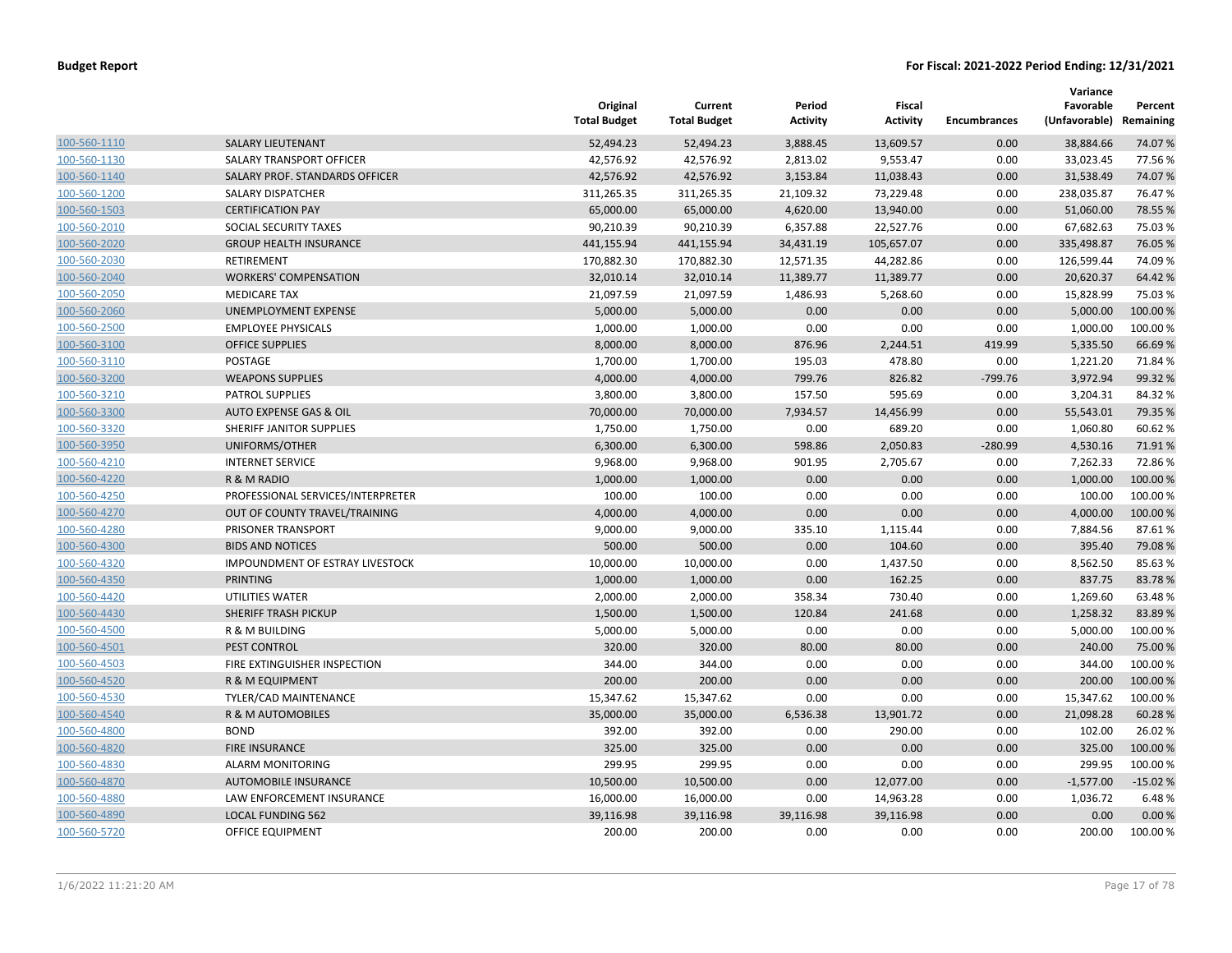|                                      |                                             | Original<br><b>Total Budget</b> | Current<br><b>Total Budget</b> | Period<br><b>Activity</b> | <b>Fiscal</b><br><b>Activity</b> | <b>Encumbrances</b> | Variance<br>Favorable<br>(Unfavorable) | Percent<br>Remaining |
|--------------------------------------|---------------------------------------------|---------------------------------|--------------------------------|---------------------------|----------------------------------|---------------------|----------------------------------------|----------------------|
| 100-560-5740                         | <b>TECHNOLOGY</b>                           | 6,300.00                        | 6,300.00                       | 0.00                      | 0.00                             | 0.00                | 6,300.00                               | 100.00 %             |
| 100-560-5750                         | PURCHASE OF AUTOMOBILES                     | 53,483.60                       | 53,483.60                      | 0.00                      | 0.00                             | 50,612.33           | 2,871.27                               | 5.37%                |
| 100-560-5790                         | <b>WEAPONS</b>                              | 2,000.00                        | 2,000.00                       | 177.53                    | 177.53                           | 548.60              | 1,273.87                               | 63.69%               |
|                                      | Department: 560 - County Sheriff Total:     | 2,690,891.97                    | 2,690,891.97                   | 230,425.27                | 670,953.47                       | 50,500.17           | 1,969,438.33                           | 73.19%               |
| Department: 565 - Jail Operations    |                                             |                                 |                                |                           |                                  |                     |                                        |                      |
| 100-565-3800                         | PRISONER HOUSING                            | 2,278,509.00                    | 2,278,509.00                   | 203,701.56                | 407,297.72                       | 0.00                | 1,871,211.28                           | 82.12%               |
| 100-565-4000                         | PRISONER TRANSPORT/GUARD                    | 25,000.00                       | 25,000.00                      | 4,798.84                  | 7,326.96                         | 0.00                | 17,673.04                              | 70.69%               |
| 100-565-4050                         | PRISONER MEDICAL                            | 175,000.00                      | 175,000.00                     | 26,408.48                 | 39,349.92                        | 0.00                | 135,650.08                             | 77.51%               |
| 100-565-4500                         | <b>R&amp;M BUILDING</b>                     | 1,000.00                        | 1,000.00                       | 0.00                      | 0.00                             | 0.00                | 1,000.00                               | 100.00 %             |
| 100-565-4501                         | PEST CONTROL                                | 580.00                          | 580.00                         | 0.00                      | 0.00                             | 0.00                | 580.00                                 | 100.00%              |
|                                      | Department: 565 - Jail Operations Total:    | 2,480,089.00                    | 2,480,089.00                   | 234,908.88                | 453,974.60                       | 0.00                | 2,026,114.40                           | 81.70%               |
| Department: 573 - Bond Supervision   |                                             |                                 |                                |                           |                                  |                     |                                        |                      |
| 100-573-4530                         | <b>COMPUTER SOFTWARE</b>                    | 1,284.00                        | 1,284.00                       | 107.00                    | 428.00                           | 0.00                | 856.00                                 | 66.67%               |
| 100-573-4811                         | <b>FUNDING CSCD</b>                         | 78,930.00                       | 78,930.00                      | 5,788.83                  | 17,684.49                        | 0.00                | 61,245.51                              | 77.59%               |
|                                      | Department: 573 - Bond Supervision Total:   | 80,214.00                       | 80,214.00                      | 5,895.83                  | 18,112.49                        | 0.00                | 62,101.51                              | 77.42%               |
| Department: 575 - Juvenile Probation |                                             |                                 |                                |                           |                                  |                     |                                        |                      |
| 100-575-3110                         | <b>POSTAGE</b>                              | 0.00                            | 0.00                           | 3.71                      | 8.48                             | 0.00                | $-8.48$                                | 0.00%                |
| 100-575-3150                         | <b>COPIER RENTAL</b>                        | 0.00                            | 0.00                           | 25.60                     | 76.50                            | 0.00                | $-76.50$                               | 0.00%                |
| 100-575-9950                         | JUVENILE PROBATION FUNDING                  | 180,000.00                      | 180,000.00                     | 0.00                      | 180,000.00                       | 0.00                | 0.00                                   | 0.00%                |
|                                      | Department: 575 - Juvenile Probation Total: | 180,000.00                      | 180,000.00                     | 29.31                     | 180,084.98                       | 0.00                | $-84.98$                               | $-0.05%$             |
|                                      | Department: 590 - Environmental Development |                                 |                                |                           |                                  |                     |                                        |                      |
| 100-590-1020                         | <b>SALARY DIRECTOR</b>                      | 32,354.71                       | 32,354.71                      | 3,223.23                  | 11,120.17                        | 0.00                | 21,234.54                              | 65.63%               |
| 100-590-1040                         | <b>SALARIES DEPUTIES</b>                    | 43,513.75                       | 43,513.75                      | 2,429.06                  | 6,233.78                         | 0.00                | 37,279.97                              | 85.67%               |
| 100-590-1070                         | SALARY PART-TIME                            | 18,792.00                       | 18,792.00                      | 0.00                      | 1,464.00                         | 0.00                | 17,328.00                              | 92.21%               |
| 100-590-2010                         | SOCIAL SECURITY TAXES                       | 5,868.95                        | 5,868.95                       | 340.14                    | 1,132.53                         | 0.00                | 4,736.42                               | 80.70%               |
| 100-590-2020                         | <b>GROUP HEALTH INSURANCE</b>               | 26,605.92                       | 26,605.92                      | 2,217.16                  | 4,434.32                         | 0.00                | 22,171.60                              | 83.33%               |
| 100-590-2030                         | <b>RETIREMENT</b>                           | 11,394.79                       | 11,394.79                      | 670.36                    | 2,231.82                         | 0.00                | 9,162.97                               | 80.41%               |
| 100-590-2040                         | <b>WORKERS' COMPENSATION</b>                | 289.97                          | 289.97                         | 126.81                    | 126.81                           | 0.00                | 163.16                                 | 56.27%               |
| 100-590-2050                         | <b>MEDICARE TAX</b>                         | 1,372.58                        | 1,372.58                       | 79.54                     | 264.83                           | 0.00                | 1,107.75                               | 80.71%               |
| 100-590-3100                         | <b>OFFICE SUPPLIES</b>                      | 850.00                          | 850.00                         | 59.71                     | 308.32                           | 0.00                | 541.68                                 | 63.73%               |
| 100-590-3110                         | <b>POSTAGE</b>                              | 1,700.00                        | 1,700.00                       | 111.30                    | 187.09                           | 0.00                | 1,512.91                               | 88.99%               |
| 100-590-3150                         | <b>COPIER RENTAL</b>                        | 1,000.00                        | 1,000.00                       | 75.13                     | 223.83                           | 0.00                | 776.17                                 | 77.62%               |
| 100-590-3300                         | AUTO EXPENSE GAS & OIL                      | 1,100.00                        | 1,100.00                       | 47.00                     | 47.00                            | 0.00                | 1,053.00                               | 95.73%               |
| 100-590-3340                         | SOIL TESTING/SOIL EQUIPMENT                 | 200.00                          | 200.00                         | 0.00                      | 0.00                             | 0.00                | 200.00                                 | 100.00%              |
| 100-590-4270                         | OUT OF COUNTY TRAVEL/TRAINING               | 1,500.00                        | 1,500.00                       | 0.00                      | 0.00                             | 0.00                | 1,500.00                               | 100.00%              |
| 100-590-4350                         | PRINTING                                    | 200.00                          | 200.00                         | 0.00                      | 30.00                            | 0.00                | 170.00                                 | 85.00 %              |
| 100-590-4530                         | <b>COMPUTER SOFTWARE</b>                    | 300.00                          | 300.00                         | 0.00                      | 0.00                             | 0.00                | 300.00                                 | 100.00%              |
| 100-590-4540                         | <b>R&amp;M AUTO</b>                         | 1,000.00                        | 1,000.00                       | 15.00                     | 15.00                            | 0.00                | 985.00                                 | 98.50%               |
| 100-590-4800                         | <b>BOND</b>                                 | 100.00                          | 100.00                         | 0.00                      | 0.00                             | 0.00                | 100.00                                 | 100.00 %             |
| 100-590-4810                         | <b>DUES</b>                                 | 111.00                          | 111.00                         | 0.00                      | 0.00                             | 0.00                | 111.00                                 | 100.00%              |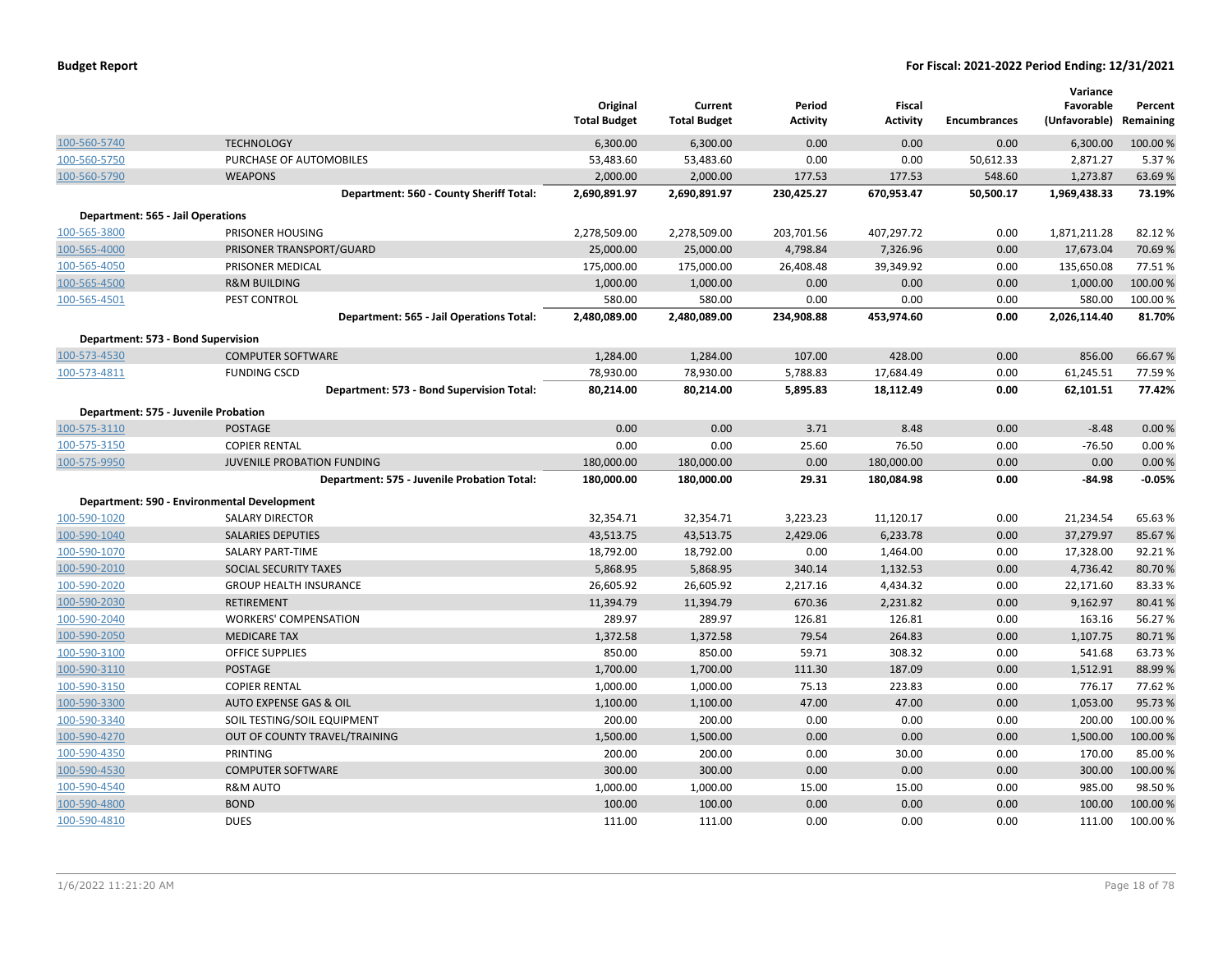|                                          |                                                    | Original<br><b>Total Budget</b> | Current<br><b>Total Budget</b> | Period<br><b>Activity</b> | <b>Fiscal</b><br><b>Activity</b> | <b>Encumbrances</b> | Variance<br>Favorable<br>(Unfavorable) | Percent<br>Remaining |
|------------------------------------------|----------------------------------------------------|---------------------------------|--------------------------------|---------------------------|----------------------------------|---------------------|----------------------------------------|----------------------|
| 100-590-4870                             | <b>AUTOMOBILE INSURANCE</b>                        | 188.00                          | 188.00                         | 0.00                      | 213.00                           | 0.00                | $-25.00$                               | $-13.30%$            |
| 100-590-5720                             | OFFICE EQUIPMENT                                   | 200.00                          | 200.00                         | 0.00                      | 559.69                           | 0.00                | $-359.69$                              | -179.85 %            |
|                                          | Department: 590 - Environmental Development Total: | 148,641.67                      | 148,641.67                     | 9,394.44                  | 28,592.19                        | 0.00                | 120,049.48                             | 80.76%               |
|                                          | <b>Department: 591 - Development Services</b>      |                                 |                                |                           |                                  |                     |                                        |                      |
| 100-591-1020                             | <b>SALARY DIRECTOR</b>                             | 32,354.80                       | 32,354.80                      | 2,396.66                  | 8,388.29                         | 0.00                | 23,966.51                              | 74.07%               |
| 100-591-2010                             | SOCIAL SECURITY TAXES                              | 2,660.72                        | 2,660.72                       | 148.60                    | 520.10                           | 0.00                | 2,140.62                               | 80.45%               |
| 100-591-2020                             | <b>GROUP HEALTH INSURANCE</b>                      | 13,302.96                       | 13,302.96                      | 1,108.58                  | 3,325.74                         | 0.00                | 9,977.22                               | 75.00 %              |
| 100-591-2030                             | RETIREMENT                                         | 5,145.48                        | 5,145.48                       | 284.24                    | 994.84                           | 0.00                | 4,150.64                               | 80.67%               |
| 100-591-2040                             | <b>WORKERS' COMPENSATION</b>                       | 137.33                          | 137.33                         | 40.63                     | 40.63                            | 0.00                | 96.70                                  | 70.41%               |
| 100-591-2050                             | <b>MEDICARE TAX</b>                                | 622.26                          | 622.26                         | 34.76                     | 121.66                           | 0.00                | 500.60                                 | 80.45%               |
| 100-591-3100                             | <b>OFFICE SUPPLIES</b>                             | 500.00                          | 500.00                         | 0.00                      | 0.00                             | 0.00                | 500.00                                 | 100.00%              |
| 100-591-3110                             | POSTAGE                                            | 300.00                          | 300.00                         | 0.00                      | 0.00                             | 0.00                | 300.00                                 | 100.00%              |
| 100-591-3300                             | AUTO EXPENSE GAS & OIL                             | 1,000.00                        | 1,000.00                       | 0.00                      | 63.25                            | 0.00                | 936.75                                 | 93.68%               |
| 100-591-4270                             | OUT OF COUNTY TRAVEL/TRAINING                      | 500.00                          | 500.00                         | 0.00                      | 0.00                             | 0.00                | 500.00                                 | 100.00 %             |
| 100-591-4350                             | <b>PRINTING</b>                                    | 100.00                          | 100.00                         | 0.00                      | 0.00                             | 0.00                | 100.00                                 | 100.00%              |
| 100-591-4530                             | <b>COMPUTER SOFTWARE</b>                           | 100.00                          | 100.00                         | 0.00                      | 0.00                             | 0.00                | 100.00                                 | 100.00%              |
| 100-591-4540                             | <b>R&amp;M AUTO</b>                                | 400.00                          | 400.00                         | 0.00                      | 0.00                             | 0.00                | 400.00                                 | 100.00 %             |
| 100-591-4800                             | <b>BOND</b>                                        | 50.00                           | 50.00                          | 0.00                      | 0.00                             | 0.00                | 50.00                                  | 100.00%              |
| 100-591-4810                             | <b>DUES</b>                                        | 100.00                          | 100.00                         | 0.00                      | 0.00                             | 0.00                | 100.00                                 | 100.00%              |
| 100-591-4870                             | <b>AUTOMOBILE INSURANCE</b>                        | 275.00                          | 275.00                         | 0.00                      | 227.00                           | 0.00                | 48.00                                  | 17.45 %              |
|                                          | Department: 591 - Development Services Total:      | 57,548.55                       | 57,548.55                      | 4,013.47                  | 13,681.51                        | 0.00                | 43,867.04                              | 76.23%               |
| <b>Department: 640 - County Services</b> |                                                    |                                 |                                |                           |                                  |                     |                                        |                      |
| 100-640-4100                             | FANNIN CO. CHILDRENS CTR                           | 1,000.00                        | 1,000.00                       | 0.00                      | 0.00                             | 0.00                | 1,000.00                               | 100.00 %             |
| 100-640-4110                             | FANNIN CO. WELFARE BOARD                           | 6,000.00                        | 6,000.00                       | 0.00                      | 0.00                             | 0.00                | 6,000.00                               | 100.00%              |
| 100-640-4120                             | FANNIN CO. HISTORICAL SOC                          | 4,500.00                        | 4,500.00                       | 0.00                      | 0.00                             | 0.00                | 4,500.00                               | 100.00 %             |
| 100-640-4130                             | TEXOMA COMMUNITY CENTER(M.H.M.R.)                  | 22,500.00                       | 22,500.00                      | 0.00                      | 22,500.00                        | 0.00                | 0.00                                   | 0.00%                |
| 100-640-4140                             | <b>FANNIN COUNTY CRISIS CENTER</b>                 | 1,000.00                        | 1,000.00                       | 0.00                      | 0.00                             | 0.00                | 1,000.00                               | 100.00%              |
| 100-640-4150                             | <b>TAPS PUBLIC TRANSIT</b>                         | 5,000.00                        | 5,000.00                       | 0.00                      | 5,000.00                         | 0.00                | 0.00                                   | 0.00%                |
| 100-640-4160                             | <b>TRI-COUNTY SNAP</b>                             | 2,178.00                        | 2,178.00                       | 0.00                      | 0.00                             | 0.00                | 2,178.00                               | 100.00%              |
| 100-640-4170                             | <b>OPEN ARMS SHELTER</b>                           | 1,000.00                        | 1,000.00                       | 0.00                      | 0.00                             | 0.00                | 1,000.00                               | 100.00%              |
| 100-640-4180                             | FANNIN CO COMMUNITY MINISTRIES, INC                | 1,000.00                        | 1,000.00                       | 0.00                      | 0.00                             | 0.00                | 1,000.00                               | 100.00 %             |
| 100-640-4400                             | UTILITIES ELECTRICITY                              | 8,500.00                        | 8,500.00                       | 361.41                    | 1,311.02                         | 0.00                | 7,188.98                               | 84.58%               |
| 100-640-4410                             | UTILITIES GAS                                      | 2,000.00                        | 2,000.00                       | 121.17                    | 179.78                           | 0.00                | 1,820.22                               | 91.01%               |
| 100-640-4420                             | UTILITIES WATER                                    | 4,000.00                        | 4,000.00                       | 316.10                    | 636.80                           | 0.00                | 3,363.20                               | 84.08%               |
| 100-640-4430                             | <b>TRASH PICK-UP</b>                               | 525.00                          | 525.00                         | 43.78                     | 87.56                            | 0.00                | 437.44                                 | 83.32 %              |
| 100-640-4820                             | <b>FIRE INSURANCE</b>                              | 2,600.00                        | 2,600.00                       | 0.00                      | 0.00                             | 0.00                | 2,600.00                               | 100.00%              |
|                                          | Department: 640 - County Services Total:           | 61,803.00                       | 61,803.00                      | 842.46                    | 29,715.16                        | 0.00                | 32,087.84                              | 51.92%               |
| Department: 641 - Health Officer         |                                                    |                                 |                                |                           |                                  |                     |                                        |                      |
| 100-641-1020                             | <b>SALARY APPOINTED OFFICIAL</b>                   | 2,400.00                        | 2,400.00                       | 200.00                    | 600.00                           | 0.00                | 1,800.00                               | 75.00 %              |
|                                          | Department: 641 - Health Officer Total:            | 2,400.00                        | 2,400.00                       | 200.00                    | 600.00                           | 0.00                | 1,800.00                               | 75.00%               |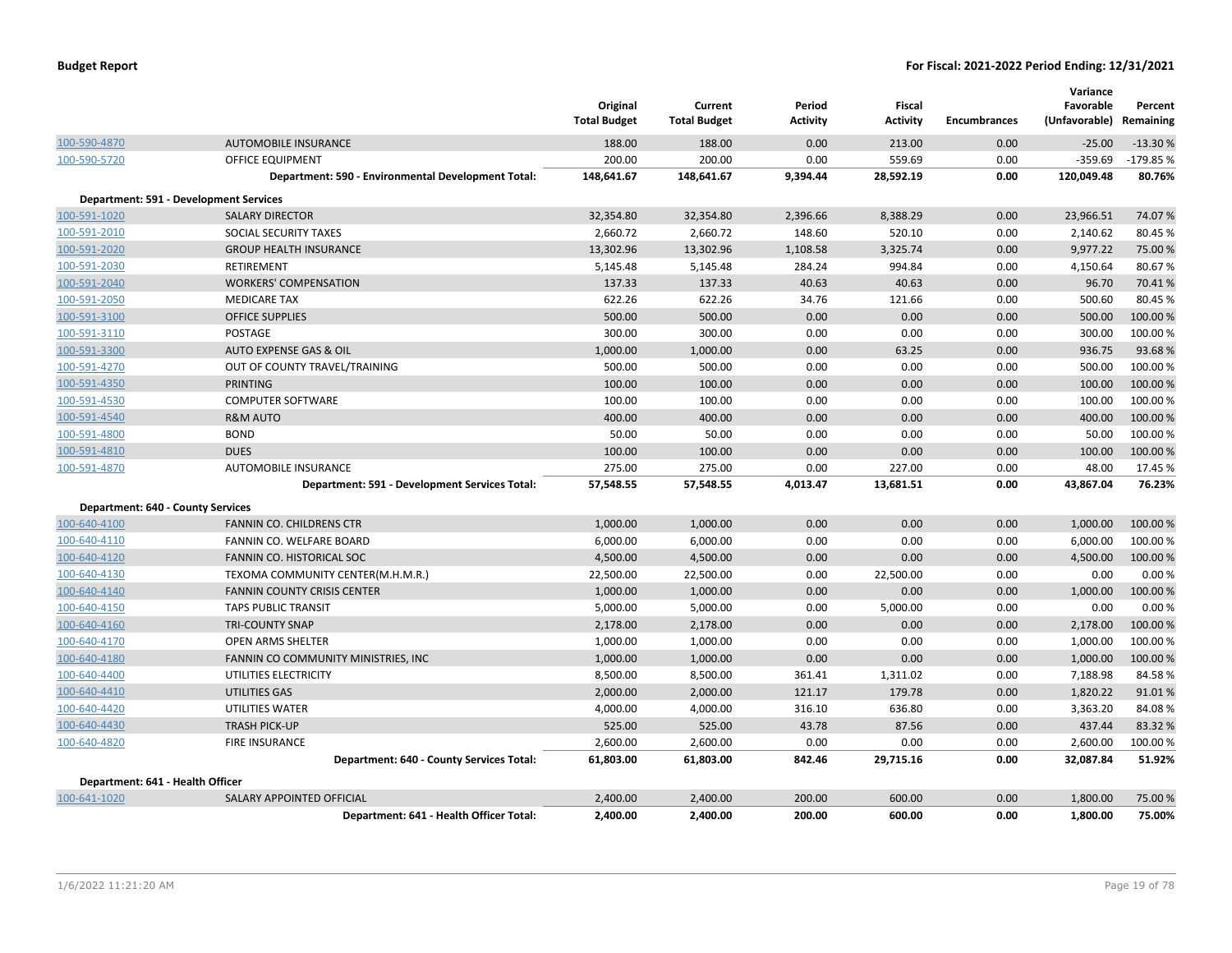|                                 |                                                    | Original<br><b>Total Budget</b> | Current<br><b>Total Budget</b> | Period<br><b>Activity</b> | Fiscal<br><b>Activity</b> | <b>Encumbrances</b> | Variance<br>Favorable<br>(Unfavorable) | Percent<br>Remaining |
|---------------------------------|----------------------------------------------------|---------------------------------|--------------------------------|---------------------------|---------------------------|---------------------|----------------------------------------|----------------------|
|                                 | Department: 645 - Indigent Health Care             |                                 |                                |                           |                           |                     |                                        |                      |
| 100-645-1020                    | SALARY IHC DIRECTOR                                | 32,212.54                       | 32,212.54                      | 2,386.12                  | 7,665.15                  | 0.00                | 24,547.39                              | 76.20%               |
| 100-645-2010                    | SOCIAL SECURITY TAX                                | 1,997.18                        | 1,997.18                       | 144.90                    | 463.10                    | 0.00                | 1,534.08                               | 76.81%               |
| 100-645-2020                    | <b>GROUP HEALTH INSURANCE</b>                      | 13,302.96                       | 13,302.96                      | 1,108.58                  | 4,434.32                  | 0.00                | 8,868.64                               | 66.67%               |
| 100-645-2030                    | <b>RETIREMENT</b>                                  | 3,862.28                        | 3,862.28                       | 283.00                    | 909.10                    | 0.00                | 2,953.18                               | 76.46%               |
| 100-645-2040                    | <b>WORKER'S COMP</b>                               | 103.08                          | 103.08                         | 40.45                     | 40.45                     | 0.00                | 62.63                                  | 60.76%               |
| 100-645-2050                    | <b>MEDICARE TAX</b>                                | 467.08                          | 467.08                         | 33.88                     | 108.29                    | 0.00                | 358.79                                 | 76.82%               |
| 100-645-3100                    | <b>OFFICE SUPPLIES</b>                             | 500.00                          | 500.00                         | 0.00                      | 99.73                     | 0.00                | 400.27                                 | 80.05%               |
| 100-645-3110                    | <b>POSTAGE</b>                                     | 116.00                          | 116.00                         | 0.00                      | 55.00                     | 0.00                | 61.00                                  | 52.59%               |
| 100-645-4090                    | <b>DIABETIC SUPPLIES</b>                           | 2,500.00                        | 2,500.00                       | 138.16                    | 151.46                    | 0.00                | 2,348.54                               | 93.94 %              |
| 100-645-4110                    | PHYSICIAN, NON-EMERGENCY                           | 38,000.00                       | 38,000.00                      | 1,901.86                  | 2,795.53                  | 0.00                | 35,204.47                              | 92.64%               |
| 100-645-4120                    | PRESCRIPTIONS, DRUGS                               | 25,000.00                       | 25,000.00                      | 2,820.19                  | 4,657.31                  | 0.00                | 20,342.69                              | 81.37%               |
| 100-645-4130                    | HOSPITAL, INPATIENT                                | 55,000.00                       | 55,000.00                      | 0.00                      | 0.00                      | 0.00                | 55,000.00                              | 100.00 %             |
| 100-645-4140                    | HOSPITAL, OUTPATIENT                               | 90,000.00                       | 90,000.00                      | 8,635.31                  | 9,647.26                  | 0.00                | 80,352.74                              | 89.28%               |
| 100-645-4150                    | LABORATORY/X-RAY                                   | 4,000.00                        | 4,000.00                       | 300.42                    | 554.75                    | 0.00                | 3,445.25                               | 86.13%               |
| 100-645-4165                    | SKILLED NURSING FACILITY                           | 2,000.00                        | 2,000.00                       | 0.00                      | 0.00                      | 0.00                | 2,000.00                               | 100.00%              |
| 100-645-4210                    | <b>INTERNET</b>                                    | 1,000.00                        | 1,000.00                       | 93.94                     | 281.82                    | 0.00                | 718.18                                 | 71.82%               |
| 100-645-4530                    | <b>COMPUTER SOFTWARE</b>                           | 12,708.00                       | 12,708.00                      | 1,059.00                  | 4,236.00                  | 0.00                | 8,472.00                               | 66.67%               |
|                                 | Department: 645 - Indigent Health Care Total:      | 282,769.12                      | 282,769.12                     | 18,945.81                 | 36,099.27                 | 0.00                | 246,669.85                             | 87.23%               |
| Department: 665 - County Agents |                                                    |                                 |                                |                           |                           |                     |                                        |                      |
| 100-665-1050                    | <b>SALARY SECRETARY</b>                            | 30,266.80                       | 30,266.80                      | 2,241.99                  | 7,846.94                  | 0.00                | 22,419.86                              | 74.07%               |
| 100-665-1500                    | CO. AGENTS SALARIES                                | 53,365.98                       | 53,365.98                      | 4,105.08                  | 14,367.78                 | 0.00                | 38,998.20                              | 73.08%               |
| 100-665-2010                    | SOCIAL SECURITY TAXES                              | 5,312.45                        | 5,312.45                       | 329.54                    | 1,185.38                  | 0.00                | 4,127.07                               | 77.69%               |
| 100-665-2020                    | <b>GROUP HEALTH INSURANCE</b>                      | 13,302.96                       | 13,302.96                      | 1,108.58                  | 3,325.74                  | 0.00                | 9,977.22                               | 75.00%               |
| 100-665-2030                    | <b>RETIREMENT</b>                                  | 3,628.99                        | 3,628.99                       | 265.90                    | 930.65                    | 0.00                | 2,698.34                               | 74.36%               |
| 100-665-2040                    | <b>WORKERS' COMPENSATION</b>                       | 96.85                           | 96.85                          | 38.00                     | 38.00                     | 0.00                | 58.85                                  | 60.76%               |
| 100-665-2050                    | <b>MEDICARE TAX</b>                                | 1,242.43                        | 1,242.43                       | 77.06                     | 277.19                    | 0.00                | 965.24                                 | 77.69%               |
| 100-665-3100                    | <b>OFFICE SUPPLIES</b>                             | 1,100.00                        | 1,100.00                       | 494.56                    | 494.56                    | 0.00                | 605.44                                 | 55.04 %              |
| 100-665-3110                    | <b>POSTAGE</b>                                     | 300.00                          | 300.00                         | 0.00                      | 0.00                      | 0.00                | 300.00                                 | 100.00%              |
| 100-665-3150                    | <b>COPIER RENTAL</b>                               | 1,800.00                        | 1,800.00                       | 100.38                    | 310.81                    | 0.00                | 1,489.19                               | 82.73%               |
| 100-665-3350                    | <b>PROGRAM SUPPLIES</b>                            | 500.00                          | 500.00                         | 0.00                      | 0.00                      | 0.00                | 500.00                                 | 100.00%              |
| 100-665-4210                    | <b>INTERNET</b>                                    | 800.00                          | 800.00                         | 64.99                     | 194.97                    | 0.00                | 605.03                                 | 75.63%               |
| 100-665-4270                    | IN/OUT CO.TRAVEL/TRAINING-AG.                      | 3,000.00                        | 3,000.00                       | 0.00                      | 0.00                      | 0.00                | 3,000.00                               | 100.00%              |
| 100-665-4280                    | IN/OUT CO.TRAVEL/TRAINING-F.C.S.                   | 3,000.00                        | 3,000.00                       | 0.00                      | 150.00                    | 0.00                | 2,850.00                               | 95.00%               |
| 100-665-4290                    | IN/OUT CO.TRAVEL/TRAINING-4-H                      | 3,000.00                        | 3,000.00                       | 337.12                    | 532.12                    | 0.00                | 2,467.88                               | 82.26%               |
|                                 | Department: 665 - County Agents Total:             | 120,716.46                      | 120,716.46                     | 9,163.20                  | 29,654.14                 | 0.00                | 91,062.32                              | 75.43%               |
|                                 | <b>Department: 696 - Donations and Allocations</b> |                                 |                                |                           |                           |                     |                                        |                      |
| 100-696-4910                    | SOIL & WATER CONSERVATION                          | 1,000.00                        | 1,000.00                       | 0.00                      | 0.00                      | 0.00                | 1,000.00                               | 100.00 %             |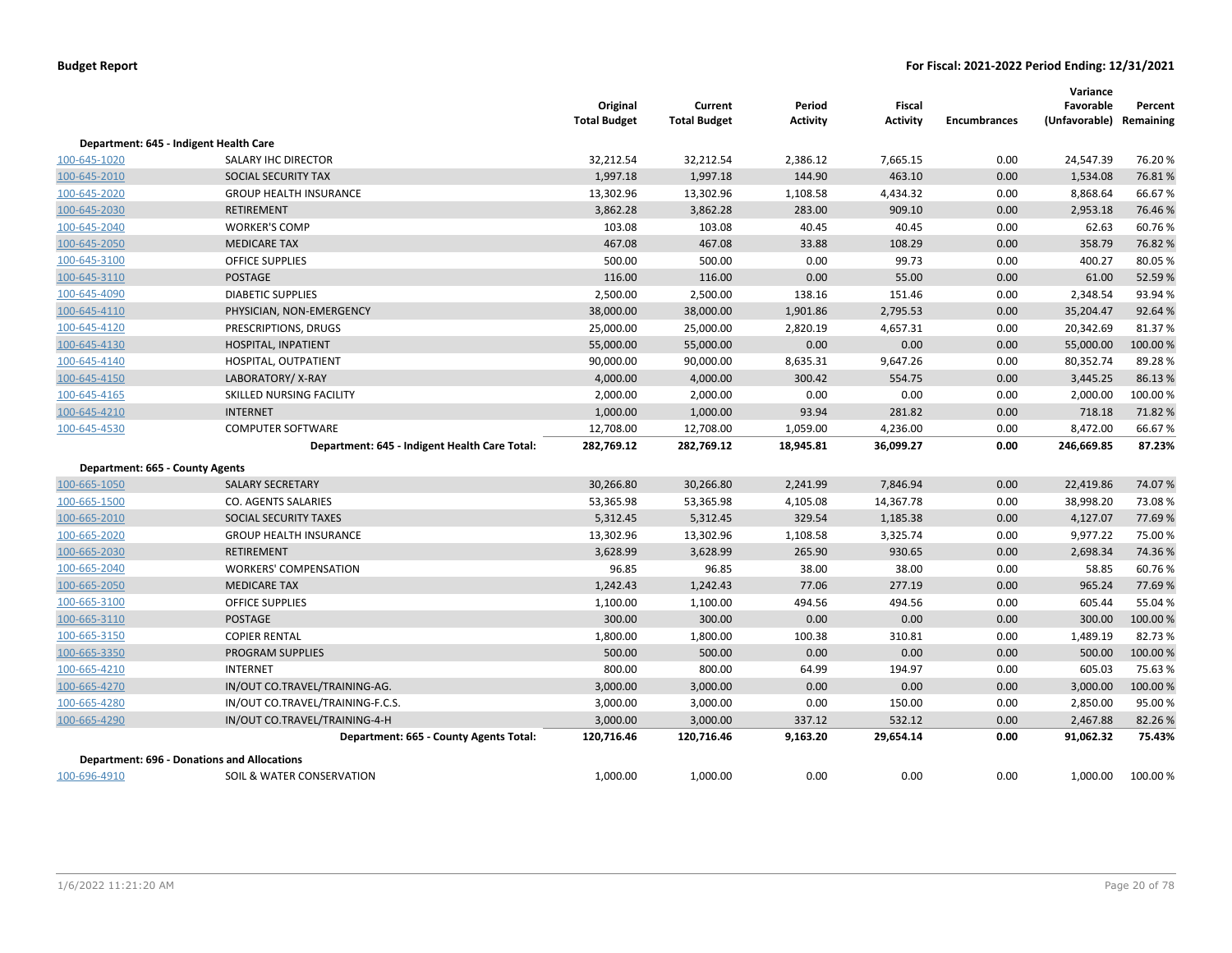|                                             |                                                           | Original<br><b>Total Budget</b> | Current<br><b>Total Budget</b> | Period<br>Activity | Fiscal<br><b>Activity</b> | <b>Encumbrances</b> | Variance<br>Favorable<br>(Unfavorable) | Percent<br>Remaining |
|---------------------------------------------|-----------------------------------------------------------|---------------------------------|--------------------------------|--------------------|---------------------------|---------------------|----------------------------------------|----------------------|
| 100-696-4920                                | <b>INDIGENT BURIAL</b>                                    | 2,000.00                        | 2,000.00                       | 0.00               | 0.00                      | 0.00                | 2,000.00                               | 100.00 %             |
|                                             | <b>Department: 696 - Donations and Allocations Total:</b> | 3,000.00                        | 3,000.00                       | 0.00               | 0.00                      | 0.00                | 3,000.00                               | 100.00%              |
|                                             | <b>Expense Total:</b>                                     | 14,533,962.37                   | 14,533,962.37                  | 1,059,669.48       | 3,381,417.65              | 68,303.68           | 11,084,241.04                          | 76.26%               |
|                                             | Fund: 100 - General Surplus (Deficit):                    | 0.00                            | 0.00                           | 772,458.53         | 52,053.04                 | $-68,303.68$        | $-16,250.64$                           | 0.00%                |
| Fund: 110 - Courthouse Security             |                                                           |                                 |                                |                    |                           |                     |                                        |                      |
| Revenue                                     |                                                           |                                 |                                |                    |                           |                     |                                        |                      |
| RevType: 300 - CASH                         |                                                           |                                 |                                |                    |                           |                     |                                        |                      |
| 110-300-1110                                | BEGINNING CASH BALANCE                                    | 45,930.35                       | 45,930.35                      | 0.00               | 0.00                      | 0.00                | $-45,930.35$                           | 100.00 %             |
|                                             | RevType: 300 - CASH Total:                                | 45,930.35                       | 45,930.35                      | 0.00               | 0.00                      | 0.00                | -45,930.35                             | 100.00%              |
| RevType: 340 - FEES OF OFFICE               |                                                           |                                 |                                |                    |                           |                     |                                        |                      |
| 110-340-6000                                | <b>COUNTY CLERK FEES</b>                                  | 5,000.00                        | 5,000.00                       | 1,073.11           | 1,073.11                  | 0.00                | $-3,926.89$                            | 78.54 %              |
| 110-340-6500                                | <b>DISTRICT CLERK FEES</b>                                | 2,200.00                        | 2,200.00                       | 559.01             | 1,037.80                  | 0.00                | $-1,162.20$                            | 52.83%               |
| 110-340-6510                                | <b>JUSTICE OF PEACE FEES</b>                              | 1,000.00                        | 1,000.00                       | 246.82             | 246.82                    | 0.00                | $-753.18$                              | 75.32 %              |
|                                             | RevType: 340 - FEES OF OFFICE Total:                      | 8,200.00                        | 8,200.00                       | 1,878.94           | 2,357.73                  | 0.00                | $-5,842.27$                            | 71.25%               |
|                                             | <b>Revenue Total:</b>                                     | 54,130.35                       | 54,130.35                      | 1,878.94           | 2,357.73                  | 0.00                | $-51,772.62$                           | 95.64%               |
| <b>Expense</b>                              |                                                           |                                 |                                |                    |                           |                     |                                        |                      |
|                                             | Department: 541 - Courthouse Security Part-Time           |                                 |                                |                    |                           |                     |                                        |                      |
| 110-541-1070                                | SALARY PART-TIME                                          | 53,830.40                       | 53,830.40                      | 4,554.88           | 8,902.72                  | 0.00                | 44,927.68                              | 83.46%               |
|                                             | Department: 541 - Courthouse Security Part-Time Total:    | 53,830.40                       | 53,830.40                      | 4,554.88           | 8,902.72                  | 0.00                | 44,927.68                              | 83.46%               |
|                                             | Department: 542 - Security Equipment                      |                                 |                                |                    |                           |                     |                                        |                      |
| 110-542-4830                                | <b>ALARM MONITORING</b>                                   | 299.95                          | 299.95                         | 0.00               | 0.00                      | 0.00                | 299.95                                 | 100.00 %             |
|                                             | Department: 542 - Security Equipment Total:               | 299.95                          | 299.95                         | 0.00               | 0.00                      | 0.00                | 299.95                                 | 100.00%              |
|                                             | <b>Expense Total:</b>                                     | 54,130.35                       | 54,130.35                      | 4,554.88           | 8,902.72                  | 0.00                | 45,227.63                              | 83.55%               |
|                                             | Fund: 110 - Courthouse Security Surplus (Deficit):        | 0.00                            | 0.00                           | $-2,675.94$        | $-6,544.99$               | 0.00                | -6,544.99                              | 0.00%                |
| Fund: 111 - Justice Court Building Security |                                                           |                                 |                                |                    |                           |                     |                                        |                      |
| Revenue                                     |                                                           |                                 |                                |                    |                           |                     |                                        |                      |
| RevType: 300 - CASH                         |                                                           |                                 |                                |                    |                           |                     |                                        |                      |
| 111-300-1140                                | <b>BEGINNING CASH</b>                                     | 1,100.00                        | 1,100.00                       | 0.00               | 0.00                      | 0.00                | $-1,100.00$                            | 100.00 %             |
|                                             | RevType: 300 - CASH Total:                                | 1,100.00                        | 1,100.00                       | 0.00               | 0.00                      | 0.00                | $-1,100.00$                            | 100.00%              |
| RevType: 370 - MISCELLANEOUS                |                                                           |                                 |                                |                    |                           |                     |                                        |                      |
| 111-370-4550                                | <b>JP1 SECURITY FEE</b>                                   | 500.00                          | 500.00                         | 0.00               | 0.00                      | 0.00                | $-500.00$                              | 100.00 %             |
| 111-370-4560                                | JP2 SECURITY FEE                                          | 150.00                          | 150.00                         | 0.00               | 0.00                      | 0.00                | $-150.00$                              | 100.00 %             |
| 111-370-4570                                | <b>JP3 SECURITY FEE</b>                                   | 350.00                          | 350.00                         | 1.59               | 1.59                      | 0.00                | $-348.41$                              | 99.55%               |
|                                             | RevType: 370 - MISCELLANEOUS Total:                       | 1,000.00                        | 1,000.00                       | 1.59               | 1.59                      | 0.00                | -998.41                                | 99.84%               |
|                                             | <b>Revenue Total:</b>                                     | 2,100.00                        | 2.100.00                       | 1.59               | 1.59                      | 0.00                | $-2,098.41$                            | 99.92%               |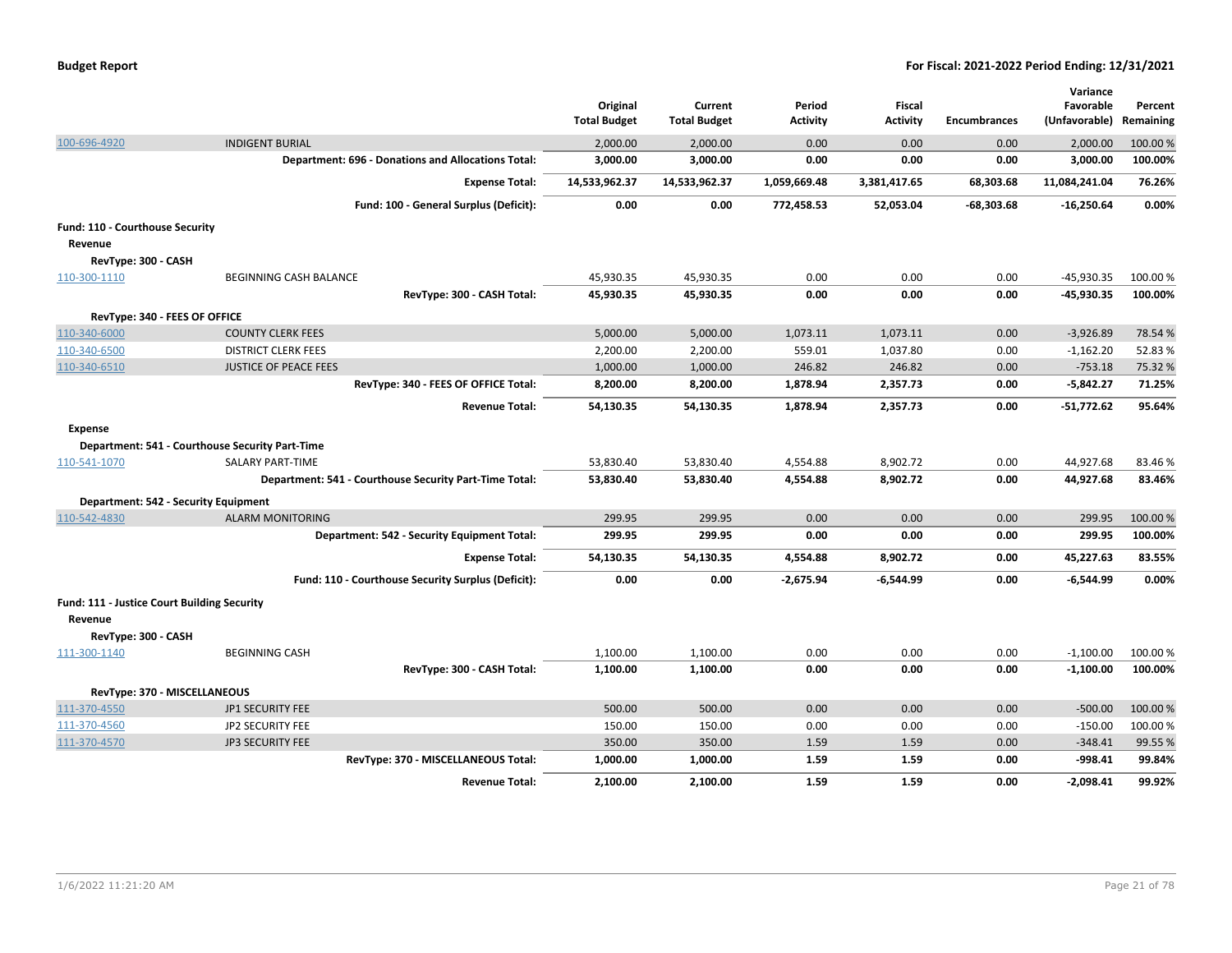|                                           |                                                                | Original<br><b>Total Budget</b> | Current<br><b>Total Budget</b> | Period<br><b>Activity</b> | <b>Fiscal</b><br><b>Activity</b> | <b>Encumbrances</b> | Variance<br>Favorable<br>(Unfavorable) Remaining | Percent  |
|-------------------------------------------|----------------------------------------------------------------|---------------------------------|--------------------------------|---------------------------|----------------------------------|---------------------|--------------------------------------------------|----------|
| <b>Expense</b>                            |                                                                |                                 |                                |                           |                                  |                     |                                                  |          |
|                                           | Department: 454 - Justice Ct Bldg Expense                      |                                 |                                |                           |                                  |                     |                                                  |          |
| 111-454-3200                              | JP1 SECURITY EXPENSE                                           | 1,000.00                        | 1,000.00                       | 0.00                      | 0.00                             | 0.00                | 1,000.00                                         | 100.00 % |
| 111-454-3210                              | <b>JP2 SECURITY EXPENSE</b>                                    | 1,000.00                        | 1,000.00                       | 0.00                      | 0.00                             | 0.00                | 1,000.00                                         | 100.00%  |
| 111-454-3220                              | JP3 SECURITY EXPENSE                                           | 100.00                          | 100.00                         | 0.00                      | 0.00                             | 0.00                | 100.00                                           | 100.00%  |
|                                           | Department: 454 - Justice Ct Bldg Expense Total:               | 2,100.00                        | 2,100.00                       | 0.00                      | 0.00                             | 0.00                | 2,100.00                                         | 100.00%  |
|                                           | <b>Expense Total:</b>                                          | 2,100.00                        | 2,100.00                       | 0.00                      | 0.00                             | 0.00                | 2,100.00                                         | 100.00%  |
|                                           | Fund: 111 - Justice Court Building Security Surplus (Deficit): | 0.00                            | 0.00                           | 1.59                      | 1.59                             | 0.00                | 1.59                                             | 0.00%    |
| Fund: 120 - County Clerk Vital Statistics |                                                                |                                 |                                |                           |                                  |                     |                                                  |          |
| Revenue                                   |                                                                |                                 |                                |                           |                                  |                     |                                                  |          |
| RevType: 370 - MISCELLANEOUS              |                                                                |                                 |                                |                           |                                  |                     |                                                  |          |
| 120-370-1340                              | <b>CO.CLK.VITAL STAT.FEE</b>                                   | 0.00                            | 0.00                           | 72.00                     | 72.00                            | 0.00                | 72.00                                            | 0.00%    |
|                                           | RevType: 370 - MISCELLANEOUS Total:                            | 0.00                            | 0.00                           | 72.00                     | 72.00                            | 0.00                | 72.00                                            | 0.00%    |
|                                           | <b>Revenue Total:</b>                                          | 0.00                            | 0.00                           | 72.00                     | 72.00                            | 0.00                | 72.00                                            | 0.00%    |
|                                           | Fund: 120 - County Clerk Vital Statistics Total:               | 0.00                            | 0.00                           | 72.00                     | 72.00                            | 0.00                | 72.00                                            | 0.00%    |
| Revenue                                   | Fund: 121 - County Clerk Records Management                    |                                 |                                |                           |                                  |                     |                                                  |          |
| RevType: 300 - CASH                       |                                                                |                                 |                                |                           |                                  |                     |                                                  |          |
| 121-300-1180                              | <b>BEGINNING CASH BALANCE</b>                                  | 36,978.22                       | 36,978.22                      | 0.00                      | 0.00                             | 0.00                | $-36,978.22$                                     | 100.00%  |
|                                           | RevType: 300 - CASH Total:                                     | 36,978.22                       | 36,978.22                      | 0.00                      | 0.00                             | 0.00                | -36,978.22                                       | 100.00%  |
| RevType: 370 - MISCELLANEOUS              |                                                                |                                 |                                |                           |                                  |                     |                                                  |          |
| 121-370-1310                              | <b>IMAGES FEES AND COPIES</b>                                  | 11,000.00                       | 11,000.00                      | 1,910.00                  | 5,899.00                         | 0.00                | $-5,101.00$                                      | 46.37%   |
| 121-370-1330                              | <b>CO.CLERK PRESERVE REC FEE</b>                               | 55,000.00                       | 55,000.00                      | 375.02                    | 375.02                           | 0.00                | $-54,624.98$                                     | 99.32 %  |
|                                           | RevType: 370 - MISCELLANEOUS Total:                            | 66,000.00                       | 66,000.00                      | 2,285.02                  | 6,274.02                         | 0.00                | $-59,725.98$                                     | 90.49%   |
|                                           | <b>Revenue Total:</b>                                          | 102,978.22                      | 102,978.22                     | 2,285.02                  | 6,274.02                         | 0.00                | -96,704.20                                       | 93.91%   |
| <b>Expense</b>                            |                                                                |                                 |                                |                           |                                  |                     |                                                  |          |
|                                           | Department: 402 - Co.Clerk Records Mgt. Exp.                   |                                 |                                |                           |                                  |                     |                                                  |          |
| 121-402-1040                              | <b>SALARY DEPUTY</b>                                           | 27.535.24                       | 27,535.24                      | 2,039.64                  | 7,138.74                         | 0.00                | 20,396.50                                        | 74.07%   |
| 121-402-2010                              | SOCIAL SECURITY TAXES                                          | 1,707.18                        | 1,707.18                       | 126.46                    | 442.61                           | 0.00                | 1,264.57                                         | 74.07%   |
| 121-402-2020                              | <b>GROUP HEALTH INSURANCE</b>                                  | 13,302.96                       | 13,302.96                      | 1,108.58                  | 3,325.74                         | 0.00                | 9,977.22                                         | 75.00 %  |
| 121-402-2030                              | <b>RETIREMENT</b>                                              | 3,301.47                        | 3,301.47                       | 241.90                    | 846.65                           | 0.00                | 2,454.82                                         | 74.36%   |
| 121-402-2040                              | <b>WORKERS COMPENSATION</b>                                    | 88.11                           | 88.11                          | 34.58                     | 34.58                            | 0.00                | 53.53                                            | 60.75%   |
| 121-402-2050                              | <b>MEDICARE TAX</b>                                            | 399.26                          | 399.26                         | 29.58                     | 103.53                           | 0.00                | 295.73                                           | 74.07%   |
| 121-402-3100                              | <b>OFFICE SUPPLIES</b>                                         | 300.00                          | 300.00                         | 0.00                      | 0.00                             | 0.00                | 300.00                                           | 100.00 % |
| 121-402-3120                              | <b>IMAGING SYSTEM</b>                                          | 55,744.00                       | 55,744.00                      | 4,288.00                  | 17,152.00                        | 0.00                | 38,592.00                                        | 69.23%   |
| 121-402-3150                              | <b>COPIER MAINTENANCE</b>                                      | 600.00                          | 600.00                         | 0.00                      | 0.00                             | 0.00                | 600.00                                           | 100.00 % |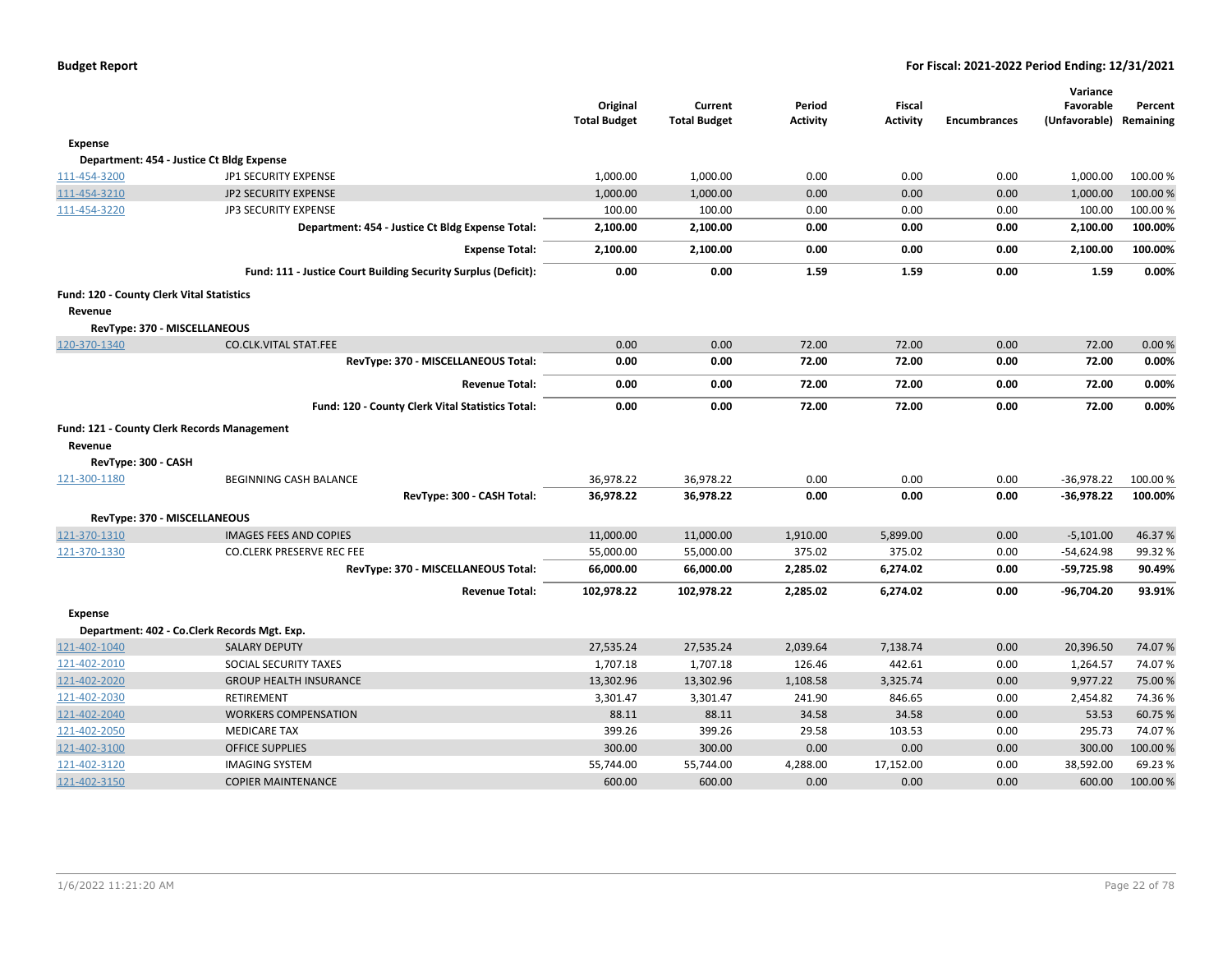| <b>Budget Report</b> |  |
|----------------------|--|
|----------------------|--|

|                                     |                                                                | Original<br><b>Total Budget</b> | Current<br><b>Total Budget</b> | Period<br><b>Activity</b> | <b>Fiscal</b><br><b>Activity</b> | <b>Encumbrances</b> | Variance<br>Favorable<br>(Unfavorable) Remaining | Percent    |
|-------------------------------------|----------------------------------------------------------------|---------------------------------|--------------------------------|---------------------------|----------------------------------|---------------------|--------------------------------------------------|------------|
| 121-402-4370                        | DIGITAL IMAGING OF MICROFILM                                   | 0.00                            | 0.00                           | 0.00                      | 5,723.45                         | 0.00                | $-5,723.45$                                      | 0.00%      |
|                                     | Department: 402 - Co.Clerk Records Mgt. Exp. Total:            | 102,978.22                      | 102,978.22                     | 7,868.74                  | 34,767.30                        | 0.00                | 68,210.92                                        | 66.24%     |
|                                     | <b>Expense Total:</b>                                          | 102,978.22                      | 102,978.22                     | 7,868.74                  | 34,767.30                        | 0.00                | 68,210.92                                        | 66.24%     |
|                                     | Fund: 121 - County Clerk Records Management Surplus (Deficit): | 0.00                            | 0.00                           | $-5,583.72$               | $-28,493.28$                     | 0.00                | $-28,493.28$                                     | 0.00%      |
| Fund: 122 - Chapter 19 Funds        |                                                                |                                 |                                |                           |                                  |                     |                                                  |            |
| Revenue                             |                                                                |                                 |                                |                           |                                  |                     |                                                  |            |
| RevType: 330 - GRANTS               |                                                                |                                 |                                |                           |                                  |                     |                                                  |            |
| 122-330-4030                        | <b>CHAPTER 19 FUNDS</b>                                        | 700.00                          | 700.00                         | 535.50                    | 535.50                           | 0.00                | $-164.50$                                        | 23.50%     |
|                                     | RevType: 330 - GRANTS Total:                                   | 700.00                          | 700.00                         | 535.50                    | 535.50                           | 0.00                | $-164.50$                                        | 23.50%     |
|                                     | <b>Revenue Total:</b>                                          | 700.00                          | 700.00                         | 535.50                    | 535.50                           | 0.00                | $-164.50$                                        | 23.50%     |
| Expense                             |                                                                |                                 |                                |                           |                                  |                     |                                                  |            |
| Department: 403 - County Clerk      |                                                                |                                 |                                |                           |                                  |                     |                                                  |            |
| 122-403-3100                        | <b>OFFICE SUPPLIES</b>                                         | 700.00                          | 700.00                         | 0.00                      | 0.00                             | 750.00              | $-50.00$                                         | $-7.14%$   |
| 122-403-4270                        | OUT OF COUNTY TRAVEL/TRAINING                                  | 0.00                            | 0.00                           | 500.00                    | 500.00                           | 0.00                | $-500.00$                                        | 0.00%      |
|                                     | Department: 403 - County Clerk Total:                          | 700.00                          | 700.00                         | 500.00                    | 500.00                           | 750.00              | $-550.00$                                        | $-78.57%$  |
|                                     | Department: 478 - HAVA CARES Act Coronavirus Relief            |                                 |                                |                           |                                  |                     |                                                  |            |
| 122-478-1090                        | <b>SALARY ELECTION</b>                                         | 0.00                            | 0.00                           | 0.00                      | 535.50                           | 0.00                | $-535.50$                                        | 0.00%      |
|                                     | Department: 478 - HAVA CARES Act Coronavirus Relief Total:     | 0.00                            | 0.00                           | 0.00                      | 535.50                           | 0.00                | $-535.50$                                        | 0.00%      |
|                                     | <b>Expense Total:</b>                                          | 700.00                          | 700.00                         | 500.00                    | 1,035.50                         | 750.00              | $-1,085.50$                                      | $-155.07%$ |
|                                     | Fund: 122 - Chapter 19 Funds Surplus (Deficit):                | 0.00                            | 0.00                           | 35.50                     | $-500.00$                        | $-750.00$           | $-1,250.00$                                      | 0.00%      |
| Fund: 123 - Election Equipment Fund |                                                                |                                 |                                |                           |                                  |                     |                                                  |            |
| Revenue                             |                                                                |                                 |                                |                           |                                  |                     |                                                  |            |
| RevType: 340 - FEES OF OFFICE       |                                                                |                                 |                                |                           |                                  |                     |                                                  |            |
| 123-340-4840                        | <b>ELECTION REIMBURSEMENTS</b>                                 | 4,000.00                        | 4,000.00                       | 0.00                      | 0.00                             | 0.00                | $-4,000.00$                                      | 100.00 %   |
|                                     | RevType: 340 - FEES OF OFFICE Total:                           | 4,000.00                        | 4,000.00                       | 0.00                      | 0.00                             | 0.00                | -4,000.00                                        | 100.00%    |
| RevType: 370 - MISCELLANEOUS        |                                                                |                                 |                                |                           |                                  |                     |                                                  |            |
| 123-370-1840                        | <b>LOCAL FUNDING</b>                                           | 96,088.00                       | 96,088.00                      | 0.00                      | 0.00                             | 0.00                | $-96,088.00$                                     | 100.00 %   |
|                                     | RevType: 370 - MISCELLANEOUS Total:                            | 96,088.00                       | 96,088.00                      | 0.00                      | 0.00                             | 0.00                | -96,088.00                                       | 100.00%    |
|                                     | <b>Revenue Total:</b>                                          | 100,088.00                      | 100,088.00                     | 0.00                      | 0.00                             | 0.00                | $-100,088.00$                                    | 100.00%    |
| <b>Expense</b>                      |                                                                |                                 |                                |                           |                                  |                     |                                                  |            |
| Department: 403 - County Clerk      |                                                                |                                 |                                |                           |                                  |                     |                                                  |            |
| 123-403-5725                        | <b>CAPITAL LEASE PAYMENTS</b>                                  | 96,088.00                       | 96,088.00                      | 0.00                      | 0.00                             | 0.00                | 96,088.00                                        | 100.00 %   |
| 123-403-5730                        | <b>ELECTION EQUIPMENT</b>                                      | 4,000.00                        | 4,000.00                       | 0.00                      | 0.00                             | 0.00                | 4,000.00                                         | 100.00%    |
|                                     | Department: 403 - County Clerk Total:                          | 100,088.00                      | 100,088.00                     | 0.00                      | 0.00                             | 0.00                | 100,088.00                                       | 100.00%    |
|                                     | <b>Expense Total:</b>                                          | 100,088.00                      | 100,088.00                     | 0.00                      | 0.00                             | 0.00                | 100,088.00                                       | 100.00%    |
|                                     | Fund: 123 - Election Equipment Fund Surplus (Deficit):         | 0.00                            | 0.00                           | 0.00                      | 0.00                             | 0.00                | 0.00                                             | 0.00%      |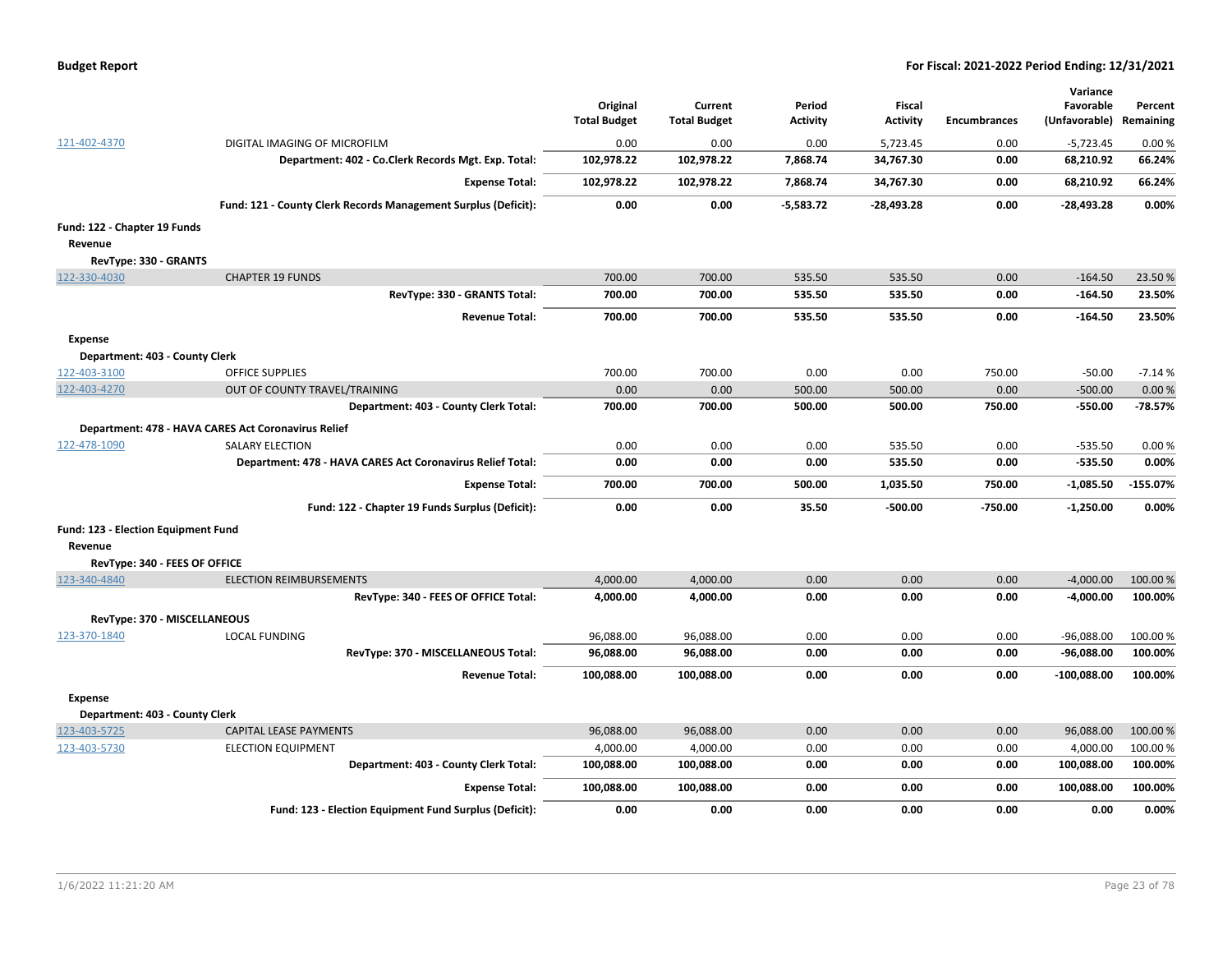|                     |                                                                        | Original<br><b>Total Budget</b> | Current<br><b>Total Budget</b> | Period<br><b>Activity</b> | <b>Fiscal</b><br><b>Activity</b> | <b>Encumbrances</b> | Variance<br>Favorable<br>(Unfavorable) Remaining | Percent  |
|---------------------|------------------------------------------------------------------------|---------------------------------|--------------------------------|---------------------------|----------------------------------|---------------------|--------------------------------------------------|----------|
|                     | Fund: 125 - County Clerk Co.& Dist.CourtTechnology                     |                                 |                                |                           |                                  |                     |                                                  |          |
| Revenue             |                                                                        |                                 |                                |                           |                                  |                     |                                                  |          |
|                     | RevType: 370 - MISCELLANEOUS                                           |                                 |                                |                           |                                  |                     |                                                  |          |
| 125-370-4400        | CO. CLK. CO. & DIST. CT. TECHNOLOGY FEE                                | 300.00                          | 300.00                         | 72.51                     | 72.51                            | 0.00                | $-227.49$                                        | 75.83 %  |
|                     | RevType: 370 - MISCELLANEOUS Total:                                    | 300.00                          | 300.00                         | 72.51                     | 72.51                            | 0.00                | $-227.49$                                        | 75.83%   |
|                     | <b>Revenue Total:</b>                                                  | 300.00                          | 300.00                         | 72.51                     | 72.51                            | 0.00                | $-227.49$                                        | 75.83%   |
| <b>Expense</b>      |                                                                        |                                 |                                |                           |                                  |                     |                                                  |          |
|                     | Department: 440 - Technology Equipment                                 |                                 |                                |                           |                                  |                     |                                                  |          |
| 125-440-5720        | <b>OFFICE EQUIPMENT</b>                                                | 300.00                          | 300.00                         | 0.00                      | 0.00                             | 0.00                | 300.00                                           | 100.00 % |
|                     | Department: 440 - Technology Equipment Total:                          | 300.00                          | 300.00                         | 0.00                      | 0.00                             | 0.00                | 300.00                                           | 100.00%  |
|                     | <b>Expense Total:</b>                                                  | 300.00                          | 300.00                         | 0.00                      | 0.00                             | 0.00                | 300.00                                           | 100.00%  |
|                     | Fund: 125 - County Clerk Co.& Dist.CourtTechnology Surplus (Deficit):  | 0.00                            | 0.00                           | 72.51                     | 72.51                            | 0.00                | 72.51                                            | 0.00%    |
|                     | Fund: 126 - County Clerk Court Records Preservation                    |                                 |                                |                           |                                  |                     |                                                  |          |
| Revenue             |                                                                        |                                 |                                |                           |                                  |                     |                                                  |          |
|                     | RevType: 370 - MISCELLANEOUS                                           |                                 |                                |                           |                                  |                     |                                                  |          |
| 126-370-1330        | <b>CO.CLK.COURT RECORDS PRESERVATION</b>                               | 300.00                          | 300.00                         | 170.00                    | 170.00                           | 0.00                | $-130.00$                                        | 43.33%   |
|                     | RevType: 370 - MISCELLANEOUS Total:                                    | 300.00                          | 300.00                         | 170.00                    | 170.00                           | 0.00                | $-130.00$                                        | 43.33%   |
|                     | <b>Revenue Total:</b>                                                  | 300.00                          | 300.00                         | 170.00                    | 170.00                           | 0.00                | $-130.00$                                        | 43.33%   |
| <b>Expense</b>      |                                                                        |                                 |                                |                           |                                  |                     |                                                  |          |
|                     | Department: 544 - County Clerk Records Pres. Equip.                    |                                 |                                |                           |                                  |                     |                                                  |          |
| 126-544-5720        | <b>OFFICE EQUIPMENT</b>                                                | 300.00                          | 300.00                         | 0.00                      | 0.00                             | 0.00                | 300.00                                           | 100.00 % |
|                     | Department: 544 - County Clerk Records Pres. Equip. Total:             | 300.00                          | 300.00                         | 0.00                      | 0.00                             | 0.00                | 300.00                                           | 100.00%  |
|                     | <b>Expense Total:</b>                                                  | 300.00                          | 300.00                         | 0.00                      | 0.00                             | 0.00                | 300.00                                           | 100.00%  |
|                     | Fund: 126 - County Clerk Court Records Preservation Surplus (Deficit): | 0.00                            | 0.00                           | 170.00                    | 170.00                           | 0.00                | 170.00                                           | 0.00%    |
|                     | Fund: 127 - County Clerk Records Archive                               |                                 |                                |                           |                                  |                     |                                                  |          |
| Revenue             |                                                                        |                                 |                                |                           |                                  |                     |                                                  |          |
| RevType: 300 - CASH |                                                                        |                                 |                                |                           |                                  |                     |                                                  |          |
| 127-300-1530        | <b>BEGINNING CASH BALANCE</b>                                          | 70,000.00                       | 70,000.00                      | 0.00                      | 0.00                             | 0.00                | $-70,000.00$                                     | 100.00 % |
|                     | RevType: 300 - CASH Total:                                             | 70,000.00                       | 70,000.00                      | 0.00                      | 0.00                             | 0.00                | $-70,000.00$                                     | 100.00%  |
|                     | RevType: 370 - MISCELLANEOUS                                           |                                 |                                |                           |                                  |                     |                                                  |          |
| 127-370-1330        | CO. CLERK RECORDS ARCHIVE FEE                                          | 70,000.00                       | 70,000.00                      | 8,330.00                  | 8,330.00                         | 0.00                | $-61,670.00$                                     | 88.10%   |
|                     | RevType: 370 - MISCELLANEOUS Total:                                    | 70,000.00                       | 70,000.00                      | 8,330.00                  | 8,330.00                         | 0.00                | $-61,670.00$                                     | 88.10%   |
|                     | <b>Revenue Total:</b>                                                  | 140,000.00                      | 140,000.00                     | 8,330.00                  | 8,330.00                         | 0.00                | $-131,670.00$                                    | 94.05%   |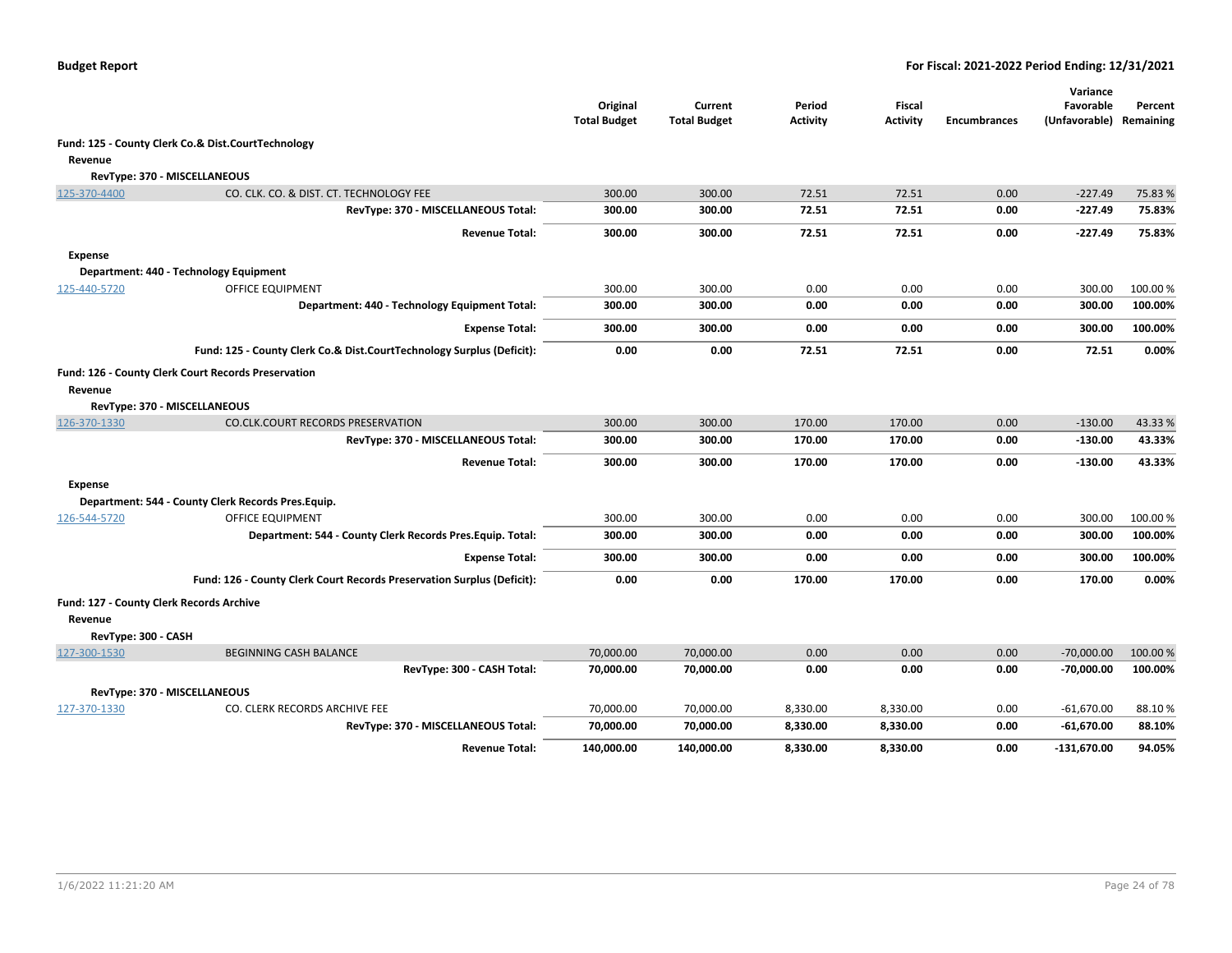| <b>Budget Report</b> |  |
|----------------------|--|
|----------------------|--|

|                                                           |                                                               | Original<br><b>Total Budget</b> | Current<br><b>Total Budget</b> | Period<br><b>Activity</b> | <b>Fiscal</b><br><b>Activity</b> | <b>Encumbrances</b> | Variance<br>Favorable<br>(Unfavorable) Remaining | Percent  |
|-----------------------------------------------------------|---------------------------------------------------------------|---------------------------------|--------------------------------|---------------------------|----------------------------------|---------------------|--------------------------------------------------|----------|
| <b>Expense</b>                                            |                                                               |                                 |                                |                           |                                  |                     |                                                  |          |
| Department: 403 - County Clerk                            |                                                               |                                 |                                |                           |                                  |                     |                                                  |          |
| 127-403-4370                                              | <b>DIGITAL IMAGING</b>                                        | 140,000.00                      | 140,000.00                     | 0.00                      | 0.00                             | 0.00                | 140,000.00                                       | 100.00 % |
|                                                           | Department: 403 - County Clerk Total:                         | 140,000.00                      | 140,000.00                     | 0.00                      | 0.00                             | 0.00                | 140,000.00                                       | 100.00%  |
|                                                           | <b>Expense Total:</b>                                         | 140,000.00                      | 140,000.00                     | 0.00                      | 0.00                             | 0.00                | 140,000.00                                       | 100.00%  |
|                                                           | Fund: 127 - County Clerk Records Archive Surplus (Deficit):   | 0.00                            | 0.00                           | 8,330.00                  | 8,330.00                         | 0.00                | 8,330.00                                         | 0.00%    |
| Fund: 130 - Bail Bond Trust Fund                          |                                                               |                                 |                                |                           |                                  |                     |                                                  |          |
| Revenue                                                   |                                                               |                                 |                                |                           |                                  |                     |                                                  |          |
| RevType: 345 - BONDS                                      |                                                               |                                 |                                |                           |                                  |                     |                                                  |          |
| 130-345-1130                                              | <b>SURETY BAIL BOND FEE</b>                                   | 7,000.00                        | 7,000.00                       | 300.00                    | 1,125.00                         | 0.00                | $-5,875.00$                                      | 83.93%   |
|                                                           | RevType: 345 - BONDS Total:                                   | 7,000.00                        | 7,000.00                       | 300.00                    | 1,125.00                         | 0.00                | $-5,875.00$                                      | 83.93%   |
|                                                           | <b>Revenue Total:</b>                                         | 7,000.00                        | 7,000.00                       | 300.00                    | 1,125.00                         | 0.00                | $-5,875.00$                                      | 83.93%   |
| <b>Expense</b><br>Department: 498 - Bail Bond Fee Expense |                                                               |                                 |                                |                           |                                  |                     |                                                  |          |
| 130-498-4890                                              | <b>QUARTERLY BAIL BOND FEES</b>                               | 7,000.00                        | 7,000.00                       | 0.00                      | 0.00                             | 0.00                | 7,000.00                                         | 100.00 % |
|                                                           | Department: 498 - Bail Bond Fee Expense Total:                | 7,000.00                        | 7,000.00                       | 0.00                      | 0.00                             | 0.00                | 7,000.00                                         | 100.00%  |
|                                                           | <b>Expense Total:</b>                                         | 7,000.00                        | 7,000.00                       | 0.00                      | 0.00                             | 0.00                | 7,000.00                                         | 100.00%  |
|                                                           | Fund: 130 - Bail Bond Trust Fund Surplus (Deficit):           | 0.00                            | 0.00                           | 300.00                    | 1,125.00                         | 0.00                | 1,125.00                                         | 0.00%    |
| Fund: 160 - County Judge Excess Supplement                |                                                               |                                 |                                |                           |                                  |                     |                                                  |          |
| Revenue                                                   |                                                               |                                 |                                |                           |                                  |                     |                                                  |          |
| RevType: 300 - CASH                                       |                                                               |                                 |                                |                           |                                  |                     |                                                  |          |
| 160-300-1160                                              | BEGINNING CASH BALANCE                                        | 4,750.00                        | 4,750.00                       | 0.00                      | 0.00                             | 0.00                | $-4,750.00$                                      | 100.00%  |
|                                                           | RevType: 300 - CASH Total:                                    | 4,750.00                        | 4,750.00                       | 0.00                      | 0.00                             | 0.00                | $-4,750.00$                                      | 100.00%  |
|                                                           | <b>Revenue Total:</b>                                         | 4,750.00                        | 4,750.00                       | 0.00                      | 0.00                             | 0.00                | $-4,750.00$                                      | 100.00%  |
| <b>Expense</b>                                            |                                                               |                                 |                                |                           |                                  |                     |                                                  |          |
|                                                           | Department: 452 - Excess Supplement County Judge              |                                 |                                |                           |                                  |                     |                                                  |          |
| 160-452-3100                                              | <b>OFFICE SUPPLIES</b>                                        | 750.00                          | 750.00                         | 124.52                    | 124.52                           | 5.58                | 619.90                                           | 82.65%   |
| 160-452-3110                                              | POSTAGE                                                       | 1,500.00                        | 1,500.00                       | 183.68                    | 330.49                           | 0.00                | 1,169.51                                         | 77.97%   |
| 160-452-3150                                              | <b>COPIER RENTAL</b>                                          | 1,300.00                        | 1,300.00                       | 104.52                    | 306.15                           | 0.00                | 993.85                                           | 76.45 %  |
| 160-452-4270                                              | OUT OF COUNTY TRAVEL                                          | 1,000.00                        | 1,000.00                       | 0.00                      | 0.00                             | 0.00                | 1,000.00                                         | 100.00%  |
| 160-452-4520                                              | <b>R&amp;M EQUIPMENT</b>                                      | 200.00                          | 200.00                         | 0.00                      | 0.00                             | 0.00                | 200.00                                           | 100.00 % |
|                                                           | Department: 452 - Excess Supplement County Judge Total:       | 4,750.00                        | 4,750.00                       | 412.72                    | 761.16                           | 5.58                | 3,983.26                                         | 83.86%   |
|                                                           | <b>Expense Total:</b>                                         | 4,750.00                        | 4,750.00                       | 412.72                    | 761.16                           | 5.58                | 3,983.26                                         | 83.86%   |
|                                                           | Fund: 160 - County Judge Excess Supplement Surplus (Deficit): | 0.00                            | 0.00                           | $-412.72$                 | $-761.16$                        | $-5.58$             | $-766.74$                                        | 0.00%    |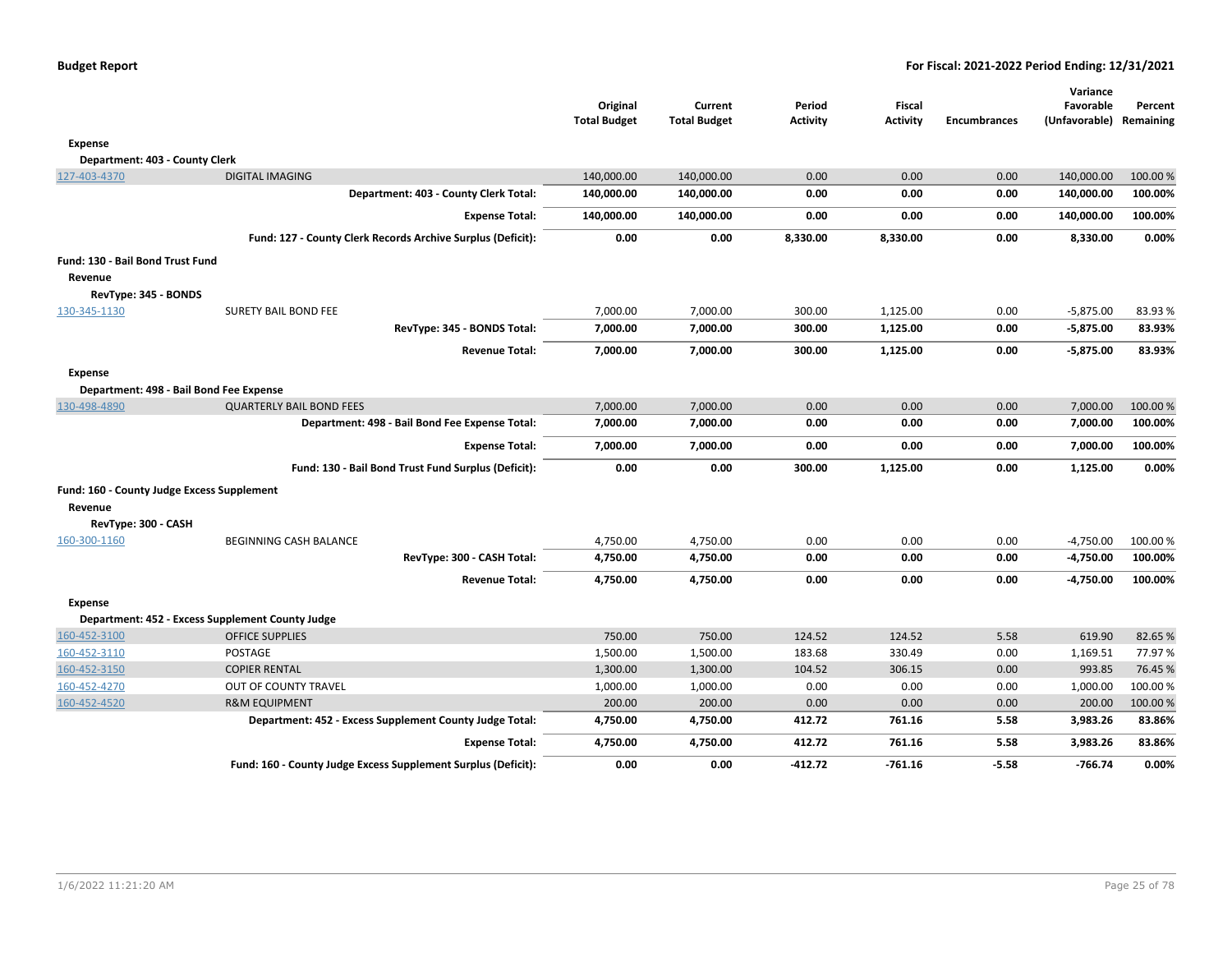|                                                          |                                                                  | Original<br><b>Total Budget</b> | Current<br><b>Total Budget</b> | Period<br><b>Activity</b> | Fiscal<br><b>Activity</b> | <b>Encumbrances</b> | Variance<br>Favorable<br>(Unfavorable) Remaining | Percent             |
|----------------------------------------------------------|------------------------------------------------------------------|---------------------------------|--------------------------------|---------------------------|---------------------------|---------------------|--------------------------------------------------|---------------------|
| Fund: 161 - Probate Judges Education                     |                                                                  |                                 |                                |                           |                           |                     |                                                  |                     |
| Revenue                                                  |                                                                  |                                 |                                |                           |                           |                     |                                                  |                     |
| RevType: 340 - FEES OF OFFICE                            |                                                                  |                                 |                                |                           |                           |                     |                                                  |                     |
| 161-340-1310                                             | PROBATE JUDGES EDUCATION                                         | 150.00                          | 150.00                         | 70.00                     | 70.00                     | 0.00                | $-80.00$                                         | 53.33%              |
|                                                          | RevType: 340 - FEES OF OFFICE Total:                             | 150.00                          | 150.00                         | 70.00                     | 70.00                     | 0.00                | $-80.00$                                         | 53.33%              |
|                                                          | <b>Revenue Total:</b>                                            | 150.00                          | 150.00                         | 70.00                     | 70.00                     | 0.00                | $-80.00$                                         | 53.33%              |
| <b>Expense</b>                                           |                                                                  |                                 |                                |                           |                           |                     |                                                  |                     |
| Department: 412 - Probate Judges Expense                 |                                                                  |                                 |                                |                           |                           |                     |                                                  |                     |
| 161-412-4270                                             | <b>OUT OF COUNTY TRAVEL</b>                                      | 150.00                          | 150.00                         | 0.00                      | 0.00                      | 0.00                | 150.00                                           | 100.00 %            |
|                                                          | Department: 412 - Probate Judges Expense Total:                  | 150.00                          | 150.00                         | 0.00                      | 0.00                      | 0.00                | 150.00                                           | 100.00%             |
|                                                          | <b>Expense Total:</b>                                            | 150.00                          | 150.00                         | 0.00                      | 0.00                      | 0.00                | 150.00                                           | 100.00%             |
|                                                          | Fund: 161 - Probate Judges Education Surplus (Deficit):          | 0.00                            | 0.00                           | 70.00                     | 70.00                     | 0.00                | 70.00                                            | 0.00%               |
| Fund: 190 - District Clerk Records Management<br>Revenue |                                                                  |                                 |                                |                           |                           |                     |                                                  |                     |
| RevType: 370 - MISCELLANEOUS                             |                                                                  |                                 |                                |                           |                           |                     |                                                  |                     |
| 190-370-1360                                             | DST.CLK.PRES.REC.FEE                                             | 0.00                            | 0.00                           | 242.70                    | 819.44                    | 0.00                | 819.44                                           | 0.00%               |
|                                                          | RevType: 370 - MISCELLANEOUS Total:                              | 0.00                            | 0.00                           | 242.70                    | 819.44                    | 0.00                | 819.44                                           | 0.00%               |
|                                                          | <b>Revenue Total:</b>                                            | 0.00                            | 0.00                           | 242.70                    | 819.44                    | 0.00                | 819.44                                           | 0.00%               |
| <b>Expense</b>                                           |                                                                  |                                 |                                |                           |                           |                     |                                                  |                     |
| Department: 450 - District Clerk                         |                                                                  |                                 |                                |                           |                           |                     |                                                  |                     |
| 190-450-5720                                             | <b>OFFICE EQUIPMENT</b>                                          | 0.00                            | 0.00                           | 0.00                      | 162.72                    | $-114.48$           | $-48.24$                                         | 0.00%               |
|                                                          | Department: 450 - District Clerk Total:                          | 0.00                            | 0.00                           | 0.00                      | 162.72                    | $-114.48$           | $-48.24$                                         | 0.00%               |
|                                                          | <b>Expense Total:</b>                                            | 0.00                            | 0.00                           | 0.00                      | 162.72                    | $-114.48$           | $-48.24$                                         | 0.00%               |
|                                                          | Fund: 190 - District Clerk Records Management Surplus (Deficit): | 0.00                            | 0.00                           | 242.70                    | 656.72                    | 114.48              | 771.20                                           | 0.00%               |
| Fund: 191 - District Court Records Archive<br>Revenue    |                                                                  |                                 |                                |                           |                           |                     |                                                  |                     |
| RevType: 300 - CASH                                      |                                                                  |                                 |                                |                           |                           |                     |                                                  |                     |
| 191-300-1340                                             | <b>BEGINNING CASH BALANCE</b><br>RevType: 300 - CASH Total:      | 34,423.31<br>34,423.31          | 34,423.31<br>34,423.31         | 0.00<br>0.00              | 0.00<br>0.00              | 0.00<br>0.00        | $-34,423.31$<br>$-34,423.31$                     | 100.00 %<br>100.00% |
| RevType: 370 - MISCELLANEOUS                             |                                                                  |                                 |                                |                           |                           |                     |                                                  |                     |
| 191-370-4500                                             | DISTRICT CT.RECORDS ARCHIVE FEE                                  | 330.18                          | 330.18                         | 230.00                    | 1,039.54                  | 0.00                | 709.36                                           | 314.84 %            |
|                                                          | RevType: 370 - MISCELLANEOUS Total:                              | 330.18                          | 330.18                         | 230.00                    | 1,039.54                  | 0.00                | 709.36                                           | 214.84%             |
|                                                          | <b>Revenue Total:</b>                                            | 34,753.49                       | 34,753.49                      | 230.00                    | 1,039.54                  | 0.00                | $-33,713.95$                                     | 97.01%              |
| <b>Expense</b>                                           |                                                                  |                                 |                                |                           |                           |                     |                                                  |                     |
| Department: 450 - District Clerk                         |                                                                  |                                 |                                |                           |                           |                     |                                                  |                     |
| 191-450-1070                                             | SALARY PART-TIME                                                 | 31,111.56                       | 31,111.56                      | 1,454.12                  | 3,883.42                  | 0.00                | 27,228.14                                        | 87.52 %             |
| 191-450-2010                                             | SOCIAL SECURITY TAXES                                            | 352.42                          | 352.42                         | 89.75                     | 239.35                    | 0.00                | 113.07                                           | 32.08%              |
|                                                          |                                                                  |                                 |                                |                           |                           |                     |                                                  |                     |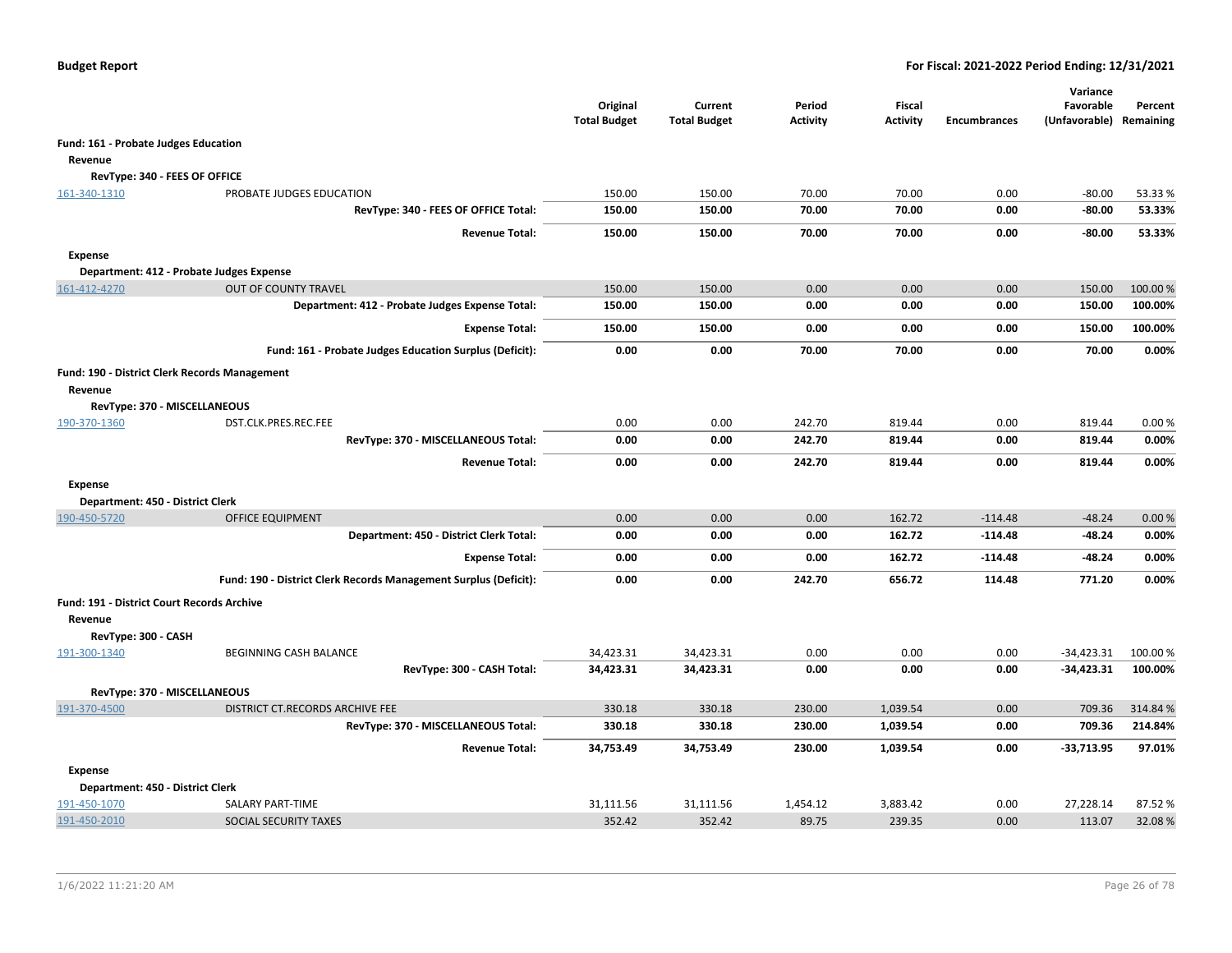|  |  |  | <b>Budget Report</b> |
|--|--|--|----------------------|
|--|--|--|----------------------|

|                     |                                                                          |                                 |                                |                           |                           |                     | Variance                             |          |
|---------------------|--------------------------------------------------------------------------|---------------------------------|--------------------------------|---------------------------|---------------------------|---------------------|--------------------------------------|----------|
|                     |                                                                          | Original<br><b>Total Budget</b> | Current<br><b>Total Budget</b> | Period<br><b>Activity</b> | Fiscal<br><b>Activity</b> | <b>Encumbrances</b> | Favorable<br>(Unfavorable) Remaining | Percent  |
| 191-450-2020        | <b>GROUP HEALTH INSURANCE</b>                                            | 2,400.00                        |                                | 191.14                    | 573.42                    | 0.00                | 1,826.58                             | 76.11%   |
| 191-450-2030        | <b>RETIREMENT</b>                                                        | 654.51                          | 2,400.00<br>654.51             | 172.46                    | 460.58                    | 0.00                | 193.93                               | 29.63%   |
|                     |                                                                          |                                 |                                |                           |                           |                     |                                      |          |
| 191-450-2040        | <b>WORKERS COMPENSATION</b>                                              | 85.00                           | 85.00                          | 0.00                      | 0.00                      | 0.00                | 85.00                                | 100.00 % |
| 191-450-2050        | <b>MEDICARE TAX</b>                                                      | 150.00                          | 150.00                         | 20.99                     | 55.97                     | 0.00                | 94.03                                | 62.69%   |
|                     | Department: 450 - District Clerk Total:                                  | 34,753.49                       | 34,753.49                      | 1,928.46                  | 5,212.74                  | 0.00                | 29,540.75                            | 85.00%   |
|                     | <b>Expense Total:</b>                                                    | 34,753.49                       | 34,753.49                      | 1,928.46                  | 5,212.74                  | 0.00                | 29,540.75                            | 85.00%   |
|                     | Fund: 191 - District Court Records Archive Surplus (Deficit):            | 0.00                            | 0.00                           | $-1,698.46$               | $-4,173.20$               | 0.00                | $-4,173.20$                          | 0.00%    |
|                     | Fund: 192 - District Clerk Co.& Dist.Court Technology                    |                                 |                                |                           |                           |                     |                                      |          |
| Revenue             |                                                                          |                                 |                                |                           |                           |                     |                                      |          |
| RevType: 300 - CASH |                                                                          |                                 |                                |                           |                           |                     |                                      |          |
| 192-300-1610        | BEGINNING CASH BALANCE                                                   | 3,000.00                        | 3,000.00                       | 0.00                      | 0.00                      | 0.00                | $-3,000.00$                          | 100.00 % |
|                     | RevType: 300 - CASH Total:                                               | 3,000.00                        | 3,000.00                       | 0.00                      | 0.00                      | 0.00                | $-3,000.00$                          | 100.00%  |
|                     | RevType: 370 - MISCELLANEOUS                                             |                                 |                                |                           |                           |                     |                                      |          |
| 192-370-4400        | DST.CLK.CO.&DST.CT.TECHNOLOGY FEE                                        | 500.00                          | 500.00                         | 52.90                     | 140.64                    | 0.00                | $-359.36$                            | 71.87%   |
|                     | RevType: 370 - MISCELLANEOUS Total:                                      | 500.00                          | 500.00                         | 52.90                     | 140.64                    | 0.00                | $-359.36$                            | 71.87%   |
|                     | <b>Revenue Total:</b>                                                    | 3,500.00                        | 3,500.00                       | 52.90                     | 140.64                    | 0.00                | $-3,359.36$                          | 95.98%   |
| <b>Expense</b>      |                                                                          |                                 |                                |                           |                           |                     |                                      |          |
|                     | Department: 440 - Technology Equipment                                   |                                 |                                |                           |                           |                     |                                      |          |
| 192-440-5720        | <b>OFFICE EQUIPMENT</b>                                                  | 3,500.00                        | 3,500.00                       | 0.00                      | 0.00                      | 0.00                | 3,500.00                             | 100.00 % |
|                     | Department: 440 - Technology Equipment Total:                            | 3,500.00                        | 3,500.00                       | 0.00                      | 0.00                      | 0.00                | 3,500.00                             | 100.00%  |
|                     | <b>Expense Total:</b>                                                    | 3,500.00                        | 3,500.00                       | 0.00                      | 0.00                      | 0.00                | 3,500.00                             | 100.00%  |
|                     | Fund: 192 - District Clerk Co.& Dist.Court Technology Surplus (Deficit): | 0.00                            | 0.00                           | 52.90                     | 140.64                    | 0.00                | 140.64                               | 0.00%    |
|                     | <b>Fund: 193 - District Clerk Court Records Preservation</b>             |                                 |                                |                           |                           |                     |                                      |          |
| Revenue             |                                                                          |                                 |                                |                           |                           |                     |                                      |          |
| RevType: 300 - CASH |                                                                          |                                 |                                |                           |                           |                     |                                      |          |
| 193-300-1620        | <b>BEGINNING CASH BALANCE</b>                                            | 35,000.00                       | 35,000.00                      | 0.00                      | 0.00                      | 0.00                | $-35,000.00$                         | 100.00 % |
|                     | RevType: 300 - CASH Total:                                               | 35,000.00                       | 35,000.00                      | 0.00                      | 0.00                      | 0.00                | $-35,000.00$                         | 100.00%  |
|                     | RevType: 370 - MISCELLANEOUS                                             |                                 |                                |                           |                           |                     |                                      |          |
| 193-370-1330        | DIST.CLK.COURT RECORDS PRESERVATION                                      | 300.00                          | 300.00                         | 220.00                    | 870.39                    | 0.00                | 570.39                               | 290.13%  |
|                     | RevType: 370 - MISCELLANEOUS Total:                                      | 300.00                          | 300.00                         | 220.00                    | 870.39                    | 0.00                | 570.39                               | 190.13%  |
|                     | <b>Revenue Total:</b>                                                    | 35,300.00                       | 35,300.00                      | 220.00                    | 870.39                    | 0.00                | $-34,429.61$                         | 97.53%   |
| <b>Expense</b>      |                                                                          |                                 |                                |                           |                           |                     |                                      |          |
|                     | Department: 545 - District Clerk Records Pres.Equip.                     |                                 |                                |                           |                           |                     |                                      |          |
| 193-545-5720        | <b>OFFICE EQUIPMENT</b>                                                  | 35,300.00                       | 35,300.00                      | 0.00                      | 0.00                      | 0.00                | 35,300.00                            | 100.00%  |
|                     | Department: 545 - District Clerk Records Pres. Equip. Total:             | 35,300.00                       | 35,300.00                      | 0.00                      | 0.00                      | 0.00                | 35,300.00                            | 100.00%  |
|                     |                                                                          |                                 |                                |                           | 0.00                      | 0.00                |                                      |          |
|                     | <b>Expense Total:</b>                                                    | 35,300.00                       | 35,300.00                      | 0.00                      |                           |                     | 35,300.00                            | 100.00%  |
|                     | Fund: 193 - District Clerk Court Records Preservation Surplus (Deficit): | 0.00                            | 0.00                           | 220.00                    | 870.39                    | 0.00                | 870.39                               | 0.00%    |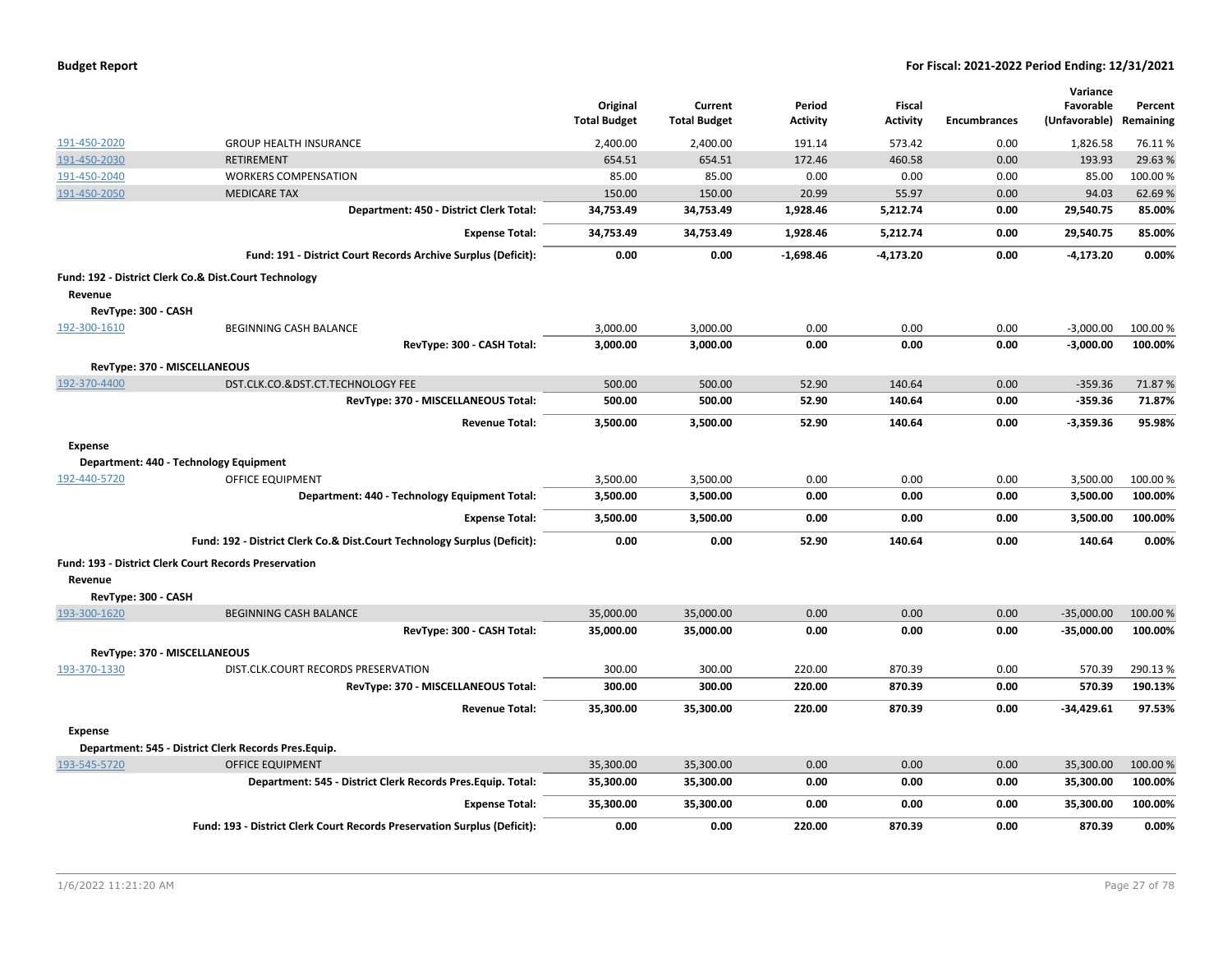|                                      |                                                                 | Original<br><b>Total Budget</b> | Current<br><b>Total Budget</b> | Period<br><b>Activity</b> | <b>Fiscal</b><br><b>Activity</b> | <b>Encumbrances</b> | Variance<br>Favorable<br>(Unfavorable) | Percent<br>Remaining |
|--------------------------------------|-----------------------------------------------------------------|---------------------------------|--------------------------------|---------------------------|----------------------------------|---------------------|----------------------------------------|----------------------|
|                                      | <b>Fund: 200 - County Offices Records Mangement</b>             |                                 |                                |                           |                                  |                     |                                        |                      |
| Revenue                              |                                                                 |                                 |                                |                           |                                  |                     |                                        |                      |
| RevType: 300 - CASH                  |                                                                 |                                 |                                |                           |                                  |                     |                                        |                      |
| 200-300-1200                         | BEGINNING CASH BALANCE                                          | 12,503.84                       | 12,503.84                      | 0.00                      | 0.00                             | 0.00                | $-12,503.84$                           | 100.00 %             |
|                                      | RevType: 300 - CASH Total:                                      | 12,503.84                       | 12,503.84                      | 0.00                      | 0.00                             | 0.00                | $-12,503.84$                           | 100.00%              |
| RevType: 370 - MISCELLANEOUS         |                                                                 |                                 |                                |                           |                                  |                     |                                        |                      |
| 200-370-1350                         | <b>CO.OFFICE REC.MNGMT.FEE</b>                                  | 10,000.00                       | 10,000.00                      | 8,824.75                  | 9,555.47                         | 0.00                | $-444.53$                              | 4.45 %               |
|                                      | RevType: 370 - MISCELLANEOUS Total:                             | 10,000.00                       | 10,000.00                      | 8,824.75                  | 9,555.47                         | 0.00                | $-444.53$                              | 4.45%                |
|                                      | <b>Revenue Total:</b>                                           | 22,503.84                       | 22,503.84                      | 8,824.75                  | 9,555.47                         | 0.00                | $-12,948.37$                           | 57.54%               |
| Expense                              |                                                                 |                                 |                                |                           |                                  |                     |                                        |                      |
|                                      | Department: 449 - Co. Office Records Mgt.                       |                                 |                                |                           |                                  |                     |                                        |                      |
| 200-449-1070                         | <b>SALARY PART-TIME</b>                                         | 8,807.83                        | 8,807.83                       | 0.00                      | 0.00                             | 0.00                | 8,807.83                               | 100.00 %             |
| 200-449-2010                         | SOCIAL SECURITY TAXES                                           | 529.75                          | 529.75                         | 0.00                      | 0.00                             | 0.00                | 529.75                                 | 100.00 %             |
| 200-449-2030                         | RETIREMENT                                                      | 1,165.43                        | 1,165.43                       | 0.00                      | 0.00                             | 0.00                | 1,165.43                               | 100.00%              |
| 200-449-2040                         | <b>WORKERS COMPENSATION</b>                                     | 26.94                           | 26.94                          | 11.14                     | 11.14                            | 0.00                | 15.80                                  | 58.65%               |
| 200-449-2050                         | <b>MEDICARE TAX</b>                                             | 123.89                          | 123.89                         | 0.00                      | 0.00                             | 0.00                | 123.89                                 | 100.00%              |
| 200-449-3500                         | <b>RECORDS DISPOSAL</b>                                         | 5,000.00                        | 5,000.00                       | 165.00                    | 511.15                           | 0.00                | 4,488.85                               | 89.78%               |
| 200-449-4530                         | <b>COMPUTER SOFTWARE</b>                                        | 5,700.00                        | 5,700.00                       | 0.00                      | 0.00                             | 0.00                | 5,700.00                               | 100.00 %             |
| 200-449-5740                         | <b>TECHNOLOGY</b>                                               | 1,150.00                        | 1,150.00                       | 0.00                      | 0.00                             | 0.00                | 1,150.00                               | 100.00%              |
|                                      | Department: 449 - Co. Office Records Mgt. Total:                | 22,503.84                       | 22,503.84                      | 176.14                    | 522.29                           | 0.00                | 21,981.55                              | 97.68%               |
|                                      | <b>Expense Total:</b>                                           | 22,503.84                       | 22,503.84                      | 176.14                    | 522.29                           | 0.00                | 21,981.55                              | 97.68%               |
|                                      | Fund: 200 - County Offices Records Mangement Surplus (Deficit): | 0.00                            | 0.00                           | 8,648.61                  | 9,033.18                         | 0.00                | 9,033.18                               | 0.00%                |
| Fund: 210 - Road & Bridge #1         |                                                                 |                                 |                                |                           |                                  |                     |                                        |                      |
| Revenue                              |                                                                 |                                 |                                |                           |                                  |                     |                                        |                      |
| RevType: 300 - CASH                  |                                                                 |                                 |                                |                           |                                  |                     |                                        |                      |
| 210-300-1210                         | <b>BEGINNING CASH BALANCE</b>                                   | 9,501.50                        | 9,501.50                       | 0.00                      | 0.00                             | 0.00                | $-9,501.50$                            | 100.00 %             |
|                                      | RevType: 300 - CASH Total:                                      | 9,501.50                        | 9,501.50                       | 0.00                      | 0.00                             | 0.00                | $-9,501.50$                            | 100.00%              |
| <b>RevType: 310 - PROPERTY TAXES</b> |                                                                 |                                 |                                |                           |                                  |                     |                                        |                      |
| 210-310-1100                         | <b>CURRENT TAXES</b>                                            | 573,561.92                      | 573,561.92                     | 86,689.57                 | 109,057.44                       | 0.00                | $-464,504.48$                          | 80.99%               |
| 210-310-1200                         | <b>DELINQUENT TAXES</b>                                         | 15,000.00                       | 15,000.00                      | 2,214.80                  | 7,688.25                         | 0.00                | $-7,311.75$                            | 48.75%               |
|                                      | RevType: 310 - PROPERTY TAXES Total:                            | 588,561.92                      | 588,561.92                     | 88,904.37                 | 116,745.69                       | 0.00                | -471,816.23                            | 80.16%               |
| RevType: 318 - OTHER TAXES           |                                                                 |                                 |                                |                           |                                  |                     |                                        |                      |
| 210-318-1200                         | PAY N LIEU TAX/GRASSLAND                                        | 1,100.00                        | 1,100.00                       | 0.00                      | 0.00                             | 0.00                | $-1,100.00$                            | 100.00 %             |
| 210-318-1210                         | PAY N LIEU TAX/UPPER TRINITY                                    | 500.00                          | 500.00                         | 0.00                      | 442.12                           | 0.00                | $-57.88$                               | 11.58%               |
| 210-318-1600                         | <b>SALES TAX REVENUES</b>                                       | 65,000.00                       | 65,000.00                      | 6,636.82                  | 20,340.42                        | 0.00                | $-44,659.58$                           | 68.71%               |
|                                      | RevType: 318 - OTHER TAXES Total:                               | 66,600.00                       | 66,600.00                      | 6,636.82                  | 20,782.54                        | 0.00                | -45,817.46                             | 68.79%               |
|                                      | RevType: 321 - FEES OF TAX COLLECTOR                            |                                 |                                |                           |                                  |                     |                                        |                      |
| 210-321-2000                         | CAR REGISTRATION/SALES TAX                                      | 76,000.00                       | 76,000.00                      | 0.00                      | 0.00                             | 0.00                | $-76,000.00$                           | 100.00 %             |
|                                      |                                                                 |                                 |                                |                           |                                  |                     |                                        |                      |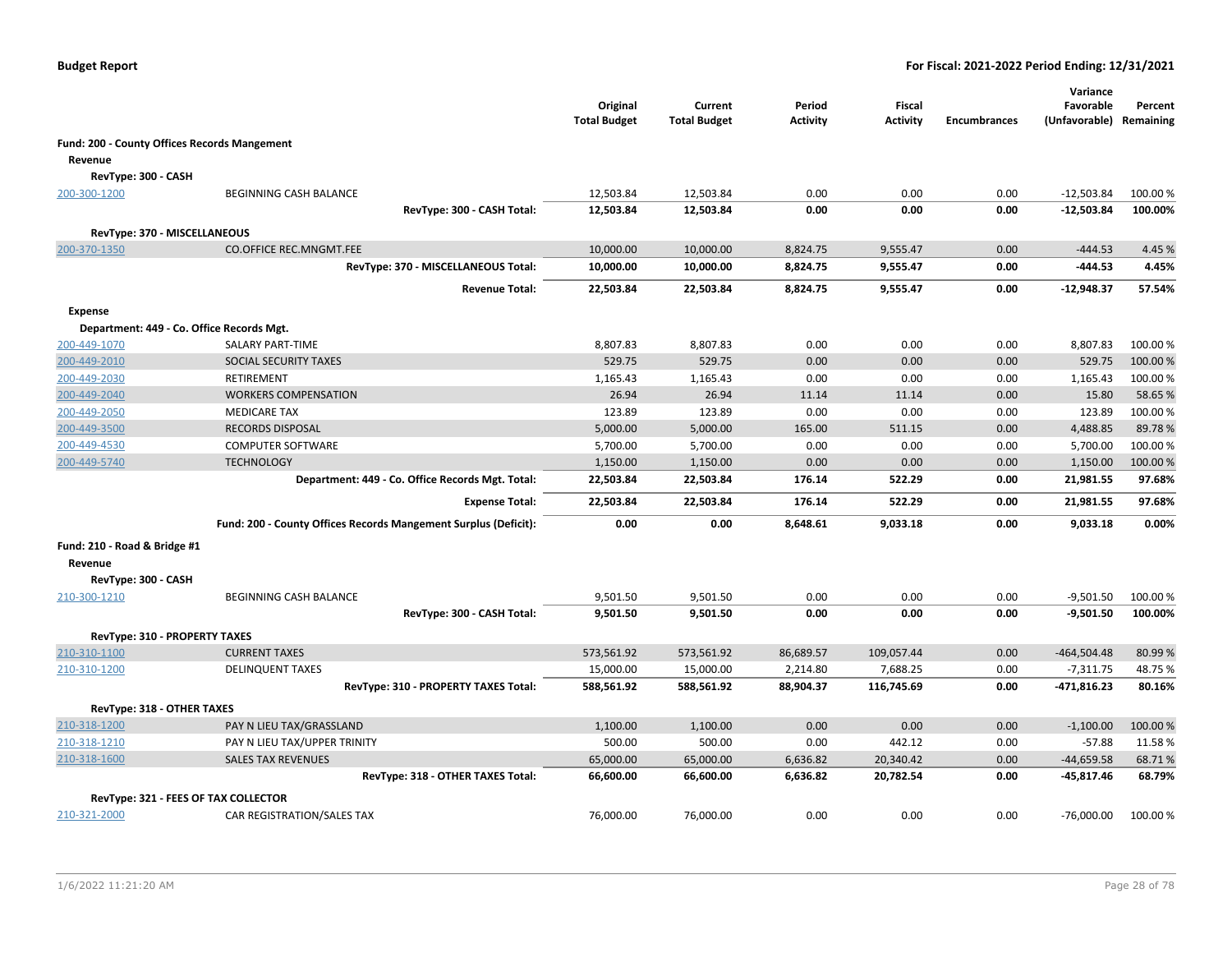| <b>Budget Report</b> |  |
|----------------------|--|
|----------------------|--|

|                       |                                                                   |                     |                     |                 |                 |                     | Variance      |                    |
|-----------------------|-------------------------------------------------------------------|---------------------|---------------------|-----------------|-----------------|---------------------|---------------|--------------------|
|                       |                                                                   | Original            | Current             | Period          | <b>Fiscal</b>   |                     | Favorable     | Percent            |
|                       |                                                                   | <b>Total Budget</b> | <b>Total Budget</b> | <b>Activity</b> | <b>Activity</b> | <b>Encumbrances</b> | (Unfavorable) | Remaining          |
| 210-321-3000          | COUNTY'S ADDITIONAL \$10                                          | 60,000.00           | 60,000.00           | 6,660.21        | 15,089.39       | 0.00                | $-44,910.61$  | 74.85 %            |
|                       | RevType: 321 - FEES OF TAX COLLECTOR Total:                       | 136,000.00          | 136,000.00          | 6,660.21        | 15,089.39       | 0.00                | $-120,910.61$ | 88.90%             |
| RevType: 330 - GRANTS |                                                                   |                     |                     |                 |                 |                     |               |                    |
| 210-330-2200          | <b>CTIF GRANT</b>                                                 | 0.00                | 0.00                | 0.00            | 25,600.00       | 0.00                | 25,600.00     | 0.00%              |
|                       | RevType: 330 - GRANTS Total:                                      | 0.00                | 0.00                | 0.00            | 25,600.00       | 0.00                | 25,600.00     | 0.00%              |
| RevType: 350 - FINES  |                                                                   |                     |                     |                 |                 |                     |               |                    |
| 210-350-4030          | <b>COUNTY CLERK FINES</b>                                         | 5,900.00            | 5,900.00            | 781.90          | 781.90          | 0.00                | $-5,118.10$   | 86.75%             |
| 210-350-4500          | <b>DISTRICT CLERK FINES</b>                                       | 10,000.00           | 10,000.00           | 475.12          | 2,655.12        | 0.00                | $-7,344.88$   | 73.45 %            |
| 210-350-4550          | J. P. #1 FINES                                                    | 3,500.00            | 3,500.00            | 0.00            | 0.00            | 0.00                | $-3,500.00$   | 100.00 %           |
| 210-350-4560          | J. P. #2 FINES                                                    | 2,500.00            | 2,500.00            | 0.00            | 0.00            | 0.00                | $-2,500.00$   | 100.00%            |
| 210-350-4570          | J. P. #3 FINES                                                    | 2,000.00            | 2,000.00            | 530.19          | 530.19          | 0.00                | $-1,469.81$   | 73.49 %            |
|                       | RevType: 350 - FINES Total:                                       | 23,900.00           | 23,900.00           | 1,787.21        | 3,967.21        | 0.00                | -19,932.79    | 83.40%             |
|                       | RevType: 360 - INTEREST EARNINGS                                  |                     |                     |                 |                 |                     |               |                    |
| 210-360-1000          | <b>INTEREST EARNINGS</b>                                          | 10.00               | 10.00               | 0.00            | 8.36            | 0.00                | $-1.64$       | 16.40%             |
|                       | RevType: 360 - INTEREST EARNINGS Total:                           | 10.00               | 10.00               | 0.00            | 8.36            | 0.00                | $-1.64$       | 16.40%             |
|                       | RevType: 364 - SALE OF ASSETS LAND/BUILDING                       |                     |                     |                 |                 |                     |               |                    |
| 210-364-1630          | <b>SALE OF EQUIPMENT</b>                                          | 1,000.00            | 1,000.00            | 0.00            | 0.00            | 0.00                | $-1,000.00$   | 100.00 %           |
|                       | RevType: 364 - SALE OF ASSETS LAND/BUILDING Total:                | 1,000.00            | 1,000.00            | 0.00            | 0.00            | 0.00                | $-1,000.00$   | 100.00%            |
|                       |                                                                   |                     |                     |                 |                 |                     |               |                    |
|                       | RevType: 370 - MISCELLANEOUS                                      |                     |                     |                 |                 |                     |               |                    |
| 210-370-1200          | STATE LATERAL ROAD                                                | 8,400.00            | 8,400.00            | 0.00            | 8,422.07        | 0.00                | 22.07         | 100.26%            |
| 210-370-1250          | <b>TDT WEIGHT FEES</b>                                            | 20,000.00           | 20,000.00           | 0.00            | 10,801.42       | 0.00                | $-9,198.58$   | 45.99 %            |
| 210-370-1300          | REFUNDS & MISCELLANEOUS                                           | 1,000.00            | 1,000.00            | 0.00            | 0.00            | 0.00                | $-1,000.00$   | 100.00%            |
| 210-370-1380          | <b>SALE OF SCRAP IRON</b>                                         | 500.00              | 500.00              | 0.00            | 0.00            | 0.00                | $-500.00$     | 100.00 %           |
| 210-370-1420          | <b>CULVERT PERMITTING PROCESS</b>                                 | 400.00              | 400.00              | 40.00           | 80.00           | 0.00                | $-320.00$     | 80.00%             |
| 210-370-1450          | REIMBURSEMENT OF MATERIALS<br>RevType: 370 - MISCELLANEOUS Total: | 8,000.00            | 8,000.00            | 0.00<br>40.00   | 0.00            | 0.00<br>0.00        | $-8,000.00$   | 100.00 %<br>49.60% |
|                       |                                                                   | 38,300.00           | 38,300.00           |                 | 19,303.49       |                     | -18,996.51    |                    |
|                       | <b>Revenue Total:</b>                                             | 863,873.42          | 863,873.42          | 104,028.61      | 201,496.68      | 0.00                | $-662,376.74$ | 76.68%             |
| <b>Expense</b>        |                                                                   |                     |                     |                 |                 |                     |               |                    |
|                       | Department: 621 - Road & Bridge 1                                 |                     |                     |                 |                 |                     |               |                    |
| 210-621-1010          | SALARY ELECTED OFFICIAL                                           | 67,643.51           | 67,643.51           | 5,010.64        | 17,537.24       | 0.00                | 50,106.27     | 74.07%             |
| 210-621-1030          | <b>SALARY FOREMAN</b>                                             | 34,746.65           | 34,746.65           | 2,573.83        | 9,056.66        | 0.00                | 25,689.99     | 73.94 %            |
| 210-621-1050          | SALARY SECRETARY                                                  | 11,232.00           | 11,232.00           | 0.00            | 0.00            | 0.00                | 11,232.00     | 100.00 %           |
| 210-621-1060          | SALARY PRECINCT EMPLOYEES                                         | 200,049.25          | 200,049.25          | 7,899.97        | 32,095.61       | 0.00                | 167,953.64    | 83.96%             |
| 210-621-2010          | SOCIAL SECURITY TAXES                                             | 18,751.24           | 18,751.24           | 924.24          | 3,494.64        | 0.00                | 15,256.60     | 81.36%             |
| 210-621-2020          | <b>GROUP HEALTH INSURANCE</b>                                     | 106,204.16          | 106,204.16          | 5,542.90        | 17,737.28       | 0.00                | 88,466.88     | 83.30%             |
| 210-621-2030          | RETIREMENT                                                        | 36,413.70           | 36,413.70           | 1,836.47        | 6,960.65        | 0.00                | 29,453.05     | 80.88%             |
| 210-621-2040          | <b>WORKERS COMPENSATION</b>                                       | 7,428.27            | 7,428.27            | 2,486.37        | 2,486.37        | 0.00                | 4,941.90      | 66.53 %            |
| 210-621-2050          | <b>MEDICARE TAX</b>                                               | 4,385.37            | 4,385.37            | 216.16          | 817.30          | 0.00                | 3,568.07      | 81.36%             |
| 210-621-3140          | <b>EMPLOYEE PHYSICALS/DOT TESTING</b>                             | 300.00              | 300.00              | 0.00            | 160.00          | 0.00                | 140.00        | 46.67%             |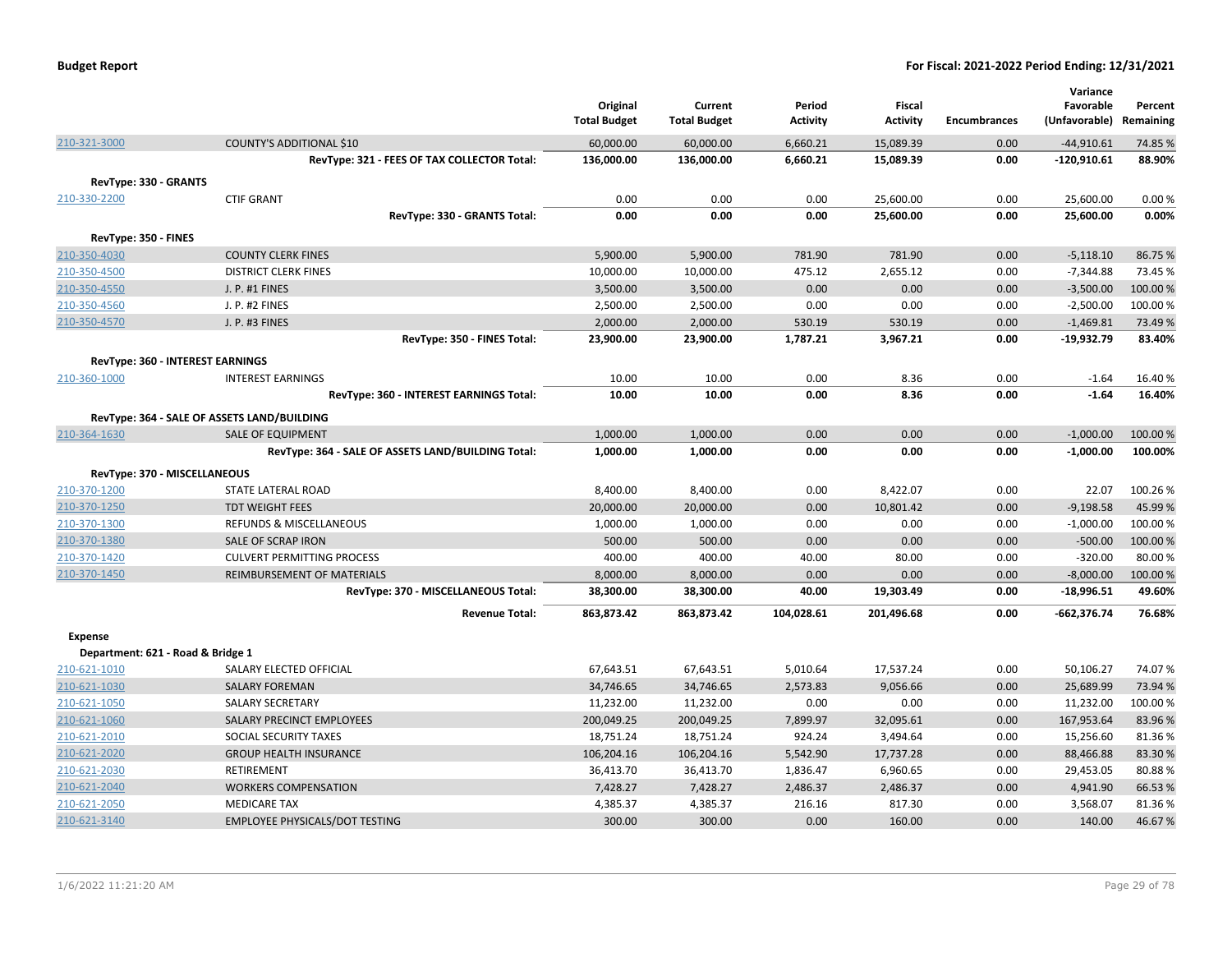|                               |                                                 | Original<br><b>Total Budget</b> | Current<br><b>Total Budget</b> | Period<br><b>Activity</b> | Fiscal<br><b>Activity</b> | <b>Encumbrances</b> | Variance<br>Favorable<br>(Unfavorable) | Percent<br>Remaining |
|-------------------------------|-------------------------------------------------|---------------------------------|--------------------------------|---------------------------|---------------------------|---------------------|----------------------------------------|----------------------|
| 210-621-3400                  | <b>SHOP SUPPLIES</b>                            | 2,000.00                        | 2,000.00                       | 1,231.52                  | 1,528.27                  | 0.00                | 471.73                                 | 23.59%               |
| 210-621-3410                  | <b>R&amp;B MAT. ROCK &amp; GRAVEL</b>           | 100,000.00                      | 100,000.00                     | 2,908.32                  | 24,121.58                 | 0.00                | 75,878.42                              | 75.88%               |
| 210-621-3420                  | <b>R&amp;B MAT. CULVERTS</b>                    | 12,000.00                       | 12,000.00                      | 0.00                      | 0.00                      | 0.00                | 12,000.00                              | 100.00%              |
| 210-621-3430                  | R&B MAT. HARDWARE & LUMBER                      | 2,000.00                        | 2,000.00                       | 0.00                      | 1,257.33                  | 0.00                | 742.67                                 | 37.13 %              |
| 210-621-3440                  | R&B MAT. ASPHALT/RD OIL                         | 60,000.00                       | 60,000.00                      | 0.00                      | 0.00                      | 0.00                | 60,000.00                              | 100.00%              |
| 210-621-4060                  | <b>TAX APPRAISAL DISTRICT</b>                   | 31,431.34                       | 31,431.34                      | 0.00                      | 9,342.20                  | 0.00                | 22,089.14                              | 70.28%               |
| 210-621-4210                  | <b>INTERNET</b>                                 | 1,100.00                        | 1,100.00                       | 56.90                     | 170.70                    | 0.00                | 929.30                                 | 84.48%               |
| 210-621-4270                  | OUT OF COUNTY TRAVEL/TRAINING                   | 1,435.58                        | 1,435.58                       | 1,495.00                  | 1,545.00                  | 0.00                | $-109.42$                              | $-7.62%$             |
| 210-621-4300                  | <b>BIDS, NOTICES &amp; PERMITS</b>              | 300.00                          | 300.00                         | 0.00                      | 0.00                      | 0.00                | 300.00                                 | 100.00%              |
| 210-621-4350                  | <b>PRINTING</b>                                 | 100.00                          | 100.00                         | 0.00                      | 0.00                      | 0.00                | 100.00                                 | 100.00%              |
| 210-621-4400                  | UTILITY ELECTRICITY                             | 1,200.00                        | 1,200.00                       | 105.26                    | 237.75                    | 0.00                | 962.25                                 | 80.19%               |
| 210-621-4420                  | <b>UTILITY WATER</b>                            | 250.00                          | 250.00                         | 19.70                     | 37.89                     | 0.00                | 212.11                                 | 84.84 %              |
| 210-621-4430                  | <b>TRASH PICKUP</b>                             | 1,000.00                        | 1,000.00                       | 70.00                     | 210.00                    | 0.00                | 790.00                                 | 79.00%               |
| 210-621-4500                  | <b>R&amp;M BUILDING</b>                         | 300.00                          | 300.00                         | 134.91                    | 134.91                    | 0.00                | 165.09                                 | 55.03 %              |
| 210-621-4503                  | FIRE EXTINGUISHER INSPECTION                    | 77.00                           | 77.00                          | 0.00                      | 0.00                      | 0.00                | 77.00                                  | 100.00%              |
| 210-621-4570                  | <b>R&amp;M MACHINERY GAS &amp; OIL</b>          | 30,000.00                       | 30,000.00                      | 3,081.45                  | 8,372.95                  | 0.00                | 21,627.05                              | 72.09%               |
| 210-621-4580                  | <b>R&amp;M MACHINERY PARTS</b>                  | 22,500.00                       | 22,500.00                      | 6,222.84                  | 11,403.56                 | 0.00                | 11,096.44                              | 49.32%               |
| 210-621-4590                  | <b>R&amp;M MACH. TIRES &amp; TUBES</b>          | 15,000.00                       | 15,000.00                      | 685.00                    | 1,005.00                  | 0.00                | 13,995.00                              | 93.30%               |
| 210-621-4600                  | EQUIPMENT RENTAL/LEASE                          | 20,000.00                       | 20,000.00                      | 3,000.00                  | 7,986.55                  | 0.00                | 12,013.45                              | 60.07%               |
| 210-621-4810                  | <b>DUES</b>                                     | 395.00                          | 395.00                         | 0.00                      | 0.00                      | 0.00                | 395.00                                 | 100.00 %             |
| 210-621-4820                  | <b>INSURANCE</b>                                | 2,900.00                        | 2,900.00                       | 0.00                      | 3,221.00                  | 0.00                | $-321.00$                              | $-11.07%$            |
| 210-621-5710                  | PURCHASE OF MACH./EQUIP                         | 70,000.00                       | 70,000.00                      | 0.00                      | 0.00                      | 0.00                | 70,000.00                              | 100.00%              |
| 210-621-5740                  | <b>TECHNOLOGY</b>                               | 2,730.35                        | 2,730.35                       | 0.00                      | 0.00                      | 0.00                | 2,730.35                               | 100.00 %             |
|                               | Department: 621 - Road & Bridge 1 Total:        | 863,873.42                      | 863,873.42                     | 45,501.48                 | 160,920.44                | 0.00                | 702,952.98                             | 81.37%               |
|                               | <b>Expense Total:</b>                           | 863,873.42                      | 863,873.42                     | 45,501.48                 | 160,920.44                | 0.00                | 702,952.98                             | 81.37%               |
|                               | Fund: 210 - Road & Bridge #1 Surplus (Deficit): | 0.00                            | 0.00                           | 58,527.13                 | 40,576.24                 | 0.00                | 40,576.24                              | 0.00%                |
| Fund: 220 - Road & Bridge #2  |                                                 |                                 |                                |                           |                           |                     |                                        |                      |
| Revenue                       |                                                 |                                 |                                |                           |                           |                     |                                        |                      |
| RevType: 310 - PROPERTY TAXES |                                                 |                                 |                                |                           |                           |                     |                                        |                      |
| 220-310-1100                  | <b>CURRENT TAXES</b>                            | 668,123.64                      | 668,123.64                     | 100,999.24                | 127,059.35                | 0.00                | $-541,064.29$                          | 80.98%               |
| 220-310-1200                  | <b>DELINQUENT TAXES</b>                         | 18,000.00                       | 18,000.00                      | 2,580.40                  | 8,957.32                  | 0.00                | $-9,042.68$                            | 50.24 %              |
|                               | RevType: 310 - PROPERTY TAXES Total:            | 686,123.64                      | 686,123.64                     | 103,579.64                | 136,016.67                | 0.00                | -550,106.97                            | 80.18%               |
| RevType: 318 - OTHER TAXES    |                                                 |                                 |                                |                           |                           |                     |                                        |                      |
| 220-318-1200                  | PAY N LIEU TAX/GRASSLAND                        | 1,200.00                        | 1,200.00                       | 0.00                      | 0.00                      | 0.00                | $-1,200.00$                            | 100.00%              |
| 220-318-1210                  | PAY N LIEU TAX/UPPER TRINITY                    | 639.17                          | 639.17                         | 0.00                      | 514.89                    | 0.00                | $-124.28$                              | 19.44 %              |
| 220-318-1600                  | <b>SALES TAX REVENUES</b>                       | 85,000.00                       | 85,000.00                      | 7,729.15                  | 23,688.16                 | 0.00                | $-61,311.84$                           | 72.13 %              |
|                               | RevType: 318 - OTHER TAXES Total:               | 86,839.17                       | 86,839.17                      | 7,729.15                  | 24,203.05                 | 0.00                | $-62,636.12$                           | 72.13%               |
|                               | RevType: 321 - FEES OF TAX COLLECTOR            |                                 |                                |                           |                           |                     |                                        |                      |
| 220-321-2000                  | CAR REGISTRATION/SALES TAX                      | 87,000.00                       | 87,000.00                      | 0.00                      | 0.00                      | 0.00                | $-87,000.00$                           | 100.00%              |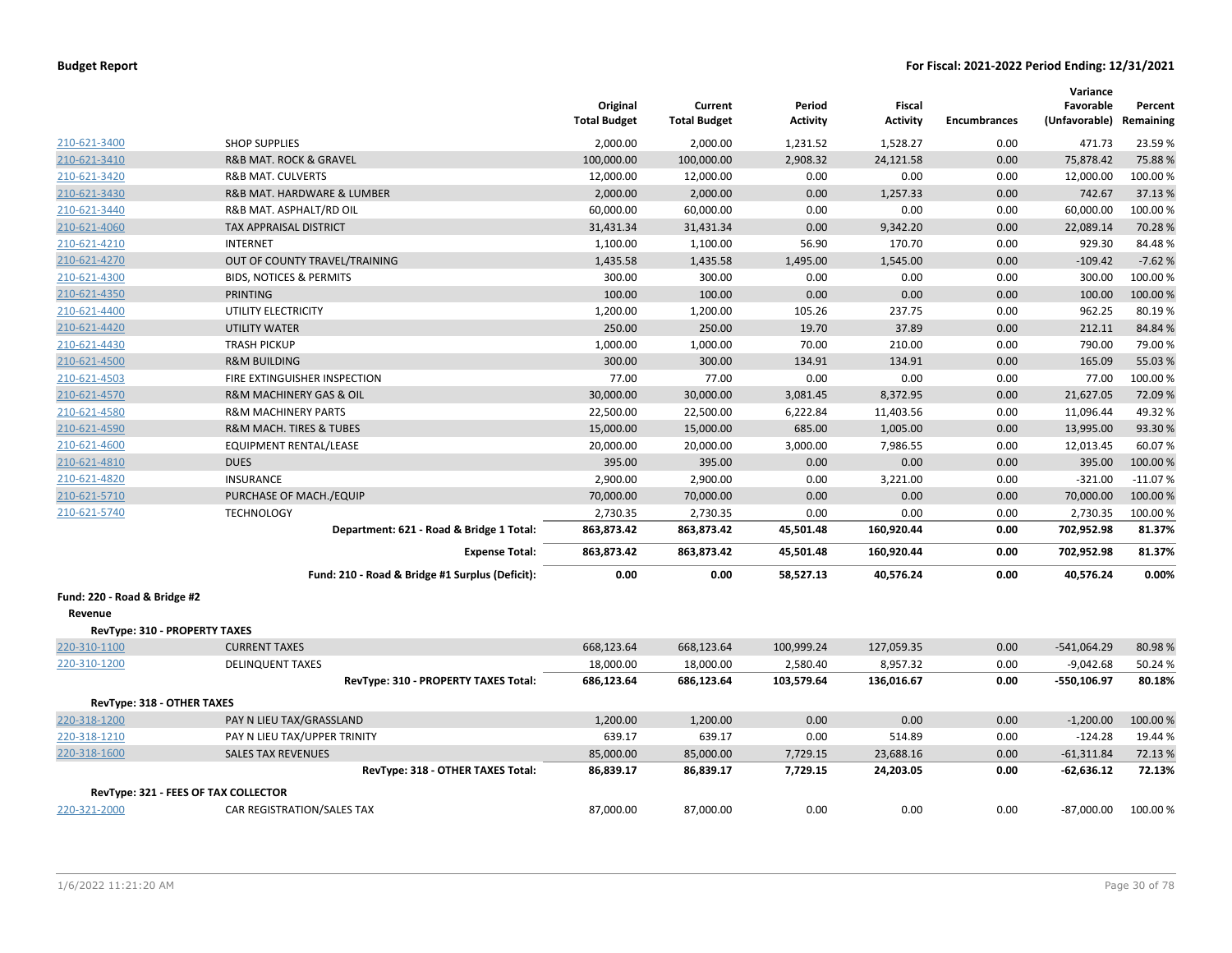|                                   |                                                    | Original<br><b>Total Budget</b> | Current<br><b>Total Budget</b> | Period<br>Activity | Fiscal<br><b>Activity</b> | <b>Encumbrances</b> | Variance<br>Favorable<br>(Unfavorable) | Percent<br>Remaining |
|-----------------------------------|----------------------------------------------------|---------------------------------|--------------------------------|--------------------|---------------------------|---------------------|----------------------------------------|----------------------|
| 220-321-3000                      | COUNTY'S ADDITIONAL \$10                           | 85,000.00                       | 85,000.00                      | 7,758.23           | 17,577.09                 | 0.00                | $-67,422.91$                           | 79.32 %              |
|                                   | RevType: 321 - FEES OF TAX COLLECTOR Total:        | 172,000.00                      | 172,000.00                     | 7,758.23           | 17,577.09                 | 0.00                | $-154,422.91$                          | 89.78%               |
| RevType: 350 - FINES              |                                                    |                                 |                                |                    |                           |                     |                                        |                      |
| 220-350-4030                      | <b>COUNTY CLERK FINES</b>                          | 6,800.00                        | 6,800.00                       | 910.80             | 910.80                    | 0.00                | $-5,889.20$                            | 86.61%               |
| 220-350-4500                      | <b>DISTRICT CLERK FINES</b>                        | 12,000.00                       | 12,000.00                      | 553.45             | 3,092.88                  | 0.00                | $-8,907.12$                            | 74.23 %              |
| 220-350-4550                      | J. P. #1 FINES                                     | 4,400.00                        | 4,400.00                       | 0.00               | 0.00                      | 0.00                | $-4,400.00$                            | 100.00%              |
| 220-350-4560                      | <b>J. P. #2 FINES</b>                              | 3,000.00                        | 3,000.00                       | 0.00               | 0.00                      | 0.00                | $-3,000.00$                            | 100.00 %             |
| 220-350-4570                      | J. P. #3 FINES                                     | 2,000.00                        | 2,000.00                       | 617.61             | 617.61                    | 0.00                | $-1,382.39$                            | 69.12%               |
|                                   | RevType: 350 - FINES Total:                        | 28,200.00                       | 28,200.00                      | 2,081.86           | 4,621.29                  | 0.00                | $-23,578.71$                           | 83.61%               |
|                                   | RevType: 360 - INTEREST EARNINGS                   |                                 |                                |                    |                           |                     |                                        |                      |
| 220-360-1000                      | <b>INTEREST EARNINGS</b>                           | 500.00                          | 500.00                         | 0.00               | 24.43                     | 0.00                | $-475.57$                              | 95.11%               |
|                                   | RevType: 360 - INTEREST EARNINGS Total:            | 500.00                          | 500.00                         | 0.00               | 24.43                     | 0.00                | $-475.57$                              | 95.11%               |
|                                   |                                                    |                                 |                                |                    |                           |                     |                                        |                      |
|                                   | RevType: 364 - SALE OF ASSETS LAND/BUILDING        |                                 |                                |                    |                           |                     |                                        |                      |
| 220-364-1630                      | SALE OF EQUIPMENT                                  | 5,000.00                        | 5,000.00                       | 0.00               | 0.00                      | 0.00                | $-5,000.00$                            | 100.00 %             |
|                                   | RevType: 364 - SALE OF ASSETS LAND/BUILDING Total: | 5,000.00                        | 5,000.00                       | 0.00               | 0.00                      | 0.00                | $-5,000.00$                            | 100.00%              |
| RevType: 370 - MISCELLANEOUS      |                                                    |                                 |                                |                    |                           |                     |                                        |                      |
| 220-370-1200                      | STATE LATERAL ROAD                                 | 10,000.00                       | 10,000.00                      | 0.00               | 9,810.60                  | 0.00                | $-189.40$                              | 1.89%                |
| 220-370-1250                      | TDT WEIGHT FEES                                    | 22,500.00                       | 22,500.00                      | 0.00               | 12,582.22                 | 0.00                | $-9,917.78$                            | 44.08%               |
| 220-370-1300                      | <b>REFUNDS &amp; MISCELLANEOUS</b>                 | 1,000.00                        | 1,000.00                       | 0.00               | 0.00                      | 0.00                | $-1,000.00$                            | 100.00%              |
| 220-370-1419                      | ROAD ACCEPTANCE                                    | 500.00                          | 500.00                         | 0.00               | 0.00                      | 0.00                | $-500.00$                              | 100.00%              |
| 220-370-1420                      | <b>CULVERT PERMITTING PROCESS</b>                  | 500.00                          | 500.00                         | 0.00               | 100.00                    | 0.00                | $-400.00$                              | 80.00%               |
| 220-370-1421                      | ROW PERMIT APPLICATION                             | 50.00                           | 50.00                          | 0.00               | 0.00                      | 0.00                | $-50.00$                               | 100.00%              |
| 220-370-1450                      | REIMBURSEMENT OF MATERIALS                         | 50,000.00                       | 50,000.00                      | 0.00               | 0.00                      | 0.00                | $-50,000.00$                           | 100.00 %             |
| 220-370-1500                      | TRENTON HIGH MEADOWS SUBDIVISION                   | 4,200.00                        | 4,200.00                       | 0.00               | 0.00                      | 0.00                | $-4,200.00$                            | 100.00%              |
|                                   | RevType: 370 - MISCELLANEOUS Total:                | 88,750.00                       | 88,750.00                      | 0.00               | 22,492.82                 | 0.00                | $-66,257.18$                           | 74.66%               |
|                                   | <b>Revenue Total:</b>                              | 1,067,412.81                    | 1,067,412.81                   | 121,148.88         | 204,935.35                | 0.00                | $-862,477.46$                          | 80.80%               |
| <b>Expense</b>                    |                                                    |                                 |                                |                    |                           |                     |                                        |                      |
| Department: 622 - Road & Bridge 2 |                                                    |                                 |                                |                    |                           |                     |                                        |                      |
| 220-622-1010                      | SALARY ELECTED OFFICIAL                            | 67,643.51                       | 67,643.51                      | 5,010.64           | 17,537.24                 | 0.00                | 50,106.27                              | 74.07%               |
| 220-622-1030                      | <b>SALARY FOREMAN</b>                              | 52,677.98                       | 52,677.98                      | 3,902.07           | 13,803.54                 | 0.00                | 38,874.44                              | 73.80%               |
| 220-622-1050                      | <b>SALARY SECRETARY</b>                            | 12,600.00                       | 12,600.00                      | 228.00             | 228.00                    | 0.00                | 12,372.00                              | 98.19%               |
| 220-622-1060                      | SALARY PRECINCT EMPLOYEES                          | 195,847.20                      | 195,847.20                     | 14,507.16          | 48,148.73                 | 0.00                | 147,698.47                             | 75.42 %              |
| 220-622-2010                      | <b>SOCIAL SECURITY TAXES</b>                       | 20,773.04                       | 20,773.04                      | 1,392.28           | 4,718.89                  | 0.00                | 16,054.15                              | 77.28%               |
| 220-622-2020                      | <b>GROUP HEALTH INSURANCE</b>                      | 106,423.68                      | 106,423.68                     | 8,866.74           | 26,600.22                 | 0.00                | 79,823.46                              | 75.01%               |
| 220-622-2030                      | <b>RETIREMENT</b>                                  | 39,851.01                       | 39,851.01                      | 2,804.63           | 9,454.48                  | 0.00                | 30,396.53                              | 76.28%               |
| 220-622-2040                      | <b>WORKERS COMPENSATION</b>                        | 8,344.11                        | 8,344.11                       | 2,789.44           | 2,789.44                  | 0.00                | 5,554.67                               | 66.57%               |
| 220-622-2050                      | <b>MEDICARE TAX</b>                                | 4,819.35                        | 4,819.35                       | 325.59             | 1,103.52                  | 0.00                | 3,715.83                               | 77.10%               |
| 220-622-3140                      | EMPLOYEE PHYSICALS/DOT TESTING                     | 400.00                          | 400.00                         | 0.00               | 0.00                      | 0.00                | 400.00                                 | 100.00%              |
| 220-622-3400                      | <b>SHOP SUPPLIES</b>                               | 4,000.00                        | 4,000.00                       | 1,244.04           | 1,766.44                  | 0.00                | 2,233.56                               | 55.84 %              |
| 220-622-3410                      | <b>R&amp;B MAT. ROCK &amp; GRAVEL</b>              | 134,307.00                      | 134,307.00                     | 10,988.66          | 27,466.20                 | 0.00                | 106,840.80                             | 79.55 %              |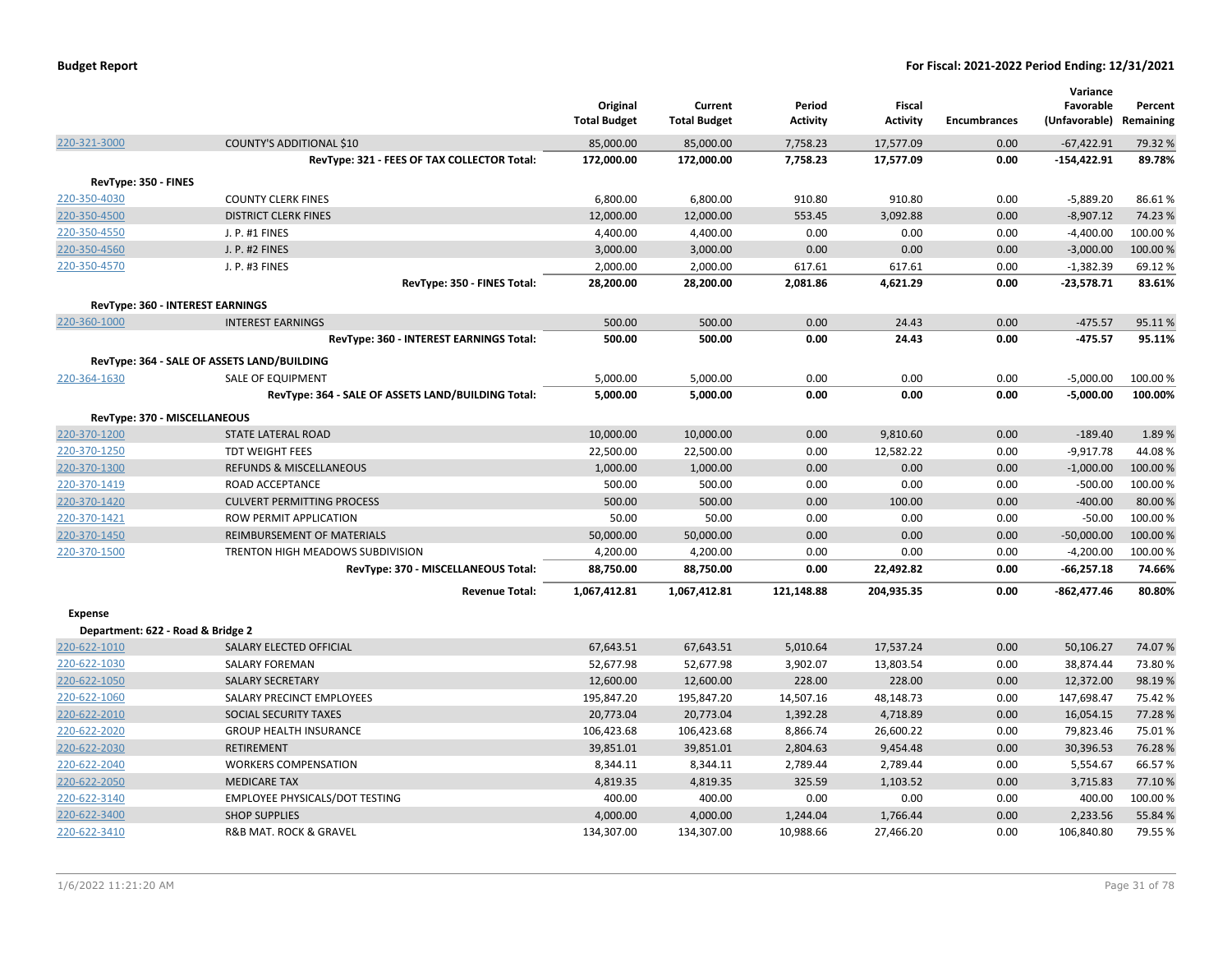|                                         |                                                 | Original<br><b>Total Budget</b> | Current<br><b>Total Budget</b> | Period<br>Activity | <b>Fiscal</b><br>Activity | <b>Encumbrances</b> | Variance<br>Favorable<br>(Unfavorable) Remaining | Percent  |
|-----------------------------------------|-------------------------------------------------|---------------------------------|--------------------------------|--------------------|---------------------------|---------------------|--------------------------------------------------|----------|
| 220-622-3420                            | <b>R&amp;B MAT. CULVERTS</b>                    | 20,000.00                       | 20,000.00                      | 0.00               | 0.00                      | 0.00                | 20,000.00                                        | 100.00 % |
| 220-622-3430                            | R&B MAT. HARDWARE & LUMBER                      | 6,000.00                        | 6,000.00                       | 181.44             | 328.41                    | 0.00                | 5,671.59                                         | 94.53%   |
| 220-622-3440                            | R&B MAT. ASPHALT/RD OIL                         | 42,000.00                       | 42,000.00                      | 12,104.20          | 16,495.40                 | 0.00                | 25,504.60                                        | 60.73%   |
| 220-622-3450                            | <b>CHEMICALS</b>                                | 1,000.00                        | 1,000.00                       | 0.00               | 0.00                      | 0.00                | 1,000.00                                         | 100.00%  |
| 220-622-3950                            | <b>UNIFORMS</b>                                 | 1,500.00                        | 1,500.00                       | 0.00               | 0.00                      | 0.00                | 1,500.00                                         | 100.00%  |
| 220-622-4060                            | TAX APPRAISAL DISTRICT                          | 36,613.34                       | 36,613.34                      | 0.00               | 10,882.42                 | 0.00                | 25,730.92                                        | 70.28%   |
| 220-622-4210                            | <b>INTERNET</b>                                 | 985.00                          | 985.00                         | 81.95              | 245.85                    | 0.00                | 739.15                                           | 75.04 %  |
| 220-622-4270                            | OUT OF COUNTY TRAVEL/TRAINING                   | 2,500.00                        | 2,500.00                       | 88.09              | 88.09                     | 0.00                | 2,411.91                                         | 96.48%   |
| 220-622-4300                            | <b>BIDS, NOTICES &amp; PERMITS</b>              | 500.00                          | 500.00                         | 123.90             | 123.90                    | 0.00                | 376.10                                           | 75.22 %  |
| 220-622-4350                            | PRINTING                                        | 100.00                          | 100.00                         | 0.00               | 0.00                      | 0.00                | 100.00                                           | 100.00%  |
| 220-622-4400                            | UTILITY ELECTRICITY                             | 1,800.00                        | 1,800.00                       | 124.32             | 431.62                    | 0.00                | 1,368.38                                         | 76.02%   |
| 220-622-4410                            | UTILITY GAS                                     | 850.00                          | 850.00                         | 107.08             | 230.08                    | 0.00                | 619.92                                           | 72.93%   |
| 220-622-4420                            | <b>UTILITY WATER</b>                            | 975.00                          | 975.00                         | 89.00              | 180.21                    | 0.00                | 794.79                                           | 81.52%   |
| 220-622-4430                            | <b>TRASH PICK-UP</b>                            | 800.00                          | 800.00                         | 0.00               | 0.00                      | 0.00                | 800.00                                           | 100.00%  |
| 220-622-4500                            | <b>R&amp;M BUILDING</b>                         | 3,000.00                        | 3,000.00                       | 204.22             | 428.46                    | 0.00                | 2,571.54                                         | 85.72%   |
| 220-622-4503                            | FIRE EXTINGUISHER INSPECTION                    | 105.00                          | 105.00                         | 0.00               | 0.00                      | 0.00                | 105.00                                           | 100.00%  |
| 220-622-4530                            | <b>COMPUTER SOFTWARE</b>                        | 2,730.35                        | 2,730.35                       | 0.00               | 0.00                      | 0.00                | 2,730.35                                         | 100.00 % |
| 220-622-4570                            | <b>R&amp;M MACHINERY GAS &amp; OIL</b>          | 70,000.00                       | 70,000.00                      | 6,112.18           | 18,544.42                 | 0.00                | 51,455.58                                        | 73.51%   |
| 220-622-4580                            | <b>R&amp;M MACHINERY PARTS</b>                  | 85,000.00                       | 85,000.00                      | 18,390.28          | 24,168.35                 | 0.00                | 60,831.65                                        | 71.57%   |
| 220-622-4590                            | R&M MACH. TIRES & TUBES                         | 15,000.00                       | 15,000.00                      | 1,867.44           | 2,538.96                  | 0.00                | 12,461.04                                        | 83.07%   |
| 220-622-4600                            | <b>EQUIPMENT RENTAL/LEASE</b>                   | 32,000.00                       | 32,000.00                      | 3,000.00           | 6,000.00                  | 0.00                | 26,000.00                                        | 81.25 %  |
| 220-622-4810                            | <b>DUES</b>                                     | 395.00                          | 395.00                         | 0.00               | 0.00                      | 0.00                | 395.00                                           | 100.00%  |
| 220-622-4820                            | <b>INSURANCE</b>                                | 5,800.00                        | 5,800.00                       | 0.00               | 6,362.33                  | 0.00                | $-562.33$                                        | $-9.70%$ |
| 220-622-4910                            | SOIL & WATER CONSERVATION                       | 250.00                          | 250.00                         | 0.00               | 0.00                      | 0.00                | 250.00                                           | 100.00 % |
| 220-622-4930                            | TRENTON HIGH MEADOWS SUBDIVISION                | 4,200.00                        | 4,200.00                       | 0.00               | 0.00                      | 0.00                | 4,200.00                                         | 100.00 % |
| 220-622-4940                            | FLOOD CONTROL SITE MAINTENANCE                  | 4,000.00                        | 4,000.00                       | 0.00               | 0.00                      | 0.00                | 4,000.00                                         | 100.00%  |
| 220-622-5710                            | PURCHASE OF MACH./EQUIP                         | 81,622.24                       | 81,622.24                      | 30,000.00          | 30,000.00                 | 0.00                | 51,622.24                                        | 63.25 %  |
| 220-622-5711                            | PURCHASE OF SMALL EQUIPMENT                     | 0.00                            | 0.00                           | 0.00               | 941.25                    | 0.00                | $-941.25$                                        | 0.00%    |
|                                         | Department: 622 - Road & Bridge 2 Total:        | 1,067,412.81                    | 1,067,412.81                   | 124,533.35         | 271,606.45                | 0.00                | 795,806.36                                       | 74.55%   |
|                                         | <b>Expense Total:</b>                           | 1,067,412.81                    | 1,067,412.81                   | 124,533.35         | 271,606.45                | 0.00                | 795,806.36                                       | 74.55%   |
|                                         | Fund: 220 - Road & Bridge #2 Surplus (Deficit): | 0.00                            | 0.00                           | $-3,384.47$        | $-66,671.10$              | 0.00                | $-66,671.10$                                     | 0.00%    |
| Fund: 230 - Road & Bridge #3<br>Revenue |                                                 |                                 |                                |                    |                           |                     |                                                  |          |
| RevType: 300 - CASH                     |                                                 |                                 |                                |                    |                           |                     |                                                  |          |
| 230-300-1230                            | <b>BEGINNING CASH BALANCE</b>                   | 57,509.59                       | 57,509.59                      | 0.00               | 0.00                      | 0.00                | $-57,509.59$                                     | 100.00 % |
|                                         | RevType: 300 - CASH Total:                      | 57,509.59                       | 57,509.59                      | 0.00               | 0.00                      | 0.00                | $-57,509.59$                                     | 100.00%  |
| <b>RevType: 310 - PROPERTY TAXES</b>    |                                                 |                                 |                                |                    |                           |                     |                                                  |          |
| 230-310-1100                            | <b>CURRENT TAXES</b>                            | 1,002,185.47                    | 1,002,185.47                   | 151,489.21         | 190,576.88                | 0.00                | $-811,608.59$                                    | 80.98%   |
| 230-310-1200                            | <b>DELINQUENT TAXES</b>                         | 25,000.00                       | 25,000.00                      | 3,870.35           | 13,435.13                 | 0.00                | $-11,564.87$                                     | 46.26%   |
|                                         | RevType: 310 - PROPERTY TAXES Total:            | 1,027,185.47                    | 1,027,185.47                   | 155,359.56         | 204,012.01                | 0.00                | $-823, 173.46$                                   | 80.14%   |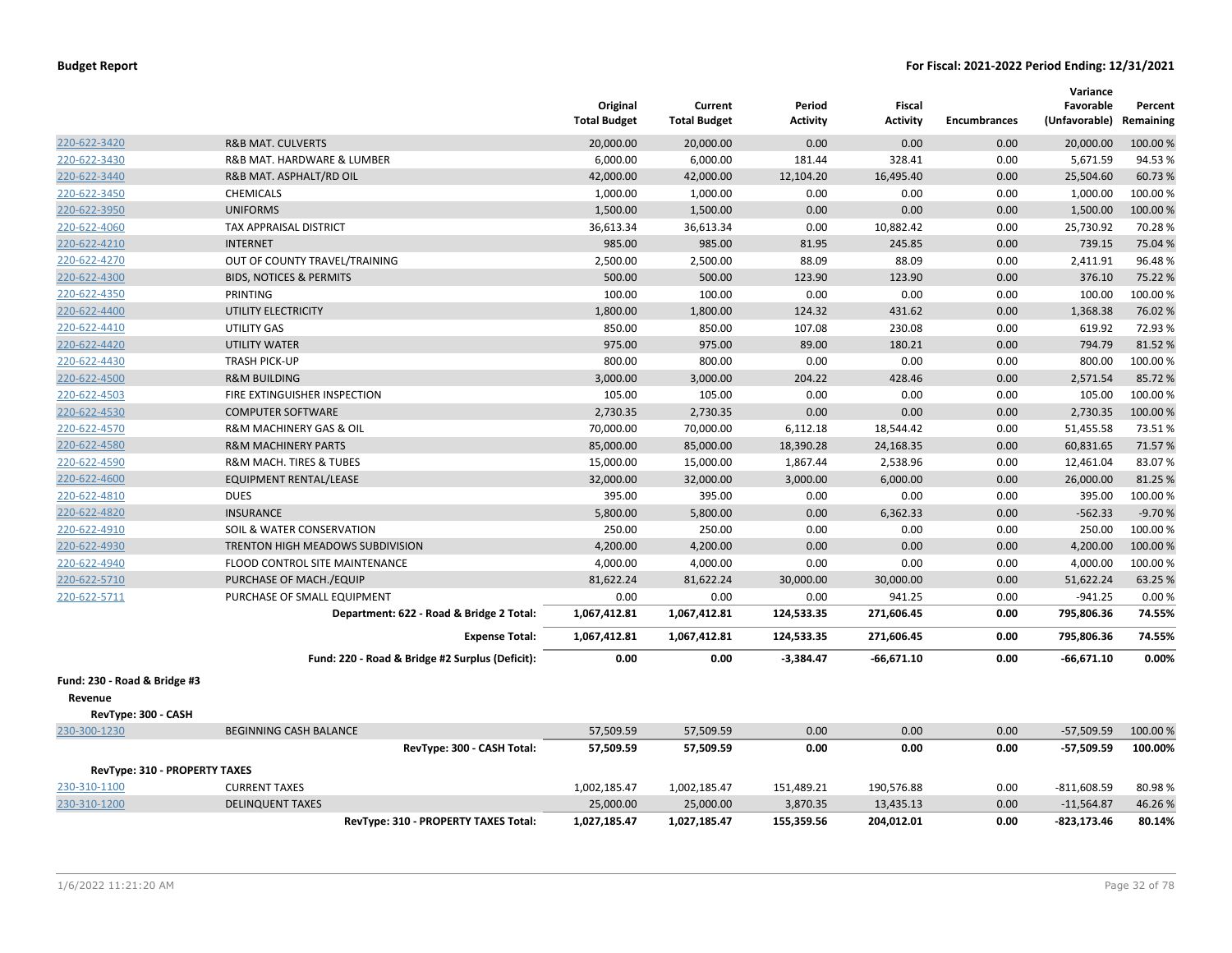|                               |                                                    | Original<br><b>Total Budget</b> | Current<br><b>Total Budget</b> | Period<br><b>Activity</b> | Fiscal<br><b>Activity</b> | <b>Encumbrances</b> | Variance<br>Favorable<br>(Unfavorable) Remaining | Percent             |
|-------------------------------|----------------------------------------------------|---------------------------------|--------------------------------|---------------------------|---------------------------|---------------------|--------------------------------------------------|---------------------|
| RevType: 318 - OTHER TAXES    |                                                    |                                 |                                |                           |                           |                     |                                                  |                     |
| 230-318-1200                  | PAY N LIEU TAX/GRASSLAND                           | 1,800.00                        | 1,800.00                       | 0.00                      | 0.00                      | 0.00                | $-1,800.00$                                      | 100.00%             |
| 230-318-1210                  | PAY N LIEU TAX/UPPER TRINITY                       | 1,000.00                        | 1,000.00                       | 0.00                      | 772.43                    | 0.00                | $-227.57$                                        | 22.76 %             |
| 230-318-1600                  | <b>SALES TAX REVENUES</b>                          | 100,000.00                      | 100,000.00                     | 11,595.20                 | 35,536.77                 | 0.00                | $-64,463.23$                                     | 64.46%              |
|                               | RevType: 318 - OTHER TAXES Total:                  | 102,800.00                      | 102,800.00                     | 11,595.20                 | 36,309.20                 | 0.00                | $-66,490.80$                                     | 64.68%              |
|                               | RevType: 321 - FEES OF TAX COLLECTOR               |                                 |                                |                           |                           |                     |                                                  |                     |
| 230-321-2000                  | CAR REGISTRATION/SALES TAX                         | 120,000.00                      | 120,000.00                     | 0.00                      | 0.00                      | 0.00                | $-120,000.00$                                    | 100.00%             |
| 230-321-3000                  | <b>COUNTY'S ADDITIONAL \$10</b>                    | 100,000.00                      | 100,000.00                     | 11,637.33                 | 26,365.61                 | 0.00                | $-73,634.39$                                     | 73.63%              |
|                               | RevType: 321 - FEES OF TAX COLLECTOR Total:        | 220,000.00                      | 220,000.00                     | 11,637.33                 | 26,365.61                 | 0.00                | $-193,634.39$                                    | 88.02%              |
| RevType: 330 - GRANTS         |                                                    |                                 |                                |                           |                           |                     |                                                  |                     |
| 230-330-2200                  | <b>CTIF GRANT</b>                                  | 0.00                            | 0.00                           | 28,000.00                 | 28,000.00                 | 0.00                | 28,000.00                                        | 0.00%               |
|                               | RevType: 330 - GRANTS Total:                       | 0.00                            | 0.00                           | 28,000.00                 | 28,000.00                 | 0.00                | 28,000.00                                        | 0.00%               |
| RevType: 350 - FINES          |                                                    |                                 |                                |                           |                           |                     |                                                  |                     |
| 230-350-4030                  | <b>COUNTY CLERK FINES</b>                          | 10,000.00                       | 10,000.00                      | 1,366.21                  | 1,366.21                  | 0.00                | $-8,633.79$                                      | 86.34 %             |
| 230-350-4500                  | <b>DISTRICT CLERK FINES</b>                        | 10,000.00                       | 10,000.00                      | 830.18                    | 4,639.32                  | 0.00                | $-5,360.68$                                      | 53.61%              |
| 230-350-4550                  | J. P. #1 FINES                                     | 6,000.00                        | 6,000.00                       | 0.00                      | 0.00                      | 0.00                | $-6,000.00$                                      | 100.00%             |
| 230-350-4560                  | J. P. #2 FINES                                     | 2,500.00                        | 2,500.00                       | 0.00                      | 0.00                      | 0.00                | $-2,500.00$                                      | 100.00%             |
| 230-350-4570                  | J. P. #3 FINES                                     | 3,000.00                        | 3,000.00                       | 926.42                    | 926.42                    | 0.00                | $-2,073.58$                                      | 69.12%              |
|                               | RevType: 350 - FINES Total:                        | 31,500.00                       | 31,500.00                      | 3,122.81                  | 6,931.95                  | 0.00                | $-24,568.05$                                     | 77.99%              |
|                               | <b>RevType: 360 - INTEREST EARNINGS</b>            |                                 |                                |                           |                           |                     |                                                  |                     |
| 230-360-1000                  | <b>INTEREST EARNINGS</b>                           | 200.00                          | 200.00                         | 0.00                      | 50.64                     | 0.00                | $-149.36$                                        | 74.68%              |
|                               | RevType: 360 - INTEREST EARNINGS Total:            | 200.00                          | 200.00                         | 0.00                      | 50.64                     | 0.00                | $-149.36$                                        | 74.68%              |
|                               |                                                    |                                 |                                |                           |                           |                     |                                                  |                     |
|                               | RevType: 364 - SALE OF ASSETS LAND/BUILDING        |                                 |                                |                           |                           |                     |                                                  |                     |
| 230-364-1630                  | SALE OF EQUIPMENT                                  | 10,000.00                       | 10,000.00                      | 0.00                      | 0.00<br>0.00              | 0.00<br>0.00        | $-10,000.00$<br>$-10,000.00$                     | 100.00 %<br>100.00% |
|                               | RevType: 364 - SALE OF ASSETS LAND/BUILDING Total: | 10,000.00                       | 10,000.00                      | 0.00                      |                           |                     |                                                  |                     |
|                               | RevType: 370 - MISCELLANEOUS                       |                                 |                                |                           |                           |                     |                                                  |                     |
| 230-370-1200                  | STATE LATERAL ROAD                                 | 15,000.00                       | 15,000.00                      | 0.00                      | 14,715.90                 | 0.00                | $-284.10$                                        | 1.89%               |
| 230-370-1250                  | <b>TDT WEIGHT FEES</b>                             | 20,000.00                       | 20,000.00                      | 0.00                      | 18,873.34                 | 0.00                | $-1,126.66$                                      | 5.63%               |
| 230-370-1300                  | <b>REFUNDS &amp; MISCELLANEOUS</b>                 | 3,000.00                        | 3,000.00                       | 70.00                     | 965.41                    | 0.00                | $-2,034.59$                                      | 67.82%              |
| 230-370-1380                  | SALE OF SCRAP IRON                                 | 0.00                            | 0.00                           | 0.00                      | 736.50                    | 0.00                | 736.50                                           | 0.00%               |
| 230-370-1420                  | <b>CULVERT PERMITTING PROCESS</b>                  | 1,200.00                        | 1,200.00                       | 40.00                     | 40.00                     | 0.00                | $-1,160.00$                                      | 96.67%              |
| 230-370-1450                  | REIMBURSEMENT OF MATERIALS                         | 1,200.00                        | 1,200.00                       | 0.00                      | 2,512.70                  | 0.00                | 1,312.70                                         | 209.39%             |
|                               | RevType: 370 - MISCELLANEOUS Total:                | 40,400.00                       | 40,400.00                      | 110.00                    | 37,843.85                 | 0.00                | $-2,556.15$                                      | 6.33%               |
|                               | <b>Revenue Total:</b>                              | 1,489,595.06                    | 1,489,595.06                   | 209,824.90                | 339,513.26                | 0.00                | $-1,150,081.80$                                  | 77.21%              |
| <b>Expense</b>                |                                                    |                                 |                                |                           |                           |                     |                                                  |                     |
| Department: 509 - Contingency |                                                    |                                 |                                |                           |                           |                     |                                                  |                     |
| 230-509-4750                  | <b>CONTINGENCY</b>                                 | 30,000.00                       | 30,000.00                      | 0.00                      | 0.00                      | 0.00                | 30,000.00                                        | 100.00 %            |
|                               | Department: 509 - Contingency Total:               | 30,000.00                       | 30,000.00                      | 0.00                      | 0.00                      | 0.00                | 30,000.00                                        | 100.00%             |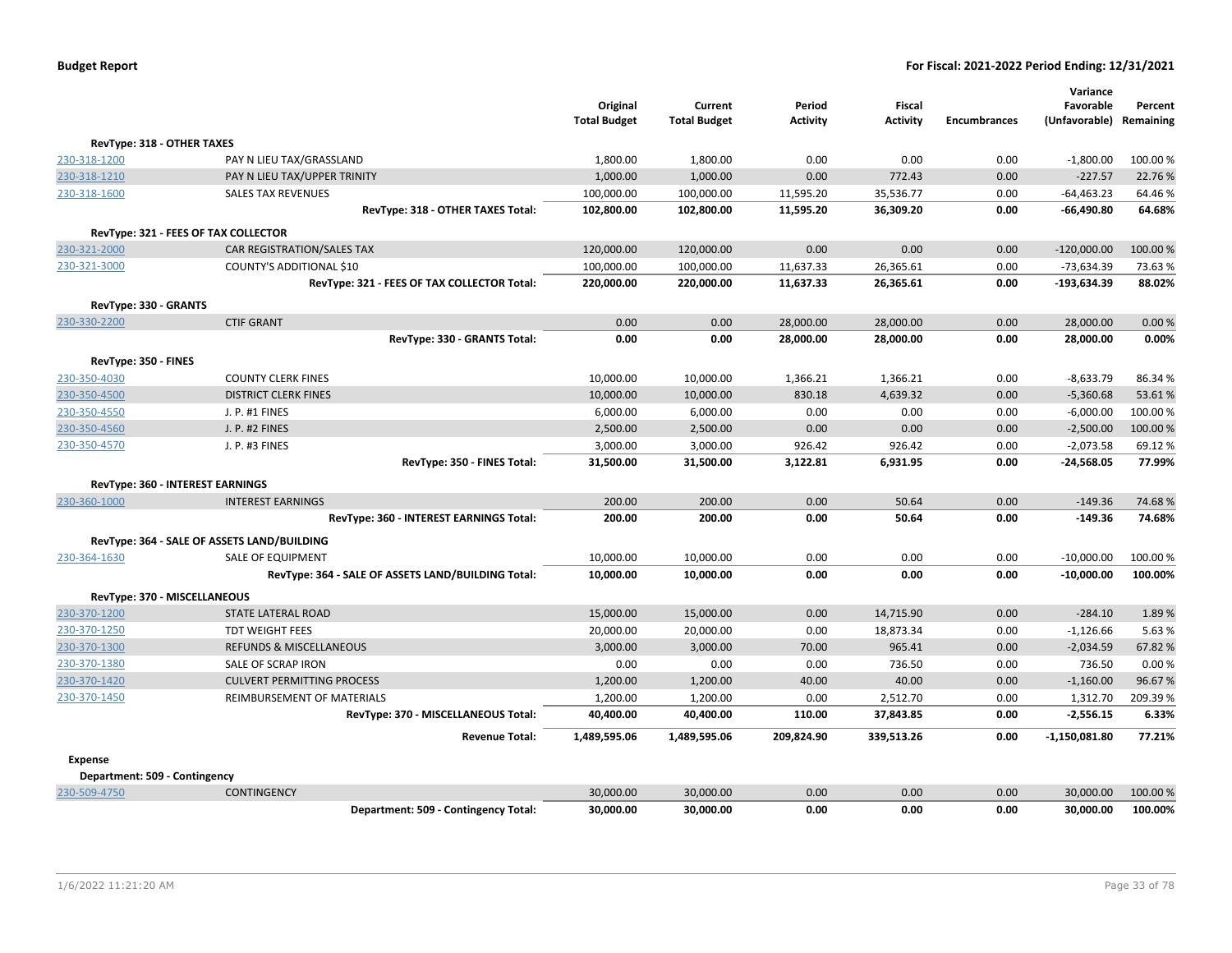|                                   |                                           | Original<br><b>Total Budget</b> | Current<br><b>Total Budget</b> | Period<br><b>Activity</b> | <b>Fiscal</b><br><b>Activity</b> | <b>Encumbrances</b> | Variance<br>Favorable<br>(Unfavorable) Remaining | Percent  |
|-----------------------------------|-------------------------------------------|---------------------------------|--------------------------------|---------------------------|----------------------------------|---------------------|--------------------------------------------------|----------|
| Department: 623 - Road & Bridge 3 |                                           |                                 |                                |                           |                                  |                     |                                                  |          |
| 230-623-1010                      | SALARY ELECTED OFFICIAL                   | 67,643.51                       | 67,643.51                      | 5,010.64                  | 17,537.24                        | 0.00                | 50,106.27                                        | 74.07%   |
| 230-623-1030                      | <b>SALARY FOREMAN</b>                     | 35,953.60                       | 35,953.60                      | 2,663.22                  | 9,321.27                         | 0.00                | 26,632.33                                        | 74.07%   |
| 230-623-1050                      | <b>SALARY SECRETARY</b>                   | 14,500.00                       | 14,500.00                      | 864.00                    | 2,856.00                         | 0.00                | 11,644.00                                        | 80.30%   |
| 230-623-1060                      | SALARY PRECINCT EMPLOYEES                 | 274,220.33                      | 274,220.33                     | 18,006.45                 | 66,910.13                        | 0.00                | 207,310.20                                       | 75.60%   |
| 230-623-1070                      | <b>SALARY PART-TIME</b>                   | 18,792.00                       | 18,792.00                      | 0.00                      | 0.00                             | 0.00                | 18,792.00                                        | 100.00%  |
| 230-623-2010                      | SOCIAL SECURITY TAXES                     | 25,343.09                       | 25,343.09                      | 1,637.12                  | 5,960.53                         | 0.00                | 19,382.56                                        | 76.48%   |
| 230-623-2020                      | <b>GROUP HEALTH INSURANCE</b>             | 133,029.60                      | 133,029.60                     | 9,975.46                  | 31,034.96                        | 0.00                | 101,994.64                                       | 76.67%   |
| 230-623-2030                      | RETIREMENT                                | 49,010.26                       | 49,010.26                      | 3,148.16                  | 11,459.70                        | 0.00                | 37,550.56                                        | 76.62%   |
| 230-623-2040                      | <b>WORKERS COMPENSATION</b>               | 10,348.75                       | 10,348.75                      | 3,678.69                  | 3,678.69                         | 0.00                | 6,670.06                                         | 64.45 %  |
| 230-623-2050                      | <b>MEDICARE TAX</b>                       | 5,927.01                        | 5,927.01                       | 382.88                    | 1,394.02                         | 0.00                | 4,532.99                                         | 76.48%   |
| 230-623-3100                      | <b>OFFICE SUPPLIES</b>                    | 800.00                          | 800.00                         | 105.99                    | 105.99                           | 0.00                | 694.01                                           | 86.75%   |
| 230-623-3140                      | <b>EMPLOYEE PHYSICALS/DOT TESTING</b>     | 500.00                          | 500.00                         | 0.00                      | 80.00                            | 0.00                | 420.00                                           | 84.00%   |
| 230-623-3400                      | <b>SHOP SUPPLIES</b>                      | 6,500.00                        | 6,500.00                       | 132.58                    | 480.73                           | 0.00                | 6,019.27                                         | 92.60%   |
| 230-623-3410                      | <b>R&amp;B MAT. ROCK &amp; GRAVEL</b>     | 160,000.00                      | 160,000.00                     | 12,095.44                 | 18,206.42                        | 0.00                | 141,793.58                                       | 88.62%   |
| 230-623-3420                      | <b>R&amp;B MAT. CULVERTS</b>              | 20,000.00                       | 20,000.00                      | 0.00                      | 11,376.00                        | 0.00                | 8,624.00                                         | 43.12%   |
| 230-623-3430                      | <b>R&amp;B MAT. HARDWARE &amp; LUMBER</b> | 6,000.00                        | 6,000.00                       | 533.09                    | 970.61                           | 0.00                | 5,029.39                                         | 83.82%   |
| 230-623-3440                      | R&B MAT. ASPHALT/RD OIL                   | 136,671.55                      | 136,671.55                     | 0.00                      | 18,364.78                        | 0.00                | 118,306.77                                       | 86.56%   |
| 230-623-3450                      | <b>CHEMICALS</b>                          | 15,000.00                       | 15,000.00                      | 0.00                      | 0.00                             | 0.00                | 15,000.00                                        | 100.00%  |
| 230-623-3460                      | <b>CTIF EXPENDITURES</b>                  | 0.00                            | 0.00                           | 0.00                      | 35,581.26                        | 0.00                | $-35,581.26$                                     | 0.00%    |
| 230-623-3500                      | <b>DEBRIS REMOVAL</b>                     | 3,000.00                        | 3,000.00                       | 469.45                    | 469.45                           | 0.00                | 2,530.55                                         | 84.35%   |
| 230-623-4000                      | <b>LEGAL FEES</b>                         | 1,000.00                        | 1,000.00                       | 0.00                      | 0.00                             | 0.00                | 1,000.00                                         | 100.00%  |
| 230-623-4060                      | TAX APPRAISAL DISTRICT                    | 54,920.01                       | 54,920.01                      | 0.00                      | 16,323.63                        | 0.00                | 38,596.38                                        | 70.28%   |
| 230-623-4210                      | <b>INTERNET</b>                           | 1,100.00                        | 1,100.00                       | 81.95                     | 245.85                           | 0.00                | 854.15                                           | 77.65%   |
| 230-623-4270                      | OUT OF COUNTY TRAVEL/TRAINING             | 3,500.00                        | 3,500.00                       | 0.00                      | 50.00                            | 0.00                | 3,450.00                                         | 98.57%   |
| 230-623-4300                      | <b>BIDS, NOTICES &amp; PERMITS</b>        | 1,500.00                        | 1,500.00                       | 851.28                    | 851.28                           | 0.00                | 648.72                                           | 43.25 %  |
| 230-623-4350                      | <b>PRINTING</b>                           | 100.00                          | 100.00                         | 0.00                      | 75.00                            | 0.00                | 25.00                                            | 25.00 %  |
| 230-623-4400                      | UTILITY ELECTRICITY                       | 3,750.00                        | 3,750.00                       | 152.12                    | 604.29                           | 0.00                | 3,145.71                                         | 83.89%   |
| 230-623-4410                      | UTILITY GAS                               | 500.00                          | 500.00                         | 0.00                      | 0.00                             | 0.00                | 500.00                                           | 100.00%  |
| 230-623-4420                      | UTILITY WATER                             | 1,000.00                        | 1,000.00                       | 32.25                     | 64.45                            | 0.00                | 935.55                                           | 93.56%   |
| 230-623-4430                      | <b>TRASH PICK-UP</b>                      | 1,000.00                        | 1,000.00                       | 70.00                     | 210.00                           | 0.00                | 790.00                                           | 79.00 %  |
| 230-623-4500                      | <b>R&amp;M BUILDING</b>                   | 2,000.00                        | 2,000.00                       | 0.00                      | 0.00                             | 0.00                | 2,000.00                                         | 100.00%  |
| 230-623-4503                      | FIRE EXTINGUISHER INSPECTION              | 105.00                          | 105.00                         | 0.00                      | 0.00                             | 0.00                | 105.00                                           | 100.00 % |
| 230-623-4530                      | <b>COMPUTER SOFTWARE</b>                  | 2,730.35                        | 2,730.35                       | 0.00                      | 0.00                             | 0.00                | 2,730.35                                         | 100.00%  |
| 230-623-4570                      | R&M MACHINERY GAS & OIL                   | 150,000.00                      | 150,000.00                     | 11,961.67                 | 26,271.23                        | 0.00                | 123,728.77                                       | 82.49%   |
| 230-623-4580                      | <b>R&amp;M MACHINERY PARTS</b>            | 115,000.00                      | 115,000.00                     | 9,215.33                  | 24,972.06                        | 0.00                | 90,027.94                                        | 78.29%   |
| 230-623-4590                      | R&M MACH. TIRES & TUBES                   | 22,000.00                       | 22,000.00                      | 25.00                     | 2,299.80                         | 0.00                | 19,700.20                                        | 89.55 %  |
| 230-623-4600                      | <b>EQUIPMENT RENTAL/LEASE</b>             | 20,000.00                       | 20,000.00                      | 0.00                      | 6,000.00                         | 0.00                | 14,000.00                                        | 70.00%   |
| 230-623-4800                      | <b>BOND</b>                               | 150.00                          | 150.00                         | 0.00                      | 0.00                             | 0.00                | 150.00                                           | 100.00 % |
| 230-623-4810                      | <b>DUES</b>                               | 500.00                          | 500.00                         | 0.00                      | 0.00                             | 0.00                | 500.00                                           | 100.00%  |
| 230-623-4820                      | <b>INSURANCE</b>                          | 11,000.00                       | 11,000.00                      | 0.00                      | 5,373.33                         | 0.00                | 5,626.67                                         | 51.15 %  |
| 230-623-4900                      | <b>MISCELLANEOUS</b>                      | 1,500.00                        | 1,500.00                       | 0.00                      | 0.00                             | 0.00                | 1,500.00                                         | 100.00 % |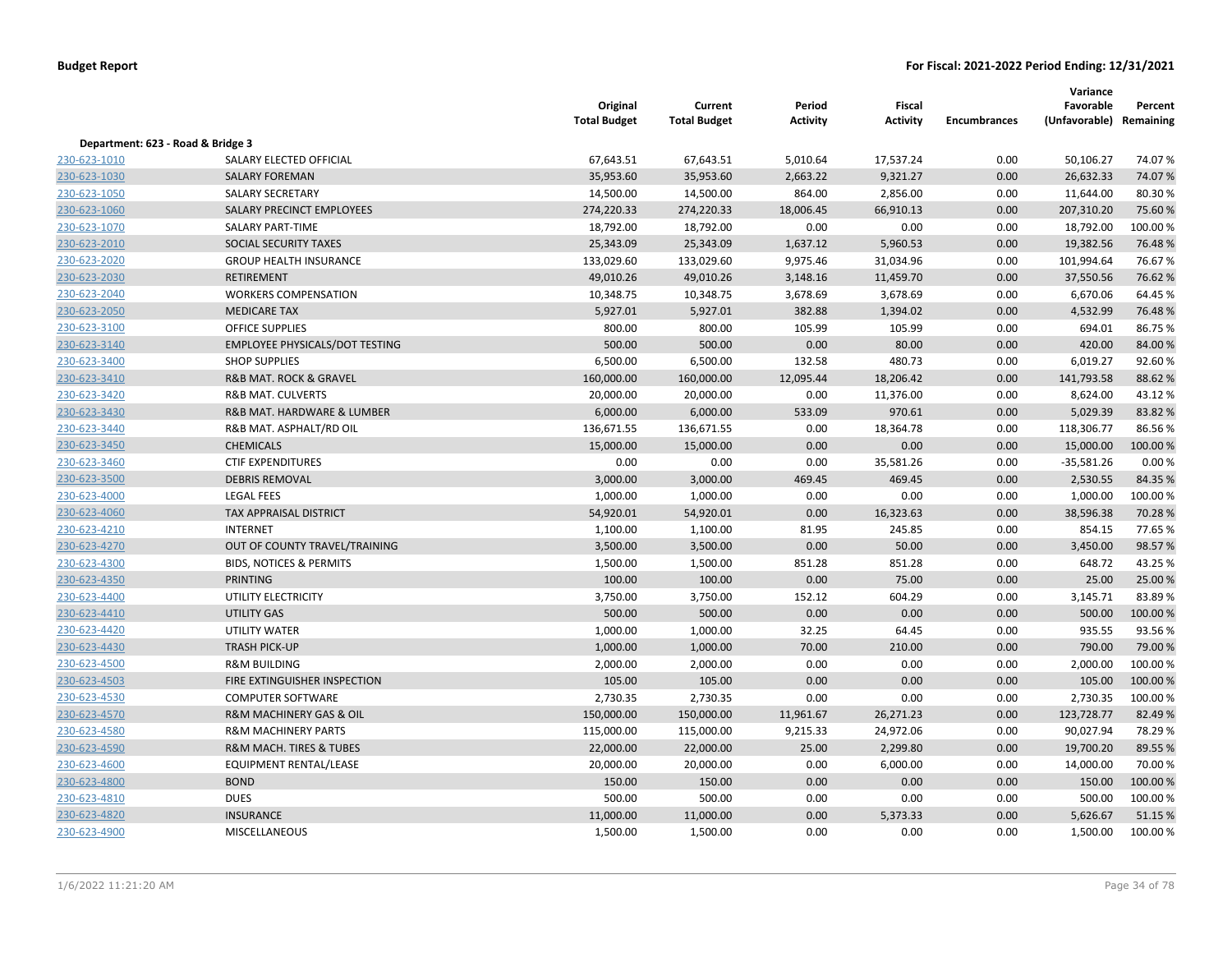|                                     |                                                                          |                                 |                                |                           |                           |                     | Variance                             |          |
|-------------------------------------|--------------------------------------------------------------------------|---------------------------------|--------------------------------|---------------------------|---------------------------|---------------------|--------------------------------------|----------|
|                                     |                                                                          | Original<br><b>Total Budget</b> | Current<br><b>Total Budget</b> | Period<br><b>Activity</b> | Fiscal<br><b>Activity</b> | <b>Encumbrances</b> | Favorable<br>(Unfavorable) Remaining | Percent  |
|                                     |                                                                          |                                 |                                |                           |                           |                     |                                      |          |
| 230-623-4910                        | SOIL & WATER CONSERVATION                                                | 250.00                          | 250.00                         | 0.00                      | 0.00                      | 0.00                | 250.00                               | 100.00%  |
| 230-623-4960                        | TCOG HAZARDOUS WASTEMATCH                                                | 1,250.00                        | 1,250.00                       | 0.00                      | 0.00                      | 0.00                | 1,250.00                             | 100.00 % |
| 230-623-5710                        | PURCHASE OF MACH./EQUIP                                                  | 0.00                            | 0.00                           | 0.00                      | 40,000.00                 | 0.00                | $-40,000.00$                         | 0.00%    |
| 230-623-5711                        | PURCHASE OF SMALL EQUIPMENT                                              | 80,000.00                       | 80,000.00                      | 0.00                      | 0.00                      | 0.00                | 80,000.00                            | 100.00%  |
| 230-623-5720                        | <b>OFFICE EQUIPMENT</b>                                                  | 750.00                          | 750.00                         | 0.00                      | 0.00                      | 0.00                | 750.00                               | 100.00%  |
| 230-623-5730                        | <b>RADIO EQUIPMENT</b>                                                   | 750.00                          | 750.00                         | 0.00                      | 0.00                      | 0.00                | 750.00                               | 100.00%  |
|                                     | Department: 623 - Road & Bridge 3 Total:                                 | 1,459,595.06                    | 1,459,595.06                   | 81,092.77                 | 359,128.70                | 0.00                | 1,100,466.36                         | 75.40%   |
|                                     | <b>Expense Total:</b>                                                    | 1,489,595.06                    | 1,489,595.06                   | 81,092.77                 | 359,128.70                | 0.00                | 1,130,466.36                         | 75.89%   |
|                                     | Fund: 230 - Road & Bridge #3 Surplus (Deficit):                          | 0.00                            | 0.00                           | 128,732.13                | $-19,615.44$              | 0.00                | $-19,615.44$                         | 0.00%    |
|                                     | Fund: 231 - Lake Road Impact/Raw Water PipelinePct. 3                    |                                 |                                |                           |                           |                     |                                      |          |
| Revenue                             |                                                                          |                                 |                                |                           |                           |                     |                                      |          |
| RevType: 300 - CASH                 |                                                                          |                                 |                                |                           |                           |                     |                                      |          |
| 231-300-1230                        | UNENCUMBERED FUND BALANCE                                                | 250,000.00                      | 250,000.00                     | 0.00                      | 0.00                      | 0.00                | $-250,000.00$                        | 100.00%  |
|                                     | RevType: 300 - CASH Total:                                               | 250,000.00                      | 250,000.00                     | 0.00                      | 0.00                      | 0.00                | $-250,000.00$                        | 100.00%  |
|                                     | <b>Revenue Total:</b>                                                    | 250,000.00                      | 250,000.00                     | 0.00                      | 0.00                      | 0.00                | $-250,000.00$                        | 100.00%  |
| <b>Expense</b>                      |                                                                          |                                 |                                |                           |                           |                     |                                      |          |
| Department: 623 - Road & Bridge 3   |                                                                          |                                 |                                |                           |                           |                     |                                      |          |
| 231-623-4900                        | <b>MISCELLANEOUS</b>                                                     | 250,000.00                      | 250,000.00                     | 0.00                      | 0.00                      | 0.00                | 250,000.00                           | 100.00%  |
|                                     | Department: 623 - Road & Bridge 3 Total:                                 | 250,000.00                      | 250,000.00                     | 0.00                      | 0.00                      | 0.00                | 250,000.00                           | 100.00%  |
|                                     | <b>Expense Total:</b>                                                    | 250,000.00                      | 250,000.00                     | 0.00                      | 0.00                      | 0.00                | 250,000.00                           | 100.00%  |
|                                     | Fund: 231 - Lake Road Impact/Raw Water PipelinePct. 3 Surplus (Deficit): | 0.00                            | 0.00                           | 0.00                      | 0.00                      | 0.00                | 0.00                                 | 0.00%    |
|                                     |                                                                          |                                 |                                |                           |                           |                     |                                      |          |
| Fund: 240 - Road & Bridge #4        |                                                                          |                                 |                                |                           |                           |                     |                                      |          |
| Revenue                             |                                                                          |                                 |                                |                           |                           |                     |                                      |          |
| RevType: 300 - CASH<br>240-300-1240 | <b>BEGINNING CASH BALANCE</b>                                            | 41,615.57                       | 41,615.57                      | 0.00                      | 0.00                      | 0.00                | $-41,615.57$                         | 100.00%  |
|                                     | RevType: 300 - CASH Total:                                               | 41,615.57                       | 41,615.57                      | 0.00                      | 0.00                      | 0.00                | $-41,615.57$                         | 100.00%  |
|                                     |                                                                          |                                 |                                |                           |                           |                     |                                      |          |
|                                     | RevType: 310 - PROPERTY TAXES                                            |                                 |                                |                           |                           |                     |                                      |          |
| 240-310-1100                        | <b>CURRENT TAXES</b>                                                     | 570,466.14                      | 570,466.14                     | 86,244.82                 | 108,497.94                | 0.00                | $-461,968.20$                        | 80.98%   |
| 240-310-1200                        | <b>DELINQUENT TAXES</b>                                                  | 16,000.00                       | 16,000.00                      | 2,203.44                  | 7,648.80                  | 0.00                | $-8,351.20$                          | 52.20%   |
|                                     | RevType: 310 - PROPERTY TAXES Total:                                     | 586,466.14                      | 586,466.14                     | 88,448.26                 | 116,146.74                | 0.00                | -470,319.40                          | 80.20%   |
| RevType: 318 - OTHER TAXES          |                                                                          |                                 |                                |                           |                           |                     |                                      |          |
| 240-318-1200                        | PAY N LIEU TAX/GRASSLAND                                                 | 1,000.00                        | 1,000.00                       | 0.00                      | 0.00                      | 0.00                | $-1,000.00$                          | 100.00%  |
| 240-318-1210                        | PAY N LIEU TAX/UPPER TRINITY                                             | 500.00                          | 500.00                         | 0.00                      | 439.76                    | 0.00                | $-60.24$                             | 12.05 %  |
| 240-318-1600                        | <b>SALES TAX REVENUES</b>                                                | 65,000.00                       | 65,000.00                      | 6,601.30                  | 20,231.56                 | 0.00                | $-44,768.44$                         | 68.87%   |
|                                     | RevType: 318 - OTHER TAXES Total:                                        | 66,500.00                       | 66,500.00                      | 6,601.30                  | 20,671.32                 | 0.00                | $-45,828.68$                         | 68.92%   |
|                                     | RevType: 321 - FEES OF TAX COLLECTOR                                     |                                 |                                |                           |                           |                     |                                      |          |
| 240-321-2000                        | CAR REGISTRATION/SALES TAX                                               | 75,000.00                       | 75,000.00                      | 0.00                      | 0.00                      | 0.00                | $-75,000.00$                         | 100.00 % |
|                                     |                                                                          |                                 |                                |                           |                           |                     |                                      |          |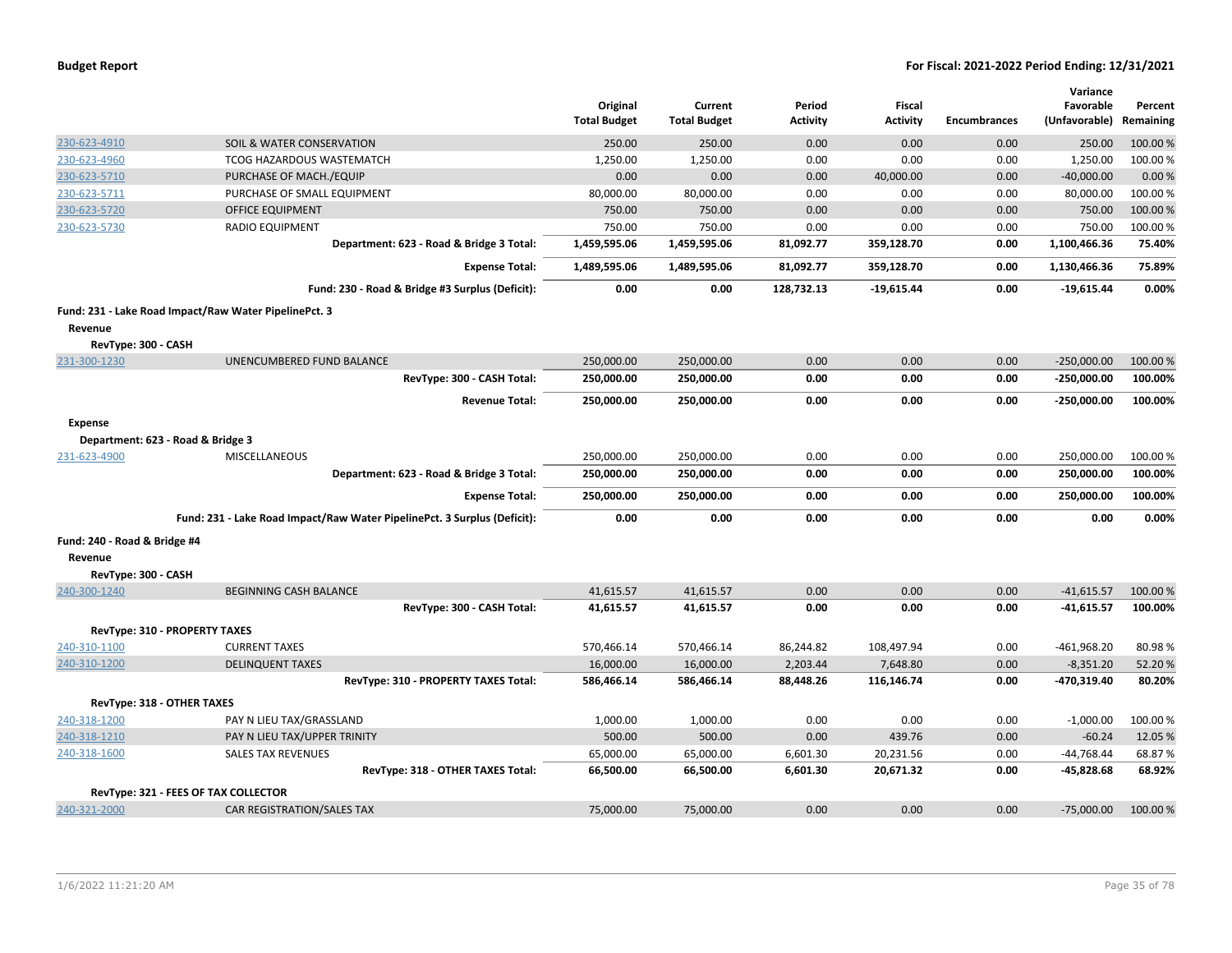| <b>Budget Report</b> |  |
|----------------------|--|
|----------------------|--|

|                                   |                                                    | Original<br><b>Total Budget</b> | Current<br><b>Total Budget</b> | Period<br><b>Activity</b> | Fiscal<br><b>Activity</b> | <b>Encumbrances</b> | Variance<br>Favorable<br>(Unfavorable) | Percent<br>Remaining |
|-----------------------------------|----------------------------------------------------|---------------------------------|--------------------------------|---------------------------|---------------------------|---------------------|----------------------------------------|----------------------|
| 240-321-3000                      | COUNTY'S ADDITIONAL \$10                           | 63,000.00                       | 63,000.00                      | 6,624.23                  | 15,007.91                 | 0.00                | -47,992.09                             | 76.18%               |
|                                   | RevType: 321 - FEES OF TAX COLLECTOR Total:        | 138,000.00                      | 138,000.00                     | 6,624.23                  | 15,007.91                 | 0.00                | $-122,992.09$                          | 89.12%               |
| RevType: 350 - FINES              |                                                    |                                 |                                |                           |                           |                     |                                        |                      |
| 240-350-4030                      | <b>COUNTY CLERK FINES</b>                          | 6,000.00                        | 6,000.00                       | 777.67                    | 777.67                    | 0.00                | $-5,222.33$                            | 87.04 %              |
| 240-350-4500                      | <b>DISTRICT CLERK FINES</b>                        | 10,000.00                       | 10,000.00                      | 472.55                    | 2,640.79                  | 0.00                | $-7,359.21$                            | 73.59%               |
| 240-350-4550                      | J. P. #1 FINES                                     | 4,000.00                        | 4,000.00                       | 0.00                      | 0.00                      | 0.00                | $-4,000.00$                            | 100.00%              |
| 240-350-4560                      | J. P. #2 FINES                                     | $-2,000.00$                     | $-2,000.00$                    | 0.00                      | 0.00                      | 0.00                | 2,000.00                               | 0.00%                |
| 240-350-4570                      | J. P. #3 FINES                                     | 2,500.00                        | 2,500.00                       | 527.34                    | 527.34                    | 0.00                | $-1,972.66$                            | 78.91%               |
|                                   | RevType: 350 - FINES Total:                        | 20,500.00                       | 20,500.00                      | 1,777.56                  | 3,945.80                  | 0.00                | $-16,554.20$                           | 80.75%               |
|                                   | RevType: 360 - INTEREST EARNINGS                   |                                 |                                |                           |                           |                     |                                        |                      |
| 240-360-1000                      | <b>INTEREST EARNINGS</b>                           | 50.00                           | 50.00                          | 0.00                      | 13.89                     | 0.00                | $-36.11$                               | 72.22 %              |
|                                   | RevType: 360 - INTEREST EARNINGS Total:            | 50.00                           | 50.00                          | 0.00                      | 13.89                     | 0.00                | $-36.11$                               | 72.22%               |
|                                   | RevType: 364 - SALE OF ASSETS LAND/BUILDING        |                                 |                                |                           |                           |                     |                                        |                      |
|                                   | <b>SALE OF EQUIPMENT</b>                           | 1,500.00                        | 1,500.00                       | 0.00                      | 0.00                      | 0.00                | $-1,500.00$                            | 100.00%              |
| 240-364-1630                      |                                                    |                                 | 1,500.00                       | 0.00                      | 0.00                      | 0.00                | $-1,500.00$                            | 100.00%              |
|                                   | RevType: 364 - SALE OF ASSETS LAND/BUILDING Total: | 1,500.00                        |                                |                           |                           |                     |                                        |                      |
|                                   | RevType: 370 - MISCELLANEOUS                       |                                 |                                |                           |                           |                     |                                        |                      |
| 240-370-1200                      | STATE LATERAL ROAD                                 | 9,000.00                        | 9,000.00                       | 0.00                      | 8,376.61                  | 0.00                | $-623.39$                              | 6.93%                |
| 240-370-1250                      | <b>TDT WEIGHT FEES</b>                             | 22,000.00                       | 22,000.00                      | 0.00                      | 10,743.12                 | 0.00                | $-11,256.88$                           | 51.17%               |
| 240-370-1300                      | REFUNDS & MISCELLANEOUS                            | 1,000.00                        | 1,000.00                       | 0.00                      | 0.00                      | 0.00                | $-1,000.00$                            | 100.00%              |
| 240-370-1420                      | <b>CULVERT PERMITTING PROCESS</b>                  | 1,200.00                        | 1,200.00                       | 0.00                      | 0.00                      | 0.00                | $-1,200.00$                            | 100.00 %             |
| 240-370-1421                      | ROW PERMIT APPLICATION                             | 200.00                          | 200.00                         | 0.00                      | 0.00                      | 0.00                | $-200.00$                              | 100.00%              |
| 240-370-1450                      | REIMBURSEMENT OF MATERIALS                         | 1,500.00                        | 1,500.00                       | 1,000.00                  | 1,000.00                  | 0.00                | $-500.00$                              | 33.33 %              |
| 240-370-1460                      | SALE OF RECYCLED MATERIALS                         | 500.00                          | 500.00                         | 989.50                    | 989.50                    | 0.00                | 489.50                                 | 197.90%              |
|                                   | RevType: 370 - MISCELLANEOUS Total:                | 35,400.00                       | 35,400.00                      | 1,989.50                  | 21,109.23                 | 0.00                | $-14,290.77$                           | 40.37%               |
|                                   | <b>Revenue Total:</b>                              | 890,031.71                      | 890,031.71                     | 105,440.85                | 176,894.89                | 0.00                | -713,136.82                            | 80.12%               |
| <b>Expense</b>                    |                                                    |                                 |                                |                           |                           |                     |                                        |                      |
| Department: 624 - Road & Bridge 4 |                                                    |                                 |                                |                           |                           |                     |                                        |                      |
| 240-624-1010                      | SALARY ELECTED OFFICIAL                            | 67,643.51                       | 67,643.51                      | 5,010.64                  | 17,537.24                 | 0.00                | 50,106.27                              | 74.07%               |
| 240-624-1030                      | <b>SALARY FOREMAN</b>                              | 0.00                            | 0.00                           | 2,835.36                  | 4,253.04                  | 0.00                | $-4,253.04$                            | 0.00%                |
| 240-624-1050                      | <b>SALARY SECRETARY</b>                            | 32,792.20                       | 32,792.20                      | 0.00                      | 2,429.05                  | 0.00                | 30,363.15                              | 92.59%               |
| 240-624-1060                      | SALARY PRECINCT EMPLOYEES                          | 204,692.32                      | 204,692.32                     | 12,603.51                 | 41,598.26                 | 0.00                | 163,094.06                             | 79.68%               |
| 240-624-1070                      | <b>SALARY PART-TIME</b>                            | 18,792.00                       | 18,792.00                      | 0.00                      | 0.00                      | 0.00                | 18,792.00                              | 100.00 %             |
| 240-624-2010                      | SOCIAL SECURITY TAXES                              | 20,083.04                       | 20,083.04                      | 1,268.36                  | 4,080.51                  | 0.00                | 16,002.53                              | 79.68%               |
| 240-624-2020                      | <b>GROUP HEALTH INSURANCE</b>                      | 106,423.68                      | 106,423.68                     | 9,975.95                  | 23,280.18                 | 0.00                | 83,143.50                              | 78.13 %              |
| 240-624-2030                      | <b>RETIREMENT</b>                                  | 38,838.01                       | 38,838.01                      | 2,425.34                  | 7,806.02                  | 0.00                | 31,031.99                              | 79.90%               |
| 240-624-2040                      | <b>WORKERS COMPENSATION</b>                        | 7,187.07                        | 7,187.07                       | 2,537.00                  | 2,537.00                  | 0.00                | 4,650.07                               | 64.70%               |
| 240-624-2050                      | <b>MEDICARE TAX</b>                                | 4,696.84                        | 4,696.84                       | 296.66                    | 954.39                    | 0.00                | 3,742.45                               | 79.68%               |
| 240-624-3100                      | <b>OFFICE SUPPLIES</b>                             | 250.00                          | 250.00                         | 0.00                      | 169.24                    | 0.00                | 80.76                                  | 32.30 %              |
| 240-624-3140                      | EMPLOYEE PHYSICALS/DOT TESTING                     | 350.00                          | 350.00                         | 0.00                      | 0.00                      | 0.00                | 350.00                                 | 100.00%              |
| 240-624-3400                      | <b>SHOP SUPPLIES</b>                               | 1,500.00                        | 1,500.00                       | 183.03                    | 461.58                    | 0.00                | 1,038.42                               | 69.23 %              |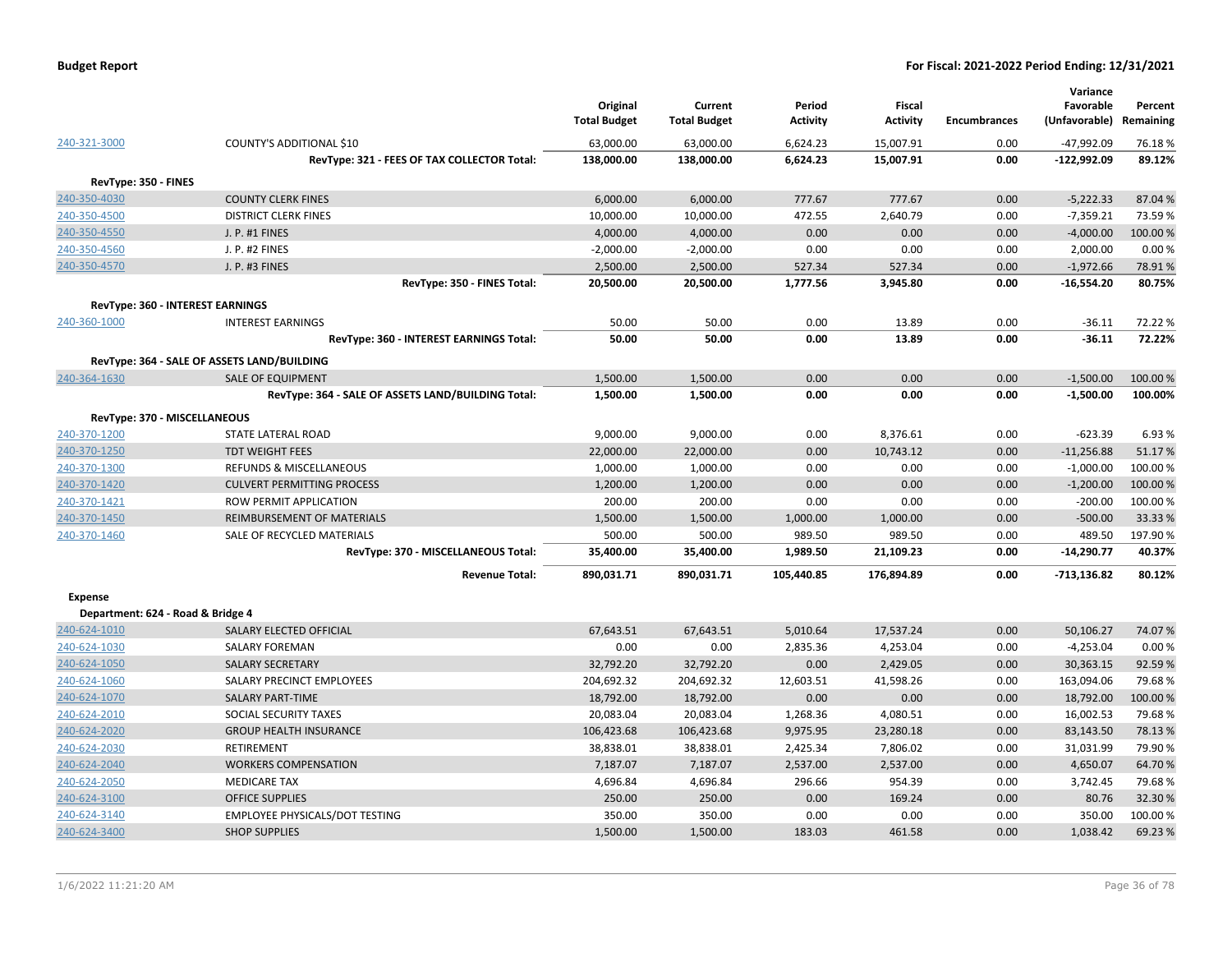|                                             |                                                 | Original<br><b>Total Budget</b> | Current<br><b>Total Budget</b> | Period<br><b>Activity</b> | Fiscal<br><b>Activity</b> | <b>Encumbrances</b> | Variance<br>Favorable<br>(Unfavorable) | Percent<br>Remaining |
|---------------------------------------------|-------------------------------------------------|---------------------------------|--------------------------------|---------------------------|---------------------------|---------------------|----------------------------------------|----------------------|
| 240-624-3410                                | R&B MAT. ROCK & GRAVEL                          | 80,000.00                       | 80,000.00                      | 2,983.87                  | 16,040.36                 | 0.00                | 63,959.64                              | 79.95 %              |
| 240-624-3420                                | <b>R&amp;B MAT. CULVERTS</b>                    | 9,000.00                        | 9,000.00                       | 0.00                      | 0.00                      | 0.00                | 9,000.00                               | 100.00 %             |
| 240-624-3430                                | R&B MAT. HARDWARE & LUMBER                      | 1,500.00                        | 1,500.00                       | 0.00                      | 0.00                      | 0.00                | 1,500.00                               | 100.00%              |
| 240-624-3440                                | R&B MAT. ASPHALT/RD OIL                         | 70,000.00                       | 70,000.00                      | 0.00                      | 6,774.94                  | 0.00                | 63,225.06                              | 90.32 %              |
| 240-624-3450                                | <b>CHEMICALS</b>                                | 1,500.00                        | 1,500.00                       | 0.00                      | 0.00                      | 0.00                | 1,500.00                               | 100.00%              |
| 240-624-3950                                | <b>UNIFORMS</b>                                 | 2,500.00                        | 2,500.00                       | 140.00                    | 280.00                    | 0.00                | 2,220.00                               | 88.80%               |
| 240-624-4060                                | <b>TAX APPRAISAL DISTRICT</b>                   | 31,261.69                       | 31,261.69                      | 0.00                      | 9,291.77                  | 0.00                | 21,969.92                              | 70.28%               |
| 240-624-4210                                | <b>INTERNET</b>                                 | 1,000.00                        | 1,000.00                       | 93.94                     | 281.82                    | 0.00                | 718.18                                 | 71.82 %              |
| 240-624-4270                                | OUT OF COUNTY TRAVEL/TRAINING                   | 4,600.00                        | 4,600.00                       | 0.00                      | 0.00                      | 0.00                | 4,600.00                               | 100.00 %             |
| 240-624-4300                                | <b>BIDS, NOTICES &amp; PERMITS</b>              | 300.00                          | 300.00                         | 0.00                      | 0.00                      | 0.00                | 300.00                                 | 100.00 %             |
| 240-624-4350                                | PRINTING                                        | 100.00                          | 100.00                         | 0.00                      | 0.00                      | 0.00                | 100.00                                 | 100.00%              |
| 240-624-4400                                | UTILITY ELECTRICITY                             | 3,500.00                        | 3,500.00                       | 203.93                    | 594.79                    | 0.00                | 2,905.21                               | 83.01%               |
| 240-624-4410                                | UTILITY GAS                                     | 750.00                          | 750.00                         | 84.56                     | 152.15                    | 0.00                | 597.85                                 | 79.71%               |
| 240-624-4420                                | <b>UTILITY WATER</b>                            | 1,000.00                        | 1,000.00                       | 76.49                     | 252.38                    | 0.00                | 747.62                                 | 74.76%               |
| 240-624-4430                                | <b>TRASH PICK-UP</b>                            | 2,500.00                        | 2,500.00                       | 0.00                      | 801.50                    | 0.00                | 1,698.50                               | 67.94%               |
| 240-624-4500                                | <b>R&amp;M BUILDING</b>                         | 1,250.00                        | 1,250.00                       | 0.00                      | 0.00                      | 0.00                | 1,250.00                               | 100.00 %             |
| 240-624-4503                                | FIRE EXTINGUISHER INSPECTION                    | 146.00                          | 146.00                         | 0.00                      | 0.00                      | 0.00                | 146.00                                 | 100.00 %             |
| 240-624-4530                                | <b>COMPUTER SOFTWARE</b>                        | 2,730.35                        | 2,730.35                       | 0.00                      | 0.00                      | 0.00                | 2,730.35                               | 100.00 %             |
| 240-624-4570                                | R&M MACHINERY GAS & OIL                         | 40,000.00                       | 40,000.00                      | 4,971.58                  | 5,005.75                  | 0.00                | 34,994.25                              | 87.49%               |
| 240-624-4580                                | <b>R&amp;M MACHINERY PARTS</b>                  | 30,000.00                       | 30,000.00                      | 4,578.63                  | 7,522.01                  | 0.00                | 22,477.99                              | 74.93%               |
| 240-624-4590                                | R&M MACH. TIRES & TUBES                         | 9,000.00                        | 9,000.00                       | 4,092.32                  | 4,547.32                  | 0.00                | 4,452.68                               | 49.47%               |
| 240-624-4600                                | <b>EQUIPMENT RENTAL/LEASE</b>                   | 15,000.00                       | 15,000.00                      | 3,000.00                  | 3,000.00                  | 0.00                | 12,000.00                              | 80.00%               |
| 240-624-4810                                | <b>DUES</b>                                     | 395.00                          | 395.00                         | 0.00                      | 0.00                      | 0.00                | 395.00                                 | 100.00%              |
| 240-624-4820                                | <b>INSURANCE</b>                                | 3,000.00                        | 3,000.00                       | 0.00                      | 2,595.34                  | 0.00                | 404.66                                 | 13.49 %              |
| 240-624-4900                                | <b>MISCELLANEOUS</b>                            | 500.00                          | 500.00                         | 0.00                      | 0.00                      | 0.00                | 500.00                                 | 100.00%              |
| 240-624-4910                                | SOIL & WATER CONSERVATION                       | 250.00                          | 250.00                         | 0.00                      | 0.00                      | 0.00                | 250.00                                 | 100.00 %             |
| 240-624-5711                                | PURCHASE OF SMALL EQUIPMENT                     | 75,000.00                       | 75,000.00                      | 0.00                      | 0.00                      | 0.00                | 75,000.00                              | 100.00 %             |
|                                             | Department: 624 - Road & Bridge 4 Total:        | 890,031.71                      | 890,031.71                     | 57,361.17                 | 162,246.64                | 0.00                | 727,785.07                             | 81.77%               |
|                                             | <b>Expense Total:</b>                           | 890,031.71                      | 890,031.71                     | 57,361.17                 | 162,246.64                | 0.00                | 727,785.07                             | 81.77%               |
|                                             | Fund: 240 - Road & Bridge #4 Surplus (Deficit): | 0.00                            | 0.00                           | 48,079.68                 | 14,648.25                 | 0.00                | 14,648.25                              | 0.00%                |
| Fund: 260 - J.P.#1 Justice Court Technology |                                                 |                                 |                                |                           |                           |                     |                                        |                      |
| Revenue                                     |                                                 |                                 |                                |                           |                           |                     |                                        |                      |
| RevType: 300 - CASH                         |                                                 |                                 |                                |                           |                           |                     |                                        |                      |
| 260-300-1260                                | <b>BEGINNING CASH BALANCE</b>                   | 150.00                          | 150.00                         | 0.00                      | 0.00                      | 0.00                | $-150.00$                              | 100.00 %             |
|                                             | RevType: 300 - CASH Total:                      | 150.00                          | 150.00                         | 0.00                      | 0.00                      | 0.00                | $-150.00$                              | 100.00%              |
|                                             | RevType: 360 - INTEREST EARNINGS                |                                 |                                |                           |                           |                     |                                        |                      |
| 260-360-1000                                | <b>INTEREST EARNINGS</b>                        | 50.00                           | 50.00                          | 0.00                      | 0.00                      | 0.00                | $-50.00$                               | 100.00 %             |
|                                             | RevType: 360 - INTEREST EARNINGS Total:         | 50.00                           | 50.00                          | 0.00                      | 0.00                      | 0.00                | $-50.00$                               | 100.00%              |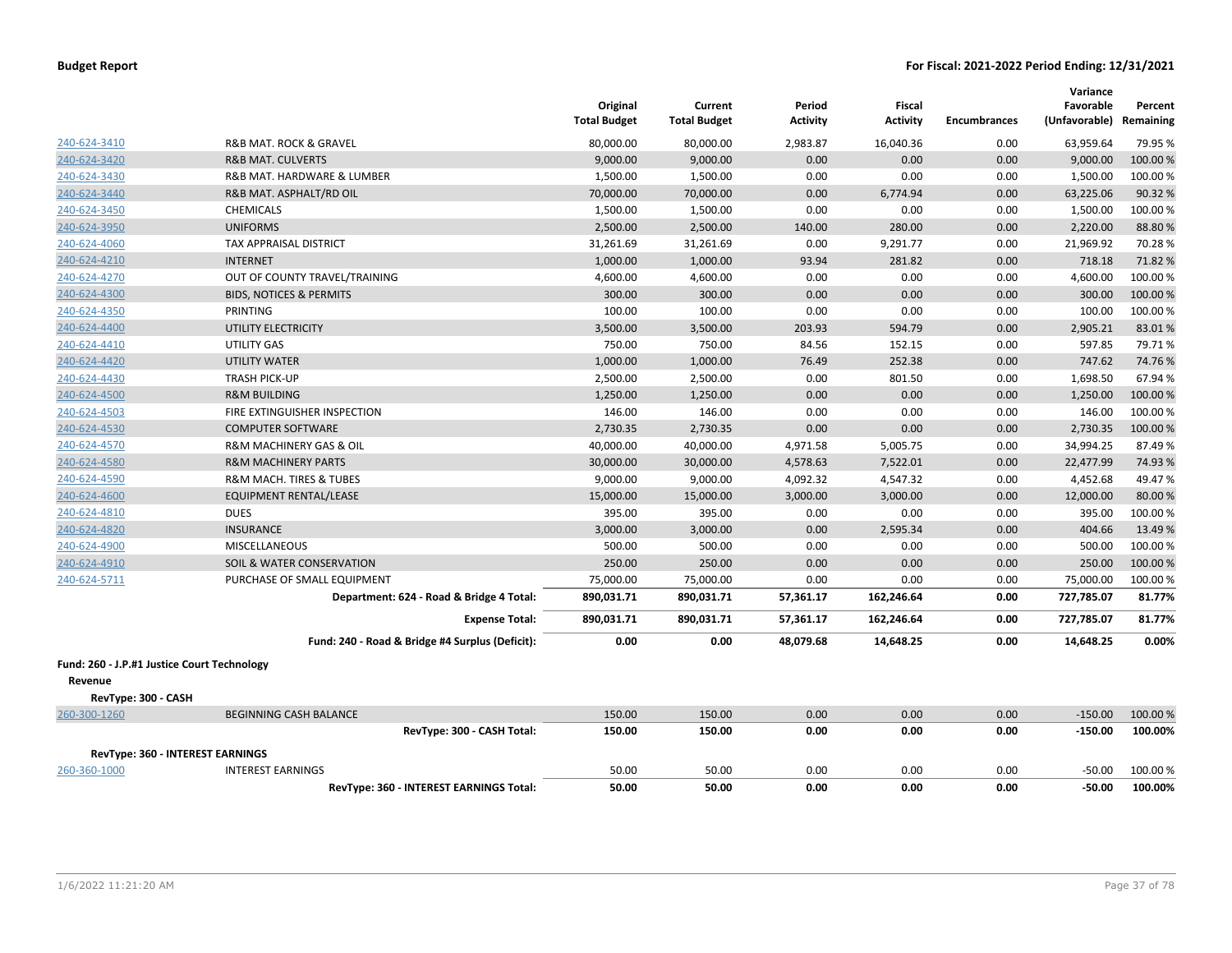|                |                                                                | Original            | Current             | Period          | <b>Fiscal</b>   |                     | Variance<br>Favorable | Percent   |
|----------------|----------------------------------------------------------------|---------------------|---------------------|-----------------|-----------------|---------------------|-----------------------|-----------|
|                |                                                                | <b>Total Budget</b> | <b>Total Budget</b> | <b>Activity</b> | <b>Activity</b> | <b>Encumbrances</b> | (Unfavorable)         | Remaining |
|                | RevType: 370 - MISCELLANEOUS                                   |                     |                     |                 |                 |                     |                       |           |
| 260-370-4550   | J.P.#1 TECHNOLOGY FEES                                         | 1,300.00            | 1,300.00            | 0.00            | 0.00            | 0.00                | $-1,300.00$           | 100.00 %  |
|                | RevType: 370 - MISCELLANEOUS Total:                            | 1,300.00            | 1,300.00            | 0.00            | 0.00            | 0.00                | $-1,300.00$           | 100.00%   |
|                | <b>Revenue Total:</b>                                          | 1,500.00            | 1,500.00            | 0.00            | 0.00            | 0.00                | -1,500.00             | 100.00%   |
| <b>Expense</b> |                                                                |                     |                     |                 |                 |                     |                       |           |
|                | Department: 455 - Justice of the Peace Pct. 1                  |                     |                     |                 |                 |                     |                       |           |
| 260-455-5720   | <b>OFFICE EQUIPMENT</b>                                        | 1,500.00            | 1,500.00            | 0.00            | 0.00            | 0.00                | 1,500.00              | 100.00%   |
|                | Department: 455 - Justice of the Peace Pct. 1 Total:           | 1,500.00            | 1,500.00            | 0.00            | 0.00            | 0.00                | 1,500.00              | 100.00%   |
|                | <b>Expense Total:</b>                                          | 1,500.00            | 1,500.00            | 0.00            | 0.00            | 0.00                | 1,500.00              | 100.00%   |
|                | Fund: 260 - J.P.#1 Justice Court Technology Surplus (Deficit): | 0.00                | 0.00                | 0.00            | 0.00            | 0.00                | 0.00                  | 0.00%     |
|                | Fund: 270 - J.P.#2 Justice Court Technology                    |                     |                     |                 |                 |                     |                       |           |
| Revenue        |                                                                |                     |                     |                 |                 |                     |                       |           |
|                | <b>RevType: 360 - INTEREST EARNINGS</b>                        |                     |                     |                 |                 |                     |                       |           |
| 270-360-1000   | <b>INTEREST EARNINGS</b>                                       | 5.00                | 5.00                | 0.00            | 0.00            | 0.00                | $-5.00$               | 100.00%   |
|                | RevType: 360 - INTEREST EARNINGS Total:                        | 5.00                | 5.00                | 0.00            | 0.00            | 0.00                | $-5.00$               | 100.00%   |
|                | RevType: 370 - MISCELLANEOUS                                   |                     |                     |                 |                 |                     |                       |           |
| 270-370-4560   | J.P.#2 TECHNOLOGY FEES                                         | 700.00              | 700.00              | 0.00            | 0.00            | 0.00                | $-700.00$             | 100.00 %  |
|                | RevType: 370 - MISCELLANEOUS Total:                            | 700.00              | 700.00              | 0.00            | 0.00            | 0.00                | $-700.00$             | 100.00%   |
|                | <b>Revenue Total:</b>                                          | 705.00              | 705.00              | 0.00            | 0.00            | 0.00                | $-705.00$             | 100.00%   |
| <b>Expense</b> |                                                                |                     |                     |                 |                 |                     |                       |           |
|                | Department: 456 - Justice of the Peace Pct. 2                  |                     |                     |                 |                 |                     |                       |           |
| 270-456-5720   | <b>OFFICE EQUIPMENT</b>                                        | 705.00              | 705.00              | 0.00            | 0.00            | 0.00                | 705.00                | 100.00%   |
|                | Department: 456 - Justice of the Peace Pct. 2 Total:           | 705.00              | 705.00              | 0.00            | 0.00            | 0.00                | 705.00                | 100.00%   |
|                | <b>Expense Total:</b>                                          | 705.00              | 705.00              | 0.00            | 0.00            | 0.00                | 705.00                | 100.00%   |
|                | Fund: 270 - J.P.#2 Justice Court Technology Surplus (Deficit): | 0.00                | 0.00                | 0.00            | 0.00            | 0.00                | 0.00                  | 0.00%     |
| Revenue        | Fund: 280 - J.P.#3 Justice Court Technology                    |                     |                     |                 |                 |                     |                       |           |
|                | RevType: 360 - INTEREST EARNINGS                               |                     |                     |                 |                 |                     |                       |           |
| 280-360-1000   | <b>INTEREST EARNINGS</b>                                       | 5.00                | 5.00                | 0.00            | 0.00            | 0.00                | $-5.00$               | 100.00%   |
|                | RevType: 360 - INTEREST EARNINGS Total:                        | 5.00                | 5.00                | 0.00            | 0.00            | 0.00                | $-5.00$               | 100.00%   |
|                | RevType: 370 - MISCELLANEOUS                                   |                     |                     |                 |                 |                     |                       |           |
| 280-370-4560   | J.P.#3 TECHNOLOGY FEES                                         | 400.00              | 400.00              | 204.38          | 204.38          | 0.00                | $-195.62$             | 48.91%    |
|                | RevType: 370 - MISCELLANEOUS Total:                            | 400.00              | 400.00              | 204.38          | 204.38          | 0.00                | $-195.62$             | 48.91%    |
|                | <b>Revenue Total:</b>                                          | 405.00              | 405.00              | 204.38          | 204.38          | 0.00                | $-200.62$             | 49.54%    |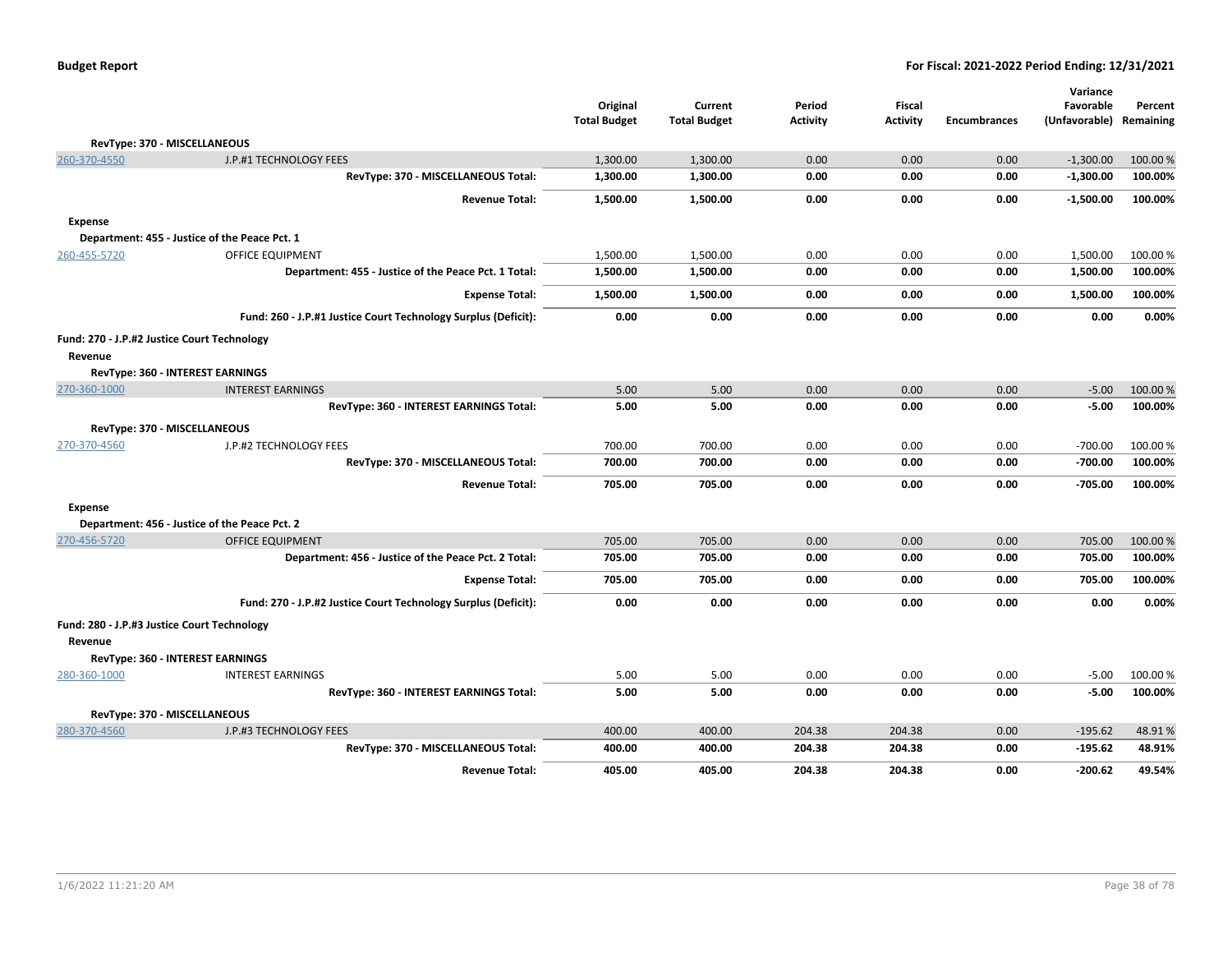|                                                    |                                                                    | Original<br><b>Total Budget</b> | Current<br><b>Total Budget</b> | Period<br><b>Activity</b> | <b>Fiscal</b><br><b>Activity</b> | <b>Encumbrances</b> | Variance<br>Favorable<br>(Unfavorable) | Percent<br>Remaining |
|----------------------------------------------------|--------------------------------------------------------------------|---------------------------------|--------------------------------|---------------------------|----------------------------------|---------------------|----------------------------------------|----------------------|
| <b>Expense</b>                                     |                                                                    |                                 |                                |                           |                                  |                     |                                        |                      |
|                                                    | Department: 457 - Justice of the Peace Pct. 3                      |                                 |                                |                           |                                  |                     |                                        |                      |
| 280-457-5720                                       | <b>OFFICE EQUIPMENT</b>                                            | 405.00                          | 405.00                         | 0.00                      | 0.00                             | 0.00                | 405.00                                 | 100.00%              |
|                                                    | Department: 457 - Justice of the Peace Pct. 3 Total:               | 405.00                          | 405.00                         | 0.00                      | 0.00                             | 0.00                | 405.00                                 | 100.00%              |
|                                                    | <b>Expense Total:</b>                                              | 405.00                          | 405.00                         | 0.00                      | 0.00                             | 0.00                | 405.00                                 | 100.00%              |
|                                                    | Fund: 280 - J.P.#3 Justice Court Technology Surplus (Deficit):     | 0.00                            | 0.00                           | 204.38                    | 204.38                           | 0.00                | 204.38                                 | 0.00%                |
| Revenue                                            | Fund: 310 - F.C.Detention Center Annual Payment                    |                                 |                                |                           |                                  |                     |                                        |                      |
|                                                    | RevType: 319 - F.C. DETENTION CENTER                               |                                 |                                |                           |                                  |                     |                                        |                      |
| 310-319-5510                                       | <b>ANNUAL PAYMENT</b>                                              | 10,000.00                       | 10,000.00                      | 0.00                      | 0.00                             | 0.00                | $-10,000.00$                           | 100.00 %             |
|                                                    | RevType: 319 - F.C. DETENTION CENTER Total:                        | 10,000.00                       | 10,000.00                      | 0.00                      | 0.00                             | 0.00                | $-10,000.00$                           | 100.00%              |
|                                                    | <b>Revenue Total:</b>                                              | 10,000.00                       | 10,000.00                      | 0.00                      | 0.00                             | 0.00                | $-10,000.00$                           | 100.00%              |
| <b>Expense</b><br>Department: 560 - County Sheriff |                                                                    |                                 |                                |                           |                                  |                     |                                        |                      |
| 310-560-4270                                       | OUT OF COUNTY TRAVEL/TRAINING                                      | 10,000.00                       | 10,000.00                      | 1,104.89                  | 2,262.89                         | 0.00                | 7,737.11                               | 77.37 %              |
|                                                    | Department: 560 - County Sheriff Total:                            | 10,000.00                       | 10,000.00                      | 1,104.89                  | 2,262.89                         | 0.00                | 7,737.11                               | 77.37%               |
|                                                    | <b>Expense Total:</b>                                              | 10,000.00                       | 10,000.00                      | 1,104.89                  | 2,262.89                         | 0.00                | 7,737.11                               | 77.37%               |
|                                                    | Fund: 310 - F.C.Detention Center Annual Payment Surplus (Deficit): | 0.00                            | 0.00                           | $-1,104.89$               | $-2,262.89$                      | 0.00                | $-2,262.89$                            | 0.00%                |
| Fund: 330 - Bail Bondsman Application Fee          |                                                                    |                                 |                                |                           |                                  |                     |                                        |                      |
| Revenue                                            |                                                                    |                                 |                                |                           |                                  |                     |                                        |                      |
| RevType: 340 - FEES OF OFFICE                      |                                                                    |                                 |                                |                           |                                  |                     |                                        |                      |
| 330-340-4800                                       | <b>APPLICATION FEE</b>                                             | 1,000.00                        | 1,000.00                       | 0.00                      | 0.00                             | 0.00                | $-1,000.00$                            | 100.00 %             |
|                                                    | RevType: 340 - FEES OF OFFICE Total:                               | 1,000.00                        | 1,000.00                       | 0.00                      | 0.00                             | 0.00                | $-1,000.00$                            | 100.00%              |
|                                                    | <b>Revenue Total:</b>                                              | 1,000.00                        | 1,000.00                       | 0.00                      | 0.00                             | 0.00                | $-1,000.00$                            | 100.00%              |
| <b>Expense</b>                                     |                                                                    |                                 |                                |                           |                                  |                     |                                        |                      |
|                                                    | Department: 498 - Bail Bond Fee Expense                            |                                 |                                |                           |                                  |                     |                                        |                      |
| 330-498-3100                                       | <b>OFFICE SUPPLIES</b>                                             | 1,000.00                        | 1,000.00                       | 0.00                      | 0.00                             | 0.00                | 1,000.00                               | 100.00%              |
|                                                    | Department: 498 - Bail Bond Fee Expense Total:                     | 1,000.00                        | 1,000.00                       | 0.00                      | 0.00                             | 0.00                | 1,000.00                               | 100.00%              |
|                                                    | <b>Expense Total:</b>                                              | 1,000.00                        | 1,000.00                       | 0.00                      | 0.00                             | 0.00                | 1,000.00                               | 100.00%              |
|                                                    | Fund: 330 - Bail Bondsman Application Fee Surplus (Deficit):       | 0.00                            | 0.00                           | 0.00                      | 0.00                             | 0.00                | 0.00                                   | 0.00%                |
| Fund: 350 - Law Library                            |                                                                    |                                 |                                |                           |                                  |                     |                                        |                      |
| Revenue                                            |                                                                    |                                 |                                |                           |                                  |                     |                                        |                      |
| RevType: 340 - FEES OF OFFICE                      |                                                                    |                                 |                                |                           |                                  |                     |                                        |                      |
| 350-340-4030                                       | <b>COUNTY CLERK FEES</b>                                           | 5,000.00                        | 5,000.00                       | 560.00                    | 560.00                           | 0.00                | $-4,440.00$                            | 88.80%               |
| 350-340-4500                                       | <b>DISTRICT CLERK FEES</b>                                         | 10,000.00                       | 10,000.00                      | 700.00                    | 2,870.27                         | 0.00                | $-7,129.73$                            | 71.30%               |
|                                                    | RevType: 340 - FEES OF OFFICE Total:                               | 15,000.00                       | 15,000.00                      | 1,260.00                  | 3,430.27                         | 0.00                | $-11,569.73$                           | 77.13%               |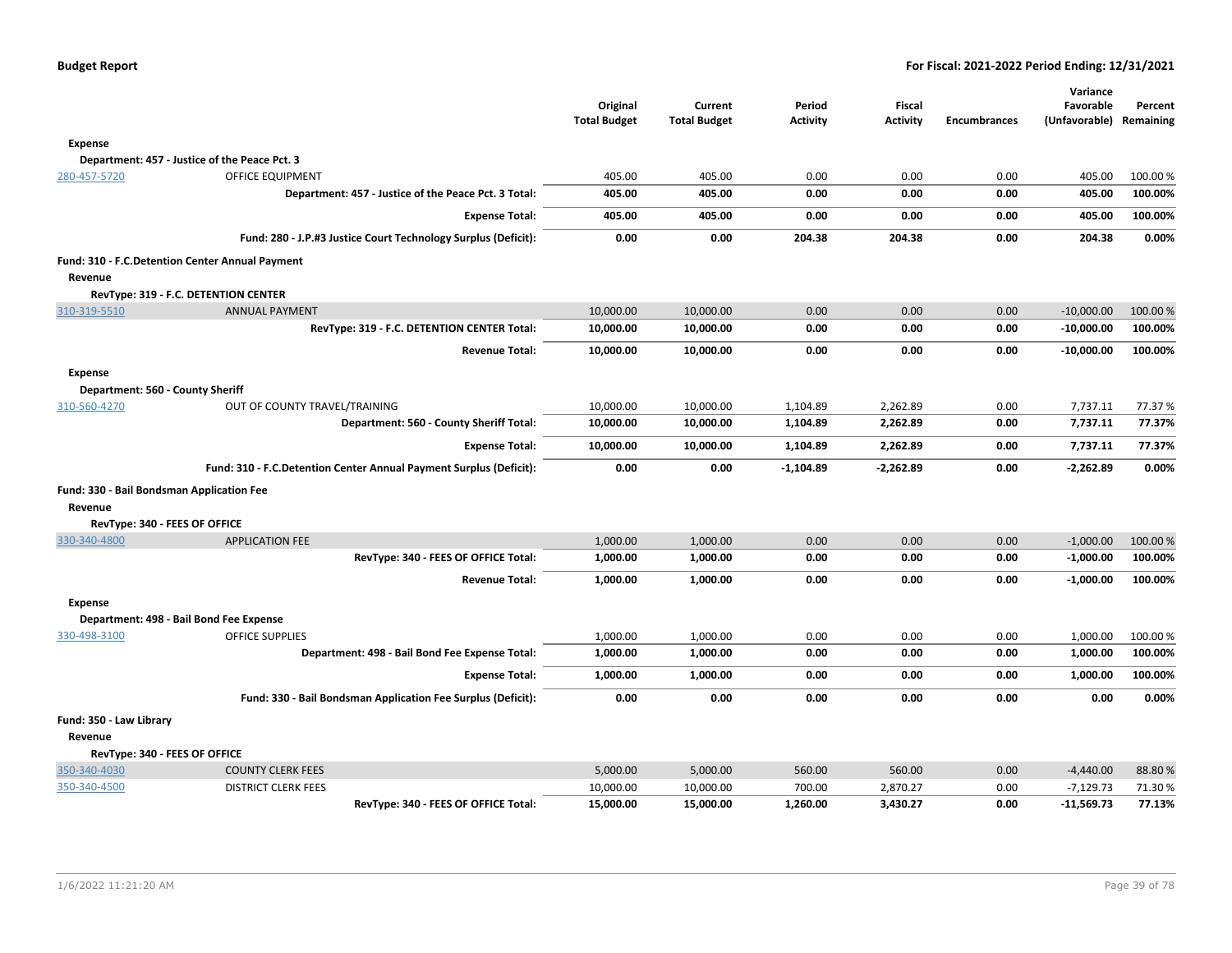|                                         |                                            | Original<br><b>Total Budget</b> | Current<br><b>Total Budget</b> | Period<br><b>Activity</b> | Fiscal<br><b>Activity</b> | <b>Encumbrances</b> | Variance<br>Favorable<br>(Unfavorable) | Percent<br>Remaining |
|-----------------------------------------|--------------------------------------------|---------------------------------|--------------------------------|---------------------------|---------------------------|---------------------|----------------------------------------|----------------------|
| RevType: 360 - INTEREST EARNINGS        |                                            |                                 |                                |                           |                           |                     |                                        |                      |
| 350-360-1000                            | <b>INTEREST EARNINGS</b>                   | 50.00                           | 50.00                          | 0.00                      | 0.00                      | 0.00                | $-50.00$                               | 100.00 %             |
|                                         | RevType: 360 - INTEREST EARNINGS Total:    | 50.00                           | 50.00                          | 0.00                      | 0.00                      | 0.00                | $-50.00$                               | 100.00%              |
|                                         | <b>Revenue Total:</b>                      | 15,050.00                       | 15,050.00                      | 1,260.00                  | 3,430.27                  | 0.00                | $-11,619.73$                           | 77.21%               |
| <b>Expense</b>                          |                                            |                                 |                                |                           |                           |                     |                                        |                      |
| Department: 451 - Law Library           |                                            |                                 |                                |                           |                           |                     |                                        |                      |
| 350-451-3100                            | <b>OFFICE SUPPLIES</b>                     | 500.00                          | 500.00                         | 0.00                      | 0.00                      | 0.00                | 500.00                                 | 100.00 %             |
| 350-451-5740                            | <b>TECHNOLOGY</b>                          | 10,000.00                       | 10,000.00                      | 0.00                      | 0.00                      | 0.00                | 10,000.00                              | 100.00 %             |
| 350-451-5910                            | <b>ONLINE RESEARCH</b>                     | 4,550.00                        | 4,550.00                       | 0.00                      | 0.00                      | 0.00                | 4,550.00                               | 100.00%              |
|                                         | Department: 451 - Law Library Total:       | 15,050.00                       | 15,050.00                      | 0.00                      | 0.00                      | 0.00                | 15,050.00                              | 100.00%              |
|                                         | <b>Expense Total:</b>                      | 15,050.00                       | 15,050.00                      | 0.00                      | 0.00                      | 0.00                | 15,050.00                              | 100.00%              |
|                                         | Fund: 350 - Law Library Surplus (Deficit): | 0.00                            | 0.00                           | 1,260.00                  | 3,430.27                  | 0.00                | 3,430.27                               | 0.00%                |
| Fund: 360 - D. A. Fee<br>Revenue        |                                            |                                 |                                |                           |                           |                     |                                        |                      |
| RevType: 340 - FEES OF OFFICE           |                                            |                                 |                                |                           |                           |                     |                                        |                      |
| 360-340-4750                            | <b>DISTRICT ATTORNEY FEES</b>              | 1,000.00                        | 1,000.00                       | 45.00                     | 270.00                    | 0.00                | $-730.00$                              | 73.00 %              |
|                                         | RevType: 340 - FEES OF OFFICE Total:       | 1,000.00                        | 1,000.00                       | 45.00                     | 270.00                    | 0.00                | $-730.00$                              | 73.00%               |
| <b>RevType: 360 - INTEREST EARNINGS</b> |                                            |                                 |                                |                           |                           |                     |                                        |                      |
| 360-360-1000                            | INTEREST EARNINGS-D.A. FEE                 | 0.00                            | 0.00                           | 0.00                      | 0.64                      | 0.00                | 0.64                                   | 0.00%                |
|                                         | RevType: 360 - INTEREST EARNINGS Total:    | 0.00                            | 0.00                           | 0.00                      | 0.64                      | 0.00                | 0.64                                   | 0.00%                |
| RevType: 370 - MISCELLANEOUS            |                                            |                                 |                                |                           |                           |                     |                                        |                      |
| 360-370-1300                            | <b>REFUNDS &amp; MISCELLANEOUS</b>         | 500.00                          | 500.00                         | 109.75                    | 513.52                    | 0.00                | 13.52                                  | 102.70%              |
|                                         | RevType: 370 - MISCELLANEOUS Total:        | 500.00                          | 500.00                         | 109.75                    | 513.52                    | 0.00                | 13.52                                  | 2.70%                |
|                                         | <b>Revenue Total:</b>                      | 1,500.00                        | 1,500.00                       | 154.75                    | 784.16                    | 0.00                | $-715.84$                              | 47.72%               |
| <b>Expense</b>                          |                                            |                                 |                                |                           |                           |                     |                                        |                      |
| Department: 475 - District Attorney     |                                            |                                 |                                |                           |                           |                     |                                        |                      |
| 360-475-4900                            | <b>MISCELLANEOUS</b>                       | 0.00                            | 0.00                           | 140.00                    | 567.40                    | 0.00                | $-567.40$                              | 0.00%                |
|                                         | Department: 475 - District Attorney Total: | 0.00                            | 0.00                           | 140.00                    | 567.40                    | 0.00                | $-567.40$                              | 0.00%                |
| Department: 477 - DA Seizure            |                                            |                                 |                                |                           |                           |                     |                                        |                      |
| 360-477-4900                            | <b>MISCELLANEOUS</b>                       | 1,500.00                        | 1,500.00                       | 793.00                    | 793.00                    | 0.00                | 707.00                                 | 47.13%               |
|                                         | Department: 477 - DA Seizure Total:        | 1,500.00                        | 1,500.00                       | 793.00                    | 793.00                    | 0.00                | 707.00                                 | 47.13%               |
|                                         | <b>Expense Total:</b>                      | 1,500.00                        | 1,500.00                       | 933.00                    | 1,360.40                  | 0.00                | 139.60                                 | 9.31%                |
|                                         | Fund: 360 - D. A. Fee Surplus (Deficit):   | 0.00                            | 0.00                           | $-778.25$                 | $-576.24$                 | 0.00                | $-576.24$                              | 0.00%                |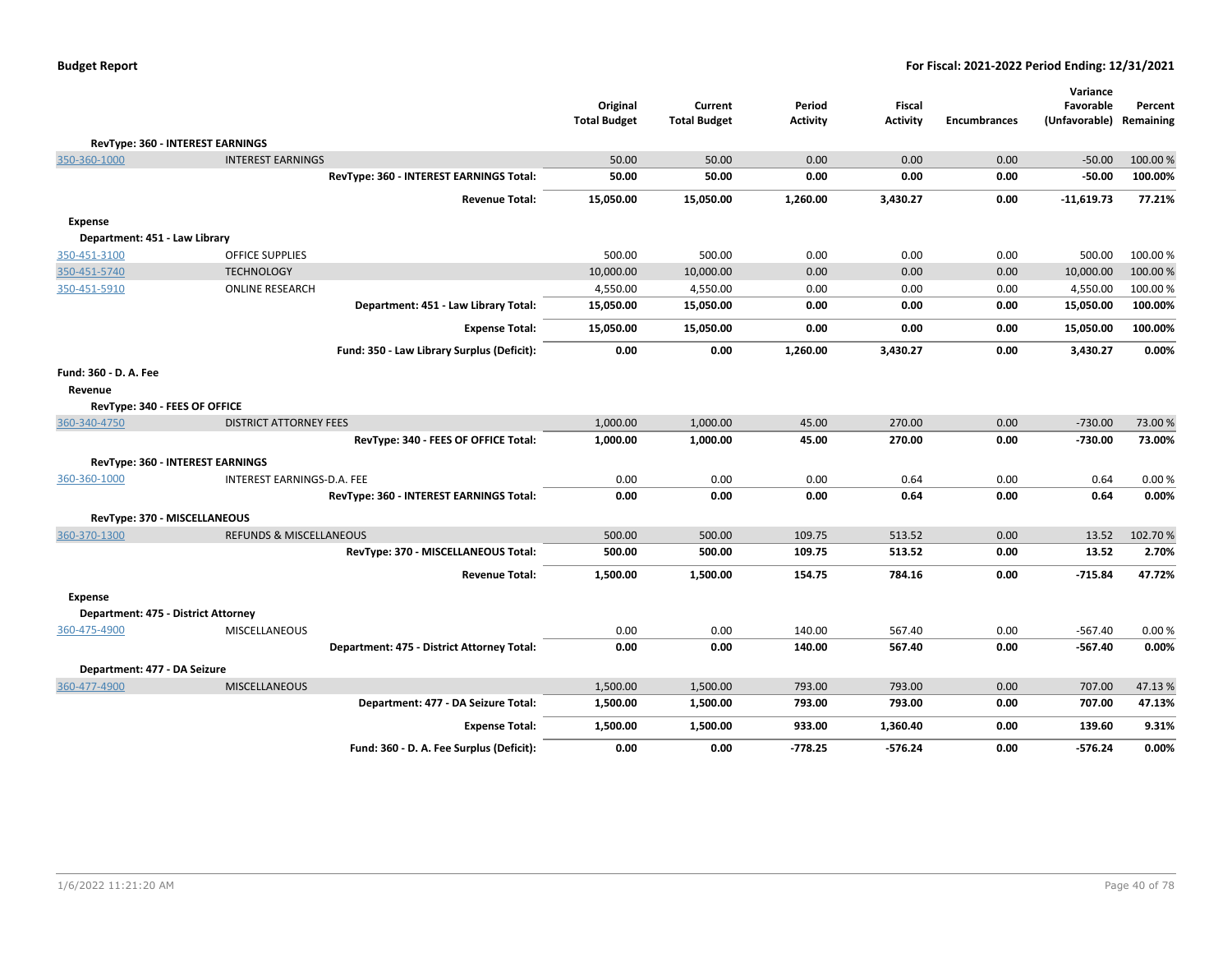|                                           |                                                   | Original<br><b>Total Budget</b> | Current<br><b>Total Budget</b> | Period<br><b>Activity</b> | <b>Fiscal</b><br><b>Activity</b> | <b>Encumbrances</b> | Variance<br>Favorable<br>(Unfavorable) Remaining | Percent |
|-------------------------------------------|---------------------------------------------------|---------------------------------|--------------------------------|---------------------------|----------------------------------|---------------------|--------------------------------------------------|---------|
| Fund: 361 - Contraband Seizure            |                                                   |                                 |                                |                           |                                  |                     |                                                  |         |
| Revenue                                   |                                                   |                                 |                                |                           |                                  |                     |                                                  |         |
| RevType: 360 - INTEREST EARNINGS          |                                                   |                                 |                                |                           |                                  |                     |                                                  |         |
| 361-360-1000                              | <b>INTEREST EARNINGS</b>                          | 0.00                            | 0.00                           | 0.00                      | 0.34                             | 0.00                | 0.34                                             | 0.00%   |
|                                           | RevType: 360 - INTEREST EARNINGS Total:           | 0.00                            | 0.00                           | 0.00                      | 0.34                             | 0.00                | 0.34                                             | 0.00%   |
|                                           | <b>Revenue Total:</b>                             | 0.00                            | 0.00                           | 0.00                      | 0.34                             | 0.00                | 0.34                                             | 0.00%   |
|                                           | <b>Fund: 361 - Contraband Seizure Total:</b>      | 0.00                            | 0.00                           | 0.00                      | 0.34                             | 0.00                | 0.34                                             | 0.00%   |
| Fund: 362 - Investigator/LEOSE<br>Revenue |                                                   |                                 |                                |                           |                                  |                     |                                                  |         |
| RevType: 330 - GRANTS<br>362-330-4750     | <b>INVESTIGATOR/LEOSE GRANT</b>                   | 640.00                          | 640.00                         | 0.00                      | 0.00                             | 0.00                | $-640.00$                                        | 100.00% |
|                                           | RevType: 330 - GRANTS Total:                      | 640.00                          | 640.00                         | 0.00                      | 0.00                             | 0.00                | $-640.00$                                        | 100.00% |
|                                           | <b>Revenue Total:</b>                             | 640.00                          | 640.00                         | 0.00                      | 0.00                             | 0.00                | $-640.00$                                        | 100.00% |
| <b>Expense</b>                            |                                                   |                                 |                                |                           |                                  |                     |                                                  |         |
| Department: 475 - District Attorney       |                                                   |                                 |                                |                           |                                  |                     |                                                  |         |
| 362-475-4270                              | OUT OF COUNTY TRAVEL/TRAINING                     | 640.00                          | 640.00                         | 0.00                      | 350.00                           | 0.00                | 290.00                                           | 45.31%  |
|                                           | Department: 475 - District Attorney Total:        | 640.00                          | 640.00                         | 0.00                      | 350.00                           | 0.00                | 290.00                                           | 45.31%  |
|                                           | <b>Expense Total:</b>                             | 640.00                          | 640.00                         | 0.00                      | 350.00                           | 0.00                | 290.00                                           | 45.31%  |
|                                           | Fund: 362 - Investigator/LEOSE Surplus (Deficit): | 0.00                            | 0.00                           | 0.00                      | $-350.00$                        | 0.00                | -350.00                                          | 0.00%   |
| Fund: 380 - IHC Co-Op Gin                 |                                                   |                                 |                                |                           |                                  |                     |                                                  |         |
| Revenue                                   |                                                   |                                 |                                |                           |                                  |                     |                                                  |         |
| RevType: 360 - INTEREST EARNINGS          |                                                   |                                 |                                |                           |                                  |                     |                                                  |         |
| 380-360-1000                              | <b>INTEREST EARNINGS</b>                          | 0.00                            | 0.00                           | 0.00                      | 1.19                             | 0.00                | 1.19                                             | 0.00%   |
|                                           | RevType: 360 - INTEREST EARNINGS Total:           | 0.00                            | 0.00                           | 0.00                      | 1.19                             | 0.00                | 1.19                                             | 0.00%   |
|                                           | <b>Revenue Total:</b>                             | 0.00                            | 0.00                           | 0.00                      | 1.19                             | 0.00                | 1.19                                             | 0.00%   |
|                                           | Fund: 380 - IHC Co-Op Gin Total:                  | 0.00                            | 0.00                           | 0.00                      | 1.19                             | 0.00                | 1.19                                             | 0.00%   |
| Fund: 410 - CERT                          |                                                   |                                 |                                |                           |                                  |                     |                                                  |         |
| Revenue                                   |                                                   |                                 |                                |                           |                                  |                     |                                                  |         |
| RevType: 370 - MISCELLANEOUS              |                                                   |                                 |                                |                           |                                  |                     |                                                  |         |
| 410-370-4060                              | <b>DONATIONS</b>                                  | 0.00                            | 0.00                           | 400.00                    | 400.00                           | 0.00                | 400.00                                           | 0.00%   |
|                                           | RevType: 370 - MISCELLANEOUS Total:               | 0.00                            | 0.00                           | 400.00                    | 400.00                           | 0.00                | 400.00                                           | 0.00%   |
|                                           | <b>Revenue Total:</b>                             | 0.00                            | 0.00                           | 400.00                    | 400.00                           | 0.00                | 400.00                                           | 0.00%   |
|                                           | Fund: 410 - CERT Total:                           | 0.00                            | 0.00                           | 400.00                    | 400.00                           | 0.00                | 400.00                                           | 0.00%   |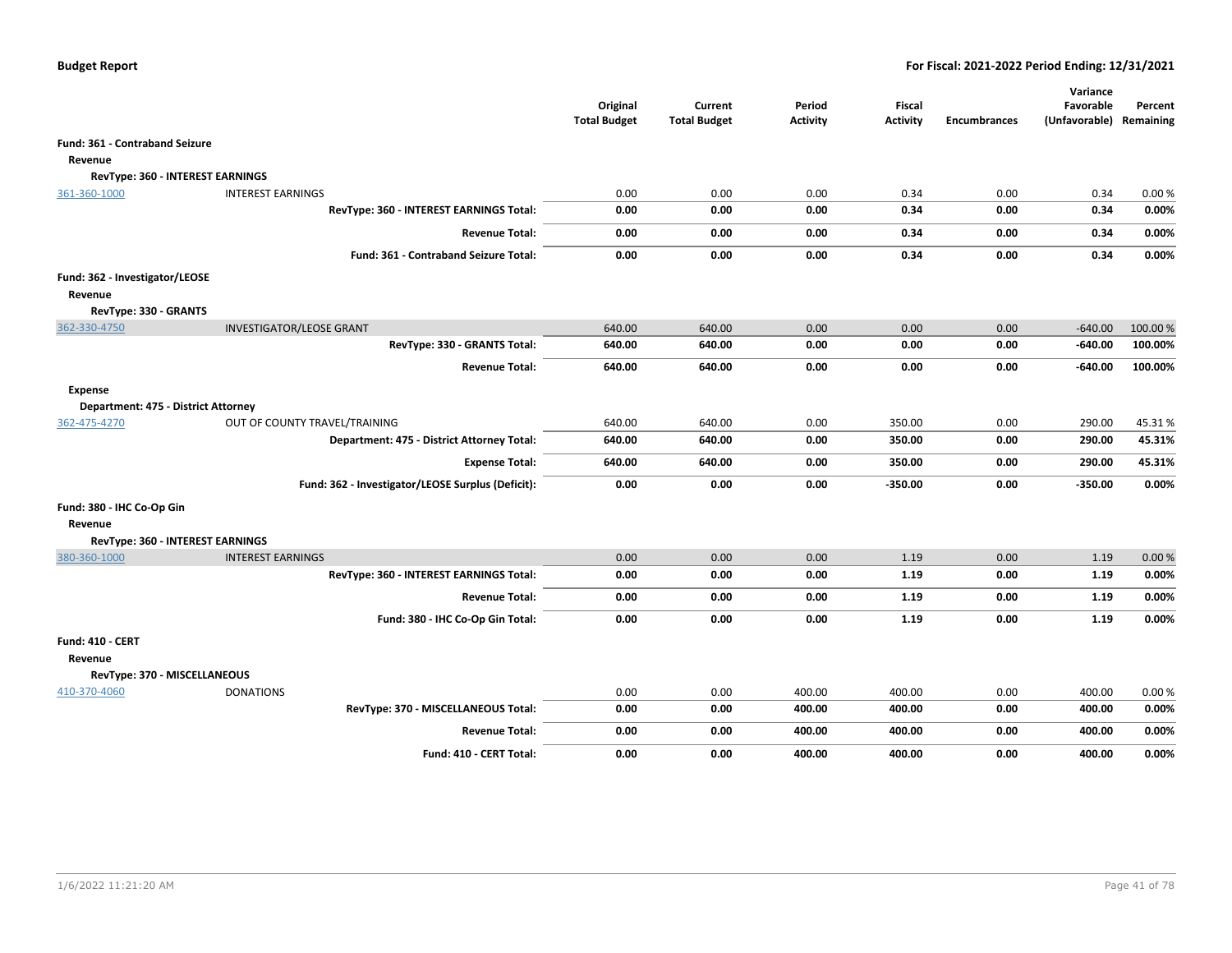|                                                            |                                                  | Original<br><b>Total Budget</b> | Current<br><b>Total Budget</b> | Period<br><b>Activity</b> | <b>Fiscal</b><br><b>Activity</b> | <b>Encumbrances</b> | Variance<br>Favorable<br>(Unfavorable) Remaining | Percent |
|------------------------------------------------------------|--------------------------------------------------|---------------------------------|--------------------------------|---------------------------|----------------------------------|---------------------|--------------------------------------------------|---------|
| Fund: 411 - Hazard Mitigation Plan                         |                                                  |                                 |                                |                           |                                  |                     |                                                  |         |
| Revenue                                                    |                                                  |                                 |                                |                           |                                  |                     |                                                  |         |
| RevType: 330 - GRANTS                                      |                                                  |                                 |                                |                           |                                  |                     |                                                  |         |
| 411-330-4770                                               | <b>HAZARD MITIGATION</b>                         | 0.00                            | 0.00                           | 18,750.00                 | 18,750.00                        | 0.00                | 18,750.00                                        | 0.00%   |
|                                                            | RevType: 330 - GRANTS Total:                     | 0.00                            | 0.00                           | 18,750.00                 | 18,750.00                        | 0.00                | 18,750.00                                        | 0.00%   |
|                                                            | <b>Revenue Total:</b>                            | 0.00                            | 0.00                           | 18,750.00                 | 18,750.00                        | 0.00                | 18,750.00                                        | 0.00%   |
|                                                            | Fund: 411 - Hazard Mitigation Plan Total:        | 0.00                            | 0.00                           | 18,750.00                 | 18,750.00                        | 0.00                | 18,750.00                                        | 0.00%   |
| Fund: 412 - Safe Room Reimbursement Prog.                  |                                                  |                                 |                                |                           |                                  |                     |                                                  |         |
| <b>Expense</b>                                             |                                                  |                                 |                                |                           |                                  |                     |                                                  |         |
| Department: 408 - Safe Room                                |                                                  |                                 |                                |                           |                                  |                     |                                                  |         |
| 412-408-3100                                               | <b>OFFICE SUPPLIES</b>                           | 0.00                            | 0.00                           | 398.89                    | 398.89                           | 0.00                | $-398.89$                                        | 0.00%   |
|                                                            | Department: 408 - Safe Room Total:               | 0.00                            | 0.00                           | 398.89                    | 398.89                           | 0.00                | $-398.89$                                        | 0.00%   |
|                                                            | <b>Expense Total:</b>                            | 0.00                            | 0.00                           | 398.89                    | 398.89                           | 0.00                | $-398.89$                                        | 0.00%   |
|                                                            | Fund: 412 - Safe Room Reimbursement Prog. Total: | 0.00                            | 0.00                           | 398.89                    | 398.89                           | 0.00                | $-398.89$                                        | 0.00%   |
| Fund: 413 - CARES ACT-CORONAVIRUS RELIEF<br><b>Expense</b> |                                                  |                                 |                                |                           |                                  |                     |                                                  |         |
| Department: 413 - CARES Act                                |                                                  |                                 |                                |                           |                                  |                     |                                                  |         |
| 413-413-3981                                               | <b>PUBLIC HEALTH EXPENSES</b>                    | 0.00                            | 0.00                           | 0.00                      | 1,512.98                         | 38,537.02           | $-40,050.00$                                     | 0.00%   |
| 413-413-5740                                               | <b>TECHNOLOGY</b>                                | 0.00                            | 0.00                           | 28,577.49                 | 28,642.48                        | $-28,512.50$        | $-129.98$                                        | 0.00%   |
|                                                            | Department: 413 - CARES Act Total:               | 0.00                            | 0.00                           | 28,577.49                 | 30,155.46                        | 10,024.52           | -40,179.98                                       | 0.00%   |
|                                                            | Department: 419 - CARES FINAL ALLOCATION         |                                 |                                |                           |                                  |                     |                                                  |         |
| 413-419-5750                                               | PURCHASE OF AUTOMOBILES                          | 0.00                            | 0.00                           | 50,612.33                 | 50,612.33                        | 101,224.66          | $-151,836.99$                                    | 0.00%   |
|                                                            | Department: 419 - CARES FINAL ALLOCATION Total:  | 0.00                            | 0.00                           | 50,612.33                 | 50,612.33                        | 101,224.66          | $-151,836.99$                                    | 0.00%   |
| Department: 621 - Road & Bridge 1                          |                                                  |                                 |                                |                           |                                  |                     |                                                  |         |
| 413-621-3440                                               | R&B MAT.ASPHALT/RD OIL                           | 0.00                            | 0.00                           | 60,236.25                 | 79,850.25                        | 0.00                | $-79,850.25$                                     | 0.00%   |
|                                                            | Department: 621 - Road & Bridge 1 Total:         | 0.00                            | 0.00                           | 60,236.25                 | 79,850.25                        | 0.00                | $-79,850.25$                                     | 0.00%   |
| Department: 622 - Road & Bridge 2                          |                                                  |                                 |                                |                           |                                  |                     |                                                  |         |
| 413-622-3440                                               | R&B MAT.ASPHALT/RD OIL                           | 0.00                            | 0.00                           | 41,700.32                 | 62,777.85                        | 0.00                | $-62,777.85$                                     | 0.00%   |
|                                                            | Department: 622 - Road & Bridge 2 Total:         | 0.00                            | 0.00                           | 41,700.32                 | 62,777.85                        | 0.00                | $-62,777.85$                                     | 0.00%   |
| Department: 624 - Road & Bridge 4                          |                                                  |                                 |                                |                           |                                  |                     |                                                  |         |
| 413-624-3440                                               | R&B MAT. ASPHALT/RD OIL                          | 0.00                            | 0.00                           | 11,572.50                 | 27,668.90                        | 0.00                | $-27,668.90$                                     | 0.00%   |
| 413-624-4600                                               | EQUIPMENT RENTAL/LEASE                           | 0.00                            | 0.00                           | 2,974.64                  | 3,674.64                         | 0.00                | $-3,674.64$                                      | 0.00%   |
|                                                            | Department: 624 - Road & Bridge 4 Total:         | 0.00                            | 0.00                           | 14,547.14                 | 31,343.54                        | 0.00                | $-31,343.54$                                     | 0.00%   |
|                                                            | <b>Expense Total:</b>                            | 0.00                            | 0.00                           | 195,673.53                | 254,739.43                       | 111,249.18          | $-365,988.61$                                    | 0.00%   |
|                                                            | Fund: 413 - CARES ACT-CORONAVIRUS RELIEF Total:  | 0.00                            | 0.00                           | 195.673.53                | 254.739.43                       | 111,249.18          | $-365.988.61$                                    | 0.00%   |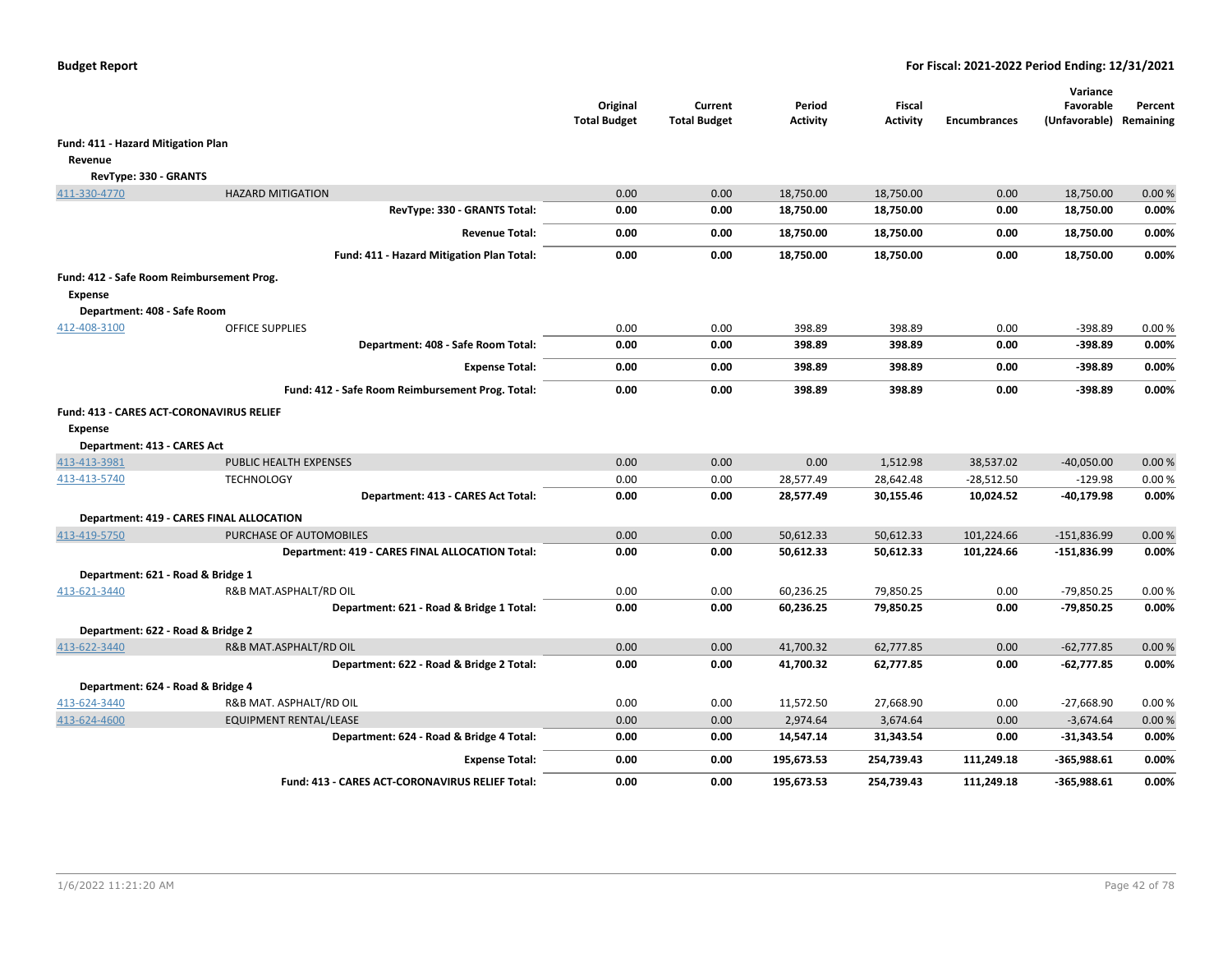|                                             |                                                    | Original<br><b>Total Budget</b> | Current<br><b>Total Budget</b> | Period<br><b>Activity</b> | Fiscal<br><b>Activity</b> | <b>Encumbrances</b> | Variance<br>Favorable<br>(Unfavorable) Remaining | Percent |
|---------------------------------------------|----------------------------------------------------|---------------------------------|--------------------------------|---------------------------|---------------------------|---------------------|--------------------------------------------------|---------|
| Fund: 415 - American Recovery Program Grant |                                                    |                                 |                                |                           |                           |                     |                                                  |         |
| Revenue                                     |                                                    |                                 |                                |                           |                           |                     |                                                  |         |
|                                             | RevType: 360 - INTEREST EARNINGS                   |                                 |                                |                           |                           |                     |                                                  |         |
| 415-360-1591                                | <b>INTEREST EARNINGS CDARS</b>                     | 0.00                            | 0.00                           | 0.00                      | 86.94                     | 0.00                | 86.94                                            | 0.00%   |
|                                             | RevType: 360 - INTEREST EARNINGS Total:            | 0.00                            | 0.00                           | 0.00                      | 86.94                     | 0.00                | 86.94                                            | 0.00%   |
|                                             | <b>Revenue Total:</b>                              | 0.00                            | 0.00                           | 0.00                      | 86.94                     | 0.00                | 86.94                                            | 0.00%   |
|                                             | Fund: 415 - American Recovery Program Grant Total: | 0.00                            | 0.00                           | 0.00                      | 86.94                     | 0.00                | 86.94                                            | 0.00%   |
| Fund: 560 - Sheriff Forfeiture              |                                                    |                                 |                                |                           |                           |                     |                                                  |         |
| Revenue                                     |                                                    |                                 |                                |                           |                           |                     |                                                  |         |
|                                             | RevType: 352 - FINES & FORFEITURES                 |                                 |                                |                           |                           |                     |                                                  |         |
| 560-352-2000                                | <b>CONTRABAND FORFEITURE</b>                       | 20,000.00                       | 20,000.00                      | 0.00                      | 0.00                      | 0.00                | $-20,000.00$                                     | 100.00% |
|                                             | RevType: 352 - FINES & FORFEITURES Total:          | 20,000.00                       | 20,000.00                      | 0.00                      | 0.00                      | 0.00                | $-20,000.00$                                     | 100.00% |
|                                             | RevType: 360 - INTEREST EARNINGS                   |                                 |                                |                           |                           |                     |                                                  |         |
| 560-360-1000                                | INTEREST EARNINGS-SO FORFEITURE                    | 0.00                            | 0.00                           | 0.00                      | 1.02                      | 0.00                | 1.02                                             | 0.00%   |
|                                             | RevType: 360 - INTEREST EARNINGS Total:            | 0.00                            | 0.00                           | 0.00                      | 1.02                      | 0.00                | 1.02                                             | 0.00%   |
|                                             | <b>Revenue Total:</b>                              | 20,000.00                       | 20,000.00                      | 0.00                      | 1.02                      | 0.00                | $-19,998.98$                                     | 99.99%  |
| <b>Expense</b>                              |                                                    |                                 |                                |                           |                           |                     |                                                  |         |
| Department: 560 - County Sheriff            |                                                    |                                 |                                |                           |                           |                     |                                                  |         |
| 560-560-1012                                | SALARY SUPPLEMENT                                  | 0.00                            | 0.00                           | 85.38                     | 256.14                    | 0.00                | $-256.14$                                        | 0.00%   |
| 560-560-1501                                | <b>SIGN ON BONUS</b>                               | 0.00                            | 0.00                           | 0.00                      | 1,000.00                  | 0.00                | $-1,000.00$                                      | 0.00%   |
| 560-560-2010                                | SOCIAL SECURITY TAXES                              | 0.00                            | 0.00                           | 5.14                      | 15.44                     | 0.00                | $-15.44$                                         | 0.00%   |
| 560-560-2020                                | <b>GROUP HEALTH INSURANCE</b>                      | 0.00                            | 0.00                           | 29.13                     | 74.36                     | 0.00                | $-74.36$                                         | 0.00%   |
| 560-560-2030                                | <b>RETIREMENT</b>                                  | 0.00                            | 0.00                           | 10.11                     | 30.35                     | 0.00                | $-30.35$                                         | 0.00%   |
| 560-560-2050                                | <b>MEDICARE TAX</b>                                | 0.00                            | 0.00                           | 1.20                      | 3.62                      | 0.00                | $-3.62$                                          | 0.00%   |
| 560-560-3200                                | <b>WEAPON SUPPLIES</b>                             | 5,000.00                        | 5,000.00                       | 1,923.62                  | 1,923.62                  | 0.00                | 3,076.38                                         | 61.53%  |
| 560-560-4200                                | <b>CELL PHONE</b>                                  | 0.00                            | 0.00                           | 30.22                     | 90.66                     | 0.00                | $-90.66$                                         | 0.00%   |
| 560-560-4540                                | <b>R&amp;M AUTO</b>                                | 0.00                            | 0.00                           | 0.00                      | 104.54                    | 0.00                | $-104.54$                                        | 0.00%   |
| 560-560-4900                                | <b>MISCELLANEOUS</b>                               | 0.00                            | 0.00                           | 201.22                    | 201.22                    | 0.00                | $-201.22$                                        | 0.00%   |
| 560-560-4950                                | NARCOTICS AND/OR OTHER INVESTIGATIONS              | 15,000.00                       | 15,000.00                      | 0.00                      | 0.00                      | 0.00                | 15,000.00                                        | 100.00% |
| 560-560-5720                                | <b>EQUIPMENT</b>                                   | 0.00                            | 0.00                           | 0.00                      | 419.99                    | 0.00                | -419.99                                          | 0.00%   |
| 560-560-5800                                | <b>INVESTIGATIVE EQUIPMENT</b>                     | 0.00                            | 0.00                           | 0.00                      | 2,191.84                  | 0.00                | $-2,191.84$                                      | 0.00%   |
|                                             | Department: 560 - County Sheriff Total:            | 20,000.00                       | 20,000.00                      | 2,286.02                  | 6,311.78                  | 0.00                | 13,688.22                                        | 68.44%  |
|                                             | <b>Expense Total:</b>                              | 20,000.00                       | 20,000.00                      | 2,286.02                  | 6,311.78                  | 0.00                | 13,688.22                                        | 68.44%  |
|                                             | Fund: 560 - Sheriff Forfeiture Surplus (Deficit):  | 0.00                            | 0.00                           | $-2,286.02$               | $-6,310.76$               | 0.00                | -6,310.76                                        | 0.00%   |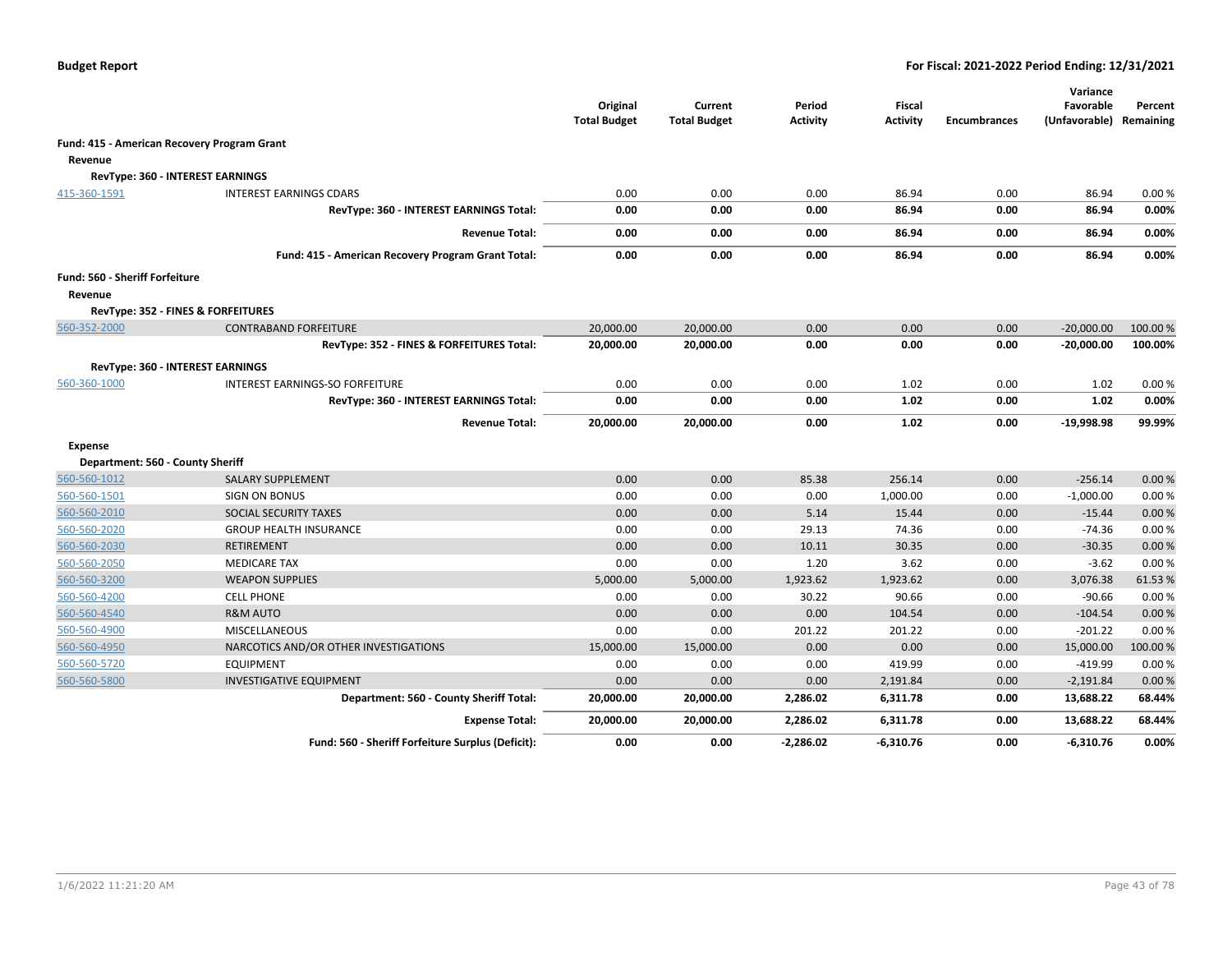|                |                                                                           | Original<br><b>Total Budget</b> | Current<br><b>Total Budget</b> | Period<br>Activity | <b>Fiscal</b><br><b>Activity</b> | <b>Encumbrances</b> | Variance<br>Favorable<br>(Unfavorable) | Percent<br>Remaining |
|----------------|---------------------------------------------------------------------------|---------------------------------|--------------------------------|--------------------|----------------------------------|---------------------|----------------------------------------|----------------------|
|                | <b>Fund: 561 - Law Enforcement Education Sheriff's Office</b>             |                                 |                                |                    |                                  |                     |                                        |                      |
| Revenue        |                                                                           |                                 |                                |                    |                                  |                     |                                        |                      |
|                | RevType: 370 - MISCELLANEOUS                                              |                                 |                                |                    |                                  |                     |                                        |                      |
| 561-370-1600   | PEACE OFFICE ALLOCATION                                                   | 1,800.00                        | 1,800.00                       | 0.00               | 0.00                             | 0.00                | $-1,800.00$                            | 100.00%              |
|                | RevType: 370 - MISCELLANEOUS Total:                                       | 1,800.00                        | 1,800.00                       | 0.00               | 0.00                             | 0.00                | $-1,800.00$                            | 100.00%              |
|                | <b>Revenue Total:</b>                                                     | 1,800.00                        | 1,800.00                       | 0.00               | 0.00                             | 0.00                | $-1,800.00$                            | 100.00%              |
| <b>Expense</b> |                                                                           |                                 |                                |                    |                                  |                     |                                        |                      |
|                | Department: 560 - County Sheriff                                          |                                 |                                |                    |                                  |                     |                                        |                      |
| 561-560-4270   | OUT OF COUNTY TRAVEL/TRAINING                                             | 1,800.00                        | 1,800.00                       | 0.00               | 0.00                             | 0.00                | 1,800.00                               | 100.00%              |
|                | Department: 560 - County Sheriff Total:                                   | 1,800.00                        | 1,800.00                       | 0.00               | 0.00                             | 0.00                | 1,800.00                               | 100.00%              |
|                | <b>Expense Total:</b>                                                     | 1,800.00                        | 1,800.00                       | 0.00               | 0.00                             | 0.00                | 1,800.00                               | 100.00%              |
|                | Fund: 561 - Law Enforcement Education Sheriff's Office Surplus (Deficit): | 0.00                            | 0.00                           | 0.00               | 0.00                             | 0.00                | 0.00                                   | 0.00%                |
|                | Fund: 562 - Bois D'Arc Lake Reservoir (SO)                                |                                 |                                |                    |                                  |                     |                                        |                      |
| Revenue        |                                                                           |                                 |                                |                    |                                  |                     |                                        |                      |
|                | RevType: 322 - LAKE BOIS D'ARC YEAR 3                                     |                                 |                                |                    |                                  |                     |                                        |                      |
| 562-322-1841   | PERSONNEL INCOME YEAR 3                                                   | 108,852.00                      | 108,852.00                     | 0.00               | 108,852.00                       | 0.00                | 0.00                                   | 0.00%                |
| 562-322-1842   | DRUG SCREENING/PSYCHOLOG INC.YR.3                                         | 600.00                          | 600.00                         | 0.00               | 600.00                           | 0.00                | 0.00                                   | 0.00%                |
| 562-322-1843   | UNIFORMS INCOME YEAR 3                                                    | 2,048.00                        | 2,048.00                       | 0.00               | 2,048.00                         | 0.00                | 0.00                                   | 0.00%                |
| 562-322-1844   | <b>TRAINING INCOME YEAR 3</b>                                             | 10,000.00                       | 10,000.00                      | 0.00               | 10,000.00                        | 0.00                | 0.00                                   | 0.00%                |
|                | RevType: 322 - LAKE BOIS D'ARC YEAR 3 Total:                              | 121,500.00                      | 121,500.00                     | 0.00               | 121,500.00                       | 0.00                | 0.00                                   | 0.00%                |
|                | RevType: 370 - MISCELLANEOUS                                              |                                 |                                |                    |                                  |                     |                                        |                      |
| 562-370-1840   | <b>LOCAL FUNDING</b>                                                      | 39,116.98                       | 39,116.98                      | 0.00               | 0.00                             | 0.00                | $-39,116.98$                           | 100.00 %             |
|                | RevType: 370 - MISCELLANEOUS Total:                                       | 39,116.98                       | 39,116.98                      | 0.00               | 0.00                             | 0.00                | $-39,116.98$                           | 100.00%              |
|                | <b>RevType: 390 - TRANSFERS IN</b>                                        |                                 |                                |                    |                                  |                     |                                        |                      |
| 562-390-1401   | <b>TRANSFERS IN</b>                                                       | 0.00                            | 0.00                           | 39,116.98          | 39,116.98                        | 0.00                | 39,116.98                              | 0.00%                |
|                | RevType: 390 - TRANSFERS IN Total:                                        | 0.00                            | 0.00                           | 39,116.98          | 39,116.98                        | 0.00                | 39,116.98                              | 0.00%                |
|                | <b>Revenue Total:</b>                                                     | 160,616.98                      | 160,616.98                     | 39,116.98          | 160,616.98                       | 0.00                | 0.00                                   | 0.00%                |
| <b>Expense</b> |                                                                           |                                 |                                |                    |                                  |                     |                                        |                      |
|                | Department: 560 - County Sheriff                                          |                                 |                                |                    |                                  |                     |                                        |                      |
| 562-560-1040   | SALARIES DEPUTIES                                                         | 97,768.41                       | 97,768.41                      | 6,718.97           | 23,278.57                        | 0.00                | 74,489.84                              | 76.19%               |
| 562-560-2010   | SOCIAL SECURITY TAXES                                                     | 5,862.24                        | 5,862.24                       | 400.91             | 1,397.48                         | 0.00                | 4,464.76                               | 76.16%               |
| 562-560-2020   | <b>GROUP HEALTH INSURANCE</b>                                             | 26,605.92                       | 26,605.92                      | 2,096.72           | 6,156.85                         | 0.00                | 20,449.07                              | 76.86%               |
| 562-560-2030   | <b>RETIREMENT</b>                                                         | 12,384.10                       | 12,384.10                      | 796.88             | 2,760.84                         | 0.00                | 9,623.26                               | 77.71%               |
| 562-560-2040   | <b>WORKERS COMPENSATION</b>                                               | 2,080.15                        | 2,080.15                       | 920.80             | 920.80                           | 0.00                | 1,159.35                               | 55.73 %              |
| 562-560-2050   | <b>MEDICARE TAX</b>                                                       | 1,371.01                        | 1,371.01                       | 93.76              | 326.85                           | 0.00                | 1,044.16                               | 76.16%               |
| 562-560-2500   | <b>EMPLOYEE PHYSICALS</b>                                                 | 600.00                          | 600.00                         | 0.00               | 0.00                             | 0.00                | 600.00                                 | 100.00%              |
| 562-560-3210   | <b>PATROL SUPPLIES</b>                                                    | 1,945.15                        | 1,945.15                       | 0.00               | 0.00                             | 0.00                | 1,945.15                               | 100.00 %             |
| 562-560-3950   | UNIFORMS/OTHER                                                            | 2,000.00                        | 2,000.00                       | 0.00               | 0.00                             | 0.00                | 2,000.00                               | 100.00%              |
| 562-560-4270   | OUT OF COUNTY TRAVEL/TRAINING                                             | 10,000.00                       | 10,000.00                      | 65.00              | 140.00                           | 0.00                | 9,860.00                               | 98.60%               |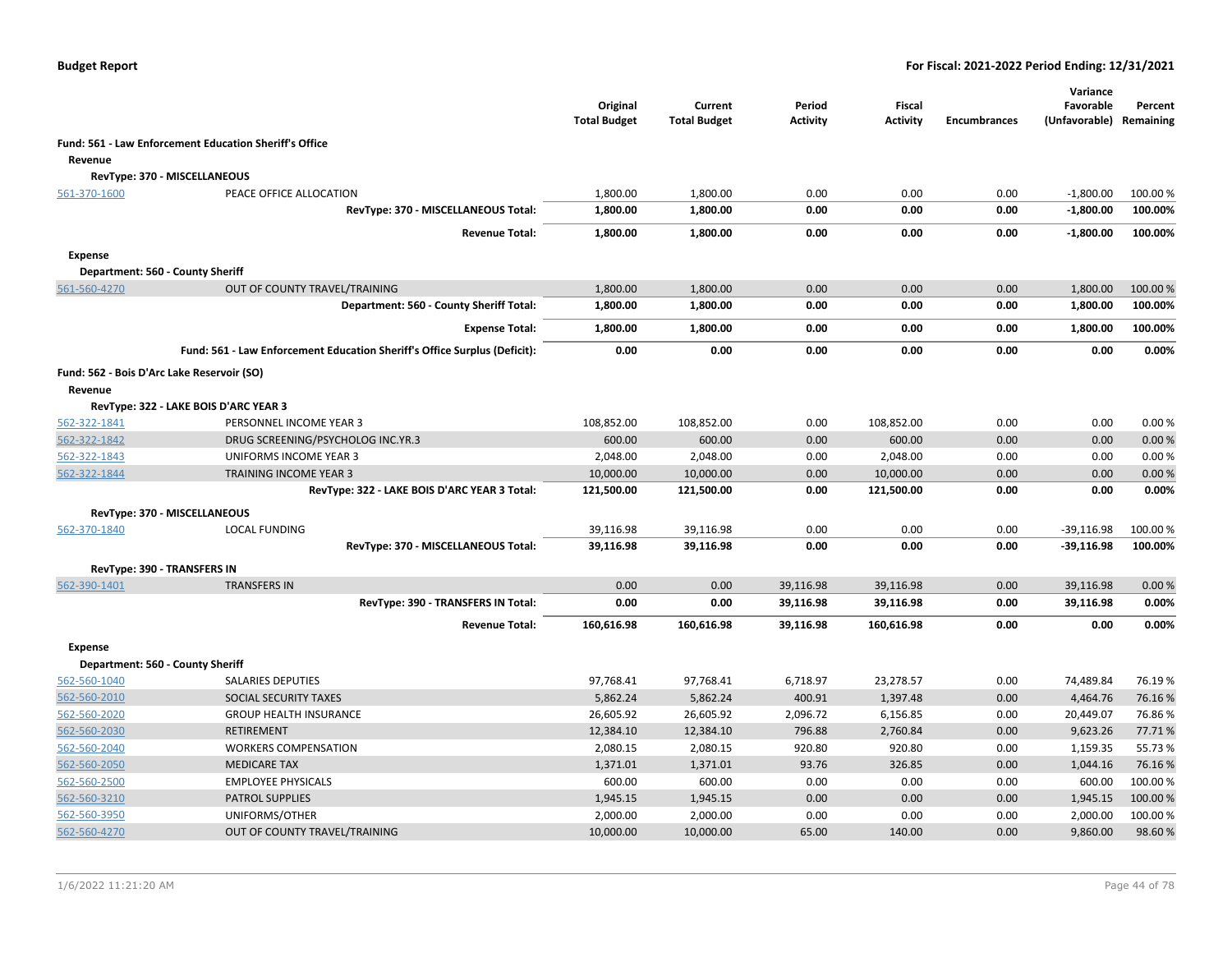|  |  |  | <b>Budget Report</b> |
|--|--|--|----------------------|
|--|--|--|----------------------|

|                                        |                                                               | Original            | Current             | Period          | Fiscal          |                     | Variance<br>Favorable | Percent   |
|----------------------------------------|---------------------------------------------------------------|---------------------|---------------------|-----------------|-----------------|---------------------|-----------------------|-----------|
|                                        |                                                               | <b>Total Budget</b> | <b>Total Budget</b> | <b>Activity</b> | <b>Activity</b> | <b>Encumbrances</b> | (Unfavorable)         | Remaining |
| 562-560-4540                           | R&M AUTO, BOATS, ATV                                          | 0.00                | 0.00                | 50.00           | 50.00           | 0.00                | $-50.00$              | 0.00%     |
| 562-560-5730                           | <b>EMERGENCY RADIO IMPROVEMENTS</b>                           | 0.00                | 0.00                | 0.00            | 4,265.07        | $-4,055.07$         | $-210.00$             | 0.00%     |
| 562-560-5750                           | PURCHASE AUTOS, BOATS, ATV'S                                  | 0.00                | 0.00                | 0.00            | 0.00            | 178,314.00          | $-178,314.00$         | 0.00%     |
|                                        | Department: 560 - County Sheriff Total:                       | 160,616.98          | 160,616.98          | 11,143.04       | 39,296.46       | 174,258.93          | -52,938.41            | $-32.96%$ |
|                                        | <b>Expense Total:</b>                                         | 160,616.98          | 160,616.98          | 11,143.04       | 39,296.46       | 174,258.93          | $-52,938.41$          | $-32.96%$ |
|                                        | Fund: 562 - Bois D'Arc Lake Reservoir (SO) Surplus (Deficit): | 0.00                | 0.00                | 27,973.94       | 121,320.52      | $-174,258.93$       | $-52,938.41$          | 0.00%     |
| Fund: 590 - Specialty Court/Drug Court |                                                               |                     |                     |                 |                 |                     |                       |           |
| Revenue                                |                                                               |                     |                     |                 |                 |                     |                       |           |
|                                        | RevType: 370 - MISCELLANEOUS                                  |                     |                     |                 |                 |                     |                       |           |
| 590-370-4250                           | <b>DRUG COURT FEE</b>                                         | 1,000.00            | 1,000.00            | 365.61          | 679.73          | 0.00                | $-320.27$             | 32.03%    |
| 590-370-4260                           | SPECIALTY COURT                                               | 100.00              | 100.00              | 200.95          | 327.64          | 0.00                | 227.64                | 327.64%   |
|                                        | RevType: 370 - MISCELLANEOUS Total:                           | 1,100.00            | 1,100.00            | 566.56          | 1,007.37        | 0.00                | $-92.63$              | 8.42%     |
|                                        | <b>Revenue Total:</b>                                         | 1,100.00            | 1,100.00            | 566.56          | 1,007.37        | 0.00                | $-92.63$              | 8.42%     |
| <b>Expense</b>                         |                                                               |                     |                     |                 |                 |                     |                       |           |
|                                        | <b>Department: 436 - Specialty Court Expenses</b>             |                     |                     |                 |                 |                     |                       |           |
| 590-436-4330                           | <b>DRUG COURT PROGRAMS</b>                                    | 0.00                | 0.00                | 666.85          | 1,071.30        | 0.00                | $-1,071.30$           | 0.00%     |
| 590-436-4370                           | ATTORNEY FEES DRUG COURT                                      | 1,100.00            | 1,100.00            | 0.00            | 255.00          | 0.00                | 845.00                | 76.82%    |
|                                        | Department: 436 - Specialty Court Expenses Total:             | 1,100.00            | 1,100.00            | 666.85          | 1,326.30        | 0.00                | $-226.30$             | $-20.57%$ |
|                                        | <b>Expense Total:</b>                                         | 1,100.00            | 1,100.00            | 666.85          | 1,326.30        | 0.00                | $-226.30$             | $-20.57%$ |
|                                        | Fund: 590 - Specialty Court/Drug Court Surplus (Deficit):     | 0.00                | 0.00                | $-100.29$       | $-318.93$       | 0.00                | $-318.93$             | 0.00%     |
| Fund: 600 - Sinking                    |                                                               |                     |                     |                 |                 |                     |                       |           |
| Revenue                                |                                                               |                     |                     |                 |                 |                     |                       |           |
|                                        | RevType: 310 - PROPERTY TAXES                                 |                     |                     |                 |                 |                     |                       |           |
| 600-310-1100                           | <b>CURRENT TAXES</b>                                          | 1,222,678.14        | 1,222,678.14        | 182,579.07      | 230,841.40      | 0.00                | -991,836.74           | 81.12%    |
| 600-310-1200                           | <b>DELINQUENT TAXES</b>                                       | 44,759.36           | 44,759.36           | 3,724.14        | 9,230.74        | 0.00                | $-35,528.62$          | 79.38%    |
|                                        | RevType: 310 - PROPERTY TAXES Total:                          | 1,267,437.50        | 1,267,437.50        | 186,303.21      | 240,072.14      | 0.00                | -1,027,365.36         | 81.06%    |
| RevType: 318 - OTHER TAXES             |                                                               |                     |                     |                 |                 |                     |                       |           |
| 600-318-1210                           | PAY N LIEU TAX/UPPER TRINITY                                  | 200.00              | 200.00              | 0.00            | 394.40          | 0.00                | 194.40                | 197.20%   |
|                                        | RevType: 318 - OTHER TAXES Total:                             | 200.00              | 200.00              | 0.00            | 394.40          | 0.00                | 194.40                | 97.20%    |
|                                        | <b>Revenue Total:</b>                                         | 1,267,637.50        | 1,267,637.50        | 186,303.21      | 240,466.54      | 0.00                | $-1,027,170.96$       | 81.03%    |
| <b>Expense</b>                         |                                                               |                     |                     |                 |                 |                     |                       |           |
| Department: 620 - Debt Service         |                                                               |                     |                     |                 |                 |                     |                       |           |
| 600-620-3090                           | ANNUAL PAYING AGENT REGISTRAR FEES                            | 1,200.00            | 1,200.00            | 0.00            | 200.00          | 0.00                | 1,000.00              | 83.33%    |
| 600-620-4010                           | <b>CONTINUING DISCLOSURE FEES</b>                             | 2,250.00            | 2,250.00            | 0.00            | 0.00            | 0.00                | 2,250.00              | 100.00%   |
| 600-620-6270                           | PRINCIPAL, 2017 GO BONDS                                      | 185,000.00          | 185,000.00          | 0.00            | 0.00            | 0.00                | 185,000.00            | 100.00 %  |
| 600-620-6300                           | PRINCIPAL, 2018 GO BONDS                                      | 165,000.00          | 165,000.00          | 0.00            | 0.00            | 0.00                | 165,000.00            | 100.00 %  |
| 600-620-6310                           | PRINCIPAL, 2020 CO BONDS                                      | 265,000.00          | 265,000.00          | 0.00            | 0.00            | 0.00                | 265,000.00            | 100.00%   |
|                                        | Department: 620 - Debt Service Total:                         | 618,450.00          | 618,450.00          | 0.00            | 200.00          | 0.00                | 618,250.00            | 99.97%    |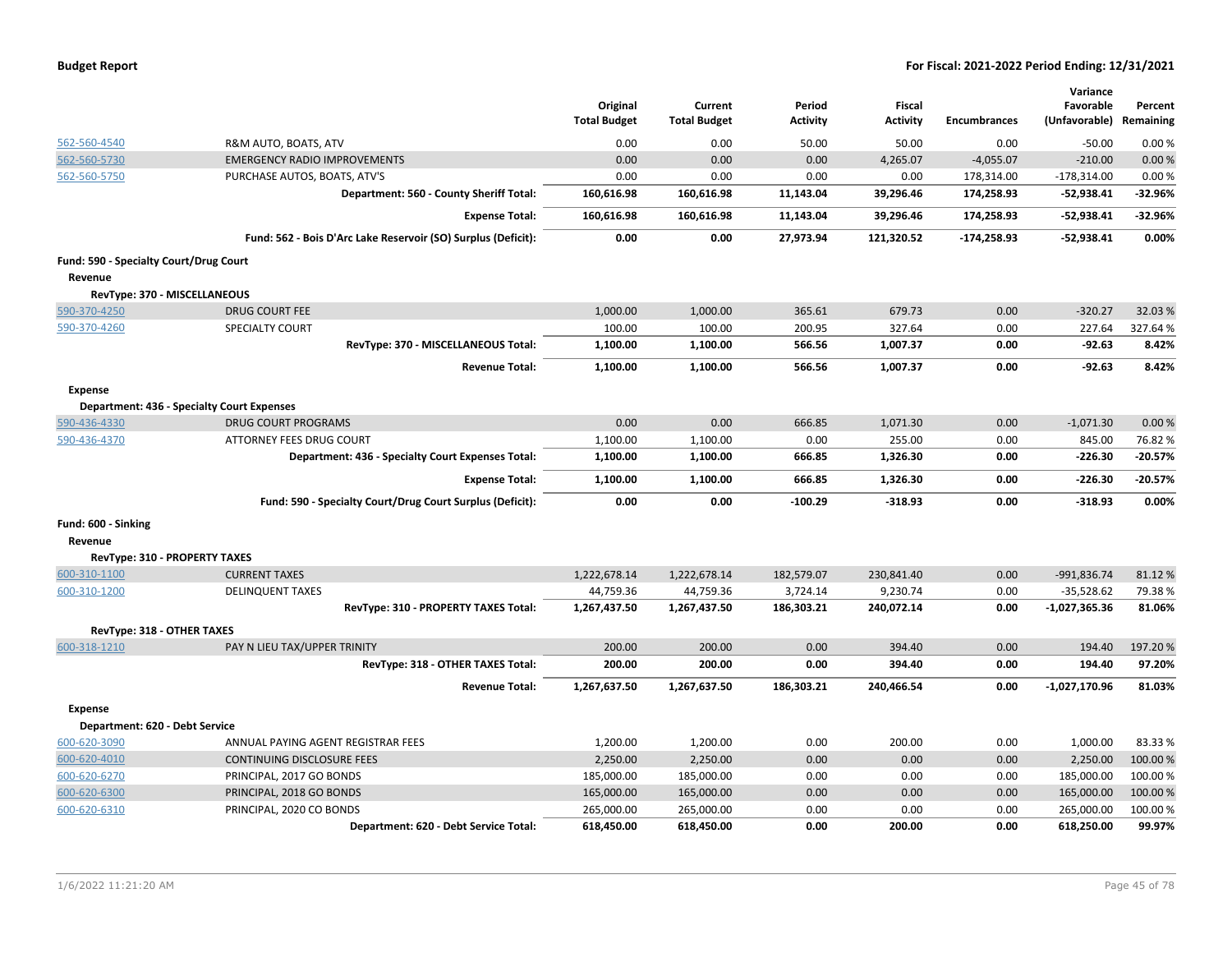| <b>Total Budget</b><br><b>Total Budget</b><br><b>Activity</b><br><b>Activity</b><br><b>Encumbrances</b>              | (Unfavorable) Remaining | Percent  |
|----------------------------------------------------------------------------------------------------------------------|-------------------------|----------|
| Department: 660 - Debt Service Interest                                                                              |                         |          |
| 0.00<br>600-660-6670<br>INTEREST, 2017 GO BONDS<br>188,975.00<br>188,975.00<br>0.00<br>0.00                          | 188,975.00              | 100.00%  |
| 600-660-6700<br>231,700.00<br>231,700.00<br>INTEREST, 2018 GO BONDS<br>0.00<br>115,850.00<br>0.00                    | 115,850.00              | 50.00 %  |
| 0.00<br>0.00<br>600-660-6710<br>INTEREST, 2020 CO BONDS<br>228,512.50<br>228,512.50<br>0.00                          | 228,512.50              | 100.00 % |
| Department: 660 - Debt Service Interest Total:<br>649,187.50<br>649,187.50<br>0.00<br>115,850.00<br>0.00             | 533,337.50              | 82.15%   |
| <b>Expense Total:</b><br>1,267,637.50<br>1,267,637.50<br>0.00<br>116,050.00<br>0.00                                  | 1,151,587.50            | 90.85%   |
| 0.00<br>0.00<br>186,303.21<br>124,416.54<br>0.00<br>Fund: 600 - Sinking Surplus (Deficit):                           | 124,416.54              | 0.00%    |
| Fund: 630 - Law Enforcement Education Const. Pct.1                                                                   |                         |          |
| Revenue                                                                                                              |                         |          |
| RevType: 370 - MISCELLANEOUS                                                                                         |                         |          |
| PEACE OFFICER ALLOCATION<br>640.00<br>640.00<br>0.00<br>0.00<br>0.00<br>630-370-1600                                 | $-640.00$               | 100.00%  |
| 640.00<br>640.00<br>0.00<br>0.00<br>0.00<br>RevType: 370 - MISCELLANEOUS Total:                                      | $-640.00$               | 100.00%  |
| <b>Revenue Total:</b><br>640.00<br>640.00<br>0.00<br>0.00<br>0.00                                                    | -640.00                 | 100.00%  |
| <b>Expense</b>                                                                                                       |                         |          |
| Department: 551 - Constable Pct.1                                                                                    |                         |          |
| 630-551-4270<br>OUT OF COUNTY TRAVEL/TRAINING<br>640.00<br>640.00<br>0.00<br>0.00<br>0.00                            | 640.00                  | 100.00 % |
| Department: 551 - Constable Pct.1 Total:<br>640.00<br>0.00<br>0.00<br>640.00<br>0.00                                 | 640.00                  | 100.00%  |
| 640.00<br>640.00<br>0.00<br>0.00<br>0.00<br><b>Expense Total:</b>                                                    | 640.00                  | 100.00%  |
| Fund: 630 - Law Enforcement Education Const. Pct.1 Surplus (Deficit):<br>0.00<br>0.00<br>0.00<br>0.00<br>0.00        | 0.00                    | 0.00%    |
| Fund: 640 - Law Enforcement Education Const. Pct.2                                                                   |                         |          |
| Revenue                                                                                                              |                         |          |
| RevType: 370 - MISCELLANEOUS                                                                                         |                         |          |
| PEACE OFFICER ALLOCATION<br>640.00<br>0.00<br>0.00<br>0.00<br>640-370-1600<br>640.00                                 | $-640.00$               | 100.00 % |
| RevType: 370 - MISCELLANEOUS Total:<br>0.00<br>640.00<br>640.00<br>0.00<br>0.00                                      | -640.00                 | 100.00%  |
| 0.00<br>0.00<br><b>Revenue Total:</b><br>640.00<br>640.00<br>0.00                                                    | -640.00                 | 100.00%  |
| <b>Expense</b>                                                                                                       |                         |          |
| Department: 552 - Constable Pct.2                                                                                    |                         |          |
| 640-552-4270<br>0.00<br>0.00<br>OUT OF COUNTY TRAVEL/TRAINING<br>640.00<br>640.00<br>0.00                            | 640.00                  | 100.00 % |
| 0.00<br>Department: 552 - Constable Pct.2 Total:<br>640.00<br>640.00<br>0.00<br>0.00                                 | 640.00                  | 100.00%  |
| 640.00<br>0.00<br>0.00<br><b>Expense Total:</b><br>640.00<br>0.00                                                    | 640.00                  | 100.00%  |
| Fund: 640 - Law Enforcement Education Const. Pct.2 Surplus (Deficit):<br>0.00<br>0.00<br>0.00<br>0.00<br>0.00        | 0.00                    | 0.00%    |
| Fund: 650 - Law Enforcement Education Const. Pct.3                                                                   |                         |          |
| Revenue                                                                                                              |                         |          |
| RevType: 370 - MISCELLANEOUS<br>650-370-1600<br>PEACE OFFICER ALLOCATION<br>640.00<br>640.00<br>0.00<br>0.00<br>0.00 | $-640.00$               | 100.00 % |
| RevType: 370 - MISCELLANEOUS Total:<br>640.00<br>640.00<br>0.00<br>0.00<br>0.00                                      | $-640.00$               | 100.00%  |
| 640.00<br>640.00<br>0.00<br>0.00<br>0.00<br><b>Revenue Total:</b>                                                    | $-640.00$               | 100.00%  |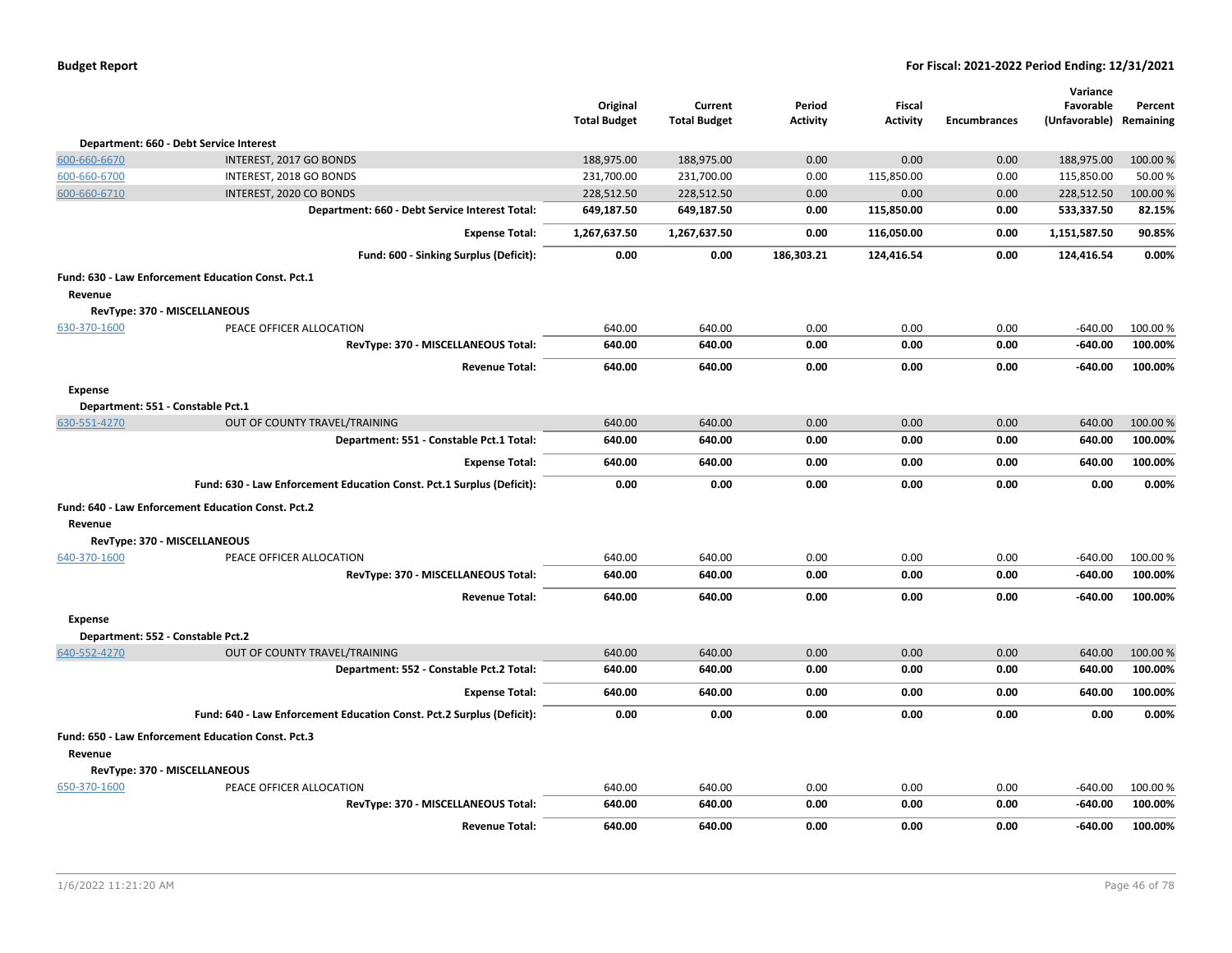|                                    |                                                                       | Original<br><b>Total Budget</b> | Current<br><b>Total Budget</b> | Period<br><b>Activity</b> | <b>Fiscal</b><br><b>Activity</b> | <b>Encumbrances</b> | Variance<br>Favorable<br>(Unfavorable) | Percent<br>Remaining |
|------------------------------------|-----------------------------------------------------------------------|---------------------------------|--------------------------------|---------------------------|----------------------------------|---------------------|----------------------------------------|----------------------|
| Expense                            |                                                                       |                                 |                                |                           |                                  |                     |                                        |                      |
|                                    | Department: 553 - Constable Pct.3                                     |                                 |                                |                           |                                  |                     |                                        |                      |
| 650-553-4270                       | OUT OF COUNTY TRAVEL/TRAINING                                         | 640.00                          | 640.00                         | 0.00                      | 0.00                             | 0.00                | 640.00                                 | 100.00 %             |
|                                    | Department: 553 - Constable Pct.3 Total:                              | 640.00                          | 640.00                         | 0.00                      | 0.00                             | 0.00                | 640.00                                 | 100.00%              |
|                                    | <b>Expense Total:</b>                                                 | 640.00                          | 640.00                         | 0.00                      | 0.00                             | 0.00                | 640.00                                 | 100.00%              |
|                                    | Fund: 650 - Law Enforcement Education Const. Pct.3 Surplus (Deficit): | 0.00                            | 0.00                           | 0.00                      | 0.00                             | 0.00                | 0.00                                   | 0.00%                |
| Fund: 670 - Courthouse Restoration |                                                                       |                                 |                                |                           |                                  |                     |                                        |                      |
| Revenue                            |                                                                       |                                 |                                |                           |                                  |                     |                                        |                      |
| RevType: 330 - GRANTS              |                                                                       |                                 |                                |                           |                                  |                     |                                        |                      |
| 670-330-5100                       | <b>COURTHOUSE RESTORATION</b>                                         | 0.00                            | 0.00                           | 307,292.87                | 656,732.80                       | 0.00                | 656,732.80                             | 0.00%                |
|                                    | RevType: 330 - GRANTS Total:                                          | 0.00                            | 0.00                           | 307,292.87                | 656,732.80                       | 0.00                | 656,732.80                             | 0.00%                |
|                                    | <b>Revenue Total:</b>                                                 | 0.00                            | 0.00                           | 307,292.87                | 656,732.80                       | 0.00                | 656,732.80                             | 0.00%                |
| <b>Expense</b>                     |                                                                       |                                 |                                |                           |                                  |                     |                                        |                      |
|                                    | Department: 670 - Courthouse Restoration Phase 2                      |                                 |                                |                           |                                  |                     |                                        |                      |
| 670-670-1650                       | <b>CONSTRUCTION</b>                                                   | 0.00                            | 0.00                           | 103,648.87                | 590,476.86                       | 0.00                | -590,476.86                            | 0.00%                |
| 670-670-1670                       | <b>CONSTRUCTION MANAGER AGENT</b>                                     | 0.00                            | 0.00                           | 0.00                      | 91,759.35                        | 0.00                | $-91,759.35$                           | 0.00%                |
| 670-670-1680                       | <b>MASONRY AND STONE</b>                                              | 0.00                            | 0.00                           | 47,429.55                 | 47,429.55                        | 0.00                | $-47,429.55$                           | 0.00%                |
| 670-670-4030                       | <b>ARCHITECTURAL FEES</b>                                             | 0.00                            | 0.00                           | 13,000.00                 | 13,000.00                        | 0.00                | $-13,000.00$                           | 0.00%                |
| 670-670-4260                       | <b>PROFESSIONAL FEES</b>                                              | 0.00                            | 0.00                           | 0.00                      | 1,400.00                         | 0.00                | $-1,400.00$                            | 0.00%                |
| 670-670-4430                       | <b>TRASH PICK UP</b>                                                  | 0.00                            | 0.00                           | 1,377.13                  | 1,377.13                         | 0.00                | $-1,377.13$                            | 0.00%                |
|                                    | Department: 670 - Courthouse Restoration Phase 2 Total:               | 0.00                            | 0.00                           | 165,455.55                | 745,442.89                       | 0.00                | -745,442.89                            | 0.00%                |
|                                    | <b>Expense Total:</b>                                                 | 0.00                            | 0.00                           | 165,455.55                | 745,442.89                       | 0.00                | -745,442.89                            | 0.00%                |
|                                    | Fund: 670 - Courthouse Restoration Surplus (Deficit):                 | 0.00                            | 0.00                           | 141,837.32                | $-88,710.09$                     | 0.00                | $-88,710.09$                           | 0.00%                |
|                                    | Fund: 690 - 2020 CO Bonds-Construction Fund FY2020                    |                                 |                                |                           |                                  |                     |                                        |                      |
| Revenue                            |                                                                       |                                 |                                |                           |                                  |                     |                                        |                      |
| RevType: 300 - CASH                |                                                                       |                                 |                                |                           |                                  |                     |                                        |                      |
| 690-300-1680                       | <b>BEGINNING CASH BALANCE</b>                                         | 2,000,000.00                    | 2,000,000.00                   | 0.00                      | 0.00                             | 0.00                | $-2,000,000.00$                        | 100.00 %             |
|                                    | RevType: 300 - CASH Total:                                            | 2,000,000.00                    | 2,000,000.00                   | 0.00                      | 0.00                             | 0.00                | $-2,000,000.00$                        | 100.00%              |
|                                    | <b>RevType: 360 - INTEREST EARNINGS</b>                               |                                 |                                |                           |                                  |                     |                                        |                      |
| 690-360-1000                       | <b>INTEREST EARNING LEGEND BANK</b>                                   | 0.00                            | 0.00                           | 0.00                      | 234.53                           | 0.00                | 234.53                                 | 0.00%                |
|                                    | RevType: 360 - INTEREST EARNINGS Total:                               | 0.00                            | 0.00                           | 0.00                      | 234.53                           | 0.00                | 234.53                                 | 0.00%                |
|                                    | <b>Revenue Total:</b>                                                 | 2,000,000.00                    | 2,000,000.00                   | 0.00                      | 234.53                           | 0.00                | $-1,999,765.47$                        | 99.99%               |
| <b>Expense</b>                     |                                                                       |                                 |                                |                           |                                  |                     |                                        |                      |
|                                    | Department: 669 - Courthouse Construction Phase 2                     |                                 |                                |                           |                                  |                     |                                        |                      |
| 690-669-1650                       | <b>CONSTRUCTION</b>                                                   | 2,000,000.00                    | 2,000,000.00                   | 0.00                      | 807,716.93                       | 0.00                | 1,192,283.07                           | 59.61%               |
| 690-669-1670                       | <b>CONSTRUCTION MANAGER AGENT</b>                                     | 0.00                            | 0.00                           | 0.00                      | 104,161.86                       | 0.00                | $-104, 161.86$                         | 0.00%                |
| 690-669-1680                       | <b>MASONRY AND STONE</b>                                              | 0.00                            | 0.00                           | 0.00                      | 164,595.61                       | 0.00                | $-164,595.61$                          | 0.00%                |
| 690-669-5735                       | FF&E                                                                  | 0.00                            | 0.00                           | 703.00                    | 703.00                           | 0.00                | $-703.00$                              | 0.00%                |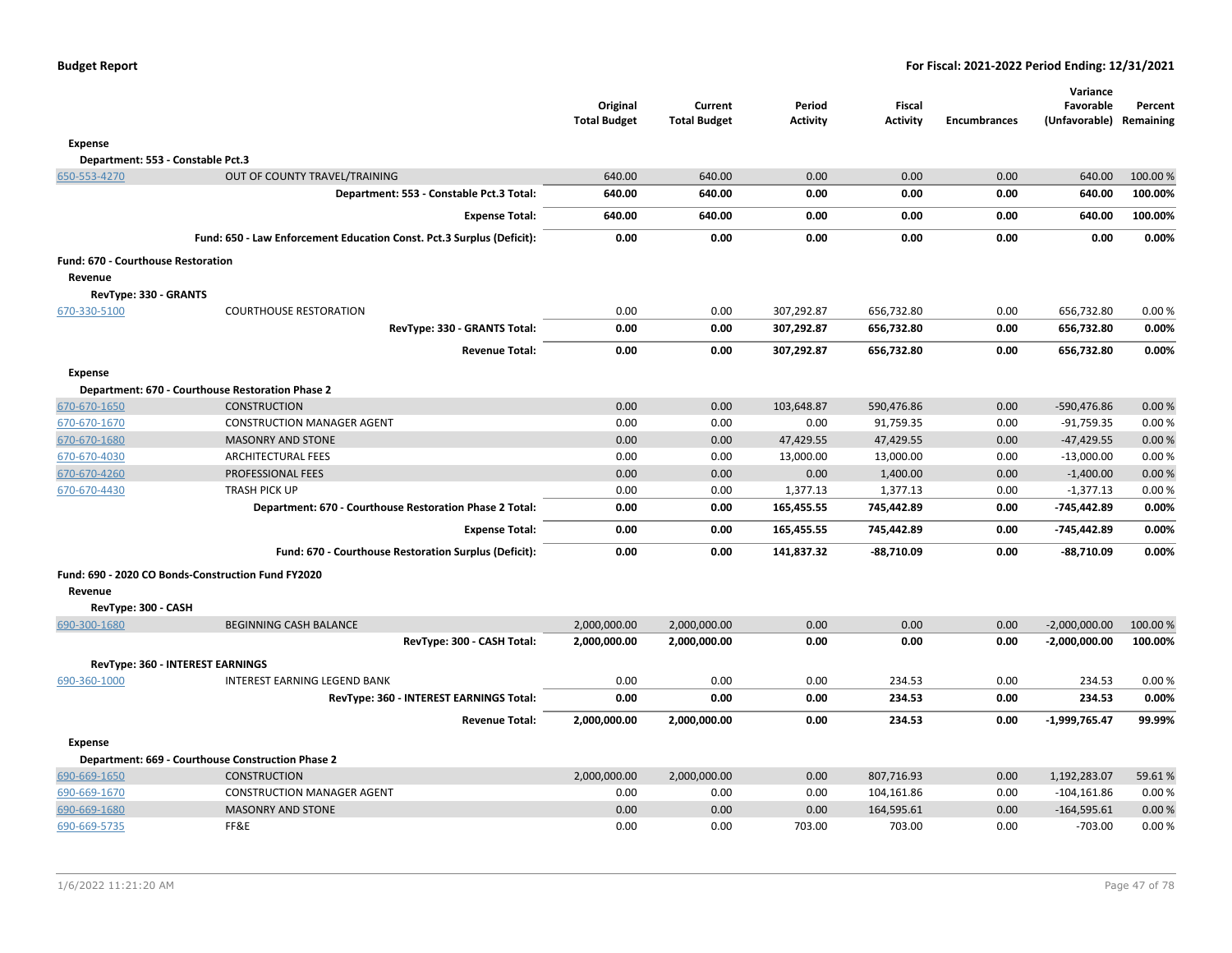|                                    |                                                                       | Original            | Current             | Period          | <b>Fiscal</b>   |                     | Variance<br>Favorable   | Percent  |
|------------------------------------|-----------------------------------------------------------------------|---------------------|---------------------|-----------------|-----------------|---------------------|-------------------------|----------|
|                                    |                                                                       | <b>Total Budget</b> | <b>Total Budget</b> | <b>Activity</b> | <b>Activity</b> | <b>Encumbrances</b> | (Unfavorable) Remaining |          |
| 690-669-5740                       | <b>TECHNOLOGY</b>                                                     | 0.00                | 0.00                | 0.00            | 0.00            | 31,380.42           | $-31,380.42$            | 0.00%    |
|                                    | Department: 669 - Courthouse Construction Phase 2 Total:              | 2,000,000.00        | 2,000,000.00        | 703.00          | 1,077,177.40    | 31,380.42           | 891,442.18              | 44.57%   |
|                                    | <b>Expense Total:</b>                                                 | 2,000,000.00        | 2,000,000.00        | 703.00          | 1,077,177.40    | 31,380.42           | 891,442.18              | 44.57%   |
|                                    | Fund: 690 - 2020 CO Bonds-Construction Fund FY2020 Surplus (Deficit): | 0.00                | 0.00                | $-703.00$       | $-1,076,942.87$ | $-31,380.42$        | $-1,108,323.29$         | 0.00%    |
| Fund: 700 - Right of Way           |                                                                       |                     |                     |                 |                 |                     |                         |          |
| Revenue                            |                                                                       |                     |                     |                 |                 |                     |                         |          |
|                                    | RevType: 360 - INTEREST EARNINGS                                      |                     |                     |                 |                 |                     |                         |          |
| 700-360-1000                       | <b>INTEREST EARNINGS</b>                                              | 20.00               | 20.00               | 0.00            | 5.25            | 0.00                | $-14.75$                | 73.75 %  |
|                                    | RevType: 360 - INTEREST EARNINGS Total:                               | 20.00               | 20.00               | 0.00            | 5.25            | 0.00                | $-14.75$                | 73.75%   |
|                                    | RevType: 370 - MISCELLANEOUS                                          |                     |                     |                 |                 |                     |                         |          |
| 700-370-1421                       | <b>ROW PERMITS</b>                                                    | 0.00                | 0.00                | 0.00            | 30.00           | 0.00                | 30.00                   | 0.00%    |
|                                    | RevType: 370 - MISCELLANEOUS Total:                                   | 0.00                | 0.00                | 0.00            | 30.00           | 0.00                | 30.00                   | 0.00%    |
|                                    | <b>Revenue Total:</b>                                                 | 20.00               | 20.00               | 0.00            | 35.25           | 0.00                | 15.25                   | 76.25%   |
| <b>Expense</b>                     |                                                                       |                     |                     |                 |                 |                     |                         |          |
| Department: 700 - Right of Way     |                                                                       |                     |                     |                 |                 |                     |                         |          |
| 700-700-3990                       | <b>CLAIMS SETTLEMENTS</b>                                             | 20.00               | 20.00               | 0.00            | 0.00            | 0.00                | 20.00                   | 100.00 % |
|                                    | Department: 700 - Right of Way Total:                                 | 20.00               | 20.00               | 0.00            | 0.00            | 0.00                | 20.00                   | 100.00%  |
|                                    | <b>Expense Total:</b>                                                 | 20.00               | 20.00               | 0.00            | 0.00            | 0.00                | 20.00                   | 100.00%  |
|                                    | Fund: 700 - Right of Way Surplus (Deficit):                           | 0.00                | 0.00                | 0.00            | 35.25           | 0.00                | 35.25                   | 0.00%    |
| Fund: 800 - Veterans Court Program |                                                                       |                     |                     |                 |                 |                     |                         |          |
| Revenue                            |                                                                       |                     |                     |                 |                 |                     |                         |          |
|                                    | RevType: 370 - MISCELLANEOUS                                          |                     |                     |                 |                 |                     |                         |          |
| 800-370-1800                       | <b>PROGRAM FEES</b>                                                   | 200.00              | 200.00              | 200.00          | 351.00          | 0.00                | 151.00                  | 175.50%  |
|                                    | RevType: 370 - MISCELLANEOUS Total:                                   | 200.00              | 200.00              | 200.00          | 351.00          | 0.00                | 151.00                  | 75.50%   |
|                                    | <b>Revenue Total:</b>                                                 | 200.00              | 200.00              | 200.00          | 351.00          | 0.00                | 151.00                  | 75.50%   |
| <b>Expense</b>                     |                                                                       |                     |                     |                 |                 |                     |                         |          |
|                                    | Department: 800 - Veterans Court Expense                              |                     |                     |                 |                 |                     |                         |          |
| 800-800-4900                       | <b>MISCELLANEOUS</b>                                                  | 200.00              | 200.00              | 0.00            | 0.00            | 0.00                | 200.00                  | 100.00%  |
|                                    | Department: 800 - Veterans Court Expense Total:                       | 200.00              | 200.00              | 0.00            | 0.00            | 0.00                | 200.00                  | 100.00%  |
|                                    | <b>Expense Total:</b>                                                 | 200.00              | 200.00              | 0.00            | 0.00            | 0.00                | 200.00                  | 100.00%  |
|                                    | Fund: 800 - Veterans Court Program Surplus (Deficit):                 | 0.00                | 0.00                | 200.00          | 351.00          | 0.00                | 351.00                  | 0.00%    |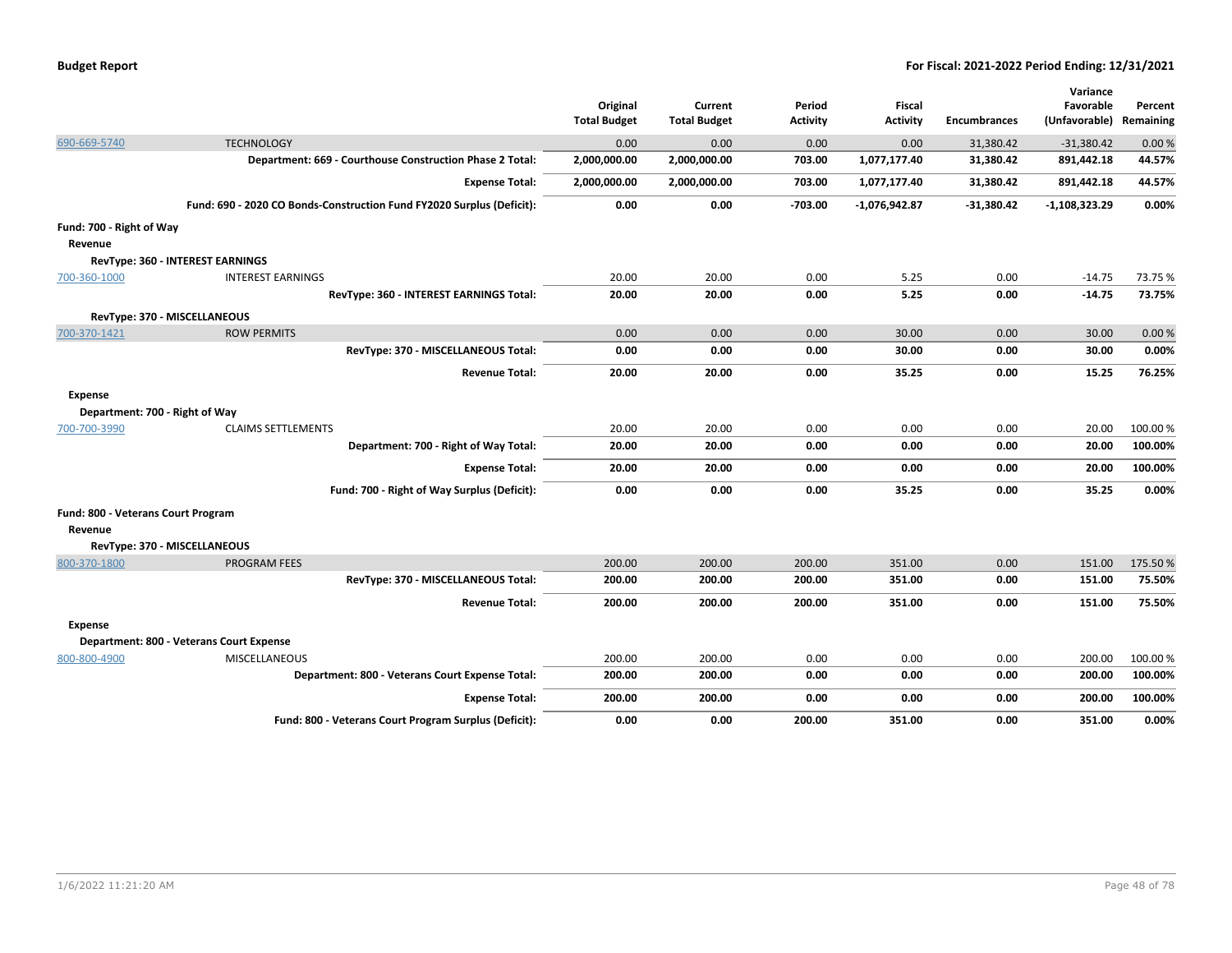|                                          |                                                             | Original<br><b>Total Budget</b> | Current<br><b>Total Budget</b> | Period<br><b>Activity</b> | Fiscal<br><b>Activity</b> | <b>Encumbrances</b> | Variance<br>Favorable<br>(Unfavorable) | Percent<br>Remaining |
|------------------------------------------|-------------------------------------------------------------|---------------------------------|--------------------------------|---------------------------|---------------------------|---------------------|----------------------------------------|----------------------|
| Fund: 810 - County Lake Road Impact Fund |                                                             |                                 |                                |                           |                           |                     |                                        |                      |
| Revenue                                  |                                                             |                                 |                                |                           |                           |                     |                                        |                      |
| RevType: 318 - OTHER TAXES               |                                                             |                                 |                                |                           |                           |                     |                                        |                      |
| 810-318-1831                             | YEAR 4 PAYMENT                                              | 100,000.00                      | 100,000.00                     | 0.00                      | 100,000.00                | 0.00                | 0.00                                   | 0.00%                |
|                                          | RevType: 318 - OTHER TAXES Total:                           | 100,000.00                      | 100,000.00                     | 0.00                      | 100,000.00                | 0.00                | 0.00                                   | 0.00%                |
|                                          | <b>Revenue Total:</b>                                       | 100,000.00                      | 100,000.00                     | 0.00                      | 100,000.00                | 0.00                | 0.00                                   | 0.00%                |
| <b>Expense</b>                           |                                                             |                                 |                                |                           |                           |                     |                                        |                      |
|                                          | Department: 522 - COUNTY LAKE ROAD IMPACT                   |                                 |                                |                           |                           |                     |                                        |                      |
| 810-522-4900                             | <b>MISCELLANEOUS</b>                                        | 100,000.00                      | 100,000.00                     | 0.00                      | 0.00                      | 0.00                | 100,000.00                             | 100.00 %             |
|                                          | Department: 522 - COUNTY LAKE ROAD IMPACT Total:            | 100,000.00                      | 100,000.00                     | 0.00                      | 0.00                      | 0.00                | 100,000.00                             | 100.00%              |
|                                          | <b>Expense Total:</b>                                       | 100,000.00                      | 100,000.00                     | 0.00                      | 0.00                      | 0.00                | 100,000.00                             | 100.00%              |
|                                          | Fund: 810 - County Lake Road Impact Fund Surplus (Deficit): | 0.00                            | 0.00                           | 0.00                      | 100,000.00                | 0.00                | 100,000.00                             | 0.00%                |
| Fund: 850 - Lake Fannin                  |                                                             |                                 |                                |                           |                           |                     |                                        |                      |
| Revenue                                  |                                                             |                                 |                                |                           |                           |                     |                                        |                      |
| RevType: 300 - CASH                      |                                                             |                                 |                                |                           |                           |                     |                                        |                      |
| 850-300-1100                             | UNENCUMBERED FUND BALANCE                                   | 12,000.00                       | 12,000.00                      | 0.00                      | 0.00                      | 0.00                | $-12,000.00$                           | 100.00 %             |
|                                          | RevType: 300 - CASH Total:                                  | 12,000.00                       | 12,000.00                      | 0.00                      | 0.00                      | 0.00                | $-12,000.00$                           | 100.00%              |
| RevType: 370 - MISCELLANEOUS             |                                                             |                                 |                                |                           |                           |                     |                                        |                      |
| 850-370-1500                             | <b>DONATIONS</b>                                            | 1,000.00                        | 1,000.00                       | 0.00                      | 733.00                    | 0.00                | $-267.00$                              | 26.70%               |
| 850-370-1840                             | <b>LOCAL FUNDING</b>                                        | 5,000.00                        | 5,000.00                       | 0.00                      | 0.00                      | 0.00                | $-5,000.00$                            | 100.00 %             |
| 850-370-1850                             | <b>RENTAL FEE</b>                                           | 1,000.00                        | 1,000.00                       | 0.00                      | 0.00                      | 0.00                | $-1,000.00$                            | 100.00 %             |
| 850-370-1860                             | <b>DEPOSIT FEE</b>                                          | 500.00                          | 500.00                         | 0.00                      | 0.00                      | 0.00                | $-500.00$                              | 100.00%              |
|                                          | RevType: 370 - MISCELLANEOUS Total:                         | 7,500.00                        | 7,500.00                       | 0.00                      | 733.00                    | 0.00                | $-6,767.00$                            | 90.23%               |
| <b>RevType: 390 - TRANSFERS IN</b>       |                                                             |                                 |                                |                           |                           |                     |                                        |                      |
| 850-390-1401                             | <b>TRANSFERS IN</b>                                         | 0.00                            | 0.00                           | 5,000.00                  | 5,000.00                  | 0.00                | 5,000.00                               | 0.00%                |
|                                          | RevType: 390 - TRANSFERS IN Total:                          | 0.00                            | 0.00                           | 5,000.00                  | 5,000.00                  | 0.00                | 5,000.00                               | 0.00%                |
|                                          | <b>Revenue Total:</b>                                       | 19,500.00                       | 19,500.00                      | 5,000.00                  | 5,733.00                  | 0.00                | -13,767.00                             | 70.60%               |
| <b>Expense</b>                           |                                                             |                                 |                                |                           |                           |                     |                                        |                      |
| Department: 520 - Lake Fannin            |                                                             |                                 |                                |                           |                           |                     |                                        |                      |
| 850-520-1860                             | <b>DEPOSIT REFUND</b>                                       | 500.00                          | 500.00                         | 0.00                      | 300.00                    | 0.00                | 200.00                                 | 40.00%               |
| 850-520-3430                             | R&M DAM                                                     | 1,500.00                        | 1,500.00                       | 0.00                      | 0.00                      | 0.00                | 1,500.00                               | 100.00%              |
| 850-520-4400                             | UTILITIES ELECTRICITY                                       | 600.00                          | 600.00                         | 39.45                     | 115.16                    | 0.00                | 484.84                                 | 80.81%               |
| 850-520-4420                             | UTILITIES WATER                                             | 600.00                          | 600.00                         | 25.13                     | 55.10                     | 0.00                | 544.90                                 | 90.82%               |
| 850-520-4430                             | <b>TRASH PICK UP</b>                                        | 900.00                          | 900.00                         | 70.00                     | 210.00                    | 0.00                | 690.00                                 | 76.67%               |
| 850-520-4500                             | <b>R&amp;M BUILDING</b>                                     | 1,240.00                        | 1,240.00                       | 0.00                      | 0.00                      | 0.00                | 1,240.00                               | 100.00%              |
| 850-520-4501                             | PEST CONTROL                                                | 0.00                            | 0.00                           | 0.00                      | 175.00                    | 0.00                | $-175.00$                              | 0.00%                |
| 850-520-4505                             | <b>ROOF REPAIR</b>                                          | 12,000.00                       | 12,000.00                      | 0.00                      | 0.00                      | 0.00                | 12,000.00                              | 100.00 %             |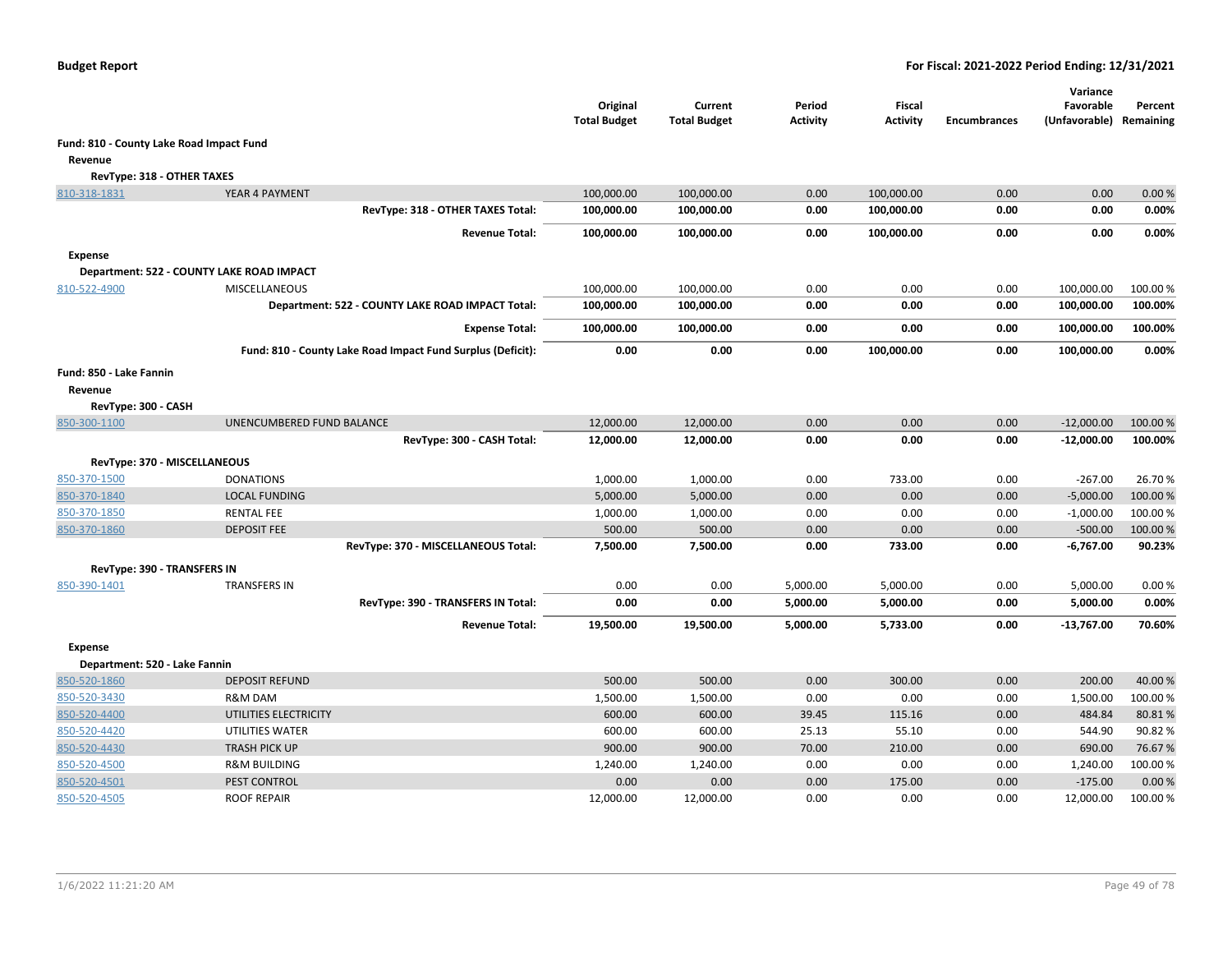|                       |                                                                   | Original<br><b>Total Budget</b> | Current<br><b>Total Budget</b> | Period<br><b>Activity</b> | <b>Fiscal</b><br><b>Activity</b> | <b>Encumbrances</b> | Variance<br>Favorable<br>(Unfavorable) | Percent<br>Remaining |
|-----------------------|-------------------------------------------------------------------|---------------------------------|--------------------------------|---------------------------|----------------------------------|---------------------|----------------------------------------|----------------------|
| 850-520-4840          | <b>GENERAL LIABILITY INSURANCE</b>                                | 2,160.00                        | 2,160.00                       | 0.00                      | 2,319.00                         | 0.00                | $-159.00$                              | $-7.36%$             |
|                       | Department: 520 - Lake Fannin Total:                              | 19,500.00                       | 19,500.00                      | 134.58                    | 3,174.26                         | 0.00                | 16,325.74                              | 83.72%               |
|                       | <b>Expense Total:</b>                                             | 19,500.00                       | 19,500.00                      | 134.58                    | 3,174.26                         | 0.00                | 16,325.74                              | 83.72%               |
|                       | Fund: 850 - Lake Fannin Surplus (Deficit):                        | 0.00                            | 0.00                           | 4,865.42                  | 2,558.74                         | 0.00                | 2,558.74                               | 0.00%                |
| Fund: 890 - T.J.J.D.  |                                                                   |                                 |                                |                           |                                  |                     |                                        |                      |
| Revenue               |                                                                   |                                 |                                |                           |                                  |                     |                                        |                      |
| RevType: 330 - GRANTS |                                                                   |                                 |                                |                           |                                  |                     |                                        |                      |
| 890-330-9150          | <b>BASIC PROBATION SUPERVISION</b>                                | 139,041.00                      | 139,041.00                     | 11,587.00                 | 57,934.00                        | 0.00                | $-81,107.00$                           | 58.33%               |
| 890-330-9160          | <b>COMMUNITY PROGRAMS</b>                                         | 75,000.00                       | 75,000.00                      | 6,250.00                  | 31,250.00                        | 0.00                | $-43,750.00$                           | 58.33%               |
| 890-330-9170          | PRE/POST ADJUDICATION                                             | 4,373.00                        | 4,373.00                       | 364.00                    | 1,822.00                         | 0.00                | $-2,551.00$                            | 58.34 %              |
| 890-330-9180          | <b>COMMITMENT DIVERSION</b>                                       | 10,000.00                       | 10,000.00                      | 834.00                    | 4,167.00                         | 0.00                | $-5,833.00$                            | 58.33 %              |
| 890-330-9190          | <b>MENTAL HEALTH SERVICES</b>                                     | 10,737.00                       | 10,737.00                      | 895.00                    | 4,474.00                         | 0.00                | $-6,263.00$                            | 58.33%               |
| 890-330-9200          | REGIONAL DIVERSIONS ALTERNATIVES                                  | 3,090.00                        | 3,090.00                       | 0.00                      | 3,090.00                         | 0.00                | 0.00                                   | 0.00%                |
|                       | RevType: 330 - GRANTS Total:                                      | 242,241.00                      | 242,241.00                     | 19,930.00                 | 102,737.00                       | 0.00                | $-139,504.00$                          | 57.59%               |
|                       | RevType: 360 - INTEREST EARNINGS                                  |                                 |                                |                           |                                  |                     |                                        |                      |
| 890-360-1890          | <b>INTEREST EARNINGS</b>                                          | 0.00                            | 0.00                           | 0.00                      | 2.53                             | 0.00                | 2.53                                   | 0.00%                |
|                       | RevType: 360 - INTEREST EARNINGS Total:                           | 0.00                            | 0.00                           | 0.00                      | 2.53                             | 0.00                | 2.53                                   | 0.00%                |
|                       | RevType: 370 - MISCELLANEOUS                                      |                                 |                                |                           |                                  |                     |                                        |                      |
| 890-370-1300          | <b>REFUNDS &amp; MISCELLANEOUS</b>                                | 0.00                            | 0.00                           | 12,292.28                 | 19,078.36                        | 0.00                | 19,078.36                              | 0.00%                |
| 890-370-9950          | <b>LOCAL FUNDING</b>                                              | 180,000.00                      | 180,000.00                     | 0.00                      | 180,000.00                       | 0.00                | 0.00                                   | 0.00%                |
|                       | RevType: 370 - MISCELLANEOUS Total:                               | 180,000.00                      | 180,000.00                     | 12,292.28                 | 199,078.36                       | 0.00                | 19,078.36                              | 10.60%               |
|                       | <b>Revenue Total:</b>                                             | 422,241.00                      | 422,241.00                     | 32,222.28                 | 301,817.89                       | 0.00                | $-120,423.11$                          | 28.52%               |
| <b>Expense</b>        |                                                                   |                                 |                                |                           |                                  |                     |                                        |                      |
|                       | Department: 582 - Structural Family Therapy Hosp Authority        |                                 |                                |                           |                                  |                     |                                        |                      |
| 890-582-4160          | STRUCTURAL FAM THER HOSP AUTH                                     | 0.00                            | 0.00                           | 0.00                      | 16,666.00                        | 0.00                | $-16,666.00$                           | 0.00%                |
|                       | Department: 582 - Structural Family Therapy Hosp Authority Total: | 0.00                            | 0.00                           | 0.00                      | 16,666.00                        | 0.00                | $-16,666.00$                           | 0.00%                |
|                       | <b>Department: 589 - Regional Diversions Alternatives</b>         |                                 |                                |                           |                                  |                     |                                        |                      |
| 890-589-4530          | <b>COMPUTER SOFTWARE</b>                                          | 3,090.00                        | 3,090.00                       | 0.00                      | 3,090.00                         | 0.00                | 0.00                                   | 0.00%                |
|                       | <b>Department: 589 - Regional Diversions Alternatives Total:</b>  | 3,090.00                        | 3,090.00                       | 0.00                      | 3,090.00                         | 0.00                | 0.00                                   | 0.00%                |
|                       | <b>Department: 592 - Pre/Post Adjudication Facilities</b>         |                                 |                                |                           |                                  |                     |                                        |                      |
| 890-592-1020          | SALARY APPOINTED OFFICIAL                                         | 1,344.36                        | 1,344.36                       | 103.28                    | 361.50                           | 0.00                | 982.86                                 | 73.11%               |
| 890-592-1030          | SALARY COMM.CORR.OFFICERS                                         | 1,681.98                        | 1,681.98                       | 129.23                    | 452.29                           | 0.00                | 1,229.69                               | 73.11%               |
| 890-592-2010          | SOCIAL SECURITY TAX                                               | 187.63                          | 187.63                         | 14.30                     | 50.08                            | 0.00                | 137.55                                 | 73.31%               |
| 890-592-2020          | <b>GROUP HEALTH INSURANCE</b>                                     | 727.14                          | 727.14                         | 60.49                     | 181.46                           | 0.00                | 545.68                                 | 75.04%               |
| 890-592-2030          | RETIREMENT                                                        | 362.55                          | 362.55                         | 27.59                     | 96.50                            | 0.00                | 266.05                                 | 73.38%               |
| 890-592-2040          | <b>WORKERS COMPENSATION</b>                                       | 25.46                           | 25.46                          | 10.38                     | 10.38                            | 0.00                | 15.08                                  | 59.23 %              |
| 890-592-2050          | <b>MEDICARE TAX</b>                                               | 43.88                           | 43.88                          | 3.33                      | 11.67                            | 0.00                | 32.21                                  | 73.40%               |
|                       | Department: 592 - Pre/Post Adjudication Facilities Total:         | 4,373.00                        | 4,373.00                       | 348.60                    | 1,163.88                         | 0.00                | 3.209.12                               | 73.38%               |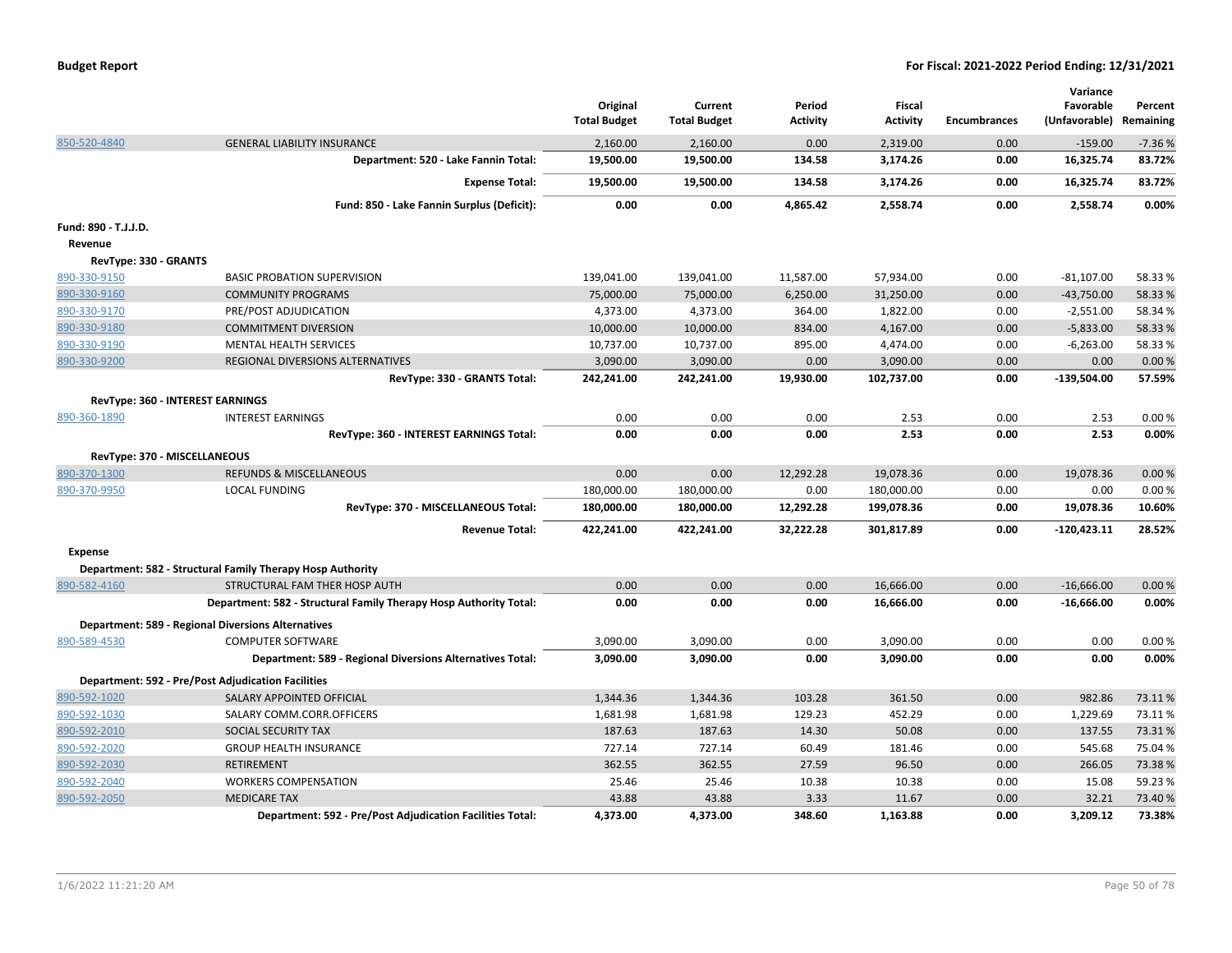|                                 |                                                      | Original<br><b>Total Budget</b> | Current<br><b>Total Budget</b> | Period<br>Activity | Fiscal<br><b>Activity</b> | <b>Encumbrances</b> | Variance<br>Favorable<br>(Unfavorable) Remaining | Percent   |
|---------------------------------|------------------------------------------------------|---------------------------------|--------------------------------|--------------------|---------------------------|---------------------|--------------------------------------------------|-----------|
|                                 | Department: 593 - Commitment Diversion               |                                 |                                |                    |                           |                     |                                                  |           |
| 890-593-1020                    | SALARY APPOINTED OFFICIAL                            | 3,074.22                        | 3,074.22                       | 236.66             | 828.33                    | 0.00                | 2,245.89                                         | 73.06%    |
| 890-593-1030                    | SALARY COMM.CORR.OFFICERS                            | 3,846.28                        | 3,846.28                       | 296.11             | 1,036.38                  | 0.00                | 2,809.90                                         | 73.06%    |
| 890-593-2010                    | SOCIAL SECURITY TAX                                  | 429.07                          | 429.07                         | 32.76              | 114.65                    | 0.00                | 314.42                                           | 73.28%    |
| 890-593-2020                    | <b>GROUP HEALTH INSURANCE</b>                        | 1,663.00                        | 1,663.00                       | 138.67             | 416.01                    | 0.00                | 1,246.99                                         | 74.98%    |
| 890-593-2030                    | RETIREMENT                                           | 829.07                          | 829.07                         | 63.17              | 221.10                    | 0.00                | 607.97                                           | 73.33 %   |
| 890-593-2040                    | <b>WORKERS COMPENSATION</b>                          | 58.01                           | 58.01                          | 23.73              | 23.73                     | 0.00                | 34.28                                            | 59.09 %   |
| 890-593-2050                    | <b>MEDICARE TAX</b>                                  | 100.35                          | 100.35                         | 7.66               | 26.77                     | 0.00                | 73.58                                            | 73.32 %   |
|                                 | Department: 593 - Commitment Diversion Total:        | 10,000.00                       | 10,000.00                      | 798.76             | 2,666.97                  | 0.00                | 7,333.03                                         | 73.33%    |
|                                 | Department: 594 - Mental Health Services             |                                 |                                |                    |                           |                     |                                                  |           |
| 890-594-1020                    | SALARY APPOINTED OFFICIAL                            | 402.42                          | 402.42                         | 31.22              | 109.27                    | 0.00                | 293.15                                           | 72.85 %   |
| 890-594-1030                    | SALARY COMM.CORR.OFFICERS                            | 503.48                          | 503.48                         | 39.06              | 136.67                    | 0.00                | 366.81                                           | 72.85%    |
| 890-594-2010                    | <b>SOCIAL SECURITY TAX</b>                           | 56.17                           | 56.17                          | 4.33               | 15.14                     | 0.00                | 41.03                                            | 73.05 %   |
| 890-594-2020                    | <b>GROUP HEALTH INSURANCE</b>                        | 217.50                          | 217.50                         | 18.30              | 54.93                     | 0.00                | 162.57                                           | 74.74 %   |
| 890-594-2030                    | <b>RETIREMENT</b>                                    | 108.53                          | 108.53                         | 8.34               | 29.20                     | 0.00                | 79.33                                            | 73.09 %   |
| 890-594-2040                    | <b>WORKERS COMPENSATION</b>                          | 7.76                            | 7.76                           | 3.11               | 3.11                      | 0.00                | 4.65                                             | 59.92 %   |
| 890-594-2050                    | <b>MEDICARE TAX</b>                                  | 13.14                           | 13.14                          | 1.00               | 3.53                      | 0.00                | 9.61                                             | 73.14 %   |
| 890-594-4130                    | PSYCHOLOGICAL                                        | 4,928.00                        | 4,928.00                       | 0.00               | 500.00                    | 0.00                | 4,428.00                                         | 89.85 %   |
| 890-594-4140                    | <b>COUNSELING</b>                                    | 4,500.00                        | 4,500.00                       | 0.00               | 0.00                      | 0.00                | 4,500.00                                         | 100.00 %  |
|                                 | Department: 594 - Mental Health Services Total:      | 10,737.00                       | 10,737.00                      | 105.36             | 851.85                    | 0.00                | 9,885.15                                         | 92.07%    |
|                                 | Department: 994 - Local Funds Carried Forward        |                                 |                                |                    |                           |                     |                                                  |           |
| 890-994-4160                    | STRUCTURAL FAMILY THERAPY                            | 0.00                            | 0.00                           | 0.00               | 12,500.00                 | 0.00                | $-12,500.00$                                     | 0.00%     |
| 890-994-4880                    | LAW ENFORCEMENT INSURANCE                            | 0.00                            | 0.00                           | 0.00               | 703.23                    | 0.00                | $-703.23$                                        | 0.00%     |
|                                 | Department: 994 - Local Funds Carried Forward Total: | 0.00                            | 0.00                           | 0.00               | 13,203.23                 | 0.00                | $-13,203.23$                                     | 0.00%     |
| Department: 995 - Local Funding |                                                      |                                 |                                |                    |                           |                     |                                                  |           |
| 890-995-1020                    | SALARY APPOINTED OFFICIAL                            | 7,168.46                        | 7,168.46                       | 551.08             | 1,928.80                  | 0.00                | 5,239.66                                         | 73.09%    |
| 890-995-1030                    | SALARY COMM.CORR.OFFICERS                            | 8,968.76                        | 8,968.76                       | 689.48             | 2,413.19                  | 0.00                | 6,555.57                                         | 73.09 %   |
| 890-995-2010                    | SOCIAL SECURITY TAX                                  | 1,000.50                        | 1,000.50                       | 76.32              | 267.10                    | 0.00                | 733.40                                           | 73.30%    |
| 890-995-2020                    | <b>GROUP HEALTH INSURANCE</b>                        | 3,877.55                        | 3,877.55                       | 322.90             | 968.74                    | 0.00                | 2,908.81                                         | 75.02 %   |
| 890-995-2030                    | RETIREMENT                                           | 1,933.24                        | 1,933.24                       | 147.14             | 514.98                    | 0.00                | 1,418.26                                         | 73.36%    |
| 890-995-2040                    | <b>WORKERS COMPENSATION</b>                          | 135.50                          | 135.50                         | 55.34              | 55.34                     | 0.00                | 80.16                                            | 59.16%    |
| 890-995-2050                    | <b>MEDICARE TAX</b>                                  | 233.99                          | 233.99                         | 17.84              | 62.45                     | 0.00                | 171.54                                           | 73.31%    |
| 890-995-4010                    | <b>AUDIT EXPENSE</b>                                 | 7,000.00                        | 7,000.00                       | 0.00               | 0.00                      | 0.00                | 7,000.00                                         | 100.00%   |
| 890-995-4042                    | DETENTION OPERATING COST FY22                        | 139,682.00                      | 139,682.00                     | 3,406.11           | 22,251.22                 | 0.00                | 117,430.78                                       | 84.07%    |
| 890-995-4150                    | RESIDENTIAL PLACEMENT                                | 10,000.00                       | 10,000.00                      | 8,929.40           | 15,655.23                 | 0.00                | $-5,655.23$                                      | $-56.55%$ |
|                                 | Department: 995 - Local Funding Total:               | 180,000.00                      | 180,000.00                     | 14,195.61          | 44,117.05                 | 0.00                | 135,882.95                                       | 75.49%    |
|                                 | Department: 996 - Basic Probation Supervision        |                                 |                                |                    |                           |                     |                                                  |           |
| 890-996-1020                    | SALARY APPOINTED OFFICIAL                            | 38,735.14                       | 38,735.14                      | 2,979.62           | 10,428.67                 | 0.00                | 28,306.47                                        | 73.08%    |
| 890-996-1030                    | SALARY COMM.CORR.OFFICERS                            | 48,463.07                       | 48,463.07                      | 3,727.89           | 13,047.68                 | 0.00                | 35,415.39                                        | 73.08%    |
| 890-996-2010                    | SOCIAL SECURITY TAX                                  | 5,406.29                        | 5,406.29                       | 412.54             | 1,443.86                  | 0.00                | 3,962.43                                         | 73.29 %   |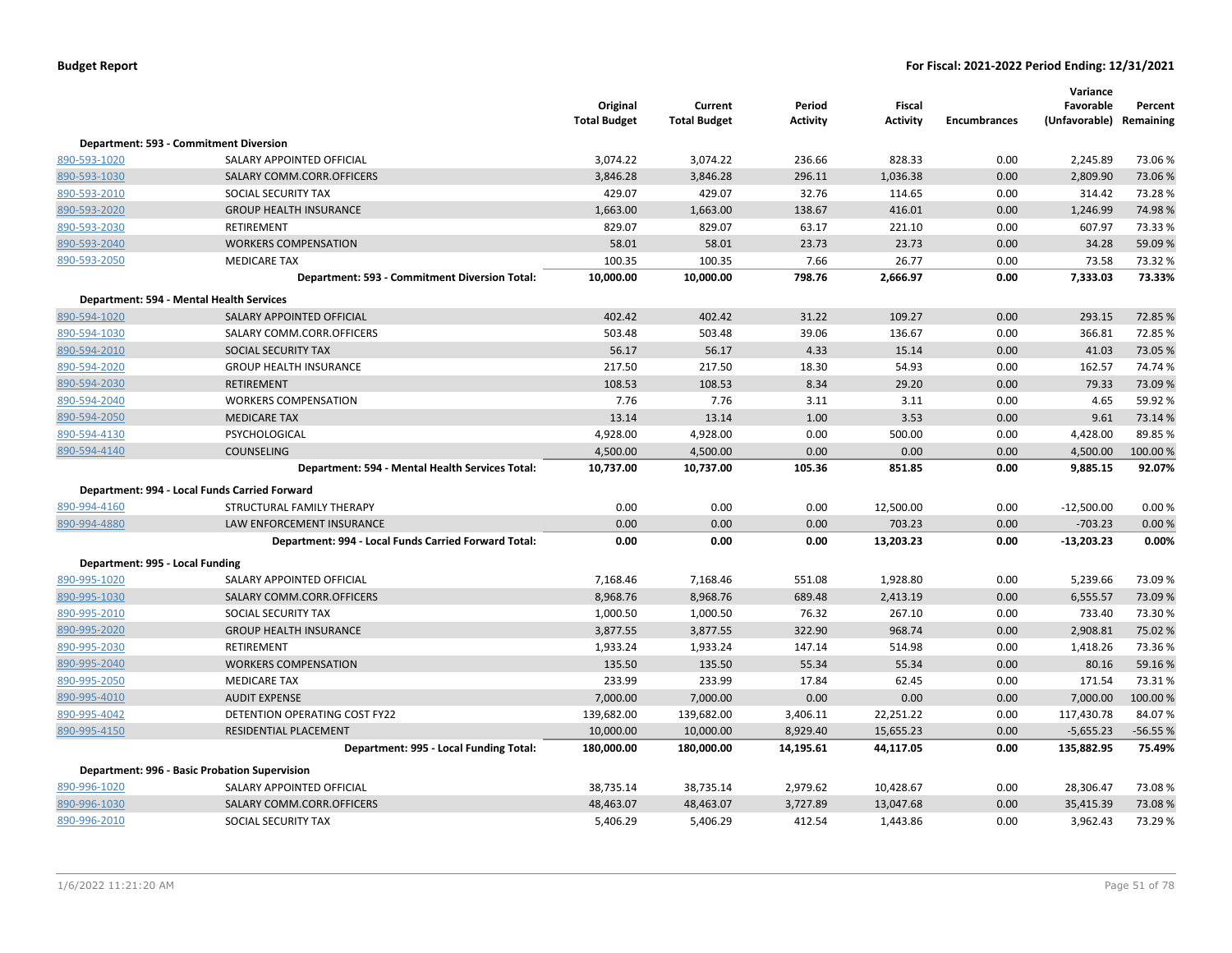|                                            |                                                               | Original<br><b>Total Budget</b> | Current<br><b>Total Budget</b> | Period<br>Activity | <b>Fiscal</b><br><b>Activity</b> | <b>Encumbrances</b> | Variance<br>Favorable<br>(Unfavorable) | Percent<br>Remaining |
|--------------------------------------------|---------------------------------------------------------------|---------------------------------|--------------------------------|--------------------|----------------------------------|---------------------|----------------------------------------|----------------------|
| 890-996-2020                               | <b>GROUP HEALTH INSURANCE</b>                                 | 20,952.16                       | 20,952.16                      | 1,746.00           | 5,238.03                         | 0.00                | 15,714.13                              | 75.00 %              |
| 890-996-2030                               | RETIREMENT                                                    | 10,446.35                       | 10,446.35                      | 795.54             | 2,784.37                         | 0.00                | 7,661.98                               | 73.35 %              |
| 890-996-2040                               | <b>WORKERS COMPENSATION</b>                                   | 732.62                          | 732.62                         | 299.02             | 299.02                           | 0.00                | 433.60                                 | 59.18%               |
| 890-996-2050                               | <b>MEDICARE TAX</b>                                           | 1,264.37                        | 1,264.37                       | 96.50              | 337.76                           | 0.00                | 926.61                                 | 73.29 %              |
| 890-996-3100                               | <b>OFFICE SUPPLIES</b>                                        | 2,000.00                        | 2,000.00                       | 9.05               | 61.03                            | 0.00                | 1,938.97                               | 96.95 %              |
| 890-996-3110                               | POSTAGE                                                       | 200.00                          | 200.00                         | 0.00               | 0.00                             | 0.00                | 200.00                                 | 100.00%              |
| 890-996-4210                               | <b>INTERNET</b>                                               | 1,100.00                        | 1,100.00                       | 93.94              | 281.82                           | 0.00                | 818.18                                 | 74.38%               |
| 890-996-4230                               | <b>CELL PHONE ALLOWANCE</b>                                   | 641.00                          | 641.00                         | 33.50              | 101.14                           | 0.00                | 539.86                                 | 84.22%               |
| 890-996-4270                               | OUT OF COUNTY TRAVEL/TRAINING                                 | 8,500.00                        | 8,500.00                       | 605.92             | 2,548.44                         | 0.00                | 5,951.56                               | 70.02 %              |
| 890-996-4350                               | <b>PRINTING</b>                                               | 600.00                          | 600.00                         | 0.00               | 0.00                             | 0.00                | 600.00                                 | 100.00%              |
|                                            | Department: 996 - Basic Probation Supervision Total:          | 139,041.00                      | 139,041.00                     | 10,799.52          | 36,571.82                        | 0.00                | 102,469.18                             | 73.70%               |
|                                            | Department: 997 - Community Programs                          |                                 |                                |                    |                                  |                     |                                        |                      |
| 890-997-1020                               | SALARY APPOINTED OFFICIAL                                     | 23,056.63                       | 23,056.63                      | 1,773.61           | 6,207.60                         | 0.00                | 16,849.03                              | 73.08%               |
| 890-997-1030                               | SALARY COMM.CORR.OFFICERS                                     | 28,847.07                       | 28,847.07                      | 2,219.02           | 7,766.61                         | 0.00                | 21,080.46                              | 73.08%               |
| 890-997-2010                               | <b>SOCIAL SECURITY TAX</b>                                    | 3,218.03                        | 3,218.03                       | 245.53             | 859.40                           | 0.00                | 2,358.63                               | 73.29 %              |
| 890-997-2020                               | <b>GROUP HEALTH INSURANCE</b>                                 | 12,471.53                       | 12,471.53                      | 1,039.38           | 3,118.05                         | 0.00                | 9,353.48                               | 75.00%               |
| 890-997-2030                               | <b>RETIREMENT</b>                                             | 6,218.06                        | 6,218.06                       | 473.49             | 1,657.32                         | 0.00                | 4,560.74                               | 73.35 %              |
| 890-997-2040                               | <b>WORKERS COMPENSATION</b>                                   | 436.08                          | 436.08                         | 177.99             | 177.99                           | 0.00                | 258.09                                 | 59.18%               |
| 890-997-2050                               | <b>MEDICARE TAX</b>                                           | 752.60                          | 752.60                         | 57.45              | 201.05                           | 0.00                | 551.55                                 | 73.29 %              |
|                                            | Department: 997 - Community Programs Total:                   | 75,000.00                       | 75,000.00                      | 5,986.47           | 19,988.02                        | 0.00                | 55,011.98                              | 73.35%               |
|                                            | <b>Expense Total:</b>                                         | 422,241.00                      | 422,241.00                     | 32,234.32          | 138,318.82                       | 0.00                | 283,922.18                             | 67.24%               |
|                                            | Fund: 890 - T.J.J.D. Surplus (Deficit):                       | 0.00                            | 0.00                           | $-12.04$           | 163,499.07                       | 0.00                | 163,499.07                             | 0.00%                |
| Fund: 891 - Juvenile Probation-Restitution |                                                               |                                 |                                |                    |                                  |                     |                                        |                      |
| Revenue                                    |                                                               |                                 |                                |                    |                                  |                     |                                        |                      |
| RevType: 340 - FEES OF OFFICE              |                                                               |                                 |                                |                    |                                  |                     |                                        |                      |
| 891-340-5750                               | <b>JUVENILE PROBATION FEES</b>                                | 0.00                            | 0.00                           | 30.00              | 270.00                           | 0.00                | 270.00                                 | 0.00%                |
| 891-340-5760                               | <b>JUVENILE PROBATION RESTITUTION</b>                         | 0.00                            | 0.00                           | 0.00               | 101.66                           | 0.00                | 101.66                                 | 0.00%                |
| 891-340-5790                               | REIMBURSEMENT OF EXPENSES                                     | 0.00                            | 0.00                           | 0.00               | 50.58                            | 0.00                | 50.58                                  | 0.00%                |
|                                            | RevType: 340 - FEES OF OFFICE Total:                          | 0.00                            | 0.00                           | 30.00              | 422.24                           | 0.00                | 422.24                                 | 0.00%                |
|                                            | <b>Revenue Total:</b>                                         | 0.00                            | 0.00                           | 30.00              | 422.24                           | 0.00                | 422.24                                 | 0.00%                |
| <b>Expense</b>                             |                                                               |                                 |                                |                    |                                  |                     |                                        |                      |
|                                            | <b>Department: 891 - Probation Fee Expenses</b>               |                                 |                                |                    |                                  |                     |                                        |                      |
| 891-891-3100                               | OFFICE SUPPLIES/MISC.                                         | 0.00                            | 0.00                           | 0.00               | 11.75                            | 0.00                | $-11.75$                               | 0.00%                |
| 891-891-3190                               | <b>RESTITUTION</b>                                            | 0.00                            | 0.00                           | 0.00               | 101.66                           | 0.00                | $-101.66$                              | 0.00%                |
|                                            | Department: 891 - Probation Fee Expenses Total:               | 0.00                            | 0.00                           | 0.00               | 113.41                           | 0.00                | $-113.41$                              | 0.00%                |
|                                            | <b>Expense Total:</b>                                         | 0.00                            | 0.00                           | 0.00               | 113.41                           | 0.00                | $-113.41$                              | 0.00%                |
|                                            | Fund: 891 - Juvenile Probation-Restitution Surplus (Deficit): | 0.00                            | 0.00                           | 30.00              | 308.83                           | 0.00                | 308.83                                 | 0.00%                |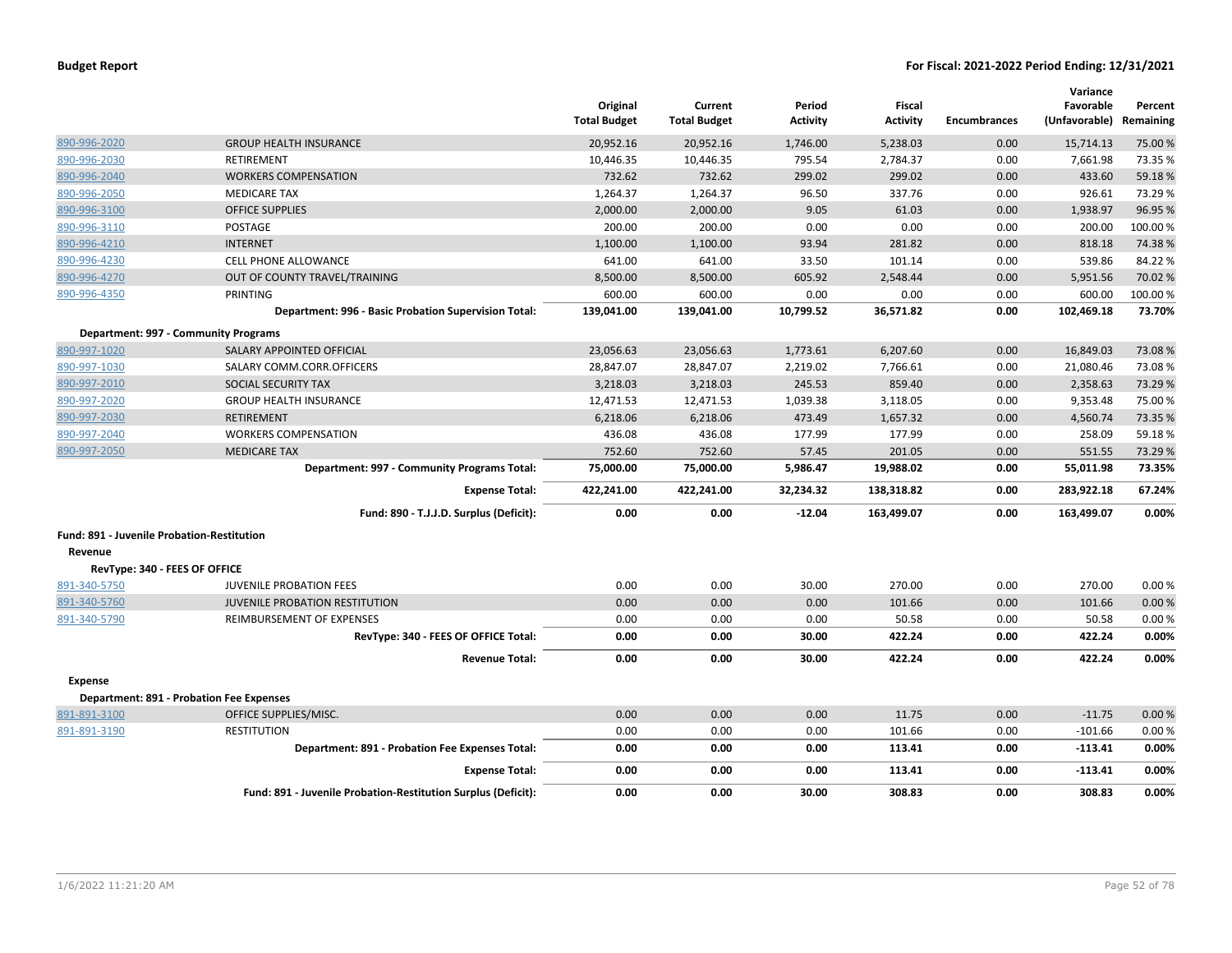|                                       |                                              | Original<br><b>Total Budget</b> | Current<br><b>Total Budget</b> | Period<br><b>Activity</b> | Fiscal<br><b>Activity</b> | <b>Encumbrances</b> | Variance<br>Favorable<br>(Unfavorable) Remaining | Percent  |
|---------------------------------------|----------------------------------------------|---------------------------------|--------------------------------|---------------------------|---------------------------|---------------------|--------------------------------------------------|----------|
| Fund: 920 - Statzer                   |                                              |                                 |                                |                           |                           |                     |                                                  |          |
| Revenue                               |                                              |                                 |                                |                           |                           |                     |                                                  |          |
| RevType: 360 - INTEREST EARNINGS      |                                              |                                 |                                |                           |                           |                     |                                                  |          |
| 920-360-1000                          | <b>INTEREST EARNINGS</b>                     | 0.00                            | 0.00                           | 0.00                      | 2.42                      | 0.00                | 2.42                                             | 0.00%    |
|                                       | RevType: 360 - INTEREST EARNINGS Total:      | 0.00                            | 0.00                           | 0.00                      | 2.42                      | 0.00                | 2.42                                             | 0.00%    |
| RevType: 370 - MISCELLANEOUS          |                                              |                                 |                                |                           |                           |                     |                                                  |          |
| 920-370-1000                          | <b>RENT</b>                                  | 757.85                          | 757.85                         | 0.00                      | 0.00                      | 0.00                | $-757.85$                                        | 100.00%  |
|                                       | RevType: 370 - MISCELLANEOUS Total:          | 757.85                          | 757.85                         | 0.00                      | 0.00                      | 0.00                | $-757.85$                                        | 100.00%  |
|                                       | <b>Revenue Total:</b>                        | 757.85                          | 757.85                         | 0.00                      | 2.42                      | 0.00                | $-755.43$                                        | 99.68%   |
| Expense                               |                                              |                                 |                                |                           |                           |                     |                                                  |          |
| Department: 521 - Statzer Expenses    |                                              |                                 |                                |                           |                           |                     |                                                  |          |
| 920-521-4300                          | <b>BIDS, NOTICES &amp; PERMITS</b>           | 110.00                          | 110.00                         | 0.00                      | 0.00                      | 0.00                | 110.00                                           | 100.00 % |
| 920-521-4900                          | LITERACY COUNCIL DONATIONS                   | 647.85                          | 647.85                         | 0.00                      | 0.00                      | 0.00                | 647.85                                           | 100.00%  |
|                                       | Department: 521 - Statzer Expenses Total:    | 757.85                          | 757.85                         | 0.00                      | 0.00                      | 0.00                | 757.85                                           | 100.00%  |
|                                       | <b>Expense Total:</b>                        | 757.85                          | 757.85                         | 0.00                      | 0.00                      | 0.00                | 757.85                                           | 100.00%  |
|                                       | Fund: 920 - Statzer Surplus (Deficit):       | 0.00                            | 0.00                           | 0.00                      | 2.42                      | 0.00                | 2.42                                             | 0.00%    |
| Fund: 930 - Texas Community Dev.Prog. |                                              |                                 |                                |                           |                           |                     |                                                  |          |
| Revenue                               |                                              |                                 |                                |                           |                           |                     |                                                  |          |
| RevType: 330 - GRANTS                 |                                              |                                 |                                |                           |                           |                     |                                                  |          |
| 930-330-9090                          | GRANT #7219149 HICKORY CREEK                 | 0.00                            | 0.00                           | 6,200.00                  | 6,200.00                  | 0.00                | 6,200.00                                         | 0.00%    |
|                                       | RevType: 330 - GRANTS Total:                 | 0.00                            | 0.00                           | 6,200.00                  | 6,200.00                  | 0.00                | 6,200.00                                         | 0.00%    |
|                                       | <b>Revenue Total:</b>                        | 0.00                            | 0.00                           | 6,200.00                  | 6,200.00                  | 0.00                | 6,200.00                                         | 0.00%    |
|                                       | Fund: 930 - Texas Community Dev.Prog. Total: | 0.00                            | 0.00                           | 6,200.00                  | 6,200.00                  | 0.00                | 6,200.00                                         | 0.00%    |
| Fund: 950 - Payroll                   |                                              |                                 |                                |                           |                           |                     |                                                  |          |
| Revenue                               |                                              |                                 |                                |                           |                           |                     |                                                  |          |
| RevType: 360 - INTEREST EARNINGS      |                                              |                                 |                                |                           |                           |                     |                                                  |          |
| 950-360-1000                          | <b>INTEREST EARNINGS</b>                     | 0.00                            | 0.00                           | 0.00                      | 2.75                      | 0.00                | 2.75                                             | 0.00%    |
|                                       | RevType: 360 - INTEREST EARNINGS Total:      | 0.00                            | 0.00                           | 0.00                      | 2.75                      | 0.00                | 2.75                                             | 0.00%    |
| RevType: 370 - MISCELLANEOUS          |                                              |                                 |                                |                           |                           |                     |                                                  |          |
| 950-370-1300                          | <b>REFUNDS &amp; MISCELLANEOUS</b>           | 0.00                            | 0.00                           | 3,776.70                  | 15,643.68                 | 0.00                | 15,643.68                                        | 0.00%    |
|                                       | RevType: 370 - MISCELLANEOUS Total:          | 0.00                            | 0.00                           | 3,776.70                  | 15,643.68                 | 0.00                | 15,643.68                                        | 0.00%    |
|                                       | <b>Revenue Total:</b>                        | 0.00                            | 0.00                           | 3,776.70                  | 15,646.43                 | 0.00                | 15.646.43                                        | 0.00%    |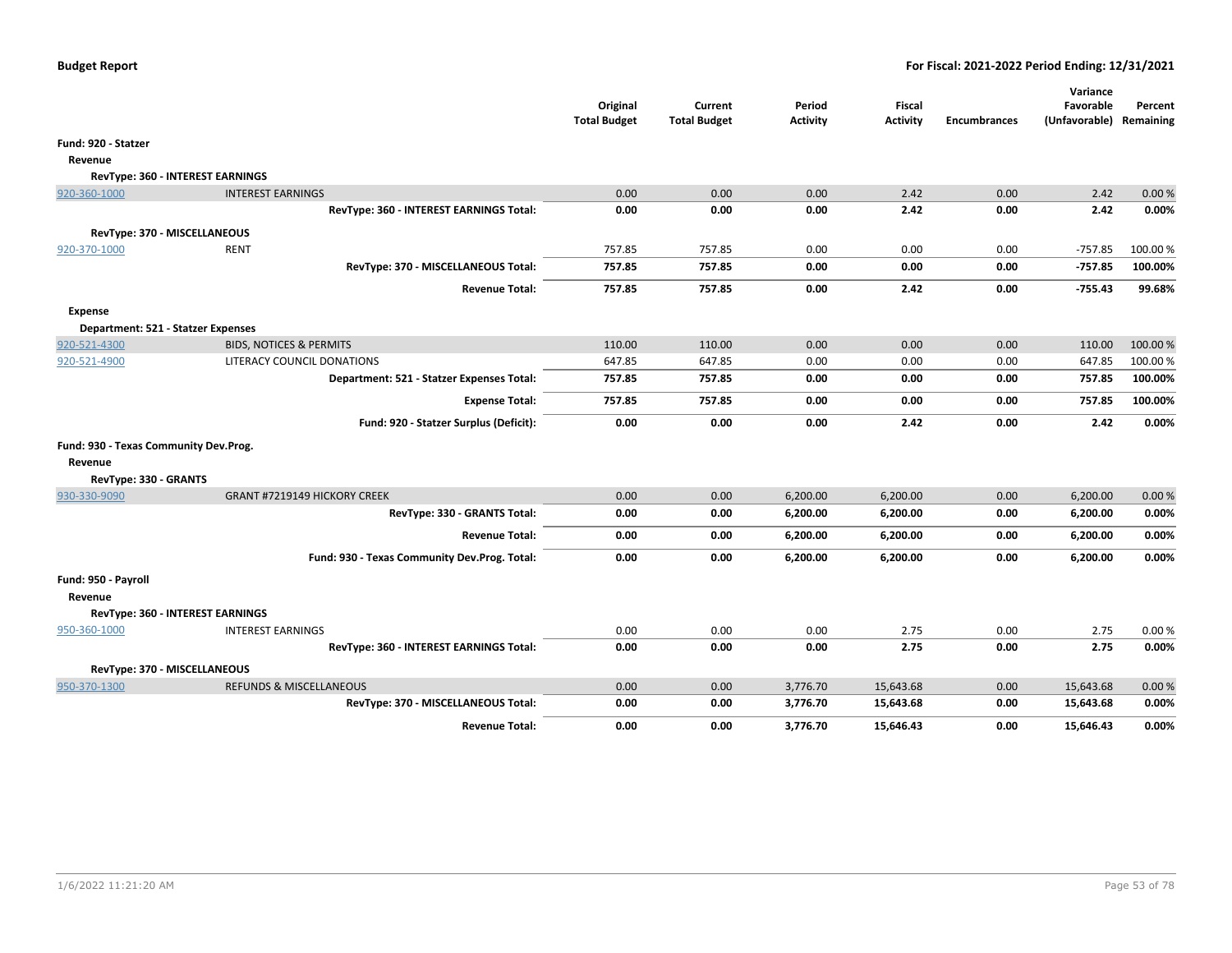|                |                                                 | Original<br><b>Total Budget</b> | Current<br><b>Total Budget</b> | Period<br>Activity | <b>Fiscal</b><br><b>Activity</b> | <b>Encumbrances</b> | Variance<br>Favorable<br>(Unfavorable) | Percent<br>Remaining |
|----------------|-------------------------------------------------|---------------------------------|--------------------------------|--------------------|----------------------------------|---------------------|----------------------------------------|----------------------|
| <b>Expense</b> |                                                 |                                 |                                |                    |                                  |                     |                                        |                      |
|                | Department: 415 - COBRA Health Insurance        |                                 |                                |                    |                                  |                     |                                        |                      |
| 950-415-2020   | <b>COBRA Group Health Insurance</b>             | 0.00                            | 0.00                           | 4,856.58           | 15,643.54                        | 0.00                | $-15,643.54$                           | 0.00%                |
|                | Department: 415 - COBRA Health Insurance Total: | 0.00                            | 0.00                           | 4,856.58           | 15,643.54                        | 0.00                | $-15,643.54$                           | $0.00\%$             |
|                | <b>Expense Total:</b>                           | 0.00                            | 0.00                           | 4.856.58           | 15,643.54                        | 0.00                | $-15,643.54$                           | 0.00%                |
|                | Fund: 950 - Payroll Surplus (Deficit):          | 0.00                            | 0.00                           | $-1,079.88$        | 2.89                             | 0.00                | 2.89                                   | 0.00%                |
|                | <b>Report Surplus (Deficit):</b>                | 0.00                            | 0.00                           | 1,198,145.45       | -887,981.33                      | $-385,833.31$       | $-1,273,814.64$                        | $0.00\%$             |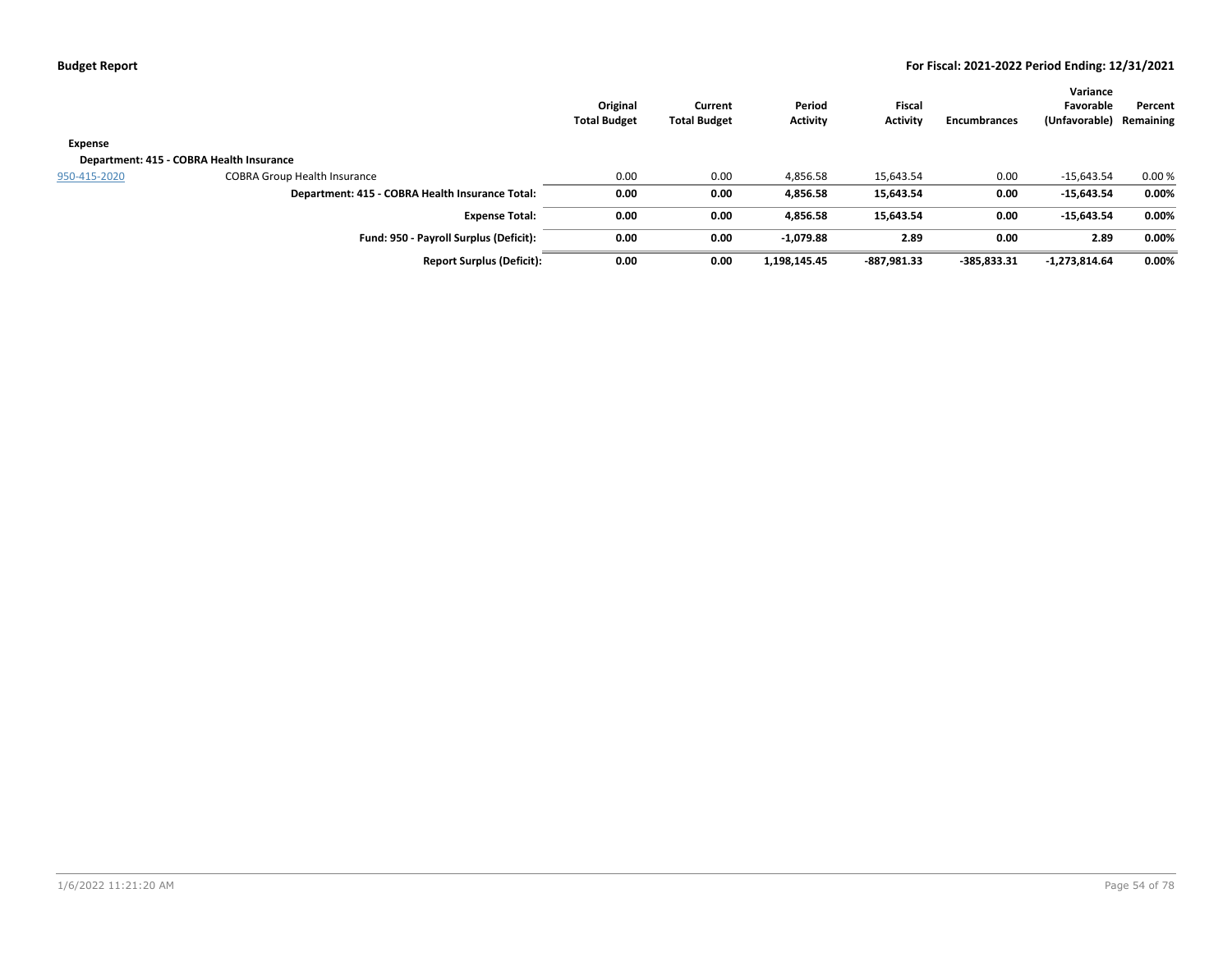# **Group Summary**

| RevTyp                                             | Original<br><b>Total Budget</b> | Current<br><b>Total Budget</b> | Period<br><b>Activity</b> | <b>Fiscal</b><br><b>Activity</b> | <b>Encumbrances</b> | Variance<br>Favorable<br>(Unfavorable) | Percent<br>Remaining |
|----------------------------------------------------|---------------------------------|--------------------------------|---------------------------|----------------------------------|---------------------|----------------------------------------|----------------------|
| Fund: 100 - General                                |                                 |                                |                           |                                  |                     |                                        |                      |
| Revenue                                            |                                 |                                |                           |                                  |                     |                                        |                      |
| 310 - PROPERTY TAXES                               | 10,193,124.17                   | 10,193,124.17                  | 1,546,852.86              | 2,031,265.90                     | 0.00                | -8,161,858.27                          | 80.07%               |
| 318 - OTHER TAXES                                  | 1,694,614.80                    | 1,694,614.80                   | 157,394.76                | 457,743.42                       | 0.00                | $-1,236,871.38$                        | 72.99%               |
| 319 - F.C. DETENTION CENTER                        | 635,771.76                      | 635,771.76                     | 26,586.92                 | 165,246.38                       | 0.00                | $-470,525.38$                          | 74.01%               |
| 320 - LICENSES & PERMITS                           | 142,800.00                      | 142,800.00                     | 12,565.00                 | 37,150.00                        | 0.00                | $-105,650.00$                          | 73.98%               |
| 321 - FEES OF TAX COLLECTOR                        | 482,000.00                      | 482,000.00                     | 16,351.03                 | 36,454.75                        | 0.00                | $-445,545.25$                          | 92.44%               |
| 330 - GRANTS                                       | 44,095.00                       | 44,095.00                      | 0.00                      | 14,706.53                        | 0.00                | $-29,388.47$                           | 66.65%               |
| 340 - FEES OF OFFICE                               | 494,000.00                      | 494,000.00                     | 46,431.71                 | 84,375.20                        | 0.00                | $-409,624.80$                          | 82.92%               |
| 350 - FINES                                        | 4,500.00                        | 4,500.00                       | 708.49                    | 708.49                           | 0.00                | $-3,791.51$                            | 84.26%               |
| 352 - FINES & FORFEITURES                          | 5,500.00                        | 5,500.00                       | 10.00                     | 10.00                            | 0.00                | $-5,490.00$                            | 99.82%               |
| 360 - INTEREST EARNINGS                            | 800.00                          | 800.00                         | 3.74                      | 346.66                           | 0.00                | $-453.34$                              | 56.67%               |
| 364 - SALE OF ASSETS LAND/BUILDING                 | 5,000.00                        | 5,000.00                       | 0.00                      | 0.00                             | 0.00                | $-5,000.00$                            | 100.00%              |
| 370 - MISCELLANEOUS                                | 831,756.64                      | 831,756.64                     | 25,223.50                 | 605,463.36                       | 0.00                | $-226,293.28$                          | 27.21%               |
| <b>Revenue Surplus (Deficit):</b>                  | 14,533,962.37                   | 14,533,962.37                  | 1,832,128.01              | 3,433,470.69                     | 0.00                | $-11,100,491.68$                       | 76.38%               |
| <b>Expense</b>                                     |                                 |                                |                           |                                  |                     |                                        |                      |
| Department: 400 - County Judge                     |                                 |                                |                           |                                  |                     |                                        |                      |
|                                                    | 154,542.81                      | 154,542.81                     | 11,323.38                 | 39,562.73                        | 0.00                | 114,980.08                             | 74.40%               |
| Department: 400 - County Judge Total:              | 154,542.81                      | 154,542.81                     | 11,323.38                 | 39,562.73                        | 0.00                | 114,980.08                             | 74.40%               |
| Department: 401 - 911 Coordinator                  |                                 |                                |                           |                                  |                     |                                        |                      |
|                                                    | 23,000.00                       | 23,000.00                      | 23,000.00                 | 23,000.00                        | 0.00                | 0.00                                   | 0.00%                |
| Department: 401 - 911 Coordinator Total:           | 23,000.00                       | 23,000.00                      | 23,000.00                 | 23,000.00                        | 0.00                | 0.00                                   | 0.00%                |
|                                                    |                                 |                                |                           |                                  |                     |                                        |                      |
| Department: 403 - County Clerk                     |                                 |                                |                           |                                  |                     |                                        |                      |
|                                                    | 447,106.39                      | 447,106.39                     | 31,073.03                 | 106,063.69                       | 35.00               | 341,007.70                             | 76.27%               |
| Department: 403 - County Clerk Total:              | 447,106.39                      | 447,106.39                     | 31,073.03                 | 106,063.69                       | 35.00               | 341,007.70                             | 76.27%               |
| Department: 404 - Election                         |                                 |                                |                           |                                  |                     |                                        |                      |
|                                                    | 158,143.00                      | 158,143.00                     | 6,685.33                  | 41,189.29                        | 3,897.00            | 113,056.71                             | 71.49%               |
| Department: 404 - Election Total:                  | 158,143.00                      | 158,143.00                     | 6,685.33                  | 41,189.29                        | 3,897.00            | 113,056.71                             | 71.49%               |
| Department: 405 - Veterans' Service Officer        |                                 |                                |                           |                                  |                     |                                        |                      |
|                                                    | 67,261.33                       | 67,261.33                      | 5,132.93                  | 16,938.51                        | 0.00                | 50,322.82                              | 74.82%               |
| Department: 405 - Veterans' Service Officer Total: | 67,261.33                       | 67,261.33                      | 5,132.93                  | 16,938.51                        | 0.00                | 50,322.82                              | 74.82%               |
|                                                    |                                 |                                |                           |                                  |                     |                                        |                      |
| Department: 406 - Emergency Management             |                                 |                                |                           |                                  |                     |                                        |                      |
|                                                    | 97,664.45                       | 97,664.45                      | 5,643.61                  | 33,258.00                        | 23.00               | 64,383.45                              | 65.92%               |
| Department: 406 - Emergency Management Total:      | 97,664.45                       | 97,664.45                      | 5,643.61                  | 33,258.00                        | 23.00               | 64,383.45                              | 65.92%               |
| Department: 409 - Non-Departmental                 |                                 |                                |                           |                                  |                     |                                        |                      |
|                                                    | 911,616.62                      | 916,616.62                     | 9,277.83                  | 199,851.89                       | 0.00                | 716,764.73                             | 78.20%               |
| Department: 409 - Non-Departmental Total:          | 911,616.62                      | 916,616.62                     | 9,277.83                  | 199,851.89                       | 0.00                | 716,764.73                             | 78.20%               |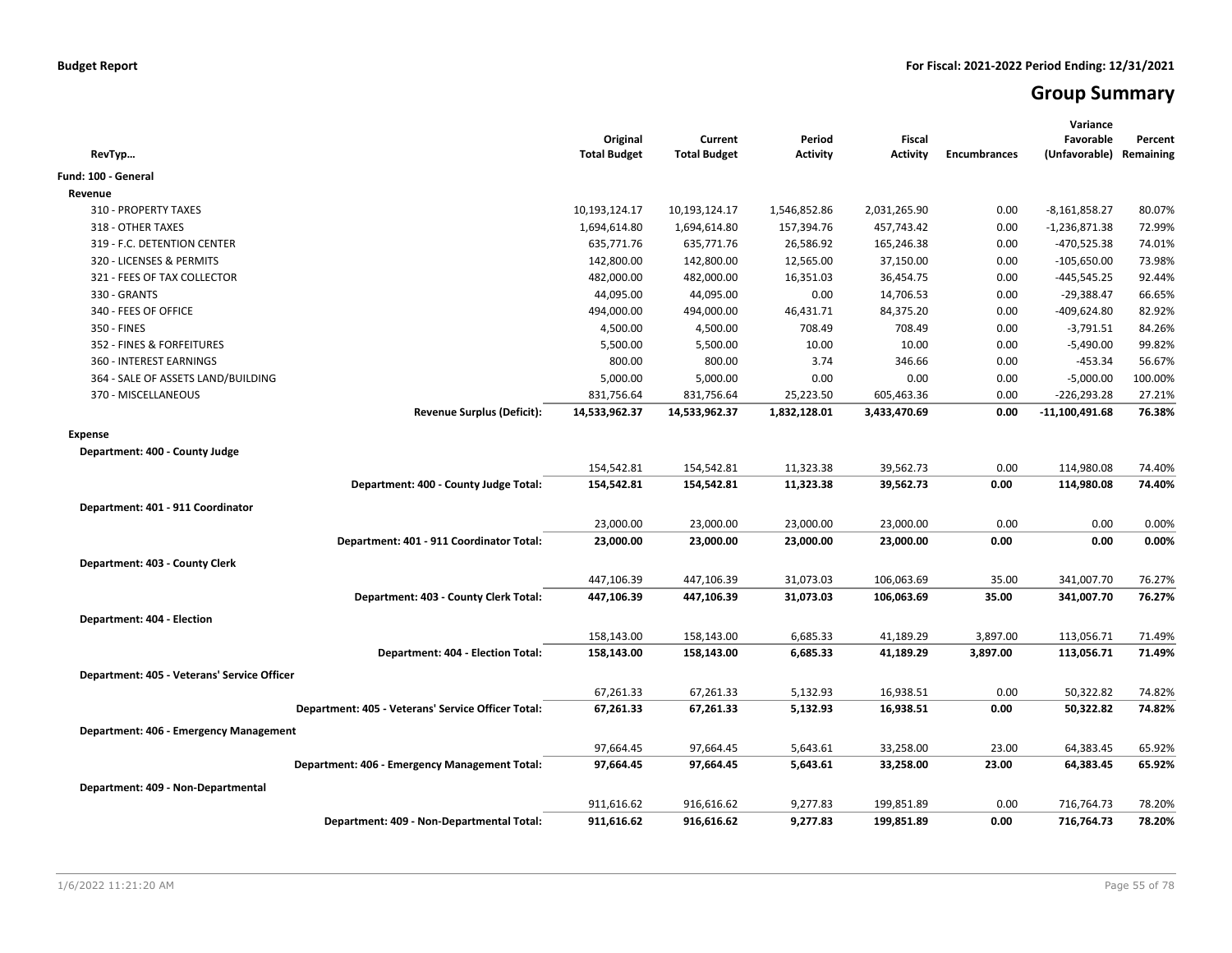|                                                              |                     |                     |                 |                 |                     | Variance      |           |
|--------------------------------------------------------------|---------------------|---------------------|-----------------|-----------------|---------------------|---------------|-----------|
|                                                              | Original            | Current             | Period          | Fiscal          |                     | Favorable     | Percent   |
| RevTyp                                                       | <b>Total Budget</b> | <b>Total Budget</b> | <b>Activity</b> | <b>Activity</b> | <b>Encumbrances</b> | (Unfavorable) | Remaining |
| Department: 410 - County Court at Law                        |                     |                     |                 |                 |                     |               |           |
|                                                              | 501,949.16          | 501,949.16          | 35,227.82       | 128,444.04      | 0.00                | 373,505.12    | 74.41%    |
| Department: 410 - County Court at Law Total:                 | 501,949.16          | 501,949.16          | 35,227.82       | 128,444.04      | 0.00                | 373,505.12    | 74.41%    |
| Department: 425 - Court Administration                       |                     |                     |                 |                 |                     |               |           |
|                                                              | 89,561.00           | 89,561.00           | 10,681.64       | 35,493.55       | 0.00                | 54,067.45     | 60.37%    |
| Department: 425 - Court Administration Total:                | 89,561.00           | 89,561.00           | 10,681.64       | 35,493.55       | 0.00                | 54,067.45     | 60.37%    |
| Department: 435 - 336th District Court Administration        |                     |                     |                 |                 |                     |               |           |
|                                                              | 1,031,283.23        | 1,031,283.23        | 49,093.43       | 111,605.44      | $-47.82$            | 919,725.61    | 89.18%    |
| Department: 435 - 336th District Court Administration Total: | 1,031,283.23        | 1,031,283.23        | 49,093.43       | 111,605.44      | $-47.82$            | 919,725.61    | 89.18%    |
| Department: 450 - District Clerk                             |                     |                     |                 |                 |                     |               |           |
|                                                              | 481,964.22          | 481,964.22          | 36,866.57       | 123,363.19      | 142.67              | 358,458.36    | 74.37%    |
| Department: 450 - District Clerk Total:                      | 481,964.22          | 481,964.22          | 36,866.57       | 123,363.19      | 142.67              | 358,458.36    | 74.37%    |
| Department: 455 - Justice of the Peace Pct. 1                |                     |                     |                 |                 |                     |               |           |
|                                                              | 192,548.76          | 192,548.76          | 13,597.61       | 45,527.57       | 0.00                | 147,021.19    | 76.36%    |
| Department: 455 - Justice of the Peace Pct. 1 Total:         | 192,548.76          | 192,548.76          | 13,597.61       | 45,527.57       | 0.00                | 147,021.19    | 76.36%    |
| Department: 456 - Justice of the Peace Pct. 2                |                     |                     |                 |                 |                     |               |           |
|                                                              | 148,737.42          | 148,737.42          | 12,149.74       | 38,384.22       | 0.00                | 110,353.20    | 74.19%    |
| Department: 456 - Justice of the Peace Pct. 2 Total:         | 148,737.42          | 148,737.42          | 12,149.74       | 38,384.22       | 0.00                | 110,353.20    | 74.19%    |
| Department: 457 - Justice of the Peace Pct. 3                |                     |                     |                 |                 |                     |               |           |
|                                                              | 127,181.97          | 127,181.97          | 9,617.89        | 32,010.83       | 0.00                | 95,171.14     | 74.83%    |
| Department: 457 - Justice of the Peace Pct. 3 Total:         | 127,181.97          | 127,181.97          | 9,617.89        | 32,010.83       | 0.00                | 95,171.14     | 74.83%    |
| Department: 475 - District Attorney                          |                     |                     |                 |                 |                     |               |           |
|                                                              | 1,004,960.64        | 1,004,960.64        | 77,685.32       | 256,855.72      | 0.00                | 748,104.92    | 74.44%    |
| Department: 475 - District Attorney Total:                   | 1,004,960.64        | 1,004,960.64        | 77,685.32       | 256,855.72      | 0.00                | 748,104.92    | 74.44%    |
| Department: 495 - County Auditor                             |                     |                     |                 |                 |                     |               |           |
|                                                              | 350,114.29          | 350,114.29          | 25,983.29       | 89,124.66       | 0.00                | 260,989.63    | 74.54%    |
| Department: 495 - County Auditor Total:                      | 350,114.29          | 350,114.29          | 25,983.29       | 89,124.66       | 0.00                | 260,989.63    | 74.54%    |
| Department: 496 - County Purchasing                          |                     |                     |                 |                 |                     |               |           |
|                                                              | 117,358.91          | 117,358.91          | 8,726.11        | 24,696.67       | 0.00                | 92,662.24     | 78.96%    |
| Department: 496 - County Purchasing Total:                   | 117,358.91          | 117,358.91          | 8,726.11        | 24,696.67       | 0.00                | 92,662.24     | 78.96%    |
| Department: 497 - County Treasurer                           |                     |                     |                 |                 |                     |               |           |
|                                                              | 90,802.70           | 90,802.70           | 6,672.64        | 22,642.62       | 0.00                | 68,160.08     | 75.06%    |
| Department: 497 - County Treasurer Total:                    | 90,802.70           | 90,802.70           | 6,672.64        | 22,642.62       | 0.00                | 68,160.08     | 75.06%    |
| Department: 499 - Tax Assessor Collector                     |                     |                     |                 |                 |                     |               |           |
|                                                              | 337,314.98          | 337,314.98          | 26,084.20       | 86,814.79       | 66.16               | 250,434.03    | 74.24%    |
| Department: 499 - Tax Assessor Collector Total:              | 337,314.98          | 337,314.98          | 26,084.20       | 86,814.79       | 66.16               | 250,434.03    | 74.24%    |
| Department: 503 - Computer/IT Dept.                          |                     |                     |                 |                 |                     |               |           |
|                                                              | 110,414.01          | 110,414.01          | 7,335.41        | 21,623.53       | 0.00                | 88,790.48     | 80.42%    |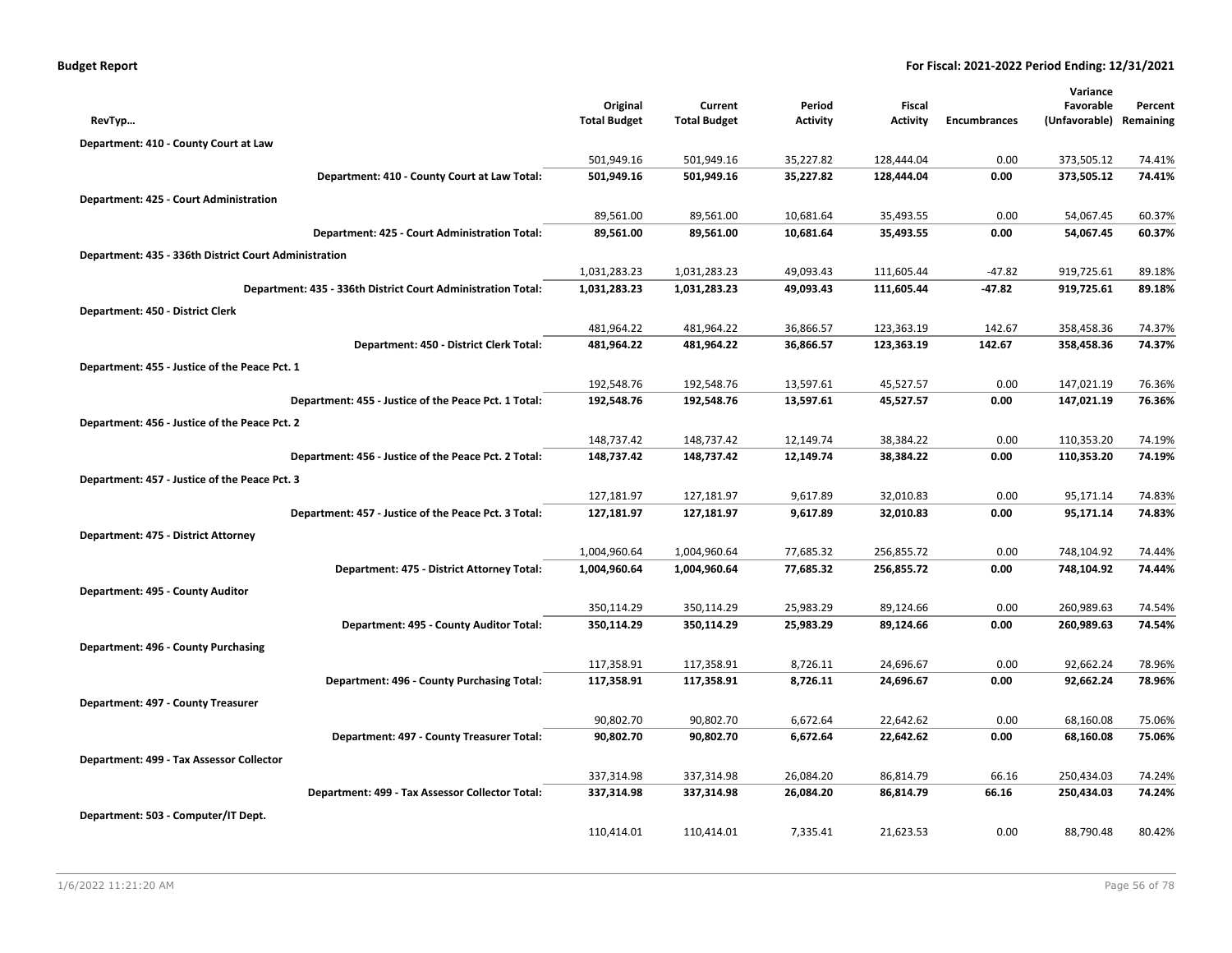|  | Budget Report |  |  |  |
|--|---------------|--|--|--|
|  |               |  |  |  |

|                                                           |                     |                     |                 |                 |                     | Variance      |           |
|-----------------------------------------------------------|---------------------|---------------------|-----------------|-----------------|---------------------|---------------|-----------|
|                                                           | Original            | Current             | Period          | Fiscal          |                     | Favorable     | Percent   |
| RevTyp                                                    | <b>Total Budget</b> | <b>Total Budget</b> | <b>Activity</b> | <b>Activity</b> | <b>Encumbrances</b> | (Unfavorable) | Remaining |
| Department: 503 - Computer/IT Dept. Total:                | 110,414.01          | 110,414.01          | 7,335.41        | 21,623.53       | 0.00                | 88,790.48     | 80.42%    |
| Department: 509 - Contingency                             |                     |                     |                 |                 |                     |               |           |
|                                                           | 250,000.00          | 227,960.00          | 0.00            | 0.00            | 0.00                | 227,960.00    | 100.00%   |
| Department: 509 - Contingency Total:                      | 250,000.00          | 227,960.00          | 0.00            | 0.00            | 0.00                | 227,960.00    | 100.00%   |
| Department: 510 - Courthouse                              |                     |                     |                 |                 |                     |               |           |
|                                                           | 447,254.53          | 447,254.53          | 15,001.84       | 105,515.56      | 13,630.00           | 328,108.97    | 73.36%    |
| Department: 510 - Courthouse Total:                       | 447,254.53          | 447,254.53          | 15,001.84       | 105,515.56      | 13,630.00           | 328,108.97    | 73.36%    |
| Department: 511 - County Office Building                  |                     |                     |                 |                 |                     |               |           |
|                                                           | 10,615.00           | 10,615.00           | 1,102.49        | 2,309.12        | 23.48               | 8,282.40      | 78.03%    |
| Department: 511 - County Office Building Total:           | 10,615.00           | 10,615.00           | 1,102.49        | 2,309.12        | 23.48               | 8,282.40      | 78.03%    |
| Department: 512 - Co-Op Office Building                   |                     |                     |                 |                 |                     |               |           |
|                                                           | 720.00              | 720.00              | 81.15           | 246.32          | 0.00                | 473.68        | 65.79%    |
| Department: 512 - Co-Op Office Building Total:            | 720.00              | 720.00              | 81.15           | 246.32          | 0.00                | 473.68        | 65.79%    |
| Department: 513 - Courthouse South Annex                  |                     |                     |                 |                 |                     |               |           |
|                                                           | 21,460.00           | 38,500.00           | 18,482.02       | 20,499.91       | 23.48               | 17,976.61     | 46.69%    |
| Department: 513 - Courthouse South Annex Total:           | 21,460.00           | 38,500.00           | 18,482.02       | 20,499.91       | 23.48               | 17,976.61     | 46.69%    |
| Department: 514 - City Hall Annex                         |                     |                     |                 |                 |                     |               |           |
|                                                           | 340.00              | 340.00              | 82.69           | 248.07          | 0.00                | 91.93         | 27.04%    |
| Department: 514 - City Hall Annex Total:                  | 340.00              | 340.00              | 82.69           | 248.07          | 0.00                | 91.93         | 27.04%    |
| Department: 515 - Windom County Building                  |                     |                     |                 |                 |                     |               |           |
|                                                           | 11,467.00           | 11,467.00           | 495.68          | 1,611.56        | 0.00                | 9,855.44      | 85.95%    |
| Department: 515 - Windom County Building Total:           | 11,467.00           | 11,467.00           | 495.68          | 1,611.56        | 0.00                | 9,855.44      | 85.95%    |
| Department: 516 - Agrilife Extension Building             |                     |                     |                 |                 |                     |               |           |
|                                                           | 8,431.00            | 8,431.00            | 1,088.79        | 1,852.09        | 0.00                | 6,578.91      | 78.03%    |
| Department: 516 - Agrilife Extension Building Total:      | 8,431.00            | 8,431.00            | 1,088.79        | 1,852.09        | 0.00                | 6,578.91      | 78.03%    |
| <b>Department: 518 - County Offices Relocation</b>        |                     |                     |                 |                 |                     |               |           |
|                                                           | 171,836.00          | 171,836.00          | 13,761.05       | 42,757.91       | 10.54               | 129,067.55    | 75.11%    |
| <b>Department: 518 - County Offices Relocation Total:</b> | 171,836.00          | 171,836.00          | 13,761.05       | 42,757.91       | 10.54               | 129,067.55    | 75.11%    |
| Department: 520 - Lake Fannin                             |                     |                     |                 |                 |                     |               |           |
|                                                           | 5,000.00            | 5,000.00            | 5,000.00        | 5,000.00        | 0.00                | 0.00          | 0.00%     |
| Department: 520 - Lake Fannin Total:                      | 5,000.00            | 5,000.00            | 5,000.00        | 5,000.00        | 0.00                | 0.00          | 0.00%     |
| Department: 540 - Ambulance Service                       |                     |                     |                 |                 |                     |               |           |
|                                                           | 768,200.00          | 768,200.00          | 63,860.70       | 191,704.13      | 0.00                | 576,495.87    | 75.05%    |
| Department: 540 - Ambulance Service Total:                | 768,200.00          | 768,200.00          | 63,860.70       | 191,704.13      | 0.00                | 576,495.87    | 75.05%    |
| Department: 543 - Fire Protection                         |                     |                     |                 |                 |                     |               |           |
|                                                           | 132,020.00          | 132,020.00          | 0.00            | 32,829.94       | 0.00                | 99,190.06     | 75.13%    |
| Department: 543 - Fire Protection Total:                  | 132,020.00          | 132,020.00          | 0.00            | 32,829.94       | 0.00                | 99,190.06     | 75.13%    |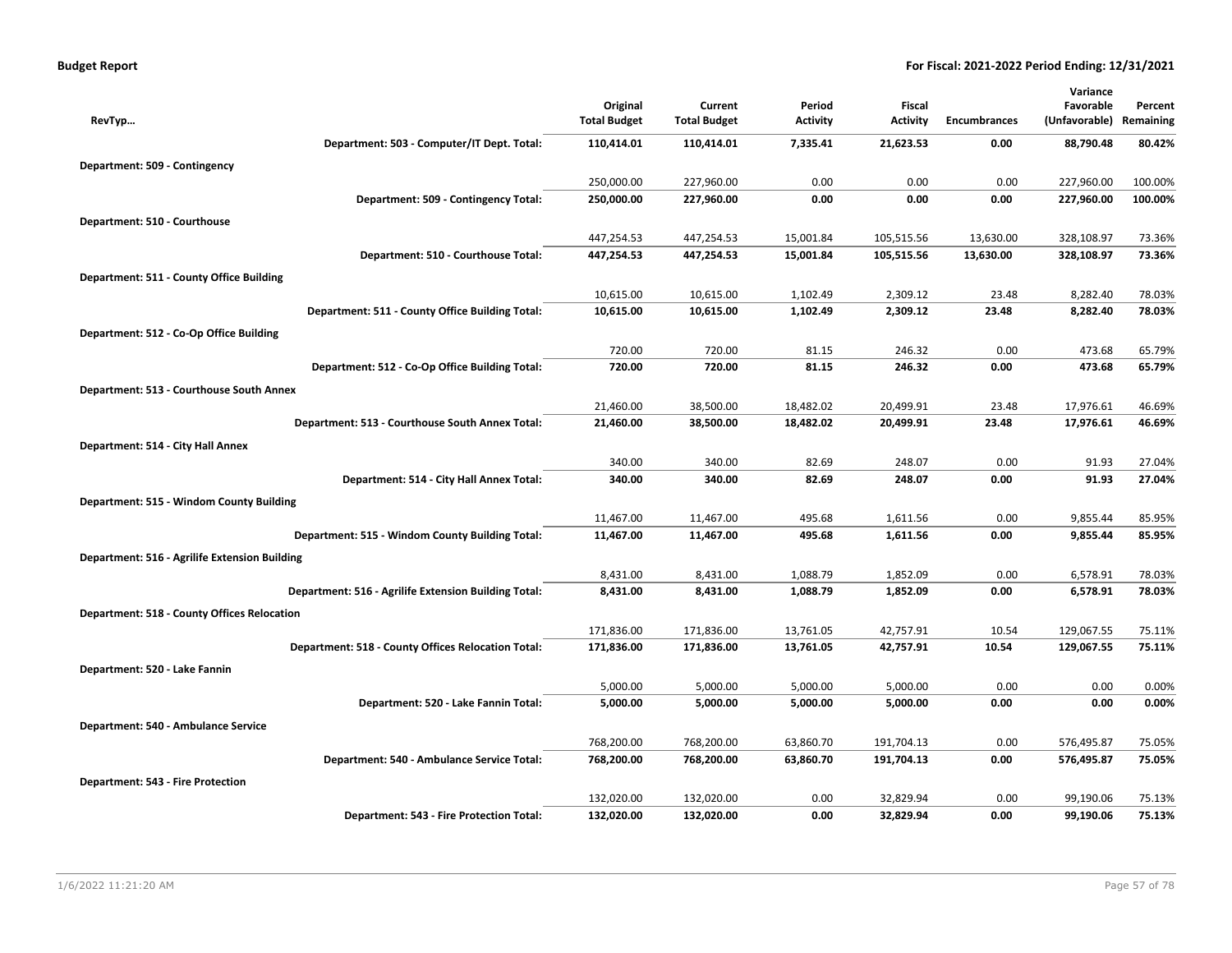| <b>Budget Report</b> |  |
|----------------------|--|
|----------------------|--|

|                                               |                                                    |                                 |                                |                           |                                  |                     | Variance                   |                      |
|-----------------------------------------------|----------------------------------------------------|---------------------------------|--------------------------------|---------------------------|----------------------------------|---------------------|----------------------------|----------------------|
| RevTyp                                        |                                                    | Original<br><b>Total Budget</b> | Current<br><b>Total Budget</b> | Period<br><b>Activity</b> | <b>Fiscal</b><br><b>Activity</b> | <b>Encumbrances</b> | Favorable<br>(Unfavorable) | Percent<br>Remaining |
|                                               |                                                    |                                 |                                |                           |                                  |                     |                            |                      |
| Department: 551 - Constable Pct.1             |                                                    | 56,214.12                       | 56,214.12                      | 4,399.80                  | 14,439.62                        | 0.00                | 41,774.50                  | 74.31%               |
|                                               | Department: 551 - Constable Pct.1 Total:           | 56,214.12                       | 56,214.12                      | 4,399.80                  | 14,439.62                        | 0.00                | 41,774.50                  | 74.31%               |
|                                               |                                                    |                                 |                                |                           |                                  |                     |                            |                      |
| Department: 552 - Constable Pct.2             |                                                    | 38,486.72                       | 38,486.72                      | 2,870.72                  | 9,967.81                         | 0.00                | 28,518.91                  | 74.10%               |
|                                               | Department: 552 - Constable Pct.2 Total:           | 38,486.72                       | 38,486.72                      | 2,870.72                  | 9,967.81                         | 0.00                | 28,518.91                  | 74.10%               |
| Department: 553 - Constable Pct.3             |                                                    |                                 |                                |                           |                                  |                     |                            |                      |
|                                               |                                                    | 38,700.34                       | 38,700.34                      | 3,118.03                  | 9,868.79                         | 0.00                | 28,831.55                  | 74.50%               |
|                                               | Department: 553 - Constable Pct.3 Total:           | 38,700.34                       | 38,700.34                      | 3,118.03                  | 9,868.79                         | 0.00                | 28,831.55                  | 74.50%               |
| Department: 555 - Animal Control Officer      |                                                    |                                 |                                |                           |                                  |                     |                            |                      |
|                                               |                                                    | 3,000.00                        | 3,000.00                       | 0.00                      | 0.00                             | 0.00                | 3,000.00                   | 100.00%              |
|                                               | Department: 555 - Animal Control Officer Total:    | 3,000.00                        | 3,000.00                       | 0.00                      | 0.00                             | 0.00                | 3,000.00                   | 100.00%              |
| Department: 559 - Texas VINE Program          |                                                    |                                 |                                |                           |                                  |                     |                            |                      |
|                                               |                                                    | 18,618.00                       | 18,618.00                      | 4,648.07                  | 4,648.07                         | 0.00                | 13,969.93                  | 75.03%               |
|                                               | Department: 559 - Texas VINE Program Total:        | 18,618.00                       | 18,618.00                      | 4,648.07                  | 4,648.07                         | 0.00                | 13,969.93                  | 75.03%               |
| Department: 560 - County Sheriff              |                                                    |                                 |                                |                           |                                  |                     |                            |                      |
|                                               |                                                    | 2,690,891.97                    | 2,690,891.97                   | 230,425.27                | 670,953.47                       | 50,500.17           | 1,969,438.33               | 73.19%               |
|                                               | Department: 560 - County Sheriff Total:            | 2,690,891.97                    | 2,690,891.97                   | 230,425.27                | 670,953.47                       | 50,500.17           | 1,969,438.33               | 73.19%               |
| Department: 565 - Jail Operations             |                                                    |                                 |                                |                           |                                  |                     |                            |                      |
|                                               |                                                    | 2,480,089.00                    | 2,480,089.00                   | 234,908.88                | 453,974.60                       | 0.00                | 2,026,114.40               | 81.70%               |
|                                               | Department: 565 - Jail Operations Total:           | 2,480,089.00                    | 2,480,089.00                   | 234,908.88                | 453,974.60                       | 0.00                | 2,026,114.40               | 81.70%               |
| Department: 573 - Bond Supervision            |                                                    |                                 |                                |                           |                                  |                     |                            |                      |
|                                               |                                                    | 80,214.00                       | 80,214.00                      | 5,895.83                  | 18,112.49                        | 0.00                | 62,101.51                  | 77.42%               |
|                                               | Department: 573 - Bond Supervision Total:          | 80,214.00                       | 80,214.00                      | 5,895.83                  | 18,112.49                        | 0.00                | 62,101.51                  | 77.42%               |
| Department: 575 - Juvenile Probation          |                                                    |                                 |                                |                           |                                  |                     |                            |                      |
|                                               |                                                    | 180,000.00                      | 180,000.00                     | 29.31                     | 180,084.98                       | 0.00                | $-84.98$                   | $-0.05%$             |
|                                               | Department: 575 - Juvenile Probation Total:        | 180,000.00                      | 180,000.00                     | 29.31                     | 180,084.98                       | 0.00                | $-84.98$                   | $-0.05%$             |
| Department: 590 - Environmental Development   |                                                    |                                 |                                |                           |                                  |                     |                            |                      |
|                                               |                                                    | 148,641.67                      | 148,641.67                     | 9,394.44                  | 28,592.19                        | 0.00                | 120,049.48                 | 80.76%               |
|                                               | Department: 590 - Environmental Development Total: | 148,641.67                      | 148,641.67                     | 9,394.44                  | 28,592.19                        | 0.00                | 120,049.48                 | 80.76%               |
| <b>Department: 591 - Development Services</b> |                                                    |                                 |                                |                           |                                  |                     |                            |                      |
|                                               |                                                    | 57,548.55                       | 57,548.55                      | 4,013.47                  | 13,681.51                        | 0.00                | 43,867.04                  | 76.23%               |
|                                               | Department: 591 - Development Services Total:      | 57,548.55                       | 57,548.55                      | 4,013.47                  | 13,681.51                        | 0.00                | 43,867.04                  | 76.23%               |
| <b>Department: 640 - County Services</b>      |                                                    |                                 |                                |                           |                                  |                     |                            |                      |
|                                               |                                                    | 61,803.00                       | 61,803.00                      | 842.46                    | 29,715.16                        | 0.00                | 32,087.84                  | 51.92%               |
|                                               | Department: 640 - County Services Total:           | 61,803.00                       | 61,803.00                      | 842.46                    | 29,715.16                        | 0.00                | 32,087.84                  | 51.92%               |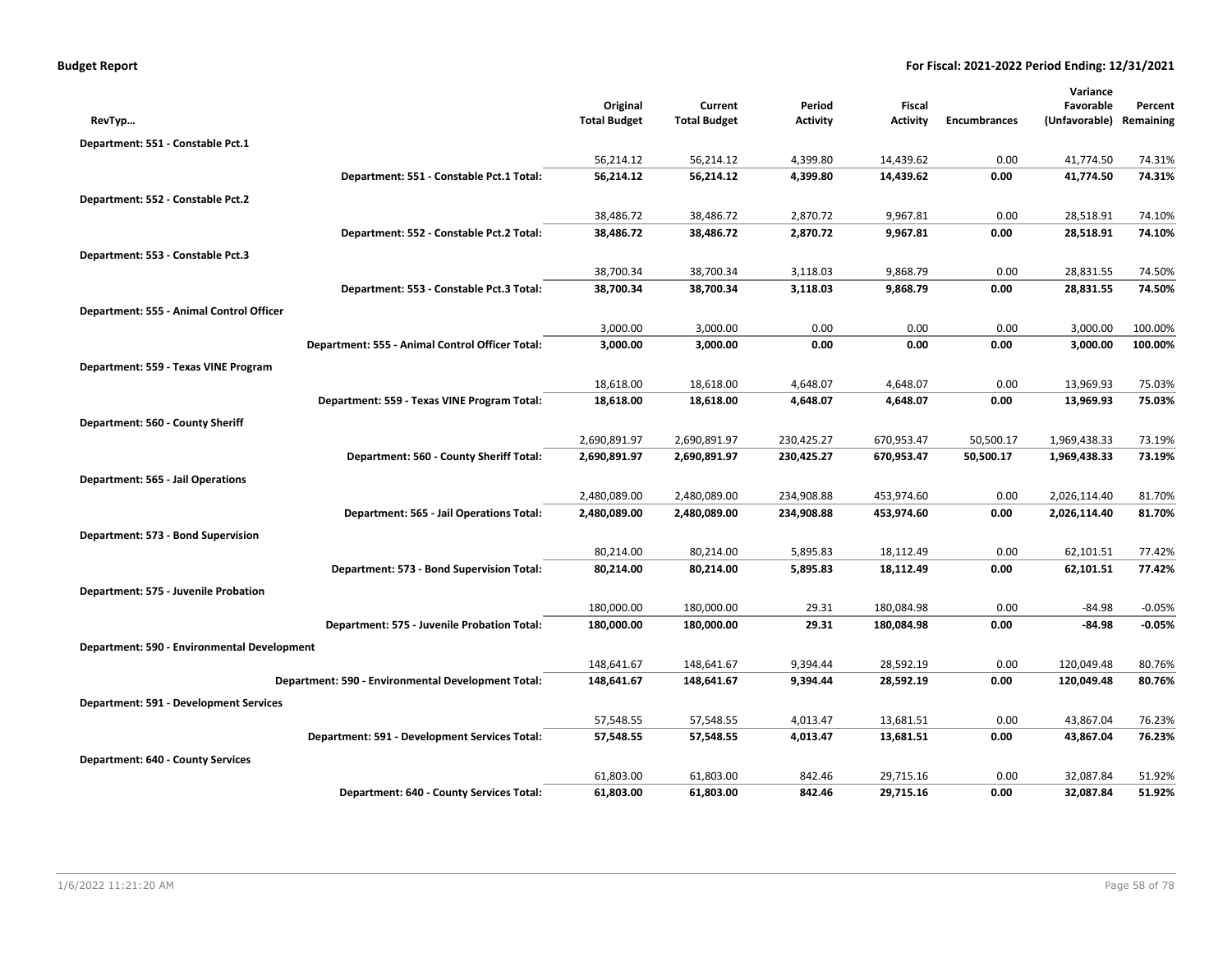| Original                                                                                                                                                                                                                                                                                                                                                                                                                                                                                                                             | Current                                                                                           | Period                                                                                                          | Fiscal                                                                                        |                                                                                                 | Variance<br>Favorable                                               | Percent<br>Remaining                                                                          |
|--------------------------------------------------------------------------------------------------------------------------------------------------------------------------------------------------------------------------------------------------------------------------------------------------------------------------------------------------------------------------------------------------------------------------------------------------------------------------------------------------------------------------------------|---------------------------------------------------------------------------------------------------|-----------------------------------------------------------------------------------------------------------------|-----------------------------------------------------------------------------------------------|-------------------------------------------------------------------------------------------------|---------------------------------------------------------------------|-----------------------------------------------------------------------------------------------|
|                                                                                                                                                                                                                                                                                                                                                                                                                                                                                                                                      |                                                                                                   |                                                                                                                 |                                                                                               |                                                                                                 |                                                                     |                                                                                               |
|                                                                                                                                                                                                                                                                                                                                                                                                                                                                                                                                      |                                                                                                   |                                                                                                                 |                                                                                               |                                                                                                 |                                                                     | 75.00%                                                                                        |
|                                                                                                                                                                                                                                                                                                                                                                                                                                                                                                                                      |                                                                                                   |                                                                                                                 |                                                                                               |                                                                                                 |                                                                     | 75.00%                                                                                        |
|                                                                                                                                                                                                                                                                                                                                                                                                                                                                                                                                      |                                                                                                   |                                                                                                                 |                                                                                               |                                                                                                 |                                                                     |                                                                                               |
|                                                                                                                                                                                                                                                                                                                                                                                                                                                                                                                                      |                                                                                                   |                                                                                                                 |                                                                                               |                                                                                                 |                                                                     |                                                                                               |
|                                                                                                                                                                                                                                                                                                                                                                                                                                                                                                                                      |                                                                                                   |                                                                                                                 |                                                                                               |                                                                                                 |                                                                     | 87.23%                                                                                        |
|                                                                                                                                                                                                                                                                                                                                                                                                                                                                                                                                      |                                                                                                   |                                                                                                                 |                                                                                               |                                                                                                 |                                                                     | 87.23%                                                                                        |
|                                                                                                                                                                                                                                                                                                                                                                                                                                                                                                                                      |                                                                                                   |                                                                                                                 |                                                                                               |                                                                                                 |                                                                     |                                                                                               |
| 120,716.46                                                                                                                                                                                                                                                                                                                                                                                                                                                                                                                           |                                                                                                   |                                                                                                                 |                                                                                               | 0.00                                                                                            | 91,062.32                                                           | 75.43%                                                                                        |
|                                                                                                                                                                                                                                                                                                                                                                                                                                                                                                                                      |                                                                                                   |                                                                                                                 |                                                                                               |                                                                                                 |                                                                     | 75.43%                                                                                        |
|                                                                                                                                                                                                                                                                                                                                                                                                                                                                                                                                      |                                                                                                   |                                                                                                                 |                                                                                               |                                                                                                 |                                                                     |                                                                                               |
| 3,000.00                                                                                                                                                                                                                                                                                                                                                                                                                                                                                                                             | 3,000.00                                                                                          | 0.00                                                                                                            | 0.00                                                                                          | 0.00                                                                                            | 3,000.00                                                            | 100.00%                                                                                       |
| 3,000.00                                                                                                                                                                                                                                                                                                                                                                                                                                                                                                                             | 3,000.00                                                                                          | 0.00                                                                                                            | 0.00                                                                                          | 0.00                                                                                            | 3,000.00                                                            | 100.00%                                                                                       |
| 14,533,962.37                                                                                                                                                                                                                                                                                                                                                                                                                                                                                                                        | 14,533,962.37                                                                                     | 1,059,669.48                                                                                                    | 3,381,417.65                                                                                  | 68,303.68                                                                                       | 11,084,241.04                                                       | 76.26%                                                                                        |
| 0.00                                                                                                                                                                                                                                                                                                                                                                                                                                                                                                                                 | 0.00                                                                                              | 772,458.53                                                                                                      | 52,053.04                                                                                     | -68,303.68                                                                                      | $-16,250.64$                                                        | 0.00%                                                                                         |
|                                                                                                                                                                                                                                                                                                                                                                                                                                                                                                                                      |                                                                                                   |                                                                                                                 |                                                                                               |                                                                                                 |                                                                     |                                                                                               |
|                                                                                                                                                                                                                                                                                                                                                                                                                                                                                                                                      |                                                                                                   |                                                                                                                 |                                                                                               |                                                                                                 |                                                                     |                                                                                               |
| 45,930.35                                                                                                                                                                                                                                                                                                                                                                                                                                                                                                                            | 45,930.35                                                                                         | 0.00                                                                                                            | 0.00                                                                                          | 0.00                                                                                            | $-45,930.35$                                                        | 100.00%                                                                                       |
| 8,200.00                                                                                                                                                                                                                                                                                                                                                                                                                                                                                                                             | 8,200.00                                                                                          | 1,878.94                                                                                                        | 2,357.73                                                                                      | 0.00                                                                                            | $-5,842.27$                                                         | 71.25%                                                                                        |
| 54,130.35                                                                                                                                                                                                                                                                                                                                                                                                                                                                                                                            | 54,130.35                                                                                         | 1,878.94                                                                                                        | 2,357.73                                                                                      | 0.00                                                                                            | $-51,772.62$                                                        | 95.64%                                                                                        |
|                                                                                                                                                                                                                                                                                                                                                                                                                                                                                                                                      |                                                                                                   |                                                                                                                 |                                                                                               |                                                                                                 |                                                                     |                                                                                               |
|                                                                                                                                                                                                                                                                                                                                                                                                                                                                                                                                      |                                                                                                   |                                                                                                                 |                                                                                               |                                                                                                 |                                                                     |                                                                                               |
| 53,830.40                                                                                                                                                                                                                                                                                                                                                                                                                                                                                                                            | 53,830.40                                                                                         | 4,554.88                                                                                                        | 8,902.72                                                                                      | 0.00                                                                                            | 44,927.68                                                           | 83.46%                                                                                        |
| 53,830.40                                                                                                                                                                                                                                                                                                                                                                                                                                                                                                                            | 53,830.40                                                                                         | 4,554.88                                                                                                        | 8,902.72                                                                                      | 0.00                                                                                            | 44,927.68                                                           | 83.46%                                                                                        |
|                                                                                                                                                                                                                                                                                                                                                                                                                                                                                                                                      |                                                                                                   |                                                                                                                 |                                                                                               |                                                                                                 |                                                                     |                                                                                               |
| 299.95                                                                                                                                                                                                                                                                                                                                                                                                                                                                                                                               | 299.95                                                                                            | 0.00                                                                                                            | 0.00                                                                                          | 0.00                                                                                            | 299.95                                                              | 100.00%                                                                                       |
| 299.95                                                                                                                                                                                                                                                                                                                                                                                                                                                                                                                               | 299.95                                                                                            | 0.00                                                                                                            | 0.00                                                                                          | 0.00                                                                                            | 299.95                                                              | 100.00%                                                                                       |
| 54,130.35                                                                                                                                                                                                                                                                                                                                                                                                                                                                                                                            | 54,130.35                                                                                         | 4,554.88                                                                                                        | 8,902.72                                                                                      | 0.00                                                                                            | 45,227.63                                                           | 83.55%                                                                                        |
| 0.00                                                                                                                                                                                                                                                                                                                                                                                                                                                                                                                                 | 0.00                                                                                              | $-2,675.94$                                                                                                     | $-6,544.99$                                                                                   | 0.00                                                                                            | -6,544.99                                                           | 0.00%                                                                                         |
|                                                                                                                                                                                                                                                                                                                                                                                                                                                                                                                                      |                                                                                                   |                                                                                                                 |                                                                                               |                                                                                                 |                                                                     |                                                                                               |
|                                                                                                                                                                                                                                                                                                                                                                                                                                                                                                                                      |                                                                                                   |                                                                                                                 |                                                                                               |                                                                                                 |                                                                     |                                                                                               |
|                                                                                                                                                                                                                                                                                                                                                                                                                                                                                                                                      |                                                                                                   |                                                                                                                 |                                                                                               |                                                                                                 |                                                                     | 100.00%                                                                                       |
| 1,000.00                                                                                                                                                                                                                                                                                                                                                                                                                                                                                                                             | 1,000.00                                                                                          | 1.59                                                                                                            | 1.59                                                                                          | 0.00                                                                                            | $-998.41$                                                           | 99.84%                                                                                        |
| 2,100.00                                                                                                                                                                                                                                                                                                                                                                                                                                                                                                                             | 2,100.00                                                                                          | 1.59                                                                                                            | 1.59                                                                                          | 0.00                                                                                            | $-2,098.41$                                                         | 99.92%                                                                                        |
|                                                                                                                                                                                                                                                                                                                                                                                                                                                                                                                                      |                                                                                                   |                                                                                                                 |                                                                                               |                                                                                                 |                                                                     |                                                                                               |
|                                                                                                                                                                                                                                                                                                                                                                                                                                                                                                                                      |                                                                                                   |                                                                                                                 |                                                                                               |                                                                                                 |                                                                     |                                                                                               |
| 2,100.00                                                                                                                                                                                                                                                                                                                                                                                                                                                                                                                             | 2,100.00                                                                                          | 0.00                                                                                                            | 0.00                                                                                          | 0.00                                                                                            | 2,100.00                                                            | 100.00%                                                                                       |
| Department: 641 - Health Officer Total:<br>Department: 645 - Indigent Health Care Total:<br>Department: 665 - County Agents Total:<br><b>Department: 696 - Donations and Allocations Total:</b><br><b>Expense Total:</b><br>Fund: 100 - General Surplus (Deficit):<br><b>Revenue Surplus (Deficit):</b><br>Department: 541 - Courthouse Security Part-Time Total:<br>Department: 542 - Security Equipment Total:<br><b>Expense Total:</b><br>Fund: 110 - Courthouse Security Surplus (Deficit):<br><b>Revenue Surplus (Deficit):</b> | <b>Total Budget</b><br>2,400.00<br>2,400.00<br>282,769.12<br>282,769.12<br>120,716.46<br>1,100.00 | <b>Total Budget</b><br>2,400.00<br>2,400.00<br>282,769.12<br>282,769.12<br>120,716.46<br>120,716.46<br>1,100.00 | <b>Activity</b><br>200.00<br>200.00<br>18,945.81<br>18,945.81<br>9,163.20<br>9,163.20<br>0.00 | <b>Activity</b><br>600.00<br>600.00<br>36,099.27<br>36,099.27<br>29,654.14<br>29,654.14<br>0.00 | <b>Encumbrances</b><br>0.00<br>0.00<br>0.00<br>0.00<br>0.00<br>0.00 | (Unfavorable)<br>1,800.00<br>1,800.00<br>246,669.85<br>246,669.85<br>91,062.32<br>$-1,100.00$ |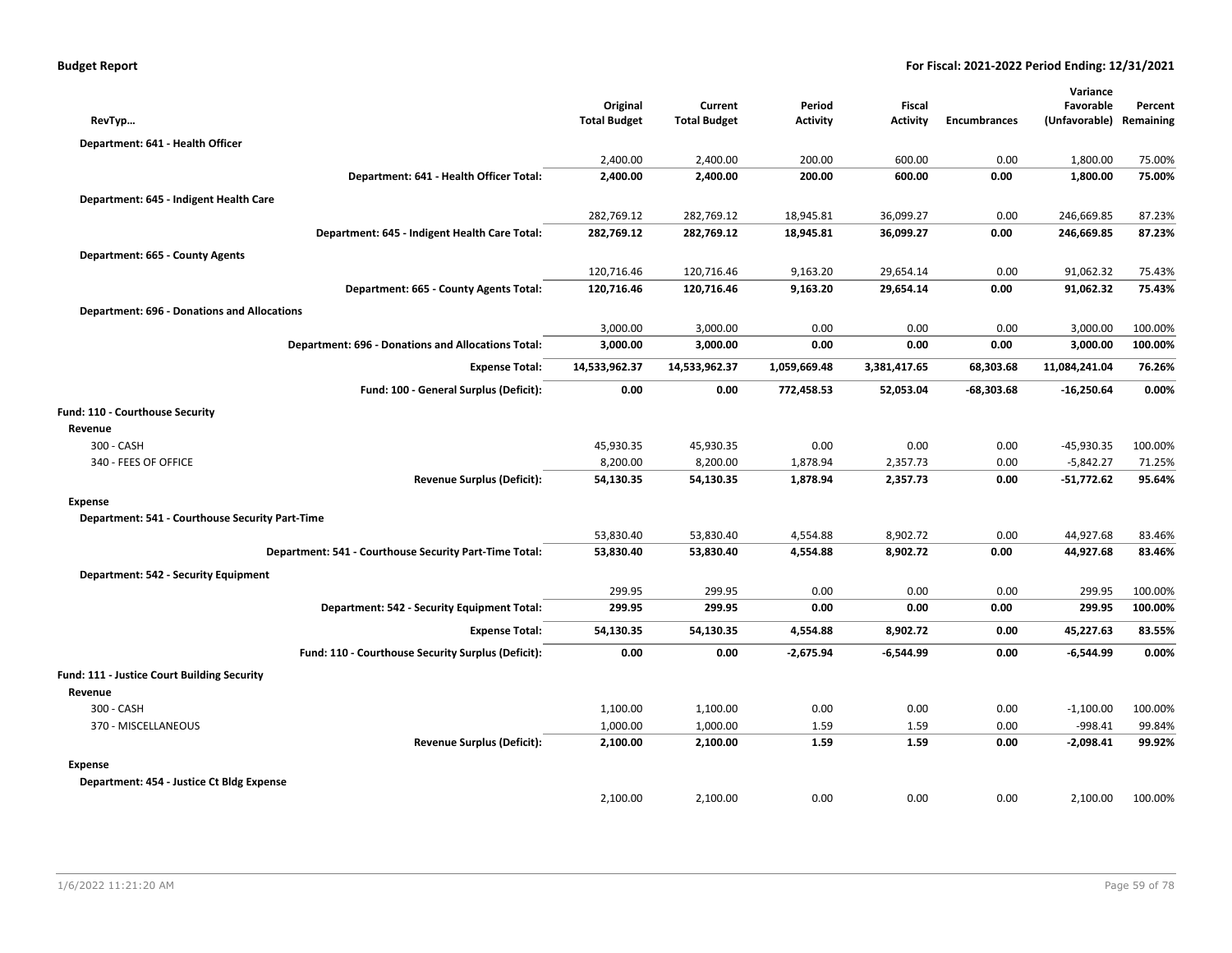|                                                     |                                                                | Original            | Current             | Period          | <b>Fiscal</b>   |              | Variance<br>Favorable | Percent    |
|-----------------------------------------------------|----------------------------------------------------------------|---------------------|---------------------|-----------------|-----------------|--------------|-----------------------|------------|
| RevTyp                                              |                                                                | <b>Total Budget</b> | <b>Total Budget</b> | <b>Activity</b> | <b>Activity</b> | Encumbrances | (Unfavorable)         | Remaining  |
|                                                     | Department: 454 - Justice Ct Bldg Expense Total:               | 2,100.00            | 2,100.00            | 0.00            | 0.00            | 0.00         | 2,100.00              | 100.00%    |
|                                                     | <b>Expense Total:</b>                                          | 2,100.00            | 2,100.00            | 0.00            | 0.00            | 0.00         | 2,100.00              | 100.00%    |
|                                                     | Fund: 111 - Justice Court Building Security Surplus (Deficit): | 0.00                | 0.00                | 1.59            | 1.59            | 0.00         | 1.59                  | 0.00%      |
| Fund: 120 - County Clerk Vital Statistics           |                                                                |                     |                     |                 |                 |              |                       |            |
| Revenue                                             |                                                                |                     |                     |                 |                 |              |                       |            |
| 370 - MISCELLANEOUS                                 |                                                                | 0.00                | 0.00                | 72.00           | 72.00           | 0.00         | 72.00                 | 0.00%      |
|                                                     | <b>Revenue Surplus (Deficit):</b>                              | 0.00                | 0.00                | 72.00           | 72.00           | 0.00         | 72.00                 | 0.00%      |
|                                                     | Fund: 120 - County Clerk Vital Statistics Surplus (Deficit):   | 0.00                | 0.00                | 72.00           | 72.00           | 0.00         | 72.00                 | 0.00%      |
| <b>Fund: 121 - County Clerk Records Management</b>  |                                                                |                     |                     |                 |                 |              |                       |            |
| Revenue                                             |                                                                |                     |                     |                 |                 |              |                       |            |
| 300 - CASH                                          |                                                                | 36,978.22           | 36,978.22           | 0.00            | 0.00            | 0.00         | $-36,978.22$          | 100.00%    |
| 370 - MISCELLANEOUS                                 |                                                                | 66,000.00           | 66,000.00           | 2,285.02        | 6,274.02        | 0.00         | -59,725.98            | 90.49%     |
|                                                     | <b>Revenue Surplus (Deficit):</b>                              | 102,978.22          | 102,978.22          | 2,285.02        | 6,274.02        | 0.00         | $-96,704.20$          | 93.91%     |
| <b>Expense</b>                                      |                                                                |                     |                     |                 |                 |              |                       |            |
| Department: 402 - Co.Clerk Records Mgt. Exp.        |                                                                |                     |                     |                 |                 |              |                       |            |
|                                                     |                                                                | 102,978.22          | 102,978.22          | 7,868.74        | 34,767.30       | 0.00         | 68,210.92             | 66.24%     |
|                                                     | Department: 402 - Co.Clerk Records Mgt. Exp. Total:            | 102,978.22          | 102,978.22          | 7,868.74        | 34,767.30       | 0.00         | 68,210.92             | 66.24%     |
|                                                     | <b>Expense Total:</b>                                          | 102,978.22          | 102,978.22          | 7,868.74        | 34,767.30       | 0.00         | 68,210.92             | 66.24%     |
|                                                     | Fund: 121 - County Clerk Records Management Surplus (Deficit): | 0.00                | 0.00                | $-5,583.72$     | $-28,493.28$    | 0.00         | $-28,493.28$          | 0.00%      |
| Fund: 122 - Chapter 19 Funds                        |                                                                |                     |                     |                 |                 |              |                       |            |
| Revenue                                             |                                                                |                     |                     |                 |                 |              |                       |            |
| 330 - GRANTS                                        |                                                                | 700.00              | 700.00              | 535.50          | 535.50          | 0.00         | $-164.50$             | 23.50%     |
|                                                     | <b>Revenue Surplus (Deficit):</b>                              | 700.00              | 700.00              | 535.50          | 535.50          | 0.00         | $-164.50$             | 23.50%     |
| Expense                                             |                                                                |                     |                     |                 |                 |              |                       |            |
| Department: 403 - County Clerk                      |                                                                |                     |                     |                 |                 |              |                       |            |
|                                                     |                                                                | 700.00              | 700.00              | 500.00          | 500.00          | 750.00       | $-550.00$             | $-78.57%$  |
|                                                     | Department: 403 - County Clerk Total:                          | 700.00              | 700.00              | 500.00          | 500.00          | 750.00       | $-550.00$             | $-78.57%$  |
| Department: 478 - HAVA CARES Act Coronavirus Relief |                                                                |                     |                     |                 |                 |              |                       |            |
|                                                     |                                                                | 0.00                | 0.00                | 0.00            | 535.50          | 0.00         | $-535.50$             | 0.00%      |
|                                                     | Department: 478 - HAVA CARES Act Coronavirus Relief Total:     | 0.00                | 0.00                | 0.00            | 535.50          | 0.00         | $-535.50$             | 0.00%      |
|                                                     | <b>Expense Total:</b>                                          | 700.00              | 700.00              | 500.00          | 1,035.50        | 750.00       | $-1,085.50$           | $-155.07%$ |
|                                                     | Fund: 122 - Chapter 19 Funds Surplus (Deficit):                | 0.00                | 0.00                | 35.50           | $-500.00$       | $-750.00$    | $-1,250.00$           | 0.00%      |
| Fund: 123 - Election Equipment Fund                 |                                                                |                     |                     |                 |                 |              |                       |            |
| Revenue                                             |                                                                |                     |                     |                 |                 |              |                       |            |
| 340 - FEES OF OFFICE                                |                                                                | 4,000.00            | 4,000.00            | 0.00            | 0.00            | 0.00         | $-4,000.00$           | 100.00%    |
| 370 - MISCELLANEOUS                                 |                                                                | 96,088.00           | 96,088.00           | 0.00            | 0.00            | 0.00         | $-96,088.00$          | 100.00%    |
|                                                     | <b>Revenue Surplus (Deficit):</b>                              | 100,088.00          | 100,088.00          | 0.00            | 0.00            | 0.00         | $-100,088.00$         | 100.00%    |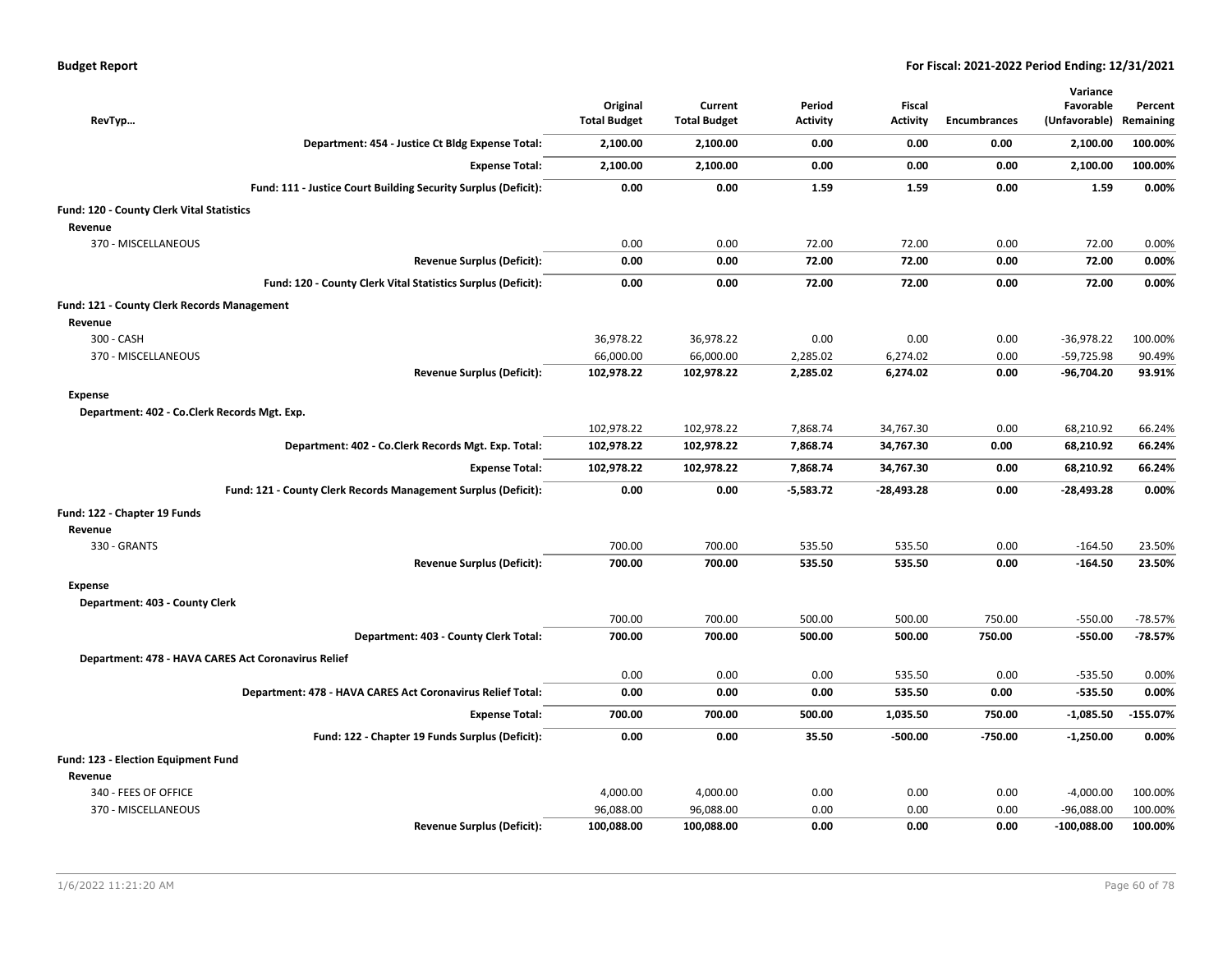| RevTyp                                                                 | Original<br><b>Total Budget</b> | Current<br><b>Total Budget</b> | Period<br><b>Activity</b> | <b>Fiscal</b><br><b>Activity</b> | <b>Encumbrances</b> | Variance<br>Favorable<br>(Unfavorable) Remaining | Percent |
|------------------------------------------------------------------------|---------------------------------|--------------------------------|---------------------------|----------------------------------|---------------------|--------------------------------------------------|---------|
| <b>Expense</b>                                                         |                                 |                                |                           |                                  |                     |                                                  |         |
| Department: 403 - County Clerk                                         |                                 |                                |                           |                                  |                     |                                                  |         |
|                                                                        | 100,088.00                      | 100,088.00                     | 0.00                      | 0.00                             | 0.00                | 100,088.00                                       | 100.00% |
| Department: 403 - County Clerk Total:                                  | 100,088.00                      | 100,088.00                     | 0.00                      | 0.00                             | 0.00                | 100,088.00                                       | 100.00% |
| <b>Expense Total:</b>                                                  | 100,088.00                      | 100,088.00                     | 0.00                      | 0.00                             | 0.00                | 100,088.00                                       | 100.00% |
| Fund: 123 - Election Equipment Fund Surplus (Deficit):                 | 0.00                            | 0.00                           | 0.00                      | 0.00                             | 0.00                | 0.00                                             | 0.00%   |
| Fund: 125 - County Clerk Co.& Dist.CourtTechnology                     |                                 |                                |                           |                                  |                     |                                                  |         |
| Revenue                                                                |                                 |                                |                           |                                  |                     |                                                  |         |
| 370 - MISCELLANEOUS                                                    | 300.00                          | 300.00                         | 72.51                     | 72.51                            | 0.00                | $-227.49$                                        | 75.83%  |
| <b>Revenue Surplus (Deficit):</b>                                      | 300.00                          | 300.00                         | 72.51                     | 72.51                            | 0.00                | $-227.49$                                        | 75.83%  |
| <b>Expense</b>                                                         |                                 |                                |                           |                                  |                     |                                                  |         |
| Department: 440 - Technology Equipment                                 |                                 |                                |                           |                                  |                     |                                                  |         |
|                                                                        | 300.00                          | 300.00                         | 0.00                      | 0.00                             | 0.00                | 300.00                                           | 100.00% |
| Department: 440 - Technology Equipment Total:                          | 300.00                          | 300.00                         | 0.00                      | 0.00                             | 0.00                | 300.00                                           | 100.00% |
| <b>Expense Total:</b>                                                  | 300.00                          | 300.00                         | 0.00                      | 0.00                             | 0.00                | 300.00                                           | 100.00% |
| Fund: 125 - County Clerk Co.& Dist.CourtTechnology Surplus (Deficit):  | 0.00                            | 0.00                           | 72.51                     | 72.51                            | 0.00                | 72.51                                            | 0.00%   |
| Fund: 126 - County Clerk Court Records Preservation                    |                                 |                                |                           |                                  |                     |                                                  |         |
| Revenue                                                                |                                 |                                |                           |                                  |                     |                                                  |         |
| 370 - MISCELLANEOUS                                                    | 300.00                          | 300.00                         | 170.00                    | 170.00                           | 0.00                | $-130.00$                                        | 43.33%  |
| <b>Revenue Surplus (Deficit):</b>                                      | 300.00                          | 300.00                         | 170.00                    | 170.00                           | 0.00                | $-130.00$                                        | 43.33%  |
| <b>Expense</b>                                                         |                                 |                                |                           |                                  |                     |                                                  |         |
| Department: 544 - County Clerk Records Pres. Equip.                    |                                 |                                |                           |                                  |                     |                                                  |         |
|                                                                        | 300.00                          | 300.00                         | 0.00                      | 0.00                             | 0.00                | 300.00                                           | 100.00% |
| Department: 544 - County Clerk Records Pres. Equip. Total:             | 300.00                          | 300.00                         | 0.00                      | 0.00                             | 0.00                | 300.00                                           | 100.00% |
| <b>Expense Total:</b>                                                  | 300.00                          | 300.00                         | 0.00                      | 0.00                             | 0.00                | 300.00                                           | 100.00% |
| Fund: 126 - County Clerk Court Records Preservation Surplus (Deficit): | 0.00                            | 0.00                           | 170.00                    | 170.00                           | 0.00                | 170.00                                           | 0.00%   |
| Fund: 127 - County Clerk Records Archive                               |                                 |                                |                           |                                  |                     |                                                  |         |
| Revenue                                                                |                                 |                                |                           |                                  |                     |                                                  |         |
| 300 - CASH                                                             | 70,000.00                       | 70,000.00                      | 0.00                      | 0.00                             | 0.00                | $-70,000.00$                                     | 100.00% |
| 370 - MISCELLANEOUS                                                    | 70,000.00                       | 70,000.00                      | 8,330.00                  | 8,330.00                         | 0.00                | $-61,670.00$                                     | 88.10%  |
| <b>Revenue Surplus (Deficit):</b>                                      | 140,000.00                      | 140,000.00                     | 8,330.00                  | 8,330.00                         | 0.00                | $-131,670.00$                                    | 94.05%  |
| <b>Expense</b>                                                         |                                 |                                |                           |                                  |                     |                                                  |         |
| Department: 403 - County Clerk                                         |                                 |                                |                           |                                  |                     |                                                  |         |
|                                                                        | 140,000.00                      | 140,000.00                     | 0.00                      | 0.00                             | 0.00                | 140,000.00                                       | 100.00% |
| Department: 403 - County Clerk Total:                                  | 140,000.00                      | 140,000.00                     | 0.00                      | 0.00                             | 0.00                | 140,000.00                                       | 100.00% |
| <b>Expense Total:</b>                                                  | 140,000.00                      | 140,000.00                     | 0.00                      | 0.00                             | 0.00                | 140,000.00                                       | 100.00% |
| Fund: 127 - County Clerk Records Archive Surplus (Deficit):            | 0.00                            | 0.00                           | 8,330.00                  | 8,330.00                         | 0.00                | 8,330.00                                         | 0.00%   |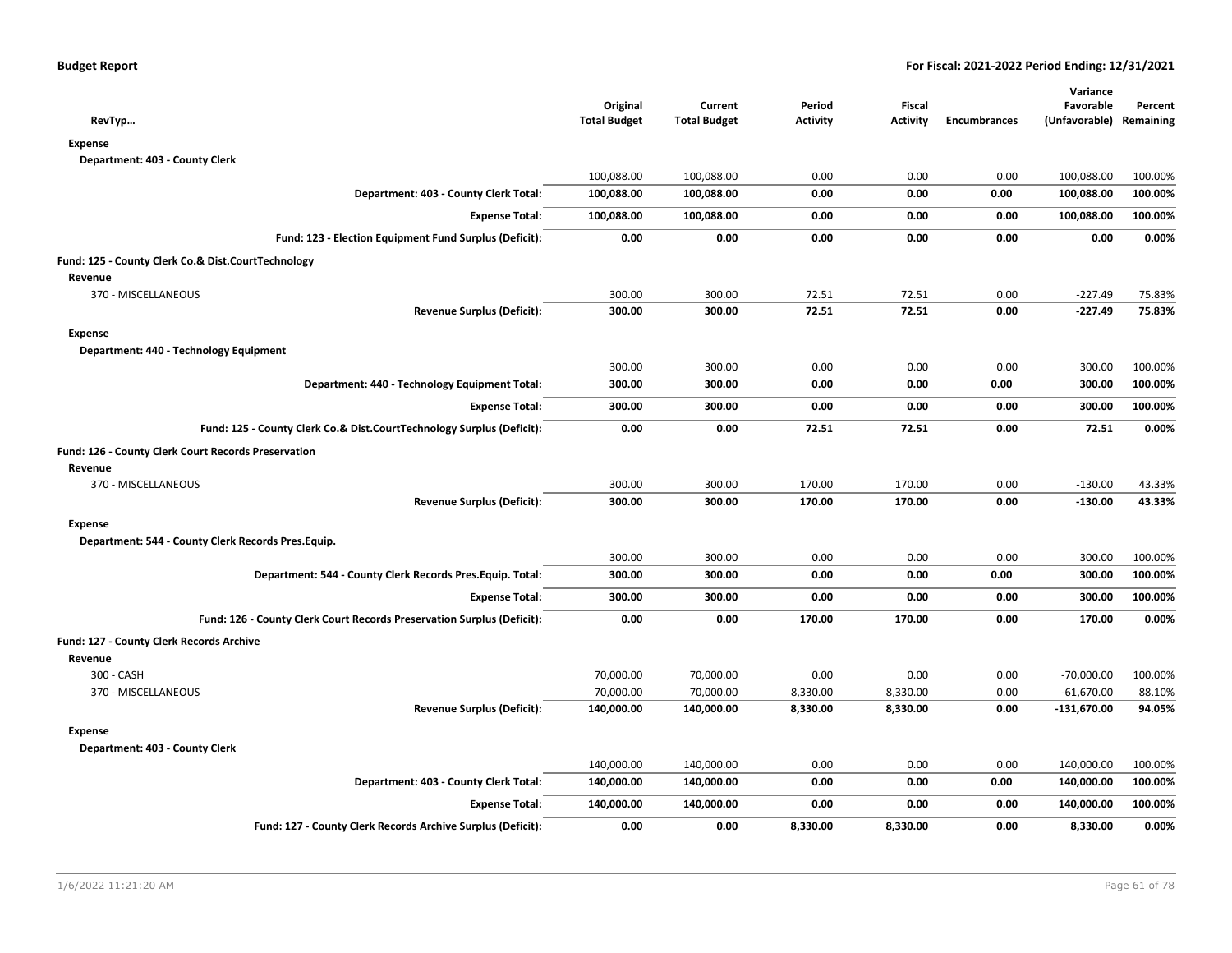|                                                               | Original            | Current             | Period          | <b>Fiscal</b>   |                     | Variance<br>Favorable   | Percent |
|---------------------------------------------------------------|---------------------|---------------------|-----------------|-----------------|---------------------|-------------------------|---------|
| RevTyp                                                        | <b>Total Budget</b> | <b>Total Budget</b> | <b>Activity</b> | <b>Activity</b> | <b>Encumbrances</b> | (Unfavorable) Remaining |         |
| <b>Fund: 130 - Bail Bond Trust Fund</b>                       |                     |                     |                 |                 |                     |                         |         |
| Revenue                                                       |                     |                     |                 |                 |                     |                         |         |
| 345 - BONDS                                                   | 7,000.00            | 7,000.00            | 300.00          | 1,125.00        | 0.00                | $-5,875.00$             | 83.93%  |
| <b>Revenue Surplus (Deficit):</b>                             | 7,000.00            | 7,000.00            | 300.00          | 1,125.00        | 0.00                | $-5,875.00$             | 83.93%  |
| Expense                                                       |                     |                     |                 |                 |                     |                         |         |
| Department: 498 - Bail Bond Fee Expense                       |                     |                     |                 |                 |                     |                         |         |
|                                                               | 7,000.00            | 7,000.00            | 0.00            | 0.00            | 0.00                | 7,000.00                | 100.00% |
| Department: 498 - Bail Bond Fee Expense Total:                | 7,000.00            | 7,000.00            | 0.00            | 0.00            | 0.00                | 7,000.00                | 100.00% |
| <b>Expense Total:</b>                                         | 7,000.00            | 7,000.00            | 0.00            | 0.00            | 0.00                | 7,000.00                | 100.00% |
| Fund: 130 - Bail Bond Trust Fund Surplus (Deficit):           | 0.00                | 0.00                | 300.00          | 1,125.00        | 0.00                | 1,125.00                | 0.00%   |
| Fund: 160 - County Judge Excess Supplement                    |                     |                     |                 |                 |                     |                         |         |
| Revenue                                                       |                     |                     |                 |                 |                     |                         |         |
| 300 - CASH                                                    | 4,750.00            | 4,750.00            | 0.00            | 0.00            | 0.00                | $-4,750.00$             | 100.00% |
| <b>Revenue Surplus (Deficit):</b>                             | 4,750.00            | 4,750.00            | 0.00            | 0.00            | 0.00                | $-4,750.00$             | 100.00% |
| Expense                                                       |                     |                     |                 |                 |                     |                         |         |
| Department: 452 - Excess Supplement County Judge              |                     |                     |                 |                 |                     |                         |         |
|                                                               | 4,750.00            | 4,750.00            | 412.72          | 761.16          | 5.58                | 3,983.26                | 83.86%  |
| Department: 452 - Excess Supplement County Judge Total:       | 4,750.00            | 4,750.00            | 412.72          | 761.16          | 5.58                | 3,983.26                | 83.86%  |
| <b>Expense Total:</b>                                         | 4,750.00            | 4,750.00            | 412.72          | 761.16          | 5.58                | 3,983.26                | 83.86%  |
| Fund: 160 - County Judge Excess Supplement Surplus (Deficit): | 0.00                | 0.00                | $-412.72$       | $-761.16$       | $-5.58$             | -766.74                 | 0.00%   |
| Fund: 161 - Probate Judges Education                          |                     |                     |                 |                 |                     |                         |         |
| Revenue                                                       |                     |                     |                 |                 |                     |                         |         |
| 340 - FEES OF OFFICE                                          | 150.00              | 150.00              | 70.00           | 70.00           | 0.00                | $-80.00$                | 53.33%  |
| <b>Revenue Surplus (Deficit):</b>                             | 150.00              | 150.00              | 70.00           | 70.00           | 0.00                | $-80.00$                | 53.33%  |
| Expense                                                       |                     |                     |                 |                 |                     |                         |         |
| Department: 412 - Probate Judges Expense                      |                     |                     |                 |                 |                     |                         |         |
|                                                               | 150.00              | 150.00              | 0.00            | 0.00            | 0.00                | 150.00                  | 100.00% |
| Department: 412 - Probate Judges Expense Total:               | 150.00              | 150.00              | 0.00            | 0.00            | 0.00                | 150.00                  | 100.00% |
| <b>Expense Total:</b>                                         | 150.00              | 150.00              | 0.00            | 0.00            | 0.00                | 150.00                  | 100.00% |
| Fund: 161 - Probate Judges Education Surplus (Deficit):       | 0.00                | 0.00                | 70.00           | 70.00           | 0.00                | 70.00                   | 0.00%   |
| Fund: 190 - District Clerk Records Management                 |                     |                     |                 |                 |                     |                         |         |
| Revenue                                                       |                     |                     |                 |                 |                     |                         |         |
| 370 - MISCELLANEOUS                                           | 0.00                | 0.00                | 242.70          | 819.44          | 0.00                | 819.44                  | 0.00%   |
| <b>Revenue Surplus (Deficit):</b>                             | 0.00                | 0.00                | 242.70          | 819.44          | 0.00                | 819.44                  | 0.00%   |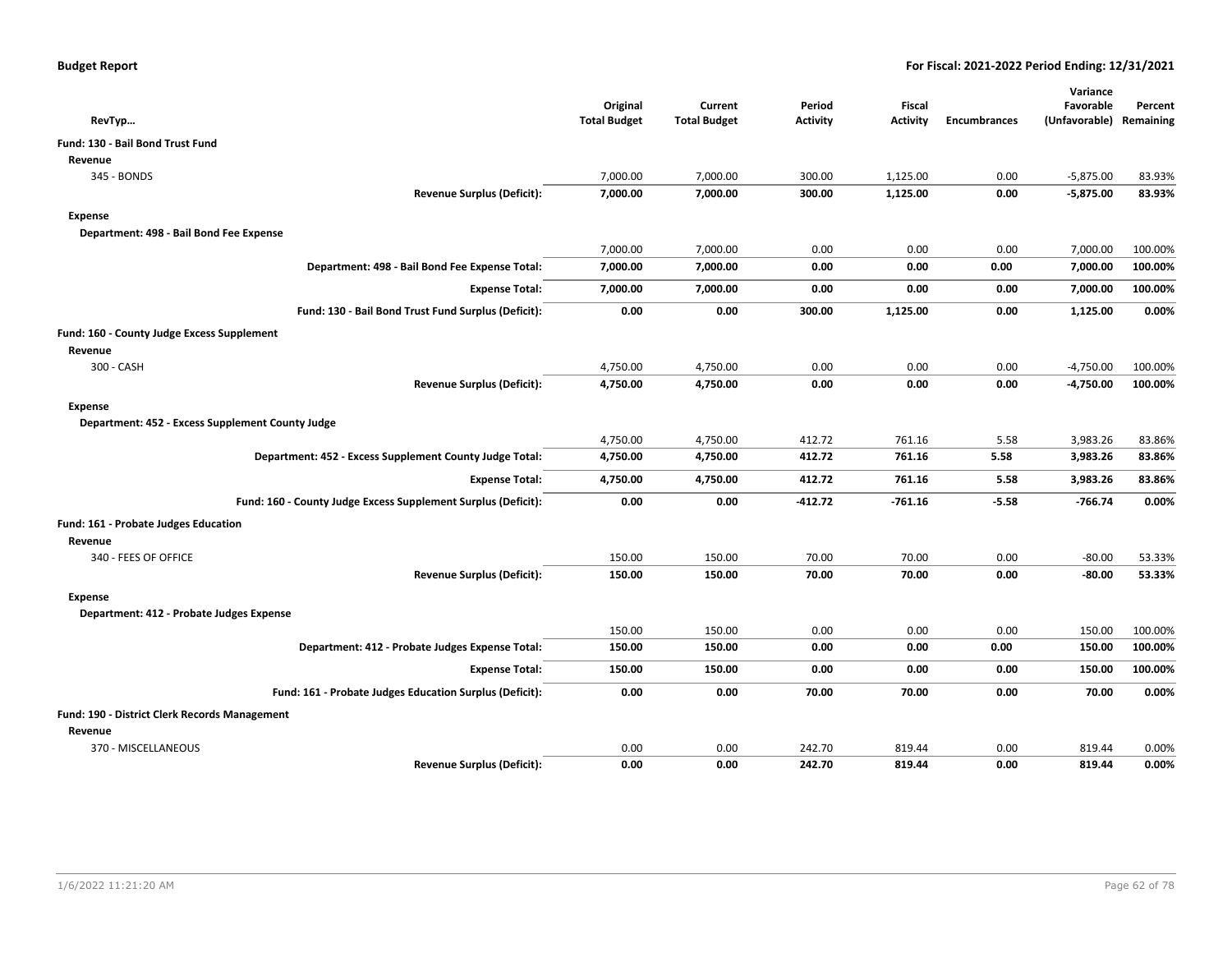|                                                                          |                     |                     |                 |                 |                     | Variance                |            |
|--------------------------------------------------------------------------|---------------------|---------------------|-----------------|-----------------|---------------------|-------------------------|------------|
|                                                                          | Original            | Current             | Period          | Fiscal          |                     | Favorable               | Percent    |
| RevTyp                                                                   | <b>Total Budget</b> | <b>Total Budget</b> | <b>Activity</b> | <b>Activity</b> | <b>Encumbrances</b> | (Unfavorable) Remaining |            |
| <b>Expense</b>                                                           |                     |                     |                 |                 |                     |                         |            |
| Department: 450 - District Clerk                                         |                     |                     |                 |                 |                     |                         |            |
|                                                                          | 0.00                | 0.00                | 0.00            | 162.72          | $-114.48$           | $-48.24$                | 0.00%      |
| Department: 450 - District Clerk Total:                                  | 0.00                | 0.00                | 0.00            | 162.72          | $-114.48$           | $-48.24$                | 0.00%      |
| <b>Expense Total:</b>                                                    | 0.00                | 0.00                | 0.00            | 162.72          | $-114.48$           | $-48.24$                | 0.00%      |
| Fund: 190 - District Clerk Records Management Surplus (Deficit):         | 0.00                | 0.00                | 242.70          | 656.72          | 114.48              | 771.20                  | 0.00%      |
| Fund: 191 - District Court Records Archive                               |                     |                     |                 |                 |                     |                         |            |
| Revenue                                                                  |                     |                     |                 |                 |                     |                         |            |
| 300 - CASH                                                               | 34,423.31           | 34,423.31           | 0.00            | 0.00            | 0.00                | $-34,423.31$            | 100.00%    |
| 370 - MISCELLANEOUS                                                      | 330.18              | 330.18              | 230.00          | 1,039.54        | 0.00                | 709.36                  | $-214.84%$ |
| <b>Revenue Surplus (Deficit):</b>                                        | 34,753.49           | 34,753.49           | 230.00          | 1,039.54        | 0.00                | $-33,713.95$            | 97.01%     |
| <b>Expense</b>                                                           |                     |                     |                 |                 |                     |                         |            |
| Department: 450 - District Clerk                                         |                     |                     |                 |                 |                     |                         |            |
|                                                                          | 34,753.49           | 34,753.49           | 1,928.46        | 5,212.74        | 0.00                | 29,540.75               | 85.00%     |
| Department: 450 - District Clerk Total:                                  | 34,753.49           | 34,753.49           | 1,928.46        | 5,212.74        | 0.00                | 29,540.75               | 85.00%     |
| <b>Expense Total:</b>                                                    | 34,753.49           | 34,753.49           | 1,928.46        | 5,212.74        | 0.00                | 29,540.75               | 85.00%     |
| Fund: 191 - District Court Records Archive Surplus (Deficit):            | 0.00                | 0.00                | $-1,698.46$     | $-4,173.20$     | 0.00                | $-4,173.20$             | 0.00%      |
| Fund: 192 - District Clerk Co.& Dist.Court Technology                    |                     |                     |                 |                 |                     |                         |            |
| Revenue                                                                  |                     |                     |                 |                 |                     |                         |            |
| 300 - CASH                                                               | 3,000.00            | 3,000.00            | 0.00            | 0.00            | 0.00                | $-3,000.00$             | 100.00%    |
| 370 - MISCELLANEOUS                                                      | 500.00              | 500.00              | 52.90           | 140.64          | 0.00                | $-359.36$               | 71.87%     |
| <b>Revenue Surplus (Deficit):</b>                                        | 3,500.00            | 3,500.00            | 52.90           | 140.64          | 0.00                | $-3,359.36$             | 95.98%     |
| <b>Expense</b>                                                           |                     |                     |                 |                 |                     |                         |            |
| Department: 440 - Technology Equipment                                   |                     |                     |                 |                 |                     |                         |            |
|                                                                          | 3,500.00            | 3,500.00            | 0.00            | 0.00            | 0.00                | 3,500.00                | 100.00%    |
| Department: 440 - Technology Equipment Total:                            | 3,500.00            | 3,500.00            | 0.00            | 0.00            | 0.00                | 3,500.00                | 100.00%    |
| <b>Expense Total:</b>                                                    | 3,500.00            | 3,500.00            | 0.00            | 0.00            | 0.00                | 3,500.00                | 100.00%    |
| Fund: 192 - District Clerk Co.& Dist.Court Technology Surplus (Deficit): | 0.00                | 0.00                | 52.90           | 140.64          | 0.00                | 140.64                  | 0.00%      |
| Fund: 193 - District Clerk Court Records Preservation                    |                     |                     |                 |                 |                     |                         |            |
| Revenue                                                                  |                     |                     |                 |                 |                     |                         |            |
| 300 - CASH                                                               | 35,000.00           | 35,000.00           | 0.00            | 0.00            | 0.00                | $-35,000.00$            | 100.00%    |
| 370 - MISCELLANEOUS                                                      | 300.00              | 300.00              | 220.00          | 870.39          | 0.00                | 570.39                  | $-190.13%$ |
| <b>Revenue Surplus (Deficit):</b>                                        | 35,300.00           | 35,300.00           | 220.00          | 870.39          | 0.00                | $-34,429.61$            | 97.53%     |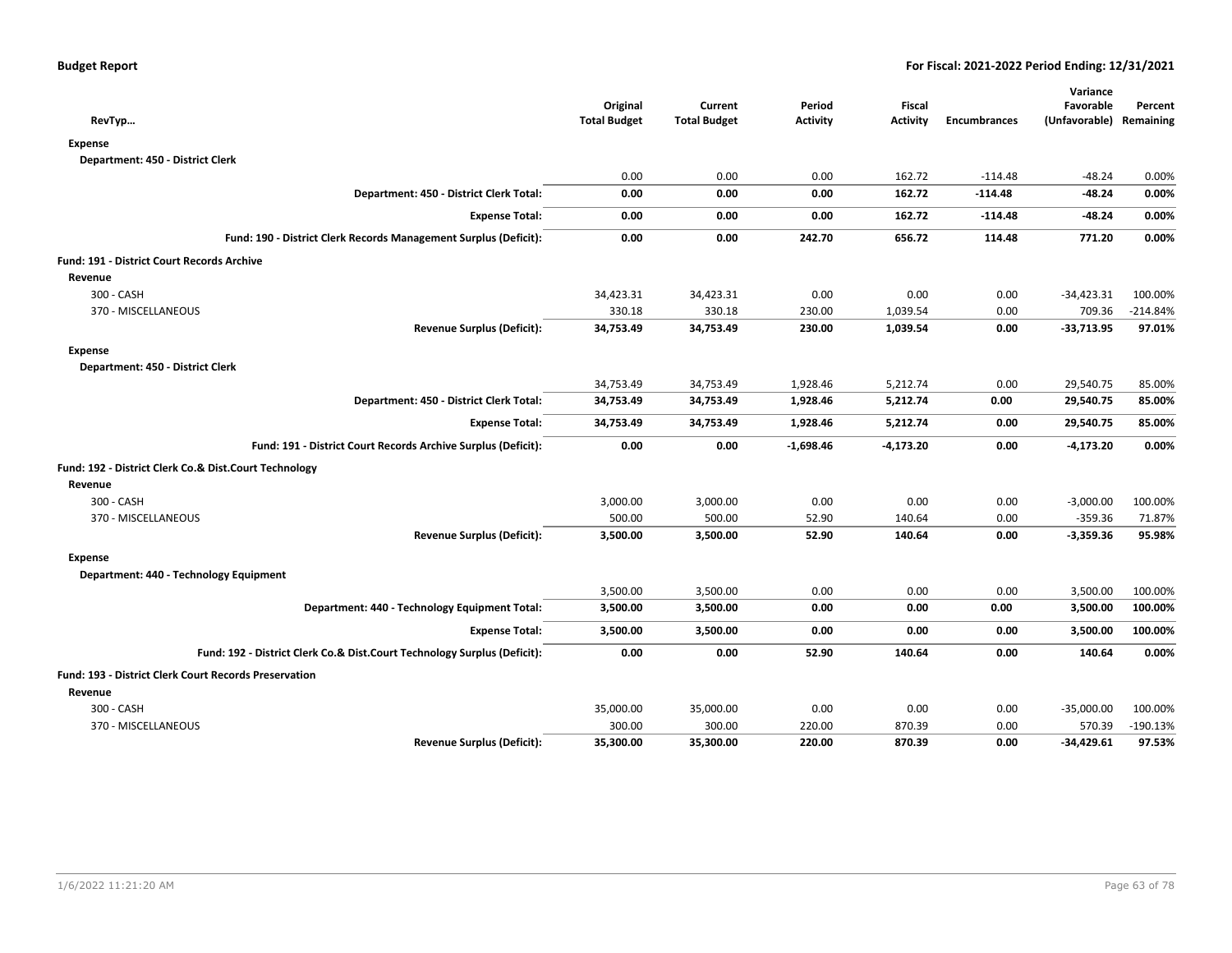| RevTyp                                                                   | Original<br><b>Total Budget</b> | Current<br><b>Total Budget</b> | Period<br><b>Activity</b> | Fiscal<br><b>Activity</b> | <b>Encumbrances</b> | Variance<br>Favorable<br>(Unfavorable) Remaining | Percent |
|--------------------------------------------------------------------------|---------------------------------|--------------------------------|---------------------------|---------------------------|---------------------|--------------------------------------------------|---------|
| <b>Expense</b>                                                           |                                 |                                |                           |                           |                     |                                                  |         |
| Department: 545 - District Clerk Records Pres.Equip.                     |                                 |                                |                           |                           |                     |                                                  |         |
|                                                                          | 35,300.00                       | 35,300.00                      | 0.00                      | 0.00                      | 0.00                | 35,300.00                                        | 100.00% |
| Department: 545 - District Clerk Records Pres. Equip. Total:             | 35,300.00                       | 35,300.00                      | 0.00                      | 0.00                      | 0.00                | 35,300.00                                        | 100.00% |
|                                                                          |                                 |                                |                           |                           |                     |                                                  |         |
| <b>Expense Total:</b>                                                    | 35,300.00                       | 35,300.00                      | 0.00                      | 0.00                      | 0.00                | 35,300.00                                        | 100.00% |
| Fund: 193 - District Clerk Court Records Preservation Surplus (Deficit): | 0.00                            | 0.00                           | 220.00                    | 870.39                    | 0.00                | 870.39                                           | 0.00%   |
| Fund: 200 - County Offices Records Mangement                             |                                 |                                |                           |                           |                     |                                                  |         |
| Revenue                                                                  |                                 |                                |                           |                           |                     |                                                  |         |
| 300 - CASH                                                               | 12,503.84                       | 12,503.84                      | 0.00                      | 0.00                      | 0.00                | $-12,503.84$                                     | 100.00% |
| 370 - MISCELLANEOUS                                                      | 10,000.00                       | 10,000.00                      | 8,824.75                  | 9,555.47                  | 0.00                | $-444.53$                                        | 4.45%   |
| <b>Revenue Surplus (Deficit):</b>                                        | 22,503.84                       | 22,503.84                      | 8,824.75                  | 9,555.47                  | 0.00                | $-12,948.37$                                     | 57.54%  |
| Expense                                                                  |                                 |                                |                           |                           |                     |                                                  |         |
| Department: 449 - Co. Office Records Mgt.                                |                                 |                                |                           |                           |                     |                                                  |         |
|                                                                          | 22,503.84                       | 22,503.84                      | 176.14                    | 522.29                    | 0.00                | 21,981.55                                        | 97.68%  |
| Department: 449 - Co. Office Records Mgt. Total:                         | 22,503.84                       | 22,503.84                      | 176.14                    | 522.29                    | 0.00                | 21,981.55                                        | 97.68%  |
| <b>Expense Total:</b>                                                    | 22,503.84                       | 22,503.84                      | 176.14                    | 522.29                    | 0.00                | 21,981.55                                        | 97.68%  |
| Fund: 200 - County Offices Records Mangement Surplus (Deficit):          | 0.00                            | 0.00                           | 8,648.61                  | 9,033.18                  | 0.00                | 9,033.18                                         | 0.00%   |
| Fund: 210 - Road & Bridge #1                                             |                                 |                                |                           |                           |                     |                                                  |         |
| Revenue                                                                  |                                 |                                |                           |                           |                     |                                                  |         |
| 300 - CASH                                                               | 9,501.50                        | 9,501.50                       | 0.00                      | 0.00                      | 0.00                | $-9,501.50$                                      | 100.00% |
| 310 - PROPERTY TAXES                                                     | 588,561.92                      | 588,561.92                     | 88,904.37                 | 116,745.69                | 0.00                | $-471,816.23$                                    | 80.16%  |
| 318 - OTHER TAXES                                                        | 66,600.00                       | 66,600.00                      | 6,636.82                  | 20,782.54                 | 0.00                | $-45,817.46$                                     | 68.79%  |
| 321 - FEES OF TAX COLLECTOR                                              | 136,000.00                      | 136,000.00                     | 6,660.21                  | 15,089.39                 | 0.00                | $-120,910.61$                                    | 88.90%  |
| 330 - GRANTS                                                             | 0.00                            | 0.00                           | 0.00                      | 25,600.00                 | 0.00                | 25,600.00                                        | 0.00%   |
| 350 - FINES                                                              | 23,900.00                       | 23,900.00                      | 1,787.21                  | 3,967.21                  | 0.00                | $-19,932.79$                                     | 83.40%  |
| 360 - INTEREST EARNINGS                                                  | 10.00                           | 10.00                          | 0.00                      | 8.36                      | 0.00                | $-1.64$                                          | 16.40%  |
| 364 - SALE OF ASSETS LAND/BUILDING                                       | 1,000.00                        | 1,000.00                       | 0.00                      | 0.00                      | 0.00                | $-1,000.00$                                      | 100.00% |
| 370 - MISCELLANEOUS                                                      | 38,300.00                       | 38,300.00                      | 40.00                     | 19,303.49                 | 0.00                | $-18,996.51$                                     | 49.60%  |
| <b>Revenue Surplus (Deficit):</b>                                        | 863,873.42                      | 863,873.42                     | 104,028.61                | 201,496.68                | 0.00                | $-662,376.74$                                    | 76.68%  |
| <b>Expense</b>                                                           |                                 |                                |                           |                           |                     |                                                  |         |
| Department: 621 - Road & Bridge 1                                        |                                 |                                |                           |                           |                     |                                                  |         |
|                                                                          | 863,873.42                      | 863,873.42                     | 45,501.48                 | 160,920.44                | 0.00                | 702,952.98                                       | 81.37%  |
| Department: 621 - Road & Bridge 1 Total:                                 | 863,873.42                      | 863,873.42                     | 45,501.48                 | 160,920.44                | 0.00                | 702,952.98                                       | 81.37%  |
| <b>Expense Total:</b>                                                    | 863,873.42                      | 863,873.42                     | 45,501.48                 | 160,920.44                | 0.00                | 702,952.98                                       | 81.37%  |
| Fund: 210 - Road & Bridge #1 Surplus (Deficit):                          | 0.00                            | 0.00                           | 58,527.13                 | 40,576.24                 | 0.00                | 40,576.24                                        | 0.00%   |
| Fund: 220 - Road & Bridge #2                                             |                                 |                                |                           |                           |                     |                                                  |         |
| Revenue                                                                  |                                 |                                |                           |                           |                     |                                                  |         |
| 310 - PROPERTY TAXES                                                     | 686,123.64                      | 686,123.64                     | 103,579.64                | 136,016.67                | 0.00                | $-550, 106.97$                                   | 80.18%  |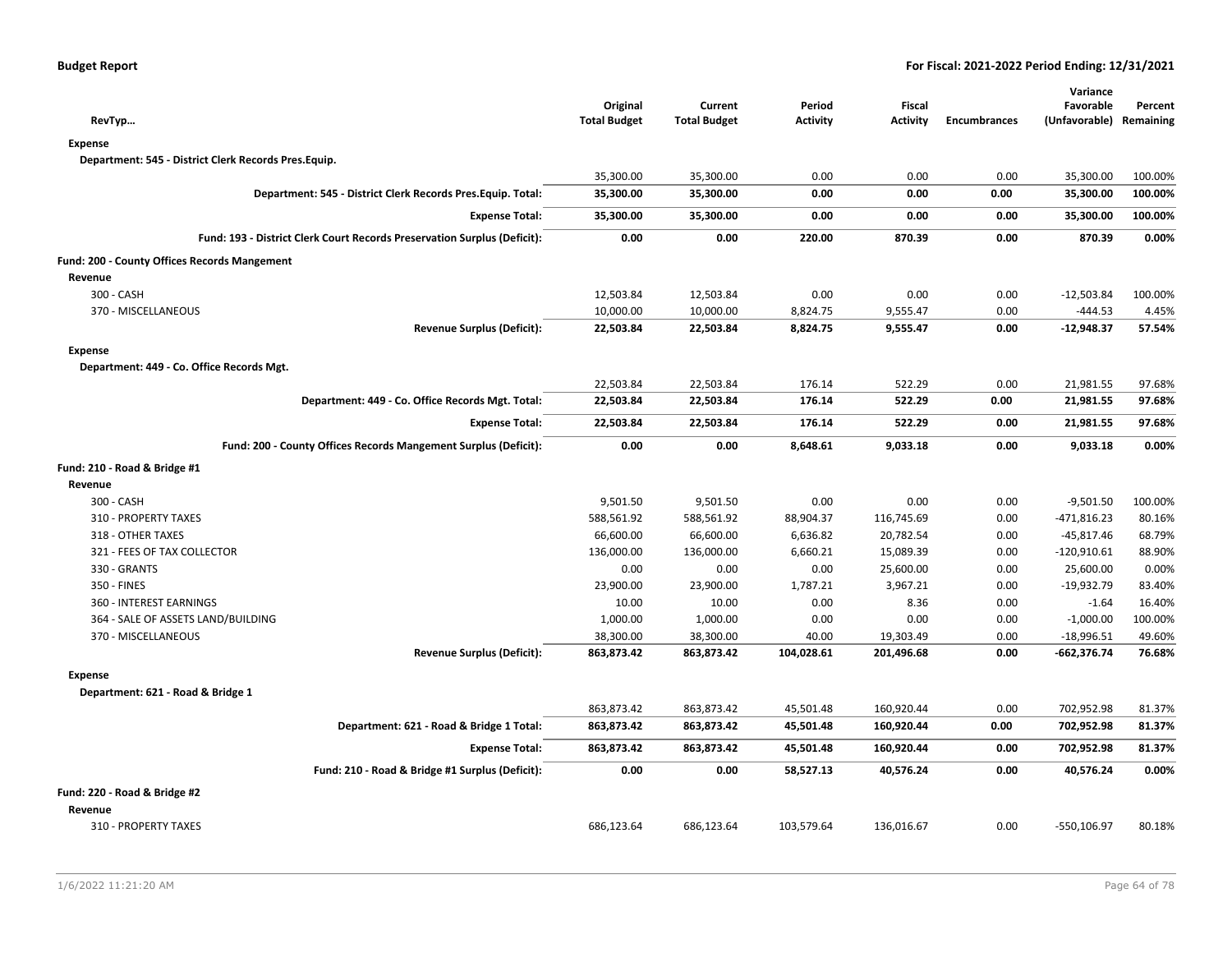|  | <b>Budget Report</b> |
|--|----------------------|
|--|----------------------|

| RevTyp                                                |                                                 | Original<br><b>Total Budget</b> | Current<br><b>Total Budget</b> | Period<br><b>Activity</b> | <b>Fiscal</b><br><b>Activity</b> | <b>Encumbrances</b> | Variance<br>Favorable<br>(Unfavorable) | Percent<br>Remaining |
|-------------------------------------------------------|-------------------------------------------------|---------------------------------|--------------------------------|---------------------------|----------------------------------|---------------------|----------------------------------------|----------------------|
| 318 - OTHER TAXES                                     |                                                 | 86,839.17                       | 86,839.17                      | 7,729.15                  | 24,203.05                        | 0.00                | $-62,636.12$                           | 72.13%               |
| 321 - FEES OF TAX COLLECTOR                           |                                                 | 172,000.00                      | 172,000.00                     | 7,758.23                  | 17,577.09                        | 0.00                | $-154,422.91$                          | 89.78%               |
| 350 - FINES                                           |                                                 | 28,200.00                       | 28,200.00                      | 2,081.86                  | 4,621.29                         | 0.00                | $-23,578.71$                           | 83.61%               |
| 360 - INTEREST EARNINGS                               |                                                 | 500.00                          | 500.00                         | 0.00                      | 24.43                            | 0.00                | $-475.57$                              | 95.11%               |
| 364 - SALE OF ASSETS LAND/BUILDING                    |                                                 | 5,000.00                        | 5,000.00                       | 0.00                      | 0.00                             | 0.00                | $-5,000.00$                            | 100.00%              |
| 370 - MISCELLANEOUS                                   |                                                 | 88,750.00                       | 88,750.00                      | 0.00                      | 22,492.82                        | 0.00                | $-66,257.18$                           | 74.66%               |
|                                                       | <b>Revenue Surplus (Deficit):</b>               | 1,067,412.81                    | 1,067,412.81                   | 121,148.88                | 204,935.35                       | 0.00                | $-862,477.46$                          | 80.80%               |
| <b>Expense</b>                                        |                                                 |                                 |                                |                           |                                  |                     |                                        |                      |
| Department: 622 - Road & Bridge 2                     |                                                 |                                 |                                |                           |                                  |                     |                                        |                      |
|                                                       |                                                 | 1,067,412.81                    | 1,067,412.81                   | 124,533.35                | 271,606.45                       | 0.00                | 795,806.36                             | 74.55%               |
|                                                       | Department: 622 - Road & Bridge 2 Total:        | 1,067,412.81                    | 1,067,412.81                   | 124,533.35                | 271,606.45                       | 0.00                | 795,806.36                             | 74.55%               |
|                                                       | <b>Expense Total:</b>                           | 1,067,412.81                    | 1,067,412.81                   | 124,533.35                | 271,606.45                       | 0.00                | 795,806.36                             | 74.55%               |
|                                                       | Fund: 220 - Road & Bridge #2 Surplus (Deficit): | 0.00                            | 0.00                           | $-3,384.47$               | $-66,671.10$                     | 0.00                | $-66,671.10$                           | 0.00%                |
| Fund: 230 - Road & Bridge #3                          |                                                 |                                 |                                |                           |                                  |                     |                                        |                      |
| Revenue                                               |                                                 |                                 |                                |                           |                                  |                     |                                        |                      |
| 300 - CASH                                            |                                                 | 57,509.59                       | 57,509.59                      | 0.00                      | 0.00                             | 0.00                | $-57,509.59$                           | 100.00%              |
| 310 - PROPERTY TAXES                                  |                                                 | 1,027,185.47                    | 1,027,185.47                   | 155,359.56                | 204,012.01                       | 0.00                | $-823, 173.46$                         | 80.14%               |
| 318 - OTHER TAXES                                     |                                                 | 102,800.00                      | 102,800.00                     | 11,595.20                 | 36,309.20                        | 0.00                | $-66,490.80$                           | 64.68%               |
| 321 - FEES OF TAX COLLECTOR                           |                                                 | 220,000.00                      | 220,000.00                     | 11,637.33                 | 26,365.61                        | 0.00                | $-193,634.39$                          | 88.02%               |
| 330 - GRANTS                                          |                                                 | 0.00                            | 0.00                           | 28,000.00                 | 28,000.00                        | 0.00                | 28,000.00                              | 0.00%                |
| 350 - FINES                                           |                                                 | 31,500.00                       | 31,500.00                      | 3,122.81                  | 6,931.95                         | 0.00                | $-24,568.05$                           | 77.99%               |
| 360 - INTEREST EARNINGS                               |                                                 | 200.00                          | 200.00                         | 0.00                      | 50.64                            | 0.00                | $-149.36$                              | 74.68%               |
| 364 - SALE OF ASSETS LAND/BUILDING                    |                                                 | 10,000.00                       | 10,000.00                      | 0.00                      | 0.00                             | 0.00                | $-10,000.00$                           | 100.00%              |
| 370 - MISCELLANEOUS                                   |                                                 | 40,400.00                       | 40,400.00                      | 110.00                    | 37,843.85                        | 0.00                | $-2,556.15$                            | 6.33%                |
|                                                       | <b>Revenue Surplus (Deficit):</b>               | 1,489,595.06                    | 1,489,595.06                   | 209,824.90                | 339,513.26                       | 0.00                | $-1,150,081.80$                        | 77.21%               |
| <b>Expense</b>                                        |                                                 |                                 |                                |                           |                                  |                     |                                        |                      |
| Department: 509 - Contingency                         |                                                 |                                 |                                |                           |                                  |                     |                                        |                      |
|                                                       |                                                 | 30,000.00                       | 30,000.00                      | 0.00                      | 0.00                             | 0.00                | 30,000.00                              | 100.00%              |
|                                                       | Department: 509 - Contingency Total:            | 30,000.00                       | 30,000.00                      | 0.00                      | 0.00                             | 0.00                | 30,000.00                              | 100.00%              |
| Department: 623 - Road & Bridge 3                     |                                                 |                                 |                                |                           |                                  |                     |                                        |                      |
|                                                       |                                                 | 1,459,595.06                    | 1,459,595.06                   | 81,092.77                 | 359,128.70                       | 0.00                | 1,100,466.36                           | 75.40%               |
|                                                       | Department: 623 - Road & Bridge 3 Total:        | 1,459,595.06                    | 1,459,595.06                   | 81,092.77                 | 359,128.70                       | 0.00                | 1,100,466.36                           | 75.40%               |
|                                                       | <b>Expense Total:</b>                           | 1,489,595.06                    | 1,489,595.06                   | 81,092.77                 | 359,128.70                       | 0.00                | 1,130,466.36                           | 75.89%               |
|                                                       | Fund: 230 - Road & Bridge #3 Surplus (Deficit): | 0.00                            | 0.00                           | 128,732.13                | $-19,615.44$                     | 0.00                | $-19,615.44$                           | 0.00%                |
| Fund: 231 - Lake Road Impact/Raw Water PipelinePct. 3 |                                                 |                                 |                                |                           |                                  |                     |                                        |                      |
| Revenue                                               |                                                 |                                 |                                |                           |                                  |                     |                                        |                      |
| 300 - CASH                                            |                                                 | 250,000.00                      | 250,000.00                     | 0.00                      | 0.00                             | 0.00                | $-250,000.00$                          | 100.00%              |
|                                                       | <b>Revenue Surplus (Deficit):</b>               | 250,000.00                      | 250,000.00                     | 0.00                      | 0.00                             | 0.00                | $-250,000.00$                          | 100.00%              |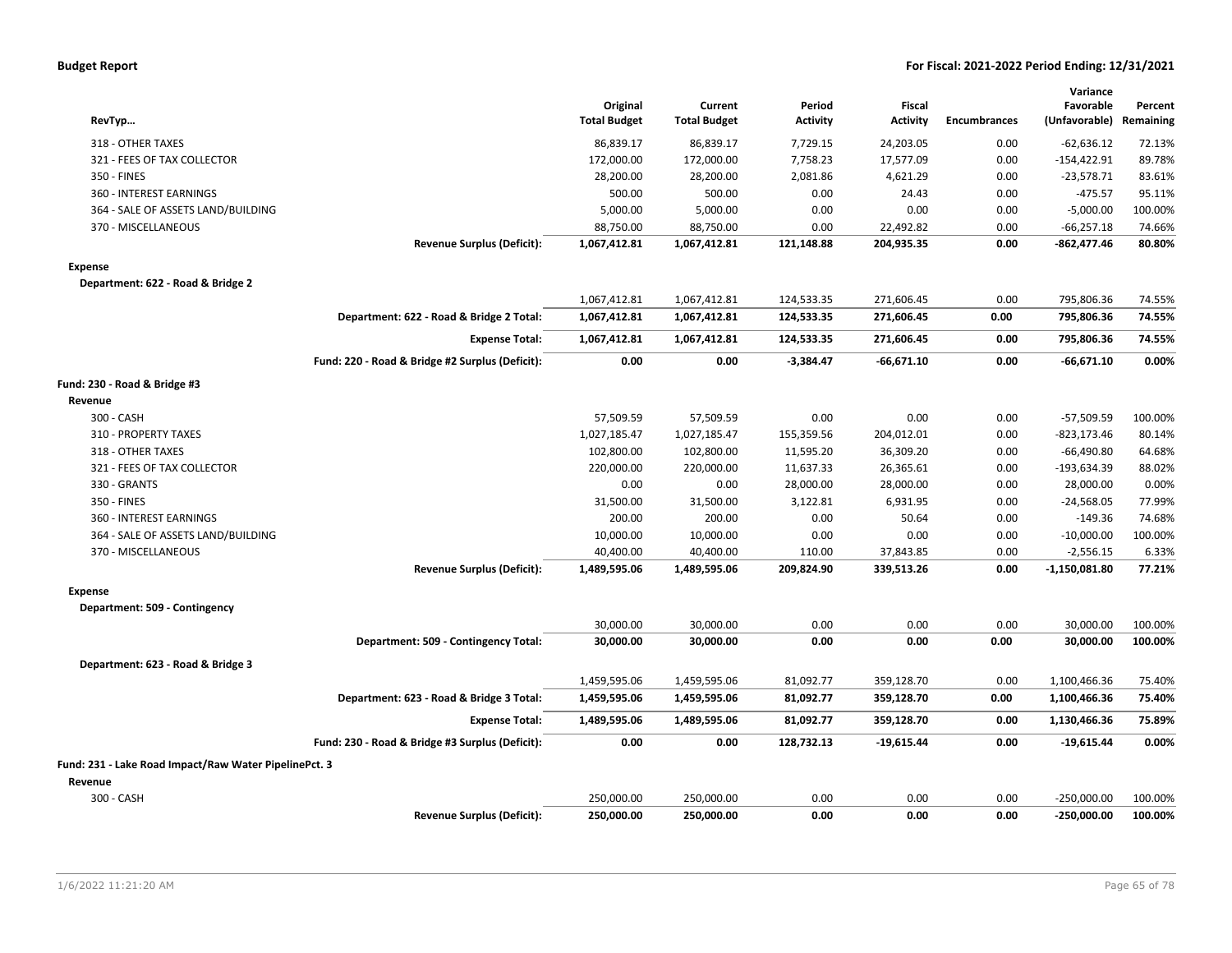| RevTyp                                                                   | Original<br><b>Total Budget</b> | Current<br><b>Total Budget</b> | Period<br><b>Activity</b> | Fiscal<br><b>Activity</b> | <b>Encumbrances</b> | Variance<br>Favorable<br>(Unfavorable) | Percent<br>Remaining |
|--------------------------------------------------------------------------|---------------------------------|--------------------------------|---------------------------|---------------------------|---------------------|----------------------------------------|----------------------|
| <b>Expense</b>                                                           |                                 |                                |                           |                           |                     |                                        |                      |
| Department: 623 - Road & Bridge 3                                        |                                 |                                |                           |                           |                     |                                        |                      |
|                                                                          | 250,000.00                      | 250,000.00                     | 0.00                      | 0.00                      | 0.00                | 250,000.00                             | 100.00%              |
| Department: 623 - Road & Bridge 3 Total:                                 | 250,000.00                      | 250,000.00                     | 0.00                      | 0.00                      | 0.00                | 250,000.00                             | 100.00%              |
| <b>Expense Total:</b>                                                    | 250,000.00                      | 250,000.00                     | 0.00                      | 0.00                      | 0.00                | 250,000.00                             | 100.00%              |
| Fund: 231 - Lake Road Impact/Raw Water PipelinePct. 3 Surplus (Deficit): | 0.00                            | 0.00                           | 0.00                      | 0.00                      | 0.00                | 0.00                                   | 0.00%                |
| Fund: 240 - Road & Bridge #4                                             |                                 |                                |                           |                           |                     |                                        |                      |
| Revenue                                                                  |                                 |                                |                           |                           |                     |                                        |                      |
| 300 - CASH                                                               | 41,615.57                       | 41,615.57                      | 0.00                      | 0.00                      | 0.00                | $-41,615.57$                           | 100.00%              |
| 310 - PROPERTY TAXES                                                     | 586,466.14                      | 586,466.14                     | 88,448.26                 | 116,146.74                | 0.00                | $-470,319.40$                          | 80.20%               |
| 318 - OTHER TAXES                                                        | 66,500.00                       | 66,500.00                      | 6,601.30                  | 20,671.32                 | 0.00                | $-45,828.68$                           | 68.92%               |
| 321 - FEES OF TAX COLLECTOR                                              | 138,000.00                      | 138,000.00                     | 6,624.23                  | 15,007.91                 | 0.00                | $-122,992.09$                          | 89.12%               |
| 350 - FINES                                                              | 20,500.00                       | 20,500.00                      | 1,777.56                  | 3,945.80                  | 0.00                | $-16,554.20$                           | 80.75%               |
| 360 - INTEREST EARNINGS                                                  | 50.00                           | 50.00                          | 0.00                      | 13.89                     | 0.00                | $-36.11$                               | 72.22%               |
| 364 - SALE OF ASSETS LAND/BUILDING                                       | 1,500.00                        | 1,500.00                       | 0.00                      | 0.00                      | 0.00                | $-1,500.00$                            | 100.00%              |
| 370 - MISCELLANEOUS                                                      | 35,400.00                       | 35,400.00                      | 1,989.50                  | 21,109.23                 | 0.00                | $-14,290.77$                           | 40.37%               |
| <b>Revenue Surplus (Deficit):</b>                                        | 890,031.71                      | 890,031.71                     | 105,440.85                | 176,894.89                | 0.00                | $-713,136.82$                          | 80.12%               |
| <b>Expense</b>                                                           |                                 |                                |                           |                           |                     |                                        |                      |
| Department: 624 - Road & Bridge 4                                        |                                 |                                |                           |                           |                     |                                        |                      |
|                                                                          | 890,031.71                      | 890,031.71                     | 57,361.17                 | 162,246.64                | 0.00                | 727,785.07                             | 81.77%               |
| Department: 624 - Road & Bridge 4 Total:                                 | 890,031.71                      | 890,031.71                     | 57,361.17                 | 162,246.64                | 0.00                | 727,785.07                             | 81.77%               |
| <b>Expense Total:</b>                                                    | 890,031.71                      | 890,031.71                     | 57,361.17                 | 162,246.64                | 0.00                | 727,785.07                             | 81.77%               |
| Fund: 240 - Road & Bridge #4 Surplus (Deficit):                          | 0.00                            | 0.00                           | 48,079.68                 | 14,648.25                 | 0.00                | 14,648.25                              | 0.00%                |
| Fund: 260 - J.P.#1 Justice Court Technology                              |                                 |                                |                           |                           |                     |                                        |                      |
| Revenue                                                                  |                                 |                                |                           |                           |                     |                                        |                      |
| 300 - CASH                                                               | 150.00                          | 150.00                         | 0.00                      | 0.00                      | 0.00                | $-150.00$                              | 100.00%              |
| 360 - INTEREST EARNINGS                                                  | 50.00                           | 50.00                          | 0.00                      | 0.00                      | 0.00                | $-50.00$                               | 100.00%              |
| 370 - MISCELLANEOUS                                                      | 1,300.00                        | 1,300.00                       | 0.00                      | 0.00                      | 0.00                | $-1,300.00$                            | 100.00%              |
| <b>Revenue Surplus (Deficit):</b>                                        | 1,500.00                        | 1,500.00                       | 0.00                      | 0.00                      | 0.00                | $-1,500.00$                            | 100.00%              |
| <b>Expense</b>                                                           |                                 |                                |                           |                           |                     |                                        |                      |
| Department: 455 - Justice of the Peace Pct. 1                            |                                 |                                |                           |                           |                     |                                        |                      |
|                                                                          | 1,500.00                        | 1,500.00                       | 0.00                      | 0.00                      | 0.00                | 1,500.00                               | 100.00%              |
| Department: 455 - Justice of the Peace Pct. 1 Total:                     | 1,500.00                        | 1,500.00                       | 0.00                      | 0.00                      | 0.00                | 1,500.00                               | 100.00%              |
| <b>Expense Total:</b>                                                    | 1,500.00                        | 1,500.00                       | 0.00                      | 0.00                      | 0.00                | 1,500.00                               | 100.00%              |
| Fund: 260 - J.P.#1 Justice Court Technology Surplus (Deficit):           | 0.00                            | 0.00                           | 0.00                      | 0.00                      | 0.00                | 0.00                                   | 0.00%                |
| Fund: 270 - J.P.#2 Justice Court Technology                              |                                 |                                |                           |                           |                     |                                        |                      |
| Revenue                                                                  |                                 |                                |                           |                           |                     |                                        |                      |
| 360 - INTEREST EARNINGS                                                  | 5.00                            | 5.00                           | 0.00                      | 0.00                      | 0.00                | $-5.00$                                | 100.00%              |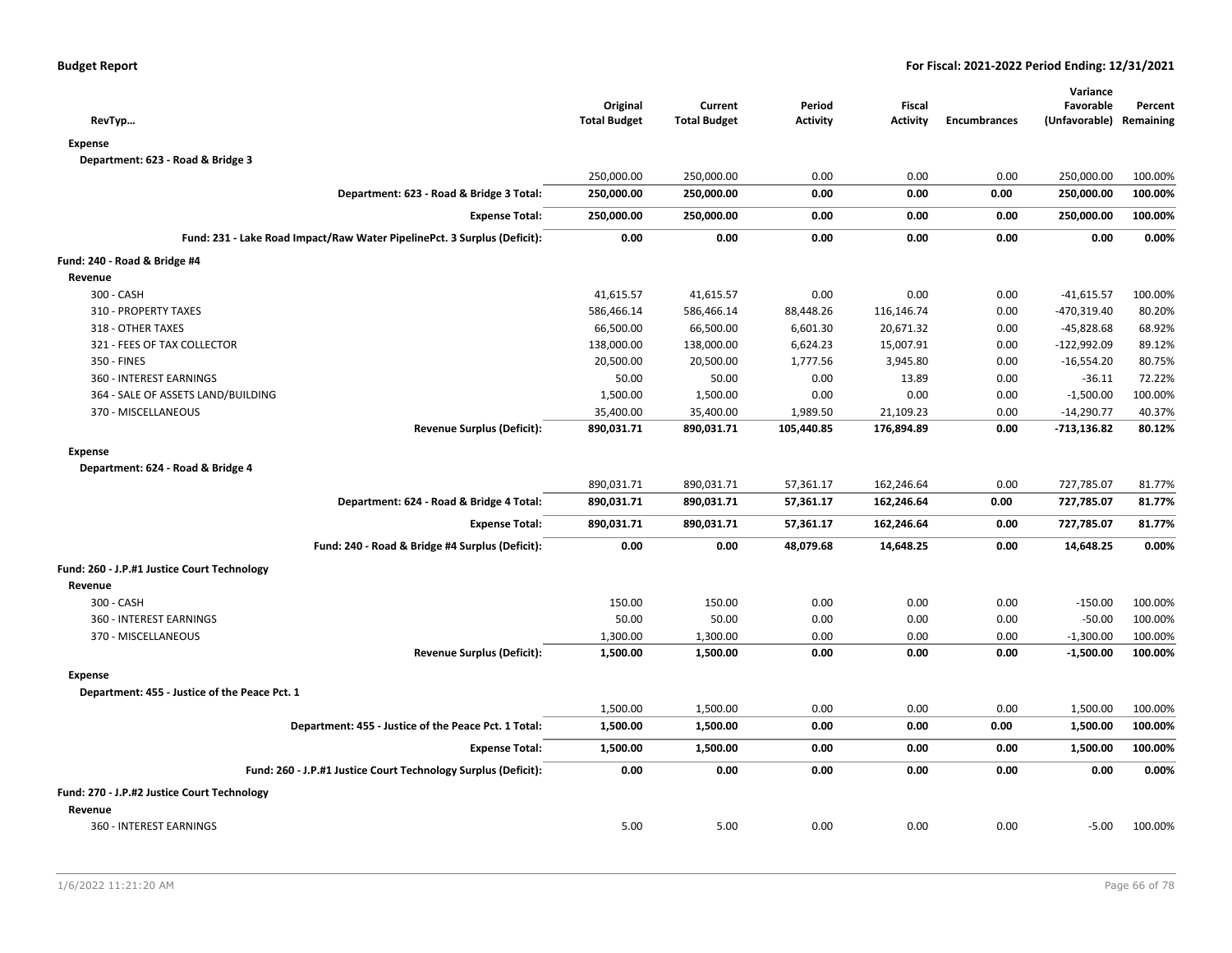| RevTyp                                                             | Original<br><b>Total Budget</b> | Current<br><b>Total Budget</b> | Period<br><b>Activity</b> | <b>Fiscal</b><br><b>Activity</b> | <b>Encumbrances</b> | Variance<br>Favorable<br>(Unfavorable) | Percent<br>Remaining |
|--------------------------------------------------------------------|---------------------------------|--------------------------------|---------------------------|----------------------------------|---------------------|----------------------------------------|----------------------|
| 370 - MISCELLANEOUS                                                | 700.00                          | 700.00                         | 0.00                      | 0.00                             | 0.00                | $-700.00$                              | 100.00%              |
| <b>Revenue Surplus (Deficit):</b>                                  | 705.00                          | 705.00                         | 0.00                      | 0.00                             | 0.00                | $-705.00$                              | 100.00%              |
| <b>Expense</b>                                                     |                                 |                                |                           |                                  |                     |                                        |                      |
| Department: 456 - Justice of the Peace Pct. 2                      |                                 |                                |                           |                                  |                     |                                        |                      |
|                                                                    | 705.00                          | 705.00                         | 0.00                      | 0.00                             | 0.00                | 705.00                                 | 100.00%              |
| Department: 456 - Justice of the Peace Pct. 2 Total:               | 705.00                          | 705.00                         | 0.00                      | 0.00                             | 0.00                | 705.00                                 | 100.00%              |
| <b>Expense Total:</b>                                              | 705.00                          | 705.00                         | 0.00                      | 0.00                             | 0.00                | 705.00                                 | 100.00%              |
| Fund: 270 - J.P.#2 Justice Court Technology Surplus (Deficit):     | 0.00                            | 0.00                           | 0.00                      | 0.00                             | 0.00                | 0.00                                   | 0.00%                |
| Fund: 280 - J.P.#3 Justice Court Technology                        |                                 |                                |                           |                                  |                     |                                        |                      |
| Revenue                                                            |                                 |                                |                           |                                  |                     |                                        |                      |
| 360 - INTEREST EARNINGS                                            | 5.00                            | 5.00                           | 0.00                      | 0.00                             | 0.00                | $-5.00$                                | 100.00%              |
| 370 - MISCELLANEOUS                                                | 400.00                          | 400.00                         | 204.38                    | 204.38                           | 0.00                | $-195.62$                              | 48.91%               |
| <b>Revenue Surplus (Deficit):</b>                                  | 405.00                          | 405.00                         | 204.38                    | 204.38                           | 0.00                | $-200.62$                              | 49.54%               |
| <b>Expense</b>                                                     |                                 |                                |                           |                                  |                     |                                        |                      |
| Department: 457 - Justice of the Peace Pct. 3                      |                                 |                                |                           |                                  |                     |                                        |                      |
|                                                                    | 405.00                          | 405.00                         | 0.00                      | 0.00                             | 0.00                | 405.00                                 | 100.00%              |
| Department: 457 - Justice of the Peace Pct. 3 Total:               | 405.00                          | 405.00                         | 0.00                      | 0.00                             | 0.00                | 405.00                                 | 100.00%              |
| <b>Expense Total:</b>                                              | 405.00                          | 405.00                         | 0.00                      | 0.00                             | 0.00                | 405.00                                 | 100.00%              |
| Fund: 280 - J.P.#3 Justice Court Technology Surplus (Deficit):     | 0.00                            | 0.00                           | 204.38                    | 204.38                           | 0.00                | 204.38                                 | 0.00%                |
| Fund: 310 - F.C.Detention Center Annual Payment                    |                                 |                                |                           |                                  |                     |                                        |                      |
| Revenue                                                            |                                 |                                |                           |                                  |                     |                                        |                      |
| 319 - F.C. DETENTION CENTER                                        | 10,000.00                       | 10,000.00                      | 0.00                      | 0.00                             | 0.00                | $-10,000.00$                           | 100.00%              |
| <b>Revenue Surplus (Deficit):</b>                                  | 10,000.00                       | 10,000.00                      | 0.00                      | 0.00                             | 0.00                | $-10,000.00$                           | 100.00%              |
| <b>Expense</b>                                                     |                                 |                                |                           |                                  |                     |                                        |                      |
| Department: 560 - County Sheriff                                   |                                 |                                |                           |                                  |                     |                                        |                      |
|                                                                    | 10,000.00                       | 10,000.00                      | 1,104.89                  | 2,262.89                         | 0.00                | 7,737.11                               | 77.37%               |
| Department: 560 - County Sheriff Total:                            | 10,000.00                       | 10,000.00                      | 1,104.89                  | 2,262.89                         | 0.00                | 7,737.11                               | 77.37%               |
| <b>Expense Total:</b>                                              | 10,000.00                       | 10,000.00                      | 1,104.89                  | 2,262.89                         | 0.00                | 7,737.11                               | 77.37%               |
| Fund: 310 - F.C.Detention Center Annual Payment Surplus (Deficit): | 0.00                            | 0.00                           | $-1,104.89$               | $-2,262.89$                      | 0.00                | $-2,262.89$                            | 0.00%                |
| Fund: 330 - Bail Bondsman Application Fee                          |                                 |                                |                           |                                  |                     |                                        |                      |
| Revenue                                                            |                                 |                                |                           |                                  |                     |                                        |                      |
| 340 - FEES OF OFFICE                                               | 1,000.00                        | 1,000.00                       | 0.00                      | 0.00                             | 0.00                | $-1,000.00$                            | 100.00%              |
| <b>Revenue Surplus (Deficit):</b>                                  | 1,000.00                        | 1,000.00                       | 0.00                      | 0.00                             | 0.00                | $-1,000.00$                            | 100.00%              |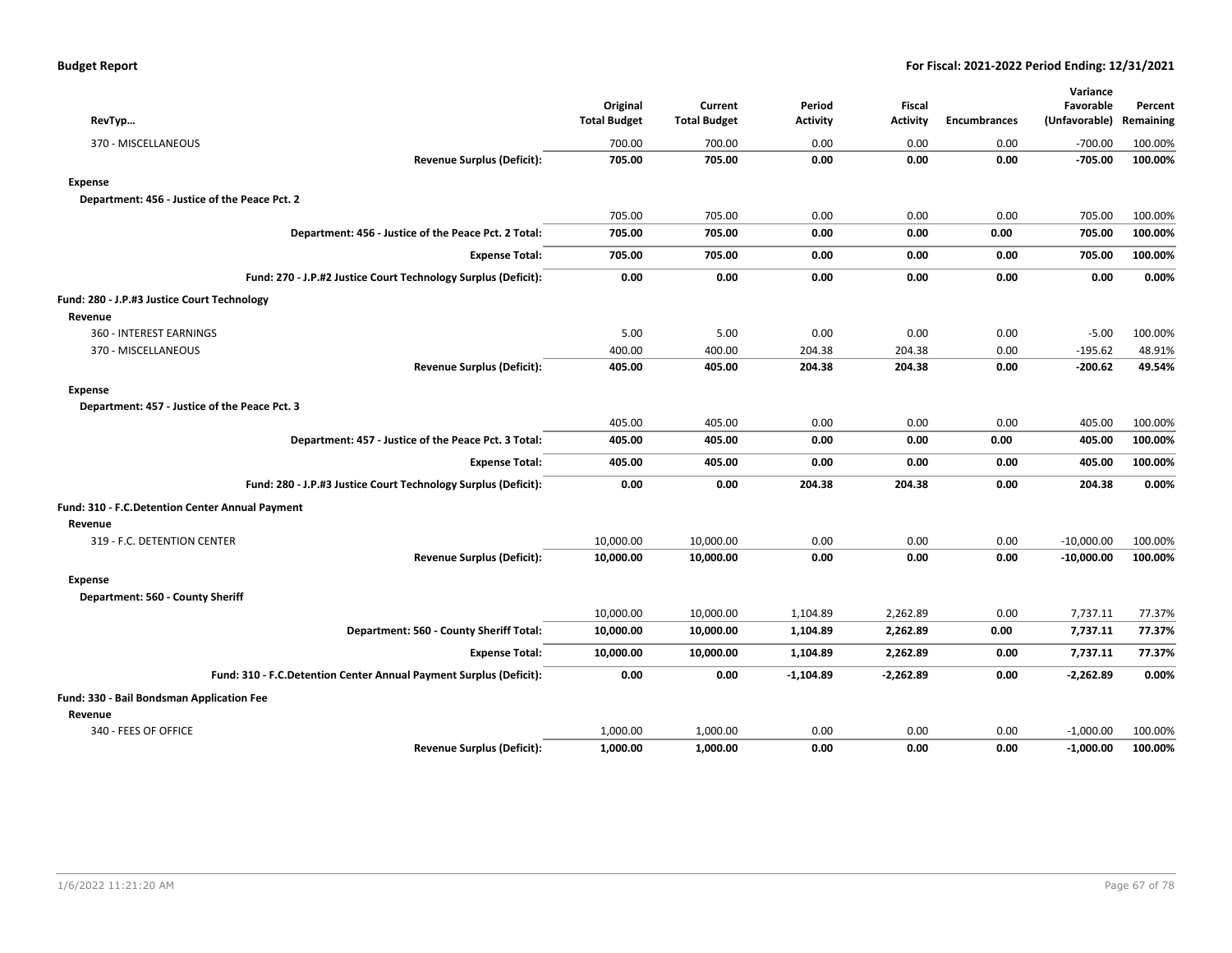| RevTyp                                                       | Original<br><b>Total Budget</b> | Current<br><b>Total Budget</b> | Period<br><b>Activity</b> | <b>Fiscal</b><br><b>Activity</b> | <b>Encumbrances</b> | Variance<br>Favorable<br>(Unfavorable) Remaining | Percent  |
|--------------------------------------------------------------|---------------------------------|--------------------------------|---------------------------|----------------------------------|---------------------|--------------------------------------------------|----------|
| <b>Expense</b>                                               |                                 |                                |                           |                                  |                     |                                                  |          |
| Department: 498 - Bail Bond Fee Expense                      |                                 |                                |                           |                                  |                     |                                                  |          |
|                                                              | 1,000.00                        | 1,000.00                       | 0.00                      | 0.00                             | 0.00                | 1,000.00                                         | 100.00%  |
| Department: 498 - Bail Bond Fee Expense Total:               | 1,000.00                        | 1,000.00                       | 0.00                      | 0.00                             | 0.00                | 1,000.00                                         | 100.00%  |
| <b>Expense Total:</b>                                        | 1,000.00                        | 1,000.00                       | 0.00                      | 0.00                             | 0.00                | 1,000.00                                         | 100.00%  |
| Fund: 330 - Bail Bondsman Application Fee Surplus (Deficit): | 0.00                            | 0.00                           | 0.00                      | 0.00                             | 0.00                | 0.00                                             | 0.00%    |
| Fund: 350 - Law Library                                      |                                 |                                |                           |                                  |                     |                                                  |          |
| Revenue                                                      |                                 |                                |                           |                                  |                     |                                                  |          |
| 340 - FEES OF OFFICE                                         | 15,000.00                       | 15,000.00                      | 1,260.00                  | 3,430.27                         | 0.00                | $-11,569.73$                                     | 77.13%   |
| 360 - INTEREST EARNINGS                                      | 50.00                           | 50.00                          | 0.00                      | 0.00                             | 0.00                | $-50.00$                                         | 100.00%  |
| <b>Revenue Surplus (Deficit):</b>                            | 15,050.00                       | 15,050.00                      | 1,260.00                  | 3,430.27                         | 0.00                | $-11,619.73$                                     | 77.21%   |
| <b>Expense</b>                                               |                                 |                                |                           |                                  |                     |                                                  |          |
| Department: 451 - Law Library                                |                                 |                                |                           |                                  |                     |                                                  |          |
|                                                              | 15,050.00                       | 15,050.00                      | 0.00                      | 0.00                             | 0.00                | 15,050.00                                        | 100.00%  |
| Department: 451 - Law Library Total:                         | 15,050.00                       | 15,050.00                      | 0.00                      | 0.00                             | 0.00                | 15,050.00                                        | 100.00%  |
| <b>Expense Total:</b>                                        | 15,050.00                       | 15,050.00                      | 0.00                      | 0.00                             | 0.00                | 15,050.00                                        | 100.00%  |
| Fund: 350 - Law Library Surplus (Deficit):                   | 0.00                            | 0.00                           | 1,260.00                  | 3,430.27                         | 0.00                | 3,430.27                                         | 0.00%    |
| Fund: 360 - D. A. Fee                                        |                                 |                                |                           |                                  |                     |                                                  |          |
| Revenue                                                      |                                 |                                |                           |                                  |                     |                                                  |          |
| 340 - FEES OF OFFICE                                         | 1,000.00                        | 1,000.00                       | 45.00                     | 270.00                           | 0.00                | $-730.00$                                        | 73.00%   |
| 360 - INTEREST EARNINGS                                      | 0.00                            | 0.00                           | 0.00                      | 0.64                             | 0.00                | 0.64                                             | 0.00%    |
| 370 - MISCELLANEOUS                                          | 500.00                          | 500.00                         | 109.75                    | 513.52                           | 0.00                | 13.52                                            | $-2.70%$ |
| <b>Revenue Surplus (Deficit):</b>                            | 1,500.00                        | 1,500.00                       | 154.75                    | 784.16                           | 0.00                | $-715.84$                                        | 47.72%   |
| <b>Expense</b>                                               |                                 |                                |                           |                                  |                     |                                                  |          |
| Department: 475 - District Attorney                          |                                 |                                |                           |                                  |                     |                                                  |          |
|                                                              | 0.00                            | 0.00                           | 140.00                    | 567.40                           | 0.00                | $-567.40$                                        | 0.00%    |
| Department: 475 - District Attorney Total:                   | 0.00                            | 0.00                           | 140.00                    | 567.40                           | 0.00                | $-567.40$                                        | 0.00%    |
| Department: 477 - DA Seizure                                 |                                 |                                |                           |                                  |                     |                                                  |          |
|                                                              | 1,500.00                        | 1,500.00                       | 793.00                    | 793.00                           | 0.00                | 707.00                                           | 47.13%   |
| Department: 477 - DA Seizure Total:                          | 1,500.00                        | 1,500.00                       | 793.00                    | 793.00                           | 0.00                | 707.00                                           | 47.13%   |
| <b>Expense Total:</b>                                        | 1,500.00                        | 1,500.00                       | 933.00                    | 1,360.40                         | 0.00                | 139.60                                           | 9.31%    |
| Fund: 360 - D. A. Fee Surplus (Deficit):                     | 0.00                            | 0.00                           | $-778.25$                 | $-576.24$                        | 0.00                | $-576.24$                                        | 0.00%    |
| Fund: 361 - Contraband Seizure                               |                                 |                                |                           |                                  |                     |                                                  |          |
| Revenue                                                      |                                 |                                |                           |                                  |                     |                                                  |          |
| 360 - INTEREST EARNINGS                                      | 0.00                            | 0.00                           | 0.00                      | 0.34                             | 0.00                | 0.34                                             | 0.00%    |
| <b>Revenue Surplus (Deficit):</b>                            | 0.00                            | 0.00                           | 0.00                      | 0.34                             | 0.00                | 0.34                                             | 0.00%    |
| Fund: 361 - Contraband Seizure Surplus (Deficit):            | 0.00                            | 0.00                           | 0.00                      | 0.34                             | 0.00                | 0.34                                             | 0.00%    |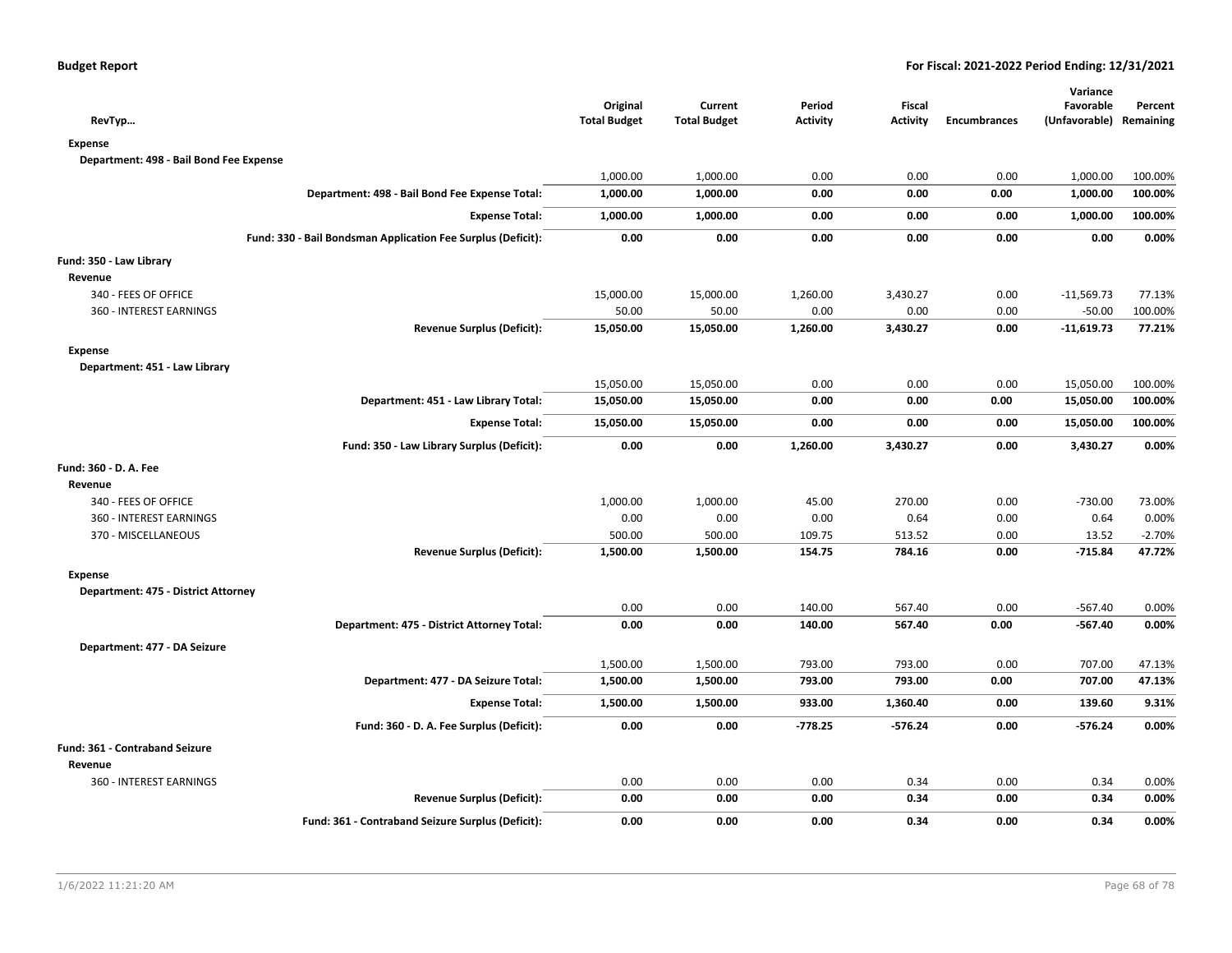| RevTyp                                    |                                                       | Original<br><b>Total Budget</b> | Current<br><b>Total Budget</b> | Period<br><b>Activity</b> | Fiscal<br>Activity | <b>Encumbrances</b> | Variance<br>Favorable<br>(Unfavorable) Remaining | Percent |
|-------------------------------------------|-------------------------------------------------------|---------------------------------|--------------------------------|---------------------------|--------------------|---------------------|--------------------------------------------------|---------|
| Fund: 362 - Investigator/LEOSE            |                                                       |                                 |                                |                           |                    |                     |                                                  |         |
| Revenue                                   |                                                       |                                 |                                |                           |                    |                     |                                                  |         |
| 330 - GRANTS                              |                                                       | 640.00                          | 640.00                         | 0.00                      | 0.00               | 0.00                | $-640.00$                                        | 100.00% |
|                                           | <b>Revenue Surplus (Deficit):</b>                     | 640.00                          | 640.00                         | 0.00                      | 0.00               | 0.00                | $-640.00$                                        | 100.00% |
| <b>Expense</b>                            |                                                       |                                 |                                |                           |                    |                     |                                                  |         |
| Department: 475 - District Attorney       |                                                       |                                 |                                |                           |                    |                     |                                                  |         |
|                                           |                                                       | 640.00                          | 640.00                         | 0.00                      | 350.00             | 0.00                | 290.00                                           | 45.31%  |
|                                           | Department: 475 - District Attorney Total:            | 640.00                          | 640.00                         | 0.00                      | 350.00             | 0.00                | 290.00                                           | 45.31%  |
|                                           | <b>Expense Total:</b>                                 | 640.00                          | 640.00                         | 0.00                      | 350.00             | 0.00                | 290.00                                           | 45.31%  |
|                                           | Fund: 362 - Investigator/LEOSE Surplus (Deficit):     | 0.00                            | 0.00                           | 0.00                      | $-350.00$          | 0.00                | $-350.00$                                        | 0.00%   |
| Fund: 380 - IHC Co-Op Gin                 |                                                       |                                 |                                |                           |                    |                     |                                                  |         |
| Revenue                                   |                                                       |                                 |                                |                           |                    |                     |                                                  |         |
| 360 - INTEREST EARNINGS                   |                                                       | 0.00                            | 0.00                           | 0.00                      | 1.19               | 0.00                | 1.19                                             | 0.00%   |
|                                           | <b>Revenue Surplus (Deficit):</b>                     | 0.00                            | 0.00                           | 0.00                      | 1.19               | 0.00                | 1.19                                             | 0.00%   |
|                                           | Fund: 380 - IHC Co-Op Gin Surplus (Deficit):          | 0.00                            | 0.00                           | 0.00                      | 1.19               | 0.00                | 1.19                                             | 0.00%   |
| Fund: 410 - CERT                          |                                                       |                                 |                                |                           |                    |                     |                                                  |         |
| Revenue                                   |                                                       |                                 |                                |                           |                    |                     |                                                  |         |
| 370 - MISCELLANEOUS                       |                                                       | 0.00                            | 0.00                           | 400.00                    | 400.00             | 0.00                | 400.00                                           | 0.00%   |
|                                           | <b>Revenue Surplus (Deficit):</b>                     | 0.00                            | 0.00                           | 400.00                    | 400.00             | 0.00                | 400.00                                           | 0.00%   |
|                                           | Fund: 410 - CERT Surplus (Deficit):                   | 0.00                            | 0.00                           | 400.00                    | 400.00             | 0.00                | 400.00                                           | 0.00%   |
| Fund: 411 - Hazard Mitigation Plan        |                                                       |                                 |                                |                           |                    |                     |                                                  |         |
| Revenue                                   |                                                       |                                 |                                |                           |                    |                     |                                                  |         |
| 330 - GRANTS                              |                                                       | 0.00                            | 0.00                           | 18,750.00                 | 18,750.00          | 0.00                | 18,750.00                                        | 0.00%   |
|                                           | <b>Revenue Surplus (Deficit):</b>                     | 0.00                            | 0.00                           | 18,750.00                 | 18,750.00          | 0.00                | 18,750.00                                        | 0.00%   |
|                                           | Fund: 411 - Hazard Mitigation Plan Surplus (Deficit): | 0.00                            | 0.00                           | 18,750.00                 | 18,750.00          | 0.00                | 18,750.00                                        | 0.00%   |
| Fund: 412 - Safe Room Reimbursement Prog. |                                                       |                                 |                                |                           |                    |                     |                                                  |         |
| Expense                                   |                                                       |                                 |                                |                           |                    |                     |                                                  |         |
| Department: 408 - Safe Room               |                                                       |                                 |                                |                           |                    |                     |                                                  |         |
|                                           |                                                       | 0.00                            | 0.00                           | 398.89                    | 398.89             | 0.00                | $-398.89$                                        | 0.00%   |
|                                           | Department: 408 - Safe Room Total:                    | 0.00                            | 0.00                           | 398.89                    | 398.89             | 0.00                | $-398.89$                                        | 0.00%   |
|                                           | <b>Expense Total:</b>                                 | 0.00                            | 0.00                           | 398.89                    | 398.89             | 0.00                | $-398.89$                                        | 0.00%   |
|                                           | Fund: 412 - Safe Room Reimbursement Prog. Total:      | 0.00                            | 0.00                           | 398.89                    | 398.89             | 0.00                | $-398.89$                                        | 0.00%   |
| Fund: 413 - CARES ACT-CORONAVIRUS RELIEF  |                                                       |                                 |                                |                           |                    |                     |                                                  |         |
| <b>Expense</b>                            |                                                       |                                 |                                |                           |                    |                     |                                                  |         |
| Department: 413 - CARES Act               |                                                       |                                 |                                |                           |                    |                     |                                                  |         |
|                                           |                                                       | 0.00                            | 0.00<br>0.00                   | 28,577.49                 | 30,155.46          | 10,024.52           | $-40,179.98$                                     | 0.00%   |
|                                           | Department: 413 - CARES Act Total:                    | 0.00                            |                                | 28,577.49                 | 30,155.46          | 10,024.52           | $-40,179.98$                                     | 0.00%   |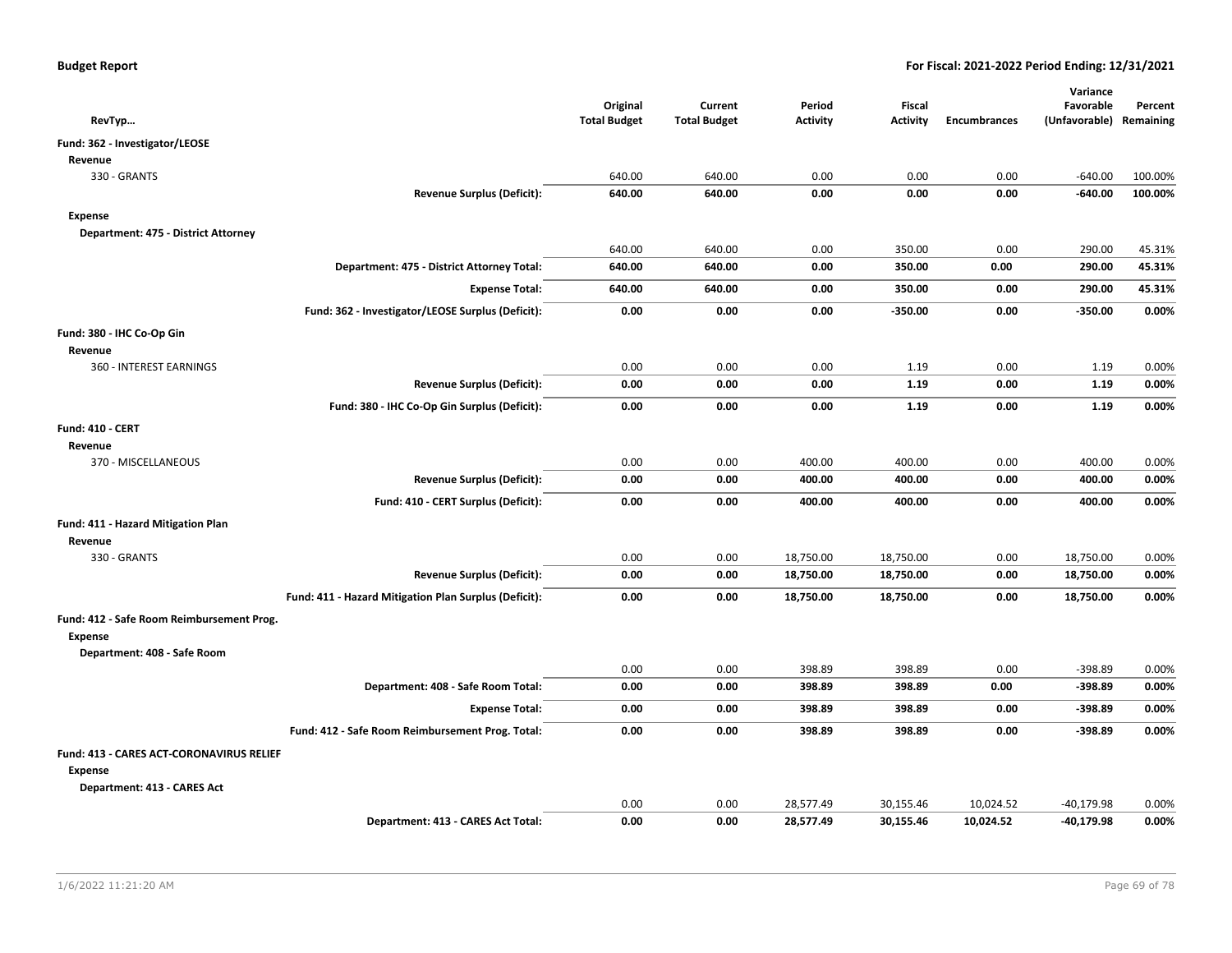| <b>Budget Report</b> |  |
|----------------------|--|
|----------------------|--|

|                     |                                      |                                              |                                                                              |                                                                              | Variance                                                 |                                                                                                |
|---------------------|--------------------------------------|----------------------------------------------|------------------------------------------------------------------------------|------------------------------------------------------------------------------|----------------------------------------------------------|------------------------------------------------------------------------------------------------|
| Original            | Current                              | Period                                       | <b>Fiscal</b>                                                                |                                                                              | Favorable                                                | Percent                                                                                        |
| <b>Total Budget</b> | <b>Total Budget</b>                  | <b>Activity</b>                              | <b>Activity</b>                                                              | <b>Encumbrances</b>                                                          | (Unfavorable) Remaining                                  |                                                                                                |
|                     |                                      |                                              |                                                                              |                                                                              |                                                          |                                                                                                |
| 0.00                | 0.00                                 | 50,612.33                                    | 50,612.33                                                                    | 101,224.66                                                                   | $-151,836.99$                                            | 0.00%                                                                                          |
| 0.00                | 0.00                                 | 50,612.33                                    | 50,612.33                                                                    | 101,224.66                                                                   | $-151,836.99$                                            | 0.00%                                                                                          |
|                     |                                      |                                              |                                                                              |                                                                              |                                                          |                                                                                                |
| 0.00                | 0.00                                 | 60,236.25                                    | 79,850.25                                                                    | 0.00                                                                         | $-79,850.25$                                             | 0.00%                                                                                          |
| 0.00                | 0.00                                 | 60,236.25                                    | 79,850.25                                                                    | 0.00                                                                         | -79,850.25                                               | 0.00%                                                                                          |
|                     |                                      |                                              |                                                                              |                                                                              |                                                          |                                                                                                |
|                     |                                      |                                              |                                                                              |                                                                              |                                                          | 0.00%                                                                                          |
| 0.00                |                                      |                                              |                                                                              |                                                                              |                                                          | 0.00%                                                                                          |
|                     |                                      |                                              |                                                                              |                                                                              |                                                          |                                                                                                |
|                     |                                      |                                              |                                                                              |                                                                              |                                                          | 0.00%                                                                                          |
|                     |                                      |                                              |                                                                              |                                                                              |                                                          | 0.00%                                                                                          |
|                     |                                      |                                              |                                                                              |                                                                              |                                                          |                                                                                                |
|                     |                                      |                                              |                                                                              |                                                                              |                                                          | 0.00%                                                                                          |
|                     |                                      |                                              |                                                                              |                                                                              |                                                          | 0.00%                                                                                          |
|                     |                                      |                                              |                                                                              |                                                                              |                                                          |                                                                                                |
|                     |                                      |                                              |                                                                              |                                                                              |                                                          |                                                                                                |
| 0.00                | 0.00                                 | 0.00                                         | 86.94                                                                        | 0.00                                                                         | 86.94                                                    | 0.00%                                                                                          |
| 0.00                | 0.00                                 | 0.00                                         | 86.94                                                                        | 0.00                                                                         | 86.94                                                    | 0.00%                                                                                          |
| 0.00                | 0.00                                 | 0.00                                         | 86.94                                                                        | 0.00                                                                         | 86.94                                                    | 0.00%                                                                                          |
|                     |                                      |                                              |                                                                              |                                                                              |                                                          |                                                                                                |
|                     |                                      |                                              |                                                                              |                                                                              |                                                          |                                                                                                |
| 20,000.00           | 20,000.00                            | 0.00                                         | 0.00                                                                         | 0.00                                                                         | $-20,000.00$                                             | 100.00%                                                                                        |
| 0.00                | 0.00                                 | 0.00                                         | 1.02                                                                         | 0.00                                                                         | 1.02                                                     | 0.00%                                                                                          |
| 20,000.00           | 20,000.00                            | 0.00                                         | 1.02                                                                         | 0.00                                                                         | $-19,998.98$                                             | 99.99%                                                                                         |
|                     |                                      |                                              |                                                                              |                                                                              |                                                          |                                                                                                |
|                     |                                      |                                              |                                                                              |                                                                              |                                                          |                                                                                                |
| 20,000.00           | 20,000.00                            | 2,286.02                                     | 6,311.78                                                                     | 0.00                                                                         | 13,688.22                                                | 68.44%                                                                                         |
| 20,000.00           | 20,000.00                            | 2,286.02                                     | 6,311.78                                                                     | 0.00                                                                         | 13,688.22                                                | 68.44%                                                                                         |
| 20,000.00           | 20,000.00                            | 2,286.02                                     | 6,311.78                                                                     | 0.00                                                                         | 13,688.22                                                | 68.44%                                                                                         |
| 0.00                | 0.00                                 | -2,286.02                                    | $-6,310.76$                                                                  | 0.00                                                                         | -6,310.76                                                | 0.00%                                                                                          |
|                     |                                      |                                              |                                                                              |                                                                              |                                                          |                                                                                                |
|                     |                                      |                                              |                                                                              |                                                                              |                                                          |                                                                                                |
| 1,800.00            | 1,800.00                             | 0.00                                         | 0.00                                                                         | 0.00                                                                         | $-1,800.00$                                              | 100.00%                                                                                        |
| 1,800.00            | 1,800.00                             | 0.00                                         | 0.00                                                                         | 0.00                                                                         | $-1,800.00$                                              | 100.00%                                                                                        |
|                     | 0.00<br>0.00<br>0.00<br>0.00<br>0.00 | 0.00<br>0.00<br>0.00<br>0.00<br>0.00<br>0.00 | 41,700.32<br>41,700.32<br>14,547.14<br>14,547.14<br>195,673.53<br>195,673.53 | 62,777.85<br>62,777.85<br>31,343.54<br>31,343.54<br>254,739.43<br>254,739.43 | 0.00<br>0.00<br>0.00<br>0.00<br>111,249.18<br>111,249.18 | $-62,777.85$<br>$-62,777.85$<br>$-31,343.54$<br>$-31,343.54$<br>$-365,988.61$<br>$-365,988.61$ |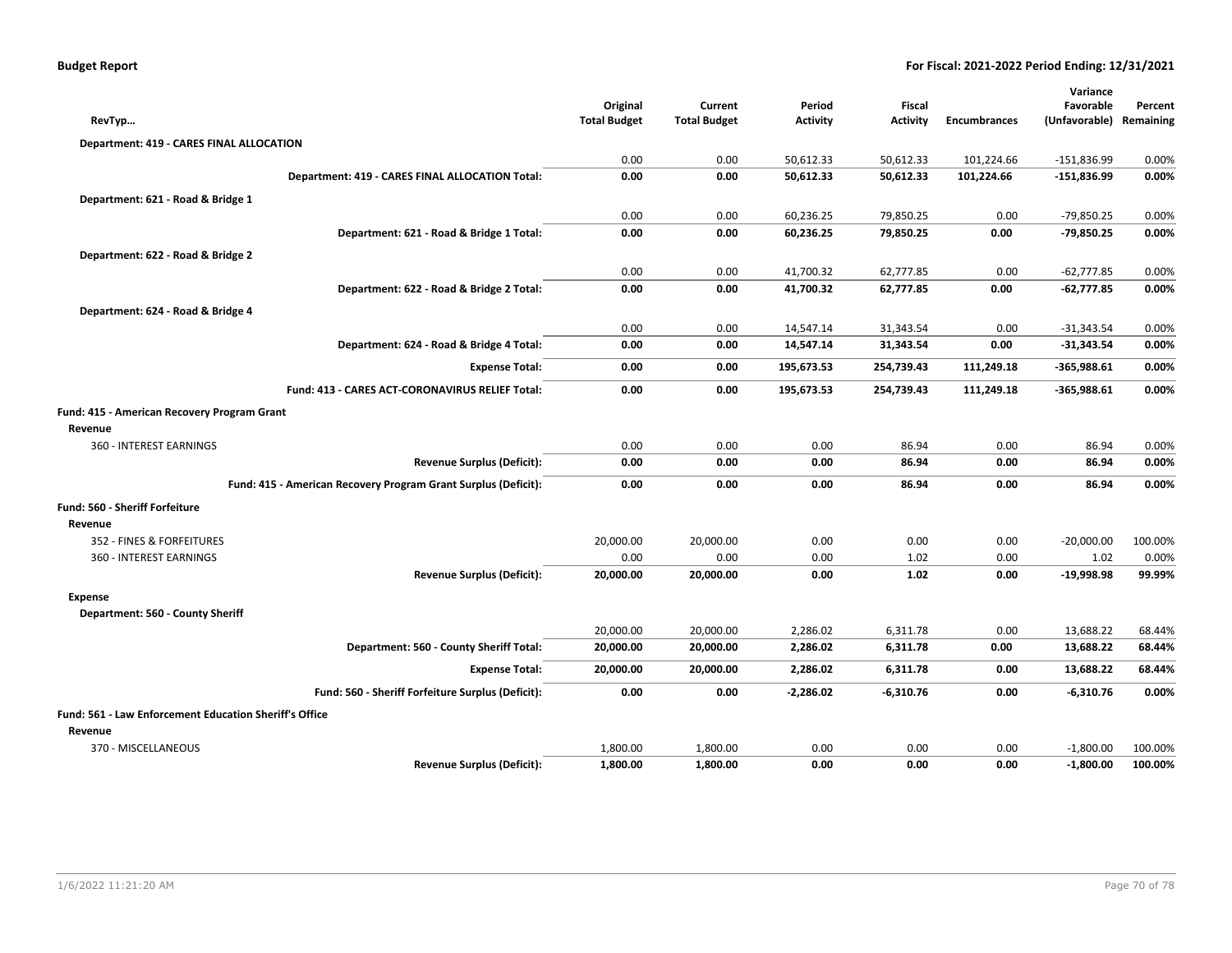| RevTyp                                                                    | Original<br><b>Total Budget</b> | Current<br><b>Total Budget</b> | Period<br><b>Activity</b> | Fiscal<br><b>Activity</b> | <b>Encumbrances</b> | Variance<br>Favorable<br>(Unfavorable) Remaining | Percent   |
|---------------------------------------------------------------------------|---------------------------------|--------------------------------|---------------------------|---------------------------|---------------------|--------------------------------------------------|-----------|
| <b>Expense</b>                                                            |                                 |                                |                           |                           |                     |                                                  |           |
| Department: 560 - County Sheriff                                          |                                 |                                |                           |                           |                     |                                                  |           |
|                                                                           | 1,800.00                        | 1,800.00                       | 0.00                      | 0.00                      | 0.00                | 1,800.00                                         | 100.00%   |
| Department: 560 - County Sheriff Total:                                   | 1,800.00                        | 1,800.00                       | 0.00                      | 0.00                      | 0.00                | 1,800.00                                         | 100.00%   |
| <b>Expense Total:</b>                                                     | 1,800.00                        | 1,800.00                       | 0.00                      | 0.00                      | 0.00                | 1,800.00                                         | 100.00%   |
| Fund: 561 - Law Enforcement Education Sheriff's Office Surplus (Deficit): | 0.00                            | 0.00                           | 0.00                      | 0.00                      | 0.00                | 0.00                                             | 0.00%     |
| Fund: 562 - Bois D'Arc Lake Reservoir (SO)                                |                                 |                                |                           |                           |                     |                                                  |           |
| Revenue                                                                   |                                 |                                |                           |                           |                     |                                                  |           |
| 322 - LAKE BOIS D'ARC YEAR 3                                              | 121,500.00                      | 121,500.00                     | 0.00                      | 121,500.00                | 0.00                | 0.00                                             | 0.00%     |
| 370 - MISCELLANEOUS                                                       | 39,116.98                       | 39,116.98                      | 0.00                      | 0.00                      | 0.00                | $-39,116.98$                                     | 100.00%   |
| 390 - TRANSFERS IN                                                        | 0.00                            | 0.00                           | 39,116.98                 | 39,116.98                 | 0.00                | 39,116.98                                        | 0.00%     |
| <b>Revenue Surplus (Deficit):</b>                                         | 160,616.98                      | 160,616.98                     | 39,116.98                 | 160,616.98                | 0.00                | 0.00                                             | 0.00%     |
| <b>Expense</b>                                                            |                                 |                                |                           |                           |                     |                                                  |           |
| Department: 560 - County Sheriff                                          |                                 |                                |                           |                           |                     |                                                  |           |
|                                                                           | 160,616.98                      | 160,616.98                     | 11,143.04                 | 39,296.46                 | 174,258.93          | $-52,938.41$                                     | $-32.96%$ |
| Department: 560 - County Sheriff Total:                                   | 160,616.98                      | 160,616.98                     | 11,143.04                 | 39,296.46                 | 174,258.93          | $-52,938.41$                                     | $-32.96%$ |
| <b>Expense Total:</b>                                                     | 160,616.98                      | 160,616.98                     | 11,143.04                 | 39,296.46                 | 174,258.93          | $-52,938.41$                                     | $-32.96%$ |
| Fund: 562 - Bois D'Arc Lake Reservoir (SO) Surplus (Deficit):             | 0.00                            | 0.00                           | 27,973.94                 | 121,320.52                | $-174,258.93$       | $-52,938.41$                                     | 0.00%     |
| Fund: 590 - Specialty Court/Drug Court                                    |                                 |                                |                           |                           |                     |                                                  |           |
| Revenue                                                                   |                                 |                                |                           |                           |                     |                                                  |           |
| 370 - MISCELLANEOUS                                                       | 1,100.00                        | 1,100.00                       | 566.56                    | 1,007.37                  | 0.00                | $-92.63$                                         | 8.42%     |
| <b>Revenue Surplus (Deficit):</b>                                         | 1,100.00                        | 1,100.00                       | 566.56                    | 1,007.37                  | 0.00                | $-92.63$                                         | 8.42%     |
| <b>Expense</b>                                                            |                                 |                                |                           |                           |                     |                                                  |           |
| <b>Department: 436 - Specialty Court Expenses</b>                         |                                 |                                |                           |                           |                     |                                                  |           |
|                                                                           | 1,100.00                        | 1,100.00                       | 666.85                    | 1,326.30                  | 0.00                | $-226.30$                                        | $-20.57%$ |
| Department: 436 - Specialty Court Expenses Total:                         | 1,100.00                        | 1,100.00                       | 666.85                    | 1,326.30                  | 0.00                | $-226.30$                                        | $-20.57%$ |
| <b>Expense Total:</b>                                                     | 1,100.00                        | 1,100.00                       | 666.85                    | 1,326.30                  | 0.00                | $-226.30$                                        | $-20.57%$ |
| Fund: 590 - Specialty Court/Drug Court Surplus (Deficit):                 | 0.00                            | 0.00                           | $-100.29$                 | $-318.93$                 | 0.00                | $-318.93$                                        | 0.00%     |
| Fund: 600 - Sinking                                                       |                                 |                                |                           |                           |                     |                                                  |           |
| Revenue                                                                   |                                 |                                |                           |                           |                     |                                                  |           |
| 310 - PROPERTY TAXES                                                      | 1,267,437.50                    | 1,267,437.50                   | 186,303.21                | 240,072.14                | 0.00                | -1,027,365.36                                    | 81.06%    |
| 318 - OTHER TAXES                                                         | 200.00                          | 200.00                         | 0.00                      | 394.40                    | 0.00                | 194.40                                           | -97.20%   |
| <b>Revenue Surplus (Deficit):</b>                                         | 1,267,637.50                    | 1,267,637.50                   | 186,303.21                | 240,466.54                | 0.00                | $-1,027,170.96$                                  | 81.03%    |
| <b>Expense</b>                                                            |                                 |                                |                           |                           |                     |                                                  |           |
| Department: 620 - Debt Service                                            |                                 |                                |                           |                           |                     |                                                  |           |
|                                                                           | 618,450.00                      | 618,450.00                     | 0.00                      | 200.00                    | 0.00                | 618,250.00                                       | 99.97%    |
| Department: 620 - Debt Service Total:                                     | 618,450.00                      | 618,450.00                     | 0.00                      | 200.00                    | 0.00                | 618,250.00                                       | 99.97%    |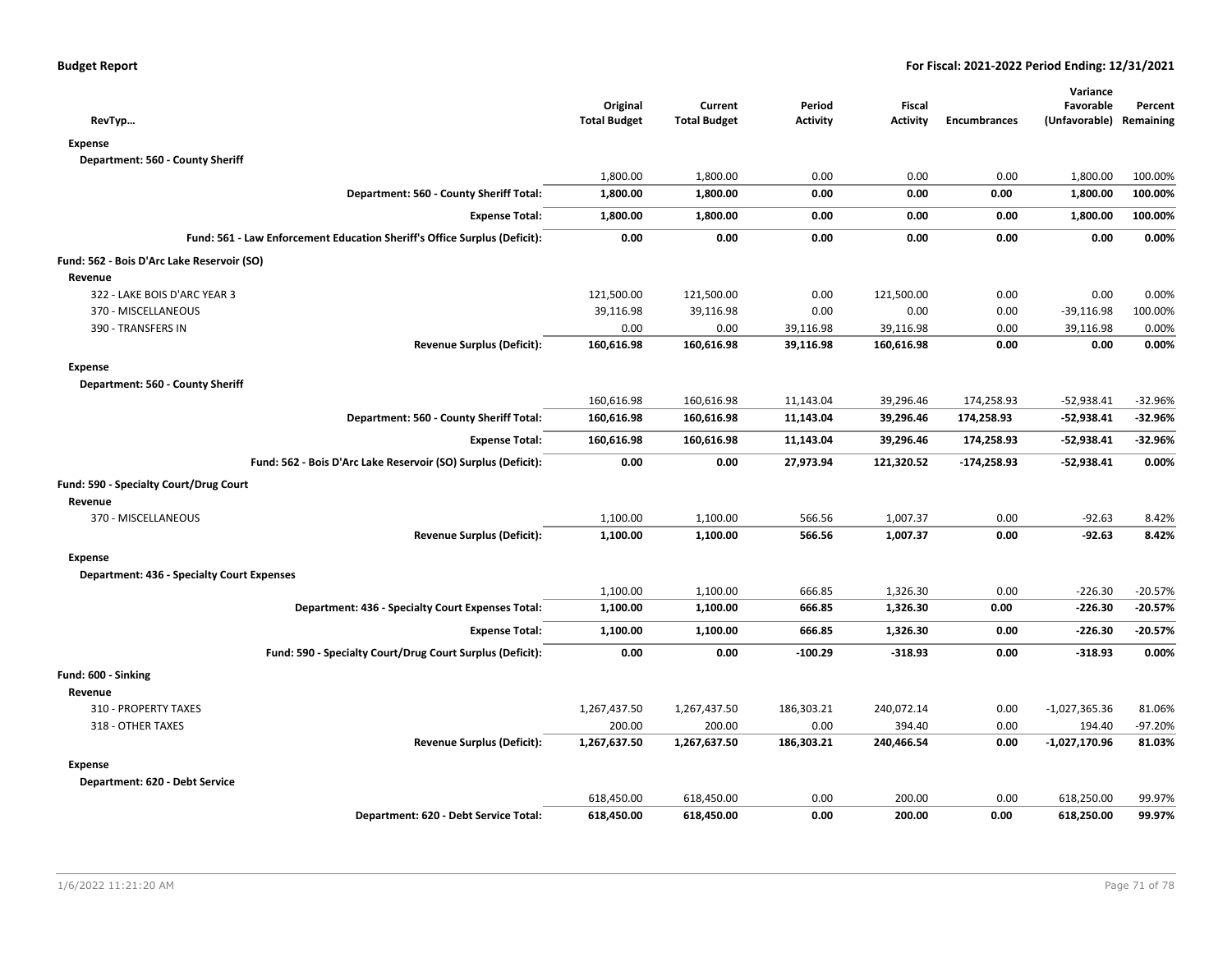| <b>Budget Report</b> |
|----------------------|
|----------------------|

|                                                                       | Original            | Current             | Period          | <b>Fiscal</b>   |                     | Variance<br>Favorable | Percent   |
|-----------------------------------------------------------------------|---------------------|---------------------|-----------------|-----------------|---------------------|-----------------------|-----------|
| RevTyp                                                                | <b>Total Budget</b> | <b>Total Budget</b> | <b>Activity</b> | <b>Activity</b> | <b>Encumbrances</b> | (Unfavorable)         | Remaining |
| Department: 660 - Debt Service Interest                               |                     |                     |                 |                 |                     |                       |           |
|                                                                       | 649,187.50          | 649,187.50          | 0.00            | 115,850.00      | 0.00                | 533,337.50            | 82.15%    |
| Department: 660 - Debt Service Interest Total:                        | 649,187.50          | 649,187.50          | 0.00            | 115,850.00      | 0.00                | 533,337.50            | 82.15%    |
| <b>Expense Total:</b>                                                 | 1,267,637.50        | 1,267,637.50        | 0.00            | 116,050.00      | 0.00                | 1,151,587.50          | 90.85%    |
| Fund: 600 - Sinking Surplus (Deficit):                                | 0.00                | 0.00                | 186,303.21      | 124,416.54      | 0.00                | 124,416.54            | 0.00%     |
| Fund: 630 - Law Enforcement Education Const. Pct.1                    |                     |                     |                 |                 |                     |                       |           |
| Revenue                                                               |                     |                     |                 |                 |                     |                       |           |
| 370 - MISCELLANEOUS                                                   | 640.00              | 640.00              | 0.00            | 0.00            | 0.00                | $-640.00$             | 100.00%   |
| <b>Revenue Surplus (Deficit):</b>                                     | 640.00              | 640.00              | 0.00            | 0.00            | 0.00                | $-640.00$             | 100.00%   |
| <b>Expense</b>                                                        |                     |                     |                 |                 |                     |                       |           |
| Department: 551 - Constable Pct.1                                     |                     |                     |                 |                 |                     |                       |           |
|                                                                       | 640.00              | 640.00              | 0.00            | 0.00            | 0.00                | 640.00                | 100.00%   |
| Department: 551 - Constable Pct.1 Total:                              | 640.00              | 640.00              | 0.00            | 0.00            | 0.00                | 640.00                | 100.00%   |
| <b>Expense Total:</b>                                                 | 640.00              | 640.00              | 0.00            | 0.00            | 0.00                | 640.00                | 100.00%   |
| Fund: 630 - Law Enforcement Education Const. Pct.1 Surplus (Deficit): | 0.00                | 0.00                | 0.00            | 0.00            | 0.00                | 0.00                  | 0.00%     |
| Fund: 640 - Law Enforcement Education Const. Pct.2                    |                     |                     |                 |                 |                     |                       |           |
| Revenue                                                               |                     |                     |                 |                 |                     |                       |           |
| 370 - MISCELLANEOUS                                                   | 640.00              | 640.00              | 0.00            | 0.00            | 0.00                | $-640.00$             | 100.00%   |
| <b>Revenue Surplus (Deficit):</b>                                     | 640.00              | 640.00              | 0.00            | 0.00            | 0.00                | $-640.00$             | 100.00%   |
| <b>Expense</b>                                                        |                     |                     |                 |                 |                     |                       |           |
| Department: 552 - Constable Pct.2                                     |                     |                     |                 |                 |                     |                       |           |
|                                                                       | 640.00              | 640.00              | 0.00            | 0.00            | 0.00                | 640.00                | 100.00%   |
| Department: 552 - Constable Pct.2 Total:                              | 640.00              | 640.00              | 0.00            | 0.00            | 0.00                | 640.00                | 100.00%   |
| <b>Expense Total:</b>                                                 | 640.00              | 640.00              | 0.00            | 0.00            | 0.00                | 640.00                | 100.00%   |
| Fund: 640 - Law Enforcement Education Const. Pct.2 Surplus (Deficit): | 0.00                | 0.00                | 0.00            | 0.00            | 0.00                | 0.00                  | 0.00%     |
| Fund: 650 - Law Enforcement Education Const. Pct.3                    |                     |                     |                 |                 |                     |                       |           |
| Revenue                                                               |                     |                     |                 |                 |                     |                       |           |
| 370 - MISCELLANEOUS                                                   | 640.00              | 640.00              | 0.00            | 0.00            | 0.00                | $-640.00$             | 100.00%   |
| <b>Revenue Surplus (Deficit):</b>                                     | 640.00              | 640.00              | 0.00            | 0.00            | 0.00                | $-640.00$             | 100.00%   |
| <b>Expense</b>                                                        |                     |                     |                 |                 |                     |                       |           |
| Department: 553 - Constable Pct.3                                     |                     |                     |                 |                 |                     |                       |           |
|                                                                       | 640.00              | 640.00              | 0.00            | 0.00            | 0.00                | 640.00                | 100.00%   |
| Department: 553 - Constable Pct.3 Total:                              | 640.00              | 640.00              | 0.00            | 0.00            | 0.00                | 640.00                | 100.00%   |
| <b>Expense Total:</b>                                                 | 640.00              | 640.00              | 0.00            | 0.00            | 0.00                | 640.00                | 100.00%   |
| Fund: 650 - Law Enforcement Education Const. Pct.3 Surplus (Deficit): | 0.00                | 0.00                | 0.00            | 0.00            | 0.00                | 0.00                  | 0.00%     |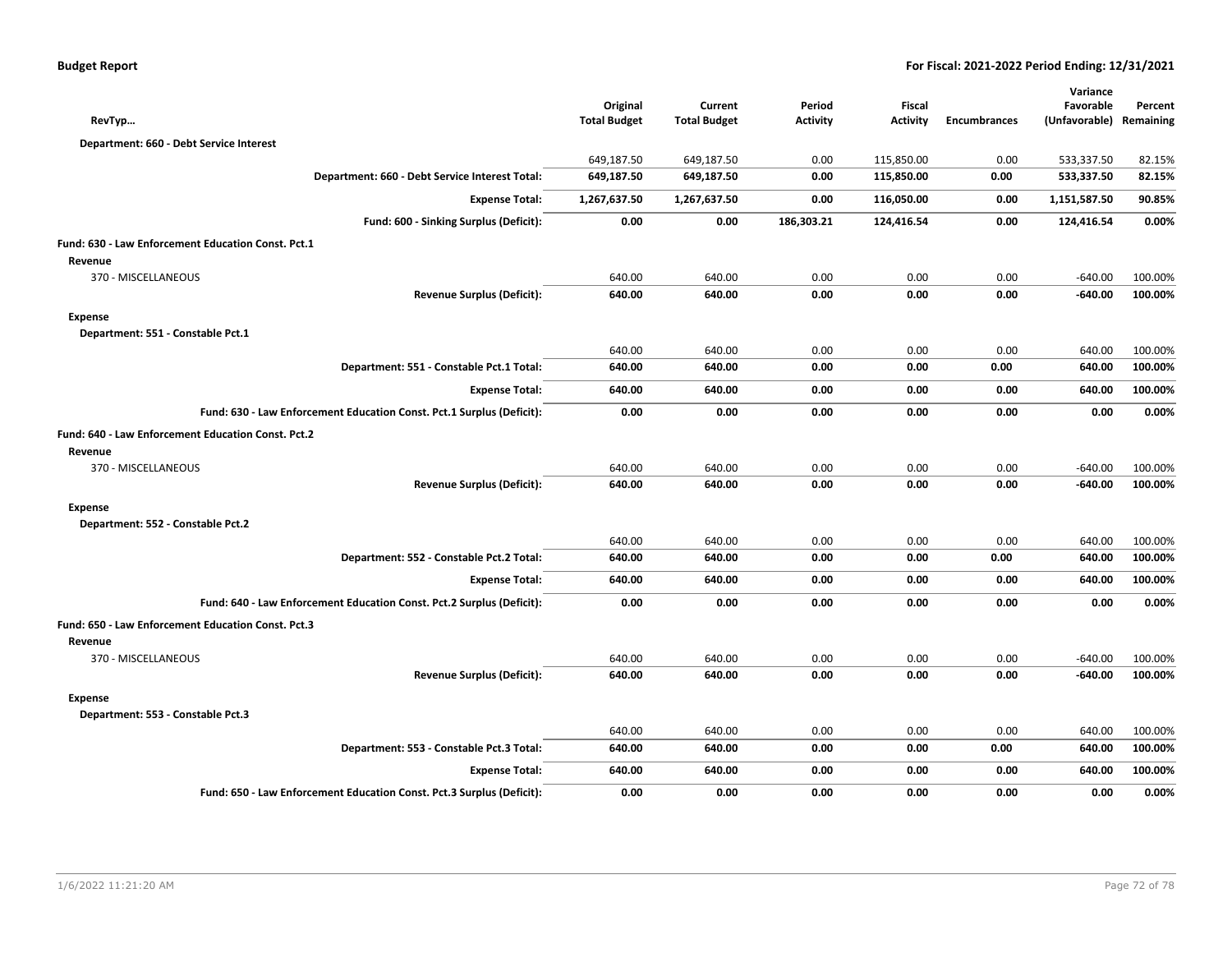|                                                                       | Original            | Current             | Period          | Fiscal          |                     | Variance<br>Favorable   | Percent   |
|-----------------------------------------------------------------------|---------------------|---------------------|-----------------|-----------------|---------------------|-------------------------|-----------|
| RevTyp                                                                | <b>Total Budget</b> | <b>Total Budget</b> | <b>Activity</b> | <b>Activity</b> | <b>Encumbrances</b> | (Unfavorable) Remaining |           |
| Fund: 670 - Courthouse Restoration                                    |                     |                     |                 |                 |                     |                         |           |
| Revenue                                                               |                     |                     |                 |                 |                     |                         |           |
| 330 - GRANTS                                                          | 0.00                | 0.00                | 307,292.87      | 656,732.80      | 0.00                | 656,732.80              | 0.00%     |
| <b>Revenue Surplus (Deficit):</b>                                     | 0.00                | 0.00                | 307,292.87      | 656,732.80      | 0.00                | 656,732.80              | 0.00%     |
| <b>Expense</b>                                                        |                     |                     |                 |                 |                     |                         |           |
| Department: 670 - Courthouse Restoration Phase 2                      |                     |                     |                 |                 |                     |                         |           |
|                                                                       | 0.00                | 0.00                | 165,455.55      | 745,442.89      | 0.00                | -745,442.89             | 0.00%     |
| Department: 670 - Courthouse Restoration Phase 2 Total:               | 0.00                | 0.00                | 165,455.55      | 745,442.89      | 0.00                | -745,442.89             | 0.00%     |
| <b>Expense Total:</b>                                                 | 0.00                | 0.00                | 165,455.55      | 745,442.89      | 0.00                | -745,442.89             | 0.00%     |
| Fund: 670 - Courthouse Restoration Surplus (Deficit):                 | 0.00                | 0.00                | 141,837.32      | -88,710.09      | 0.00                | $-88,710.09$            | 0.00%     |
| Fund: 690 - 2020 CO Bonds-Construction Fund FY2020                    |                     |                     |                 |                 |                     |                         |           |
| Revenue                                                               |                     |                     |                 |                 |                     |                         |           |
| 300 - CASH                                                            | 2,000,000.00        | 2,000,000.00        | 0.00            | 0.00            | 0.00                | $-2,000,000.00$         | 100.00%   |
| 360 - INTEREST EARNINGS                                               | 0.00                | 0.00                | 0.00            | 234.53          | 0.00                | 234.53                  | 0.00%     |
| <b>Revenue Surplus (Deficit):</b>                                     | 2,000,000.00        | 2,000,000.00        | 0.00            | 234.53          | 0.00                | $-1,999,765.47$         | 99.99%    |
| <b>Expense</b>                                                        |                     |                     |                 |                 |                     |                         |           |
| Department: 669 - Courthouse Construction Phase 2                     |                     |                     |                 |                 |                     |                         |           |
|                                                                       | 2,000,000.00        | 2,000,000.00        | 703.00          | 1,077,177.40    | 31,380.42           | 891,442.18              | 44.57%    |
| Department: 669 - Courthouse Construction Phase 2 Total:              | 2,000,000.00        | 2,000,000.00        | 703.00          | 1,077,177.40    | 31,380.42           | 891,442.18              | 44.57%    |
| <b>Expense Total:</b>                                                 | 2,000,000.00        | 2,000,000.00        | 703.00          | 1,077,177.40    | 31,380.42           | 891,442.18              | 44.57%    |
| Fund: 690 - 2020 CO Bonds-Construction Fund FY2020 Surplus (Deficit): | 0.00                | 0.00                | $-703.00$       | $-1,076,942.87$ | $-31,380.42$        | $-1,108,323.29$         | 0.00%     |
| Fund: 700 - Right of Way                                              |                     |                     |                 |                 |                     |                         |           |
| Revenue                                                               |                     |                     |                 |                 |                     |                         |           |
| 360 - INTEREST EARNINGS                                               | 20.00               | 20.00               | 0.00            | 5.25            | 0.00                | $-14.75$                | 73.75%    |
| 370 - MISCELLANEOUS                                                   | 0.00                | 0.00                | 0.00            | 30.00           | 0.00                | 30.00                   | 0.00%     |
| <b>Revenue Surplus (Deficit):</b>                                     | 20.00               | 20.00               | 0.00            | 35.25           | 0.00                | 15.25                   | $-76.25%$ |
| <b>Expense</b>                                                        |                     |                     |                 |                 |                     |                         |           |
| Department: 700 - Right of Way                                        |                     |                     |                 |                 |                     |                         |           |
|                                                                       | 20.00               | 20.00               | 0.00            | 0.00            | 0.00                | 20.00                   | 100.00%   |
| Department: 700 - Right of Way Total:                                 | 20.00               | 20.00               | 0.00            | 0.00            | 0.00                | 20.00                   | 100.00%   |
| <b>Expense Total:</b>                                                 | 20.00               | 20.00               | 0.00            | 0.00            | 0.00                | 20.00                   | 100.00%   |
| Fund: 700 - Right of Way Surplus (Deficit):                           | 0.00                | 0.00                | 0.00            | 35.25           | 0.00                | 35.25                   | 0.00%     |
| Fund: 800 - Veterans Court Program                                    |                     |                     |                 |                 |                     |                         |           |
| Revenue                                                               |                     |                     |                 |                 |                     |                         |           |
| 370 - MISCELLANEOUS                                                   | 200.00              | 200.00              | 200.00          | 351.00          | 0.00                | 151.00                  | -75.50%   |
| <b>Revenue Surplus (Deficit):</b>                                     | 200.00              | 200.00              | 200.00          | 351.00          | 0.00                | 151.00                  | $-75.50%$ |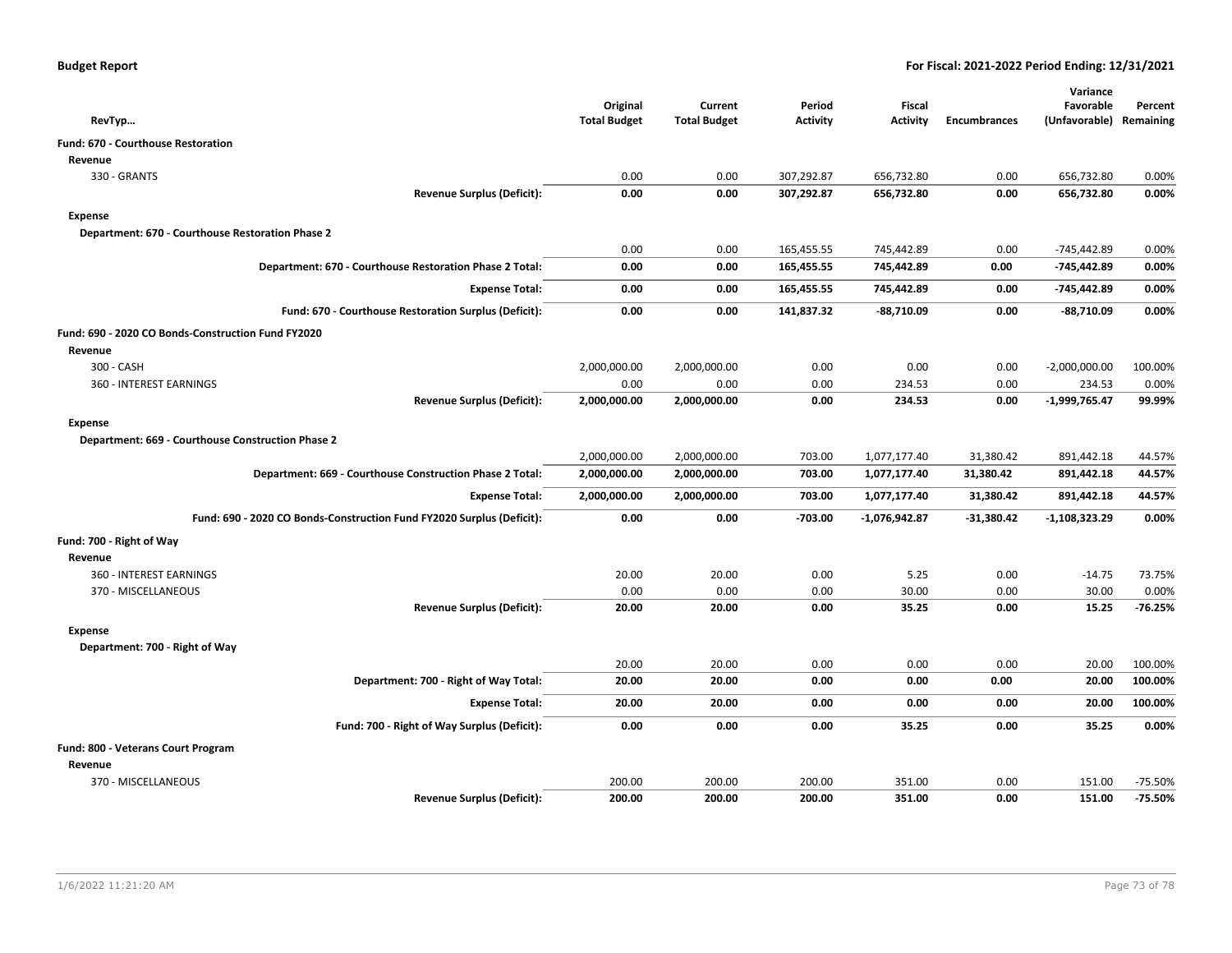|                                                             |                                 |                                |                           |                           |                     | Variance                   |                      |
|-------------------------------------------------------------|---------------------------------|--------------------------------|---------------------------|---------------------------|---------------------|----------------------------|----------------------|
|                                                             | Original<br><b>Total Budget</b> | Current<br><b>Total Budget</b> | Period<br><b>Activity</b> | Fiscal<br><b>Activity</b> | <b>Encumbrances</b> | Favorable<br>(Unfavorable) | Percent<br>Remaining |
| RevTyp                                                      |                                 |                                |                           |                           |                     |                            |                      |
| Expense                                                     |                                 |                                |                           |                           |                     |                            |                      |
| Department: 800 - Veterans Court Expense                    |                                 |                                |                           |                           |                     |                            |                      |
|                                                             | 200.00                          | 200.00                         | 0.00                      | 0.00                      | 0.00                | 200.00                     | 100.00%              |
| Department: 800 - Veterans Court Expense Total:             | 200.00                          | 200.00                         | 0.00                      | 0.00                      | 0.00                | 200.00                     | 100.00%              |
| <b>Expense Total:</b>                                       | 200.00                          | 200.00                         | 0.00                      | 0.00                      | 0.00                | 200.00                     | 100.00%              |
| Fund: 800 - Veterans Court Program Surplus (Deficit):       | 0.00                            | 0.00                           | 200.00                    | 351.00                    | 0.00                | 351.00                     | 0.00%                |
| Fund: 810 - County Lake Road Impact Fund                    |                                 |                                |                           |                           |                     |                            |                      |
| Revenue                                                     |                                 |                                |                           |                           |                     |                            |                      |
| 318 - OTHER TAXES                                           | 100,000.00                      | 100,000.00                     | 0.00                      | 100,000.00                | 0.00                | 0.00                       | 0.00%                |
| <b>Revenue Surplus (Deficit):</b>                           | 100,000.00                      | 100,000.00                     | 0.00                      | 100,000.00                | 0.00                | 0.00                       | 0.00%                |
| <b>Expense</b>                                              |                                 |                                |                           |                           |                     |                            |                      |
| Department: 522 - COUNTY LAKE ROAD IMPACT                   |                                 |                                |                           |                           |                     |                            |                      |
|                                                             | 100,000.00                      | 100,000.00                     | 0.00                      | 0.00                      | 0.00                | 100,000.00                 | 100.00%              |
| Department: 522 - COUNTY LAKE ROAD IMPACT Total:            | 100,000.00                      | 100,000.00                     | 0.00                      | 0.00                      | 0.00                | 100,000.00                 | 100.00%              |
| <b>Expense Total:</b>                                       | 100,000.00                      | 100,000.00                     | 0.00                      | 0.00                      | 0.00                | 100,000.00                 | 100.00%              |
| Fund: 810 - County Lake Road Impact Fund Surplus (Deficit): | 0.00                            | 0.00                           | 0.00                      | 100,000.00                | 0.00                | 100,000.00                 | 0.00%                |
| Fund: 850 - Lake Fannin                                     |                                 |                                |                           |                           |                     |                            |                      |
| Revenue                                                     |                                 |                                |                           |                           |                     |                            |                      |
| 300 - CASH                                                  | 12,000.00                       | 12,000.00                      | 0.00                      | 0.00                      | 0.00                | $-12,000.00$               | 100.00%              |
| 370 - MISCELLANEOUS                                         | 7,500.00                        | 7,500.00                       | 0.00                      | 733.00                    | 0.00                | $-6,767.00$                | 90.23%               |
| 390 - TRANSFERS IN                                          | 0.00                            | 0.00                           | 5,000.00                  | 5,000.00                  | 0.00                | 5,000.00                   | 0.00%                |
| <b>Revenue Surplus (Deficit):</b>                           | 19,500.00                       | 19,500.00                      | 5,000.00                  | 5,733.00                  | 0.00                | $-13,767.00$               | 70.60%               |
| <b>Expense</b>                                              |                                 |                                |                           |                           |                     |                            |                      |
| Department: 520 - Lake Fannin                               |                                 |                                |                           |                           |                     |                            |                      |
|                                                             | 19,500.00                       | 19,500.00                      | 134.58                    | 3,174.26                  | 0.00                | 16,325.74                  | 83.72%               |
| Department: 520 - Lake Fannin Total:                        | 19,500.00                       | 19,500.00                      | 134.58                    | 3,174.26                  | 0.00                | 16,325.74                  | 83.72%               |
| <b>Expense Total:</b>                                       | 19,500.00                       | 19,500.00                      | 134.58                    | 3,174.26                  | 0.00                | 16,325.74                  | 83.72%               |
| Fund: 850 - Lake Fannin Surplus (Deficit):                  | 0.00                            | 0.00                           | 4,865.42                  | 2,558.74                  | 0.00                | 2,558.74                   | 0.00%                |
| Fund: 890 - T.J.J.D.                                        |                                 |                                |                           |                           |                     |                            |                      |
| Revenue                                                     |                                 |                                |                           |                           |                     |                            |                      |
| 330 - GRANTS                                                | 242,241.00                      | 242,241.00                     | 19,930.00                 | 102,737.00                | 0.00                | $-139,504.00$              | 57.59%               |
| 360 - INTEREST EARNINGS                                     | 0.00                            | 0.00                           | 0.00                      | 2.53                      | 0.00                | 2.53                       | 0.00%                |
| 370 - MISCELLANEOUS                                         | 180,000.00                      | 180,000.00                     | 12,292.28                 | 199,078.36                | 0.00                | 19,078.36                  | $-10.60%$            |
| <b>Revenue Surplus (Deficit):</b>                           | 422,241.00                      | 422,241.00                     | 32,222.28                 | 301,817.89                | 0.00                | -120,423.11                | 28.52%               |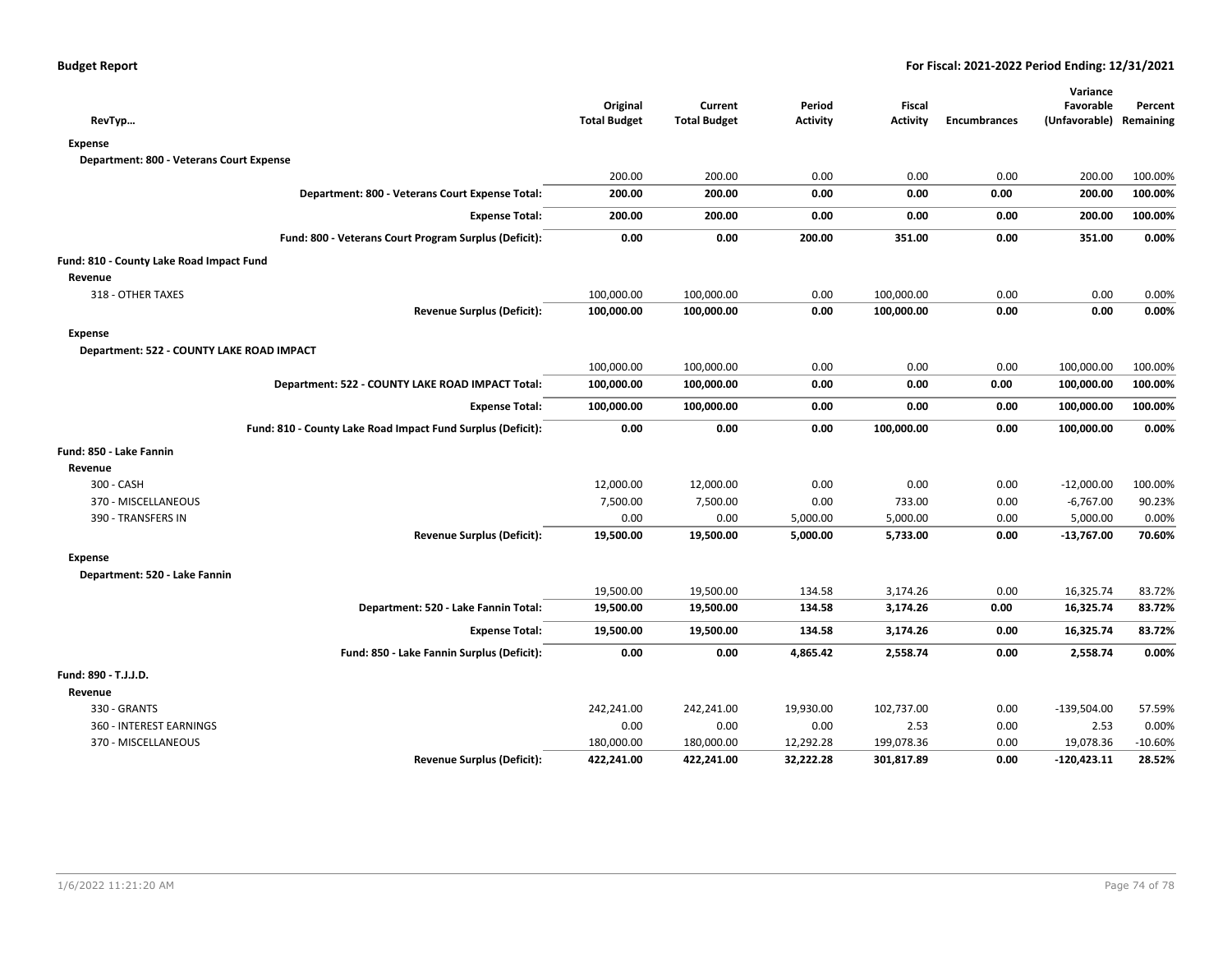| RevTyp                                                            | Original<br><b>Total Budget</b> | Current<br><b>Total Budget</b> | Period<br><b>Activity</b> | <b>Fiscal</b><br><b>Activity</b> | <b>Encumbrances</b> | Variance<br>Favorable<br>(Unfavorable) | Percent<br>Remaining |
|-------------------------------------------------------------------|---------------------------------|--------------------------------|---------------------------|----------------------------------|---------------------|----------------------------------------|----------------------|
| <b>Expense</b>                                                    |                                 |                                |                           |                                  |                     |                                        |                      |
| Department: 582 - Structural Family Therapy Hosp Authority        |                                 |                                |                           |                                  |                     |                                        |                      |
|                                                                   | 0.00                            | 0.00                           | 0.00                      | 16,666.00                        | 0.00                | $-16,666.00$                           | 0.00%                |
| Department: 582 - Structural Family Therapy Hosp Authority Total: | 0.00                            | 0.00                           | 0.00                      | 16,666.00                        | 0.00                | $-16,666.00$                           | 0.00%                |
| <b>Department: 589 - Regional Diversions Alternatives</b>         |                                 |                                |                           |                                  |                     |                                        |                      |
|                                                                   | 3,090.00                        | 3,090.00                       | 0.00                      | 3,090.00                         | 0.00                | 0.00                                   | 0.00%                |
| Department: 589 - Regional Diversions Alternatives Total:         | 3,090.00                        | 3,090.00                       | 0.00                      | 3,090.00                         | 0.00                | 0.00                                   | 0.00%                |
| <b>Department: 592 - Pre/Post Adjudication Facilities</b>         |                                 |                                |                           |                                  |                     |                                        |                      |
|                                                                   | 4,373.00                        | 4,373.00                       | 348.60                    | 1,163.88                         | 0.00                | 3,209.12                               | 73.38%               |
| Department: 592 - Pre/Post Adjudication Facilities Total:         | 4,373.00                        | 4,373.00                       | 348.60                    | 1,163.88                         | 0.00                | 3,209.12                               | 73.38%               |
| Department: 593 - Commitment Diversion                            |                                 |                                |                           |                                  |                     |                                        |                      |
|                                                                   | 10,000.00                       | 10,000.00                      | 798.76                    | 2,666.97                         | 0.00                | 7,333.03                               | 73.33%               |
| Department: 593 - Commitment Diversion Total:                     | 10,000.00                       | 10,000.00                      | 798.76                    | 2,666.97                         | 0.00                | 7,333.03                               | 73.33%               |
| Department: 594 - Mental Health Services                          |                                 |                                |                           |                                  |                     |                                        |                      |
|                                                                   | 10,737.00                       | 10,737.00                      | 105.36                    | 851.85                           | 0.00                | 9,885.15                               | 92.07%               |
| Department: 594 - Mental Health Services Total:                   | 10,737.00                       | 10,737.00                      | 105.36                    | 851.85                           | 0.00                | 9,885.15                               | 92.07%               |
| Department: 994 - Local Funds Carried Forward                     |                                 |                                |                           |                                  |                     |                                        |                      |
|                                                                   | 0.00                            | 0.00                           | 0.00                      | 13,203.23                        | 0.00                | $-13,203.23$                           | 0.00%                |
| Department: 994 - Local Funds Carried Forward Total:              | 0.00                            | 0.00                           | 0.00                      | 13,203.23                        | 0.00                | -13,203.23                             | 0.00%                |
| Department: 995 - Local Funding                                   |                                 |                                |                           |                                  |                     |                                        |                      |
|                                                                   | 180,000.00                      | 180,000.00                     | 14,195.61                 | 44,117.05                        | 0.00                | 135,882.95                             | 75.49%               |
| Department: 995 - Local Funding Total:                            | 180,000.00                      | 180,000.00                     | 14,195.61                 | 44,117.05                        | 0.00                | 135,882.95                             | 75.49%               |
| Department: 996 - Basic Probation Supervision                     |                                 |                                |                           |                                  |                     |                                        |                      |
|                                                                   | 139,041.00                      | 139,041.00                     | 10,799.52                 | 36,571.82                        | 0.00                | 102,469.18                             | 73.70%               |
| Department: 996 - Basic Probation Supervision Total:              | 139,041.00                      | 139,041.00                     | 10,799.52                 | 36,571.82                        | 0.00                | 102,469.18                             | 73.70%               |
| Department: 997 - Community Programs                              |                                 |                                |                           |                                  |                     |                                        |                      |
|                                                                   | 75,000.00                       | 75,000.00                      | 5,986.47                  | 19,988.02                        | 0.00                | 55,011.98                              | 73.35%               |
| Department: 997 - Community Programs Total:                       | 75,000.00                       | 75,000.00                      | 5,986.47                  | 19,988.02                        | 0.00                | 55,011.98                              | 73.35%               |
| <b>Expense Total:</b>                                             | 422,241.00                      | 422,241.00                     | 32,234.32                 | 138,318.82                       | 0.00                | 283,922.18                             | 67.24%               |
|                                                                   |                                 |                                |                           |                                  |                     |                                        |                      |
| Fund: 890 - T.J.J.D. Surplus (Deficit):                           | 0.00                            | 0.00                           | $-12.04$                  | 163,499.07                       | 0.00                | 163,499.07                             | 0.00%                |
| Fund: 891 - Juvenile Probation-Restitution                        |                                 |                                |                           |                                  |                     |                                        |                      |
| Revenue                                                           |                                 |                                |                           |                                  |                     |                                        |                      |
| 340 - FEES OF OFFICE                                              | 0.00                            | 0.00                           | 30.00                     | 422.24                           | 0.00                | 422.24                                 | 0.00%                |
| <b>Revenue Surplus (Deficit):</b>                                 | 0.00                            | 0.00                           | 30.00                     | 422.24                           | 0.00                | 422.24                                 | 0.00%                |
| <b>Expense</b>                                                    |                                 |                                |                           |                                  |                     |                                        |                      |
| <b>Department: 891 - Probation Fee Expenses</b>                   |                                 |                                |                           |                                  |                     |                                        |                      |
|                                                                   | 0.00                            | 0.00                           | 0.00                      | 113.41                           | 0.00                | $-113.41$                              | 0.00%                |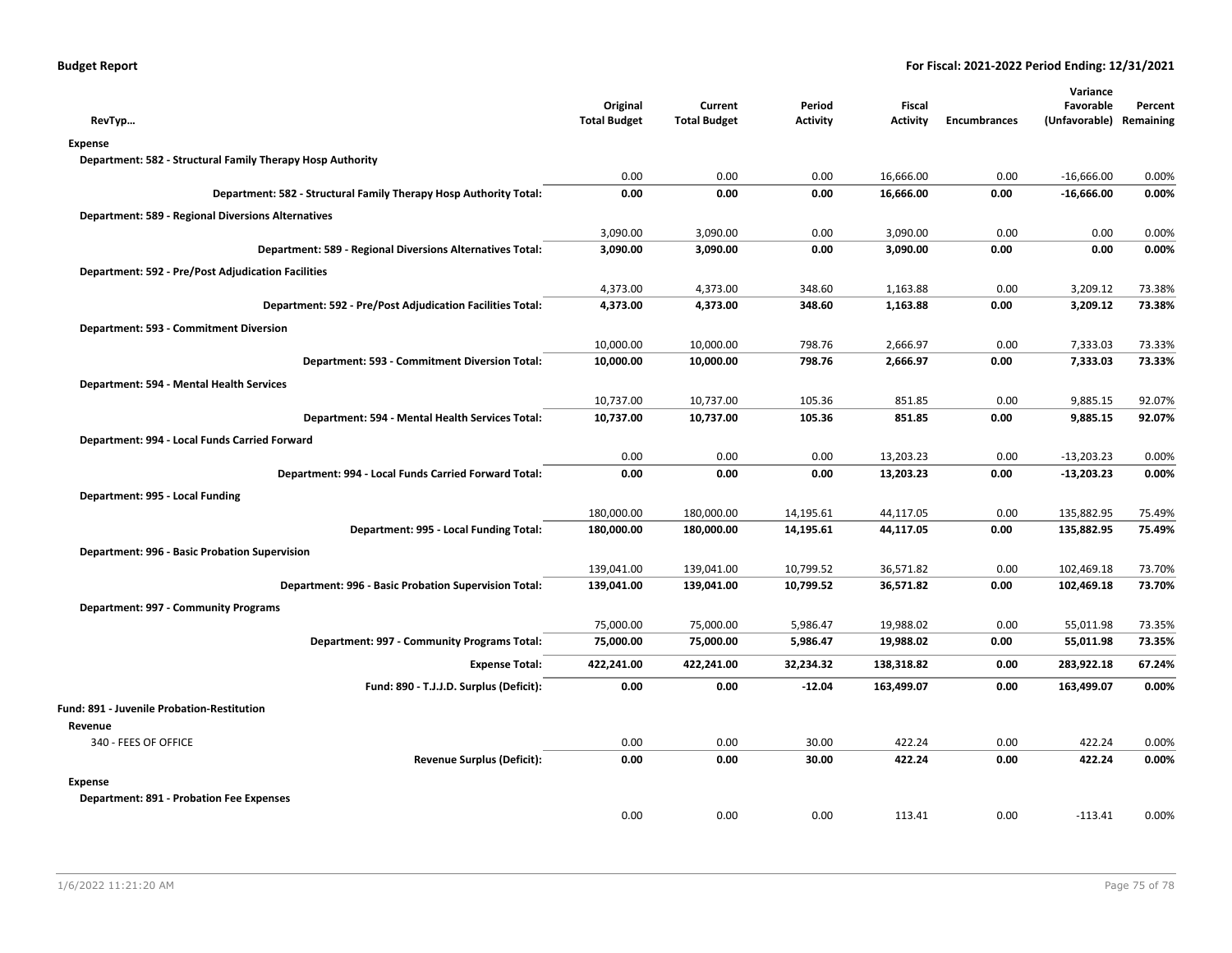| RevTyp                                   |                                                               | Original<br><b>Total Budget</b> | Current<br><b>Total Budget</b> | Period<br><b>Activity</b> | Fiscal<br><b>Activity</b> | <b>Encumbrances</b> | Variance<br>Favorable<br>(Unfavorable) Remaining | Percent |
|------------------------------------------|---------------------------------------------------------------|---------------------------------|--------------------------------|---------------------------|---------------------------|---------------------|--------------------------------------------------|---------|
|                                          | Department: 891 - Probation Fee Expenses Total:               | 0.00                            | 0.00                           | 0.00                      | 113.41                    | 0.00                | $-113.41$                                        | 0.00%   |
|                                          | <b>Expense Total:</b>                                         | 0.00                            | 0.00                           | 0.00                      | 113.41                    | 0.00                | $-113.41$                                        | 0.00%   |
|                                          | Fund: 891 - Juvenile Probation-Restitution Surplus (Deficit): | 0.00                            | 0.00                           | 30.00                     | 308.83                    | 0.00                | 308.83                                           | 0.00%   |
| Fund: 920 - Statzer                      |                                                               |                                 |                                |                           |                           |                     |                                                  |         |
| Revenue                                  |                                                               |                                 |                                |                           |                           |                     |                                                  |         |
| 360 - INTEREST EARNINGS                  |                                                               | 0.00                            | 0.00                           | 0.00                      | 2.42                      | 0.00                | 2.42                                             | 0.00%   |
| 370 - MISCELLANEOUS                      |                                                               | 757.85                          | 757.85                         | 0.00                      | 0.00                      | 0.00                | $-757.85$                                        | 100.00% |
|                                          | <b>Revenue Surplus (Deficit):</b>                             | 757.85                          | 757.85                         | 0.00                      | 2.42                      | 0.00                | $-755.43$                                        | 99.68%  |
| <b>Expense</b>                           |                                                               |                                 |                                |                           |                           |                     |                                                  |         |
| Department: 521 - Statzer Expenses       |                                                               |                                 |                                |                           |                           |                     |                                                  |         |
|                                          |                                                               | 757.85                          | 757.85                         | 0.00                      | 0.00                      | 0.00                | 757.85                                           | 100.00% |
|                                          | Department: 521 - Statzer Expenses Total:                     | 757.85                          | 757.85                         | 0.00                      | 0.00                      | 0.00                | 757.85                                           | 100.00% |
|                                          | <b>Expense Total:</b>                                         | 757.85                          | 757.85                         | 0.00                      | 0.00                      | 0.00                | 757.85                                           | 100.00% |
|                                          | Fund: 920 - Statzer Surplus (Deficit):                        | 0.00                            | 0.00                           | 0.00                      | 2.42                      | 0.00                | 2.42                                             | 0.00%   |
| Fund: 930 - Texas Community Dev.Prog.    |                                                               |                                 |                                |                           |                           |                     |                                                  |         |
| Revenue                                  |                                                               |                                 |                                |                           |                           |                     |                                                  |         |
| 330 - GRANTS                             |                                                               | 0.00                            | 0.00                           | 6,200.00                  | 6,200.00                  | 0.00                | 6,200.00                                         | 0.00%   |
|                                          | <b>Revenue Surplus (Deficit):</b>                             | 0.00                            | 0.00                           | 6,200.00                  | 6,200.00                  | 0.00                | 6,200.00                                         | 0.00%   |
|                                          | Fund: 930 - Texas Community Dev.Prog. Surplus (Deficit):      | 0.00                            | 0.00                           | 6,200.00                  | 6,200.00                  | 0.00                | 6,200.00                                         | 0.00%   |
| Fund: 950 - Payroll                      |                                                               |                                 |                                |                           |                           |                     |                                                  |         |
| Revenue                                  |                                                               |                                 |                                |                           |                           |                     |                                                  |         |
| 360 - INTEREST EARNINGS                  |                                                               | 0.00                            | 0.00                           | 0.00                      | 2.75                      | 0.00                | 2.75                                             | 0.00%   |
| 370 - MISCELLANEOUS                      |                                                               | 0.00                            | 0.00                           | 3,776.70                  | 15,643.68                 | 0.00                | 15,643.68                                        | 0.00%   |
|                                          | <b>Revenue Surplus (Deficit):</b>                             | 0.00                            | 0.00                           | 3,776.70                  | 15,646.43                 | 0.00                | 15,646.43                                        | 0.00%   |
| Expense                                  |                                                               |                                 |                                |                           |                           |                     |                                                  |         |
| Department: 415 - COBRA Health Insurance |                                                               |                                 |                                |                           |                           |                     |                                                  |         |
|                                          |                                                               | 0.00                            | 0.00                           | 4,856.58                  | 15,643.54                 | 0.00                | $-15,643.54$                                     | 0.00%   |
|                                          | Department: 415 - COBRA Health Insurance Total:               | 0.00                            | 0.00                           | 4,856.58                  | 15,643.54                 | 0.00                | $-15,643.54$                                     | 0.00%   |
|                                          | <b>Expense Total:</b>                                         | 0.00                            | 0.00                           | 4,856.58                  | 15,643.54                 | 0.00                | $-15,643.54$                                     | 0.00%   |
|                                          | Fund: 950 - Payroll Surplus (Deficit):                        | 0.00                            | 0.00                           | $-1,079.88$               | 2.89                      | 0.00                | 2.89                                             | 0.00%   |
|                                          | <b>Report Surplus (Deficit):</b>                              | 0.00                            | 0.00                           | 1,198,145.45              | $-887,981.33$             | $-385,833.31$       | $-1,273,814.64$                                  | 0.00%   |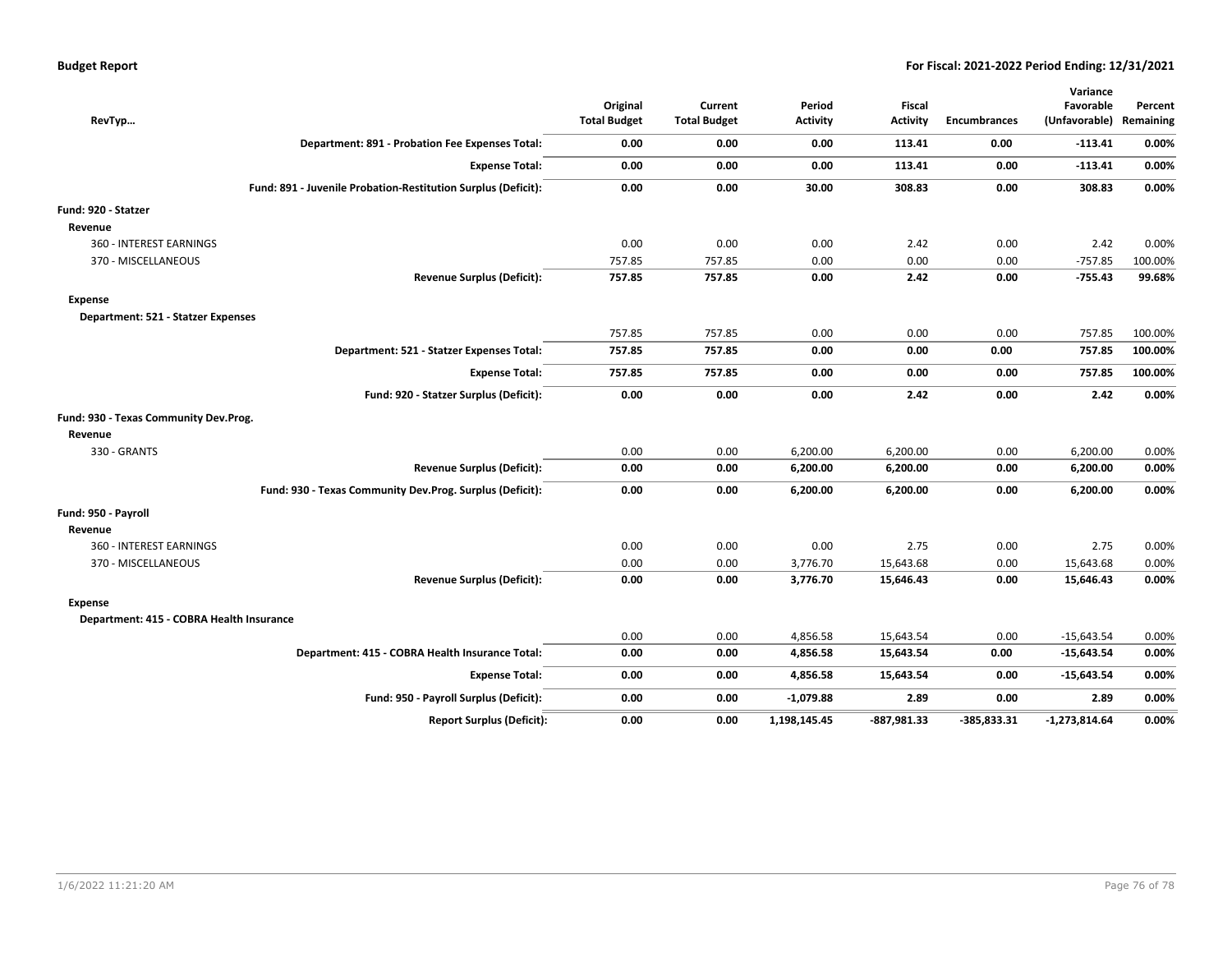# **Fund Summary**

|                                      | Original            | Current             | Period          | <b>Fiscal</b>   |                     | Variance<br>Favorable |
|--------------------------------------|---------------------|---------------------|-----------------|-----------------|---------------------|-----------------------|
| Fund                                 | <b>Total Budget</b> | <b>Total Budget</b> | <b>Activity</b> | <b>Activity</b> | <b>Encumbrances</b> | (Unfavorable)         |
| 100 - General                        | 0.00                | 0.00                | 772,458.53      | 52,053.04       | $-68,303.68$        | $-16,250.64$          |
| 110 - Courthouse Security            | 0.00                | 0.00                | $-2,675.94$     | $-6,544.99$     | 0.00                | $-6,544.99$           |
| 111 - Justice Court Building Securit | 0.00                | 0.00                | 1.59            | 1.59            | 0.00                | 1.59                  |
| 120 - County Clerk Vital Statistics  | 0.00                | 0.00                | 72.00           | 72.00           | 0.00                | 72.00                 |
| 121 - County Clerk Records Manag     | 0.00                | 0.00                | $-5,583.72$     | $-28,493.28$    | 0.00                | $-28,493.28$          |
| 122 - Chapter 19 Funds               | 0.00                | 0.00                | 35.50           | $-500.00$       | $-750.00$           | $-1,250.00$           |
| 123 - Election Equipment Fund        | 0.00                | 0.00                | 0.00            | 0.00            | 0.00                | 0.00                  |
| 125 - County Clerk Co.& Dist.Court   | 0.00                | 0.00                | 72.51           | 72.51           | 0.00                | 72.51                 |
| 126 - County Clerk Court Records P   | 0.00                | 0.00                | 170.00          | 170.00          | 0.00                | 170.00                |
| 127 - County Clerk Records Archive   | 0.00                | 0.00                | 8,330.00        | 8,330.00        | 0.00                | 8,330.00              |
| 130 - Bail Bond Trust Fund           | 0.00                | 0.00                | 300.00          | 1,125.00        | 0.00                | 1,125.00              |
| 160 - County Judge Excess Supplen    | 0.00                | 0.00                | $-412.72$       | $-761.16$       | $-5.58$             | $-766.74$             |
| 161 - Probate Judges Education       | 0.00                | 0.00                | 70.00           | 70.00           | 0.00                | 70.00                 |
| 190 - District Clerk Records Manag   | 0.00                | 0.00                | 242.70          | 656.72          | 114.48              | 771.20                |
| 191 - District Court Records Archive | 0.00                | 0.00                | $-1,698.46$     | $-4,173.20$     | 0.00                | $-4,173.20$           |
| 192 - District Clerk Co.& Dist.Court | 0.00                | 0.00                | 52.90           | 140.64          | 0.00                | 140.64                |
| 193 - District Clerk Court Records P | 0.00                | 0.00                | 220.00          | 870.39          | 0.00                | 870.39                |
| 200 - County Offices Records Mang    | 0.00                | 0.00                | 8,648.61        | 9,033.18        | 0.00                | 9,033.18              |
| 210 - Road & Bridge #1               | 0.00                | 0.00                | 58,527.13       | 40,576.24       | 0.00                | 40,576.24             |
| 220 - Road & Bridge #2               | 0.00                | 0.00                | $-3,384.47$     | $-66,671.10$    | 0.00                | $-66,671.10$          |
| 230 - Road & Bridge #3               | 0.00                | 0.00                | 128,732.13      | $-19,615.44$    | 0.00                | $-19,615.44$          |
| 231 - Lake Road Impact/Raw Wate      | 0.00                | 0.00                | 0.00            | 0.00            | 0.00                | 0.00                  |
| 240 - Road & Bridge #4               | 0.00                | 0.00                | 48,079.68       | 14,648.25       | 0.00                | 14,648.25             |
| 260 - J.P.#1 Justice Court Technolo  | 0.00                | 0.00                | 0.00            | 0.00            | 0.00                | 0.00                  |
| 270 - J.P.#2 Justice Court Technolo  | 0.00                | 0.00                | 0.00            | 0.00            | 0.00                | 0.00                  |
| 280 - J.P.#3 Justice Court Technolo  | 0.00                | 0.00                | 204.38          | 204.38          | 0.00                | 204.38                |
| 310 - F.C.Detention Center Annual    | 0.00                | 0.00                | $-1,104.89$     | $-2.262.89$     | 0.00                | $-2,262.89$           |
| 330 - Bail Bondsman Application Fe   | 0.00                | 0.00                | 0.00            | 0.00            | 0.00                | 0.00                  |
| 350 - Law Library                    | 0.00                | 0.00                | 1.260.00        | 3,430.27        | 0.00                | 3,430.27              |
| 360 - D. A. Fee                      | 0.00                | 0.00                | $-778.25$       | $-576.24$       | 0.00                | $-576.24$             |
| 361 - Contraband Seizure             | 0.00                | 0.00                | 0.00            | 0.34            | 0.00                | 0.34                  |
| 362 - Investigator/LEOSE             | 0.00                | 0.00                | 0.00            | $-350.00$       | 0.00                | $-350.00$             |
| 380 - IHC Co-Op Gin                  | 0.00                | 0.00                | 0.00            | 1.19            | 0.00                | 1.19                  |
| 410 - CERT                           | 0.00                | 0.00                | 400.00          | 400.00          | 0.00                | 400.00                |
| 411 - Hazard Mitigation Plan         | 0.00                | 0.00                | 18,750.00       | 18,750.00       | 0.00                | 18,750.00             |
| 412 - Safe Room Reimbursement P      | 0.00                | 0.00                | $-398.89$       | $-398.89$       | 0.00                | $-398.89$             |
| 413 - CARES ACT-CORONAVIRUS RI       | 0.00                | 0.00                | $-195,673.53$   | $-254,739.43$   | $-111,249.18$       | $-365,988.61$         |
| 415 - American Recovery Program      | 0.00                | 0.00                | 0.00            | 86.94           | 0.00                | 86.94                 |
| 560 - Sheriff Forfeiture             | 0.00                | 0.00                | $-2,286.02$     | $-6,310.76$     | 0.00                | $-6,310.76$           |
| 561 - Law Enforcement Education !    | 0.00                | 0.00                | 0.00            | 0.00            | 0.00                | 0.00                  |